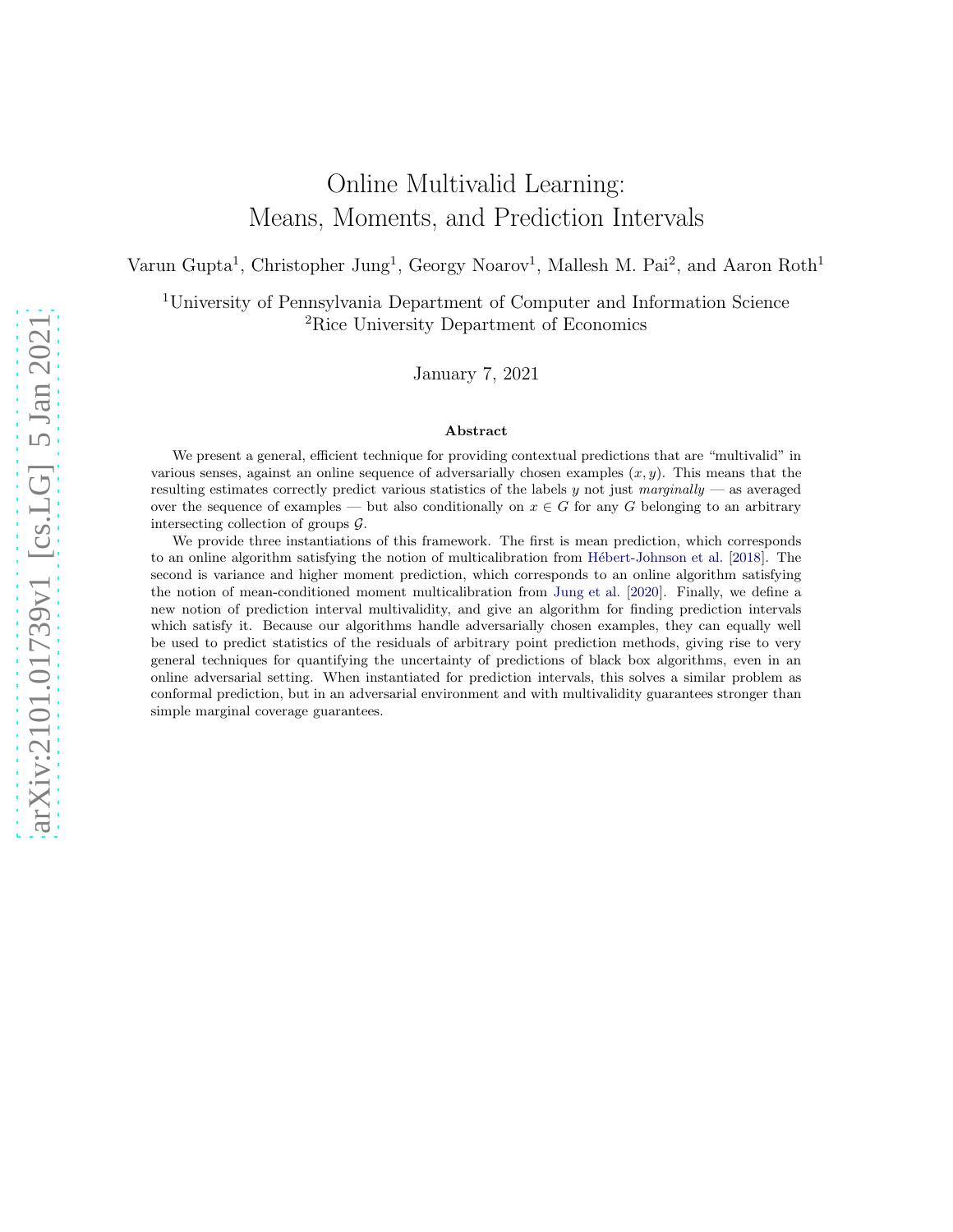# Contents

| 1              | Introduction<br>1.1<br>1.2                                                                                                                                                | $\mathbf{1}$<br>$\overline{2}$<br>5   |
|----------------|---------------------------------------------------------------------------------------------------------------------------------------------------------------------------|---------------------------------------|
| $\bf{2}$       | <b>Preliminaries</b><br>2.1<br>2.2<br>Types of Predictions, and Notions of Validity $\dots \dots \dots \dots \dots \dots \dots \dots \dots$<br>2.2.1<br>2.3               | 6<br>$\boldsymbol{6}$<br>6<br>7<br>10 |
| 3              | <b>Online Mean Multicalibration</b><br>3.1<br>An Existential Derivation of the Algorithm and Multicalibration Bounds<br>$3.2\,$<br>3.3                                    | 11<br>11<br>12<br>17                  |
| $\overline{4}$ | <b>Online Moment Multicalibration</b><br>An Outline of Our Approach<br>4.1<br>4.2<br>An Existential Derivation of the Algorithm and Moment Multicalibration Bounds<br>4.3 | 19<br>19<br>20<br>26                  |
| 5              | <b>Online Multivalid Marginal Coverage</b><br>5.1<br>An Existential Derivation of the Algorithm and Multicoverage Bounds<br>5.2<br>5.3                                    | 31<br>31<br>31<br>36                  |
| 6              | Augmenting an Existing Learning Algorithm                                                                                                                                 | 40                                    |
|                | <b>A</b> Batch Prediction<br>(Mean, Moment) Prediction $\dots \dots \dots \dots \dots \dots \dots \dots \dots \dots \dots \dots \dots \dots$<br>A.2.2<br>A.2.3            | 43<br>43<br>45<br>46<br>47<br>52      |
|                | B Unboundedly Many Groups, Bounded Group Membership                                                                                                                       | 53                                    |
|                | C Mean Conditioned Moment Multicalibrators Can Randomize Over Small Support                                                                                               | 57                                    |
|                | D Proofs from Section 3                                                                                                                                                   | 58                                    |
|                | E Proofs from Section 4                                                                                                                                                   | 60                                    |
|                | F Proofs from Section 5                                                                                                                                                   | 65                                    |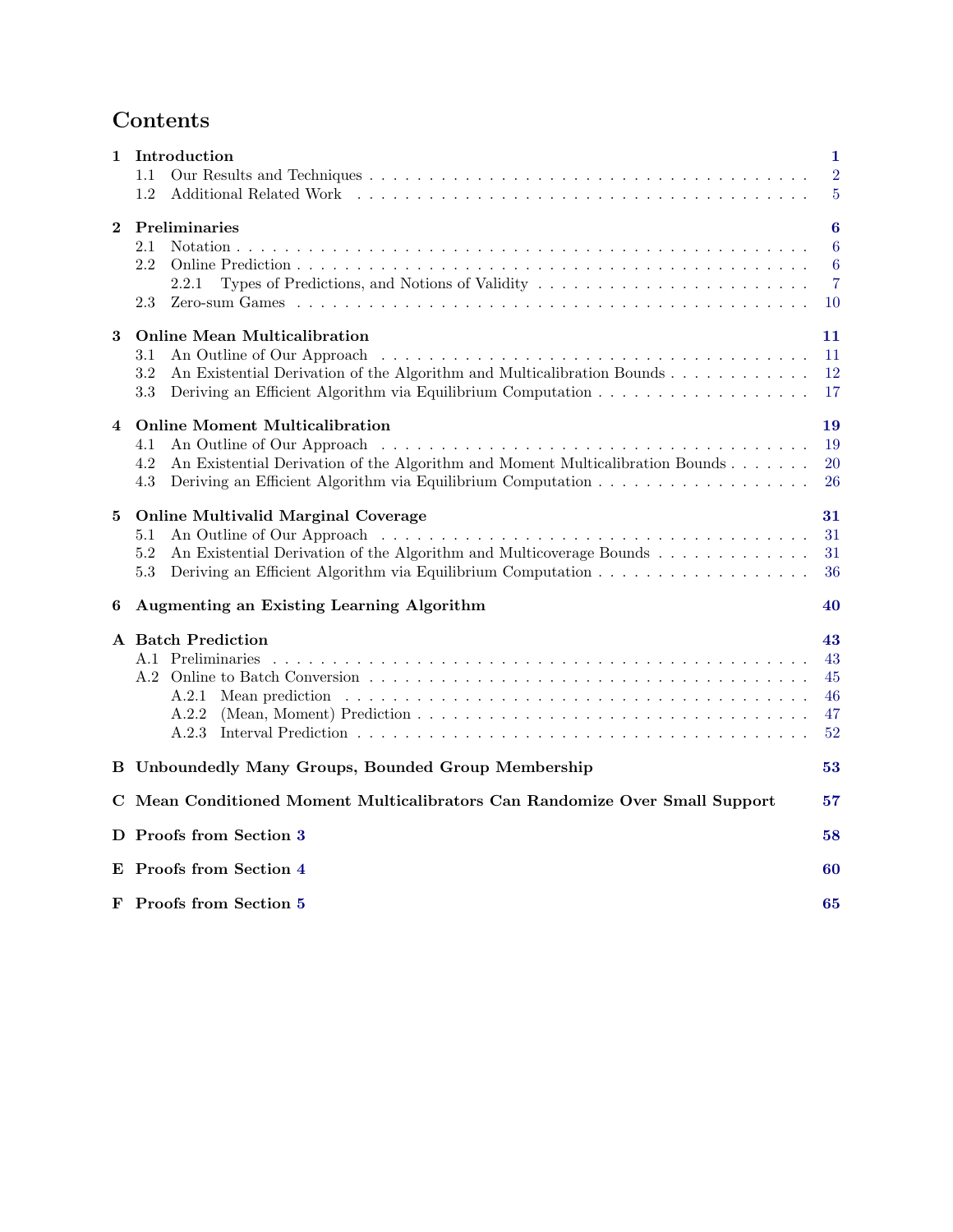# <span id="page-2-0"></span>1 Introduction

Consider the problem of making predictions about the prognoses of patients with an infectious disease at the early stages of a pandemic. To be able to guide the allocation of medical interventions, we may want to predict, from each patient's observable features  $x$ , things such as the expected severity of the disease  $y$ in two days' time. And since we will be using these predictions to allocate scarce resources, we will want to be able to quantify the uncertainty of our predictions: perhaps by providing estimates of the variance of outcomes, or perhaps by providing prediction intervals at a desired level of confidence.

This is an online problem because we must start making predictions before we have much data, and the predictions are needed immediately upon the arrival of a patient. It is also a problem in which the environment is rapidly changing: the distribution of patients changes as the disease spreads through different populations, and the conditional distribution on outcomes given features changes as we learn how to better treat the disease.

How can we approach this problem? The conformal prediction literature [\[Shafer and Vovk](#page-44-2), [2008\]](#page-44-2) aims to equip arbitrary regression and classification procedures for making point predictions with prediction intervals that contain the true label with (say) 95% probability. But for the application in our example, conformal prediction has two well-known shortcomings:

Marginal Guarantees: Conformal prediction only gives *marginal* prediction intervals: in other words, it provides guarantees that (e.g.) 95% of the prediction intervals produced over a sequence of predictions cover their labels. But these guarantees are averages over what are typically large, heterogeneous populations, and therefore provide little guidance for making decisions about individuals. For example, it would be entirely consistent with the guarantee of a 95% marginal prediction interval  $[\ell_t, u_t]$  if for individuals from some demographic group G making up less than 5% of the population, their labels  $y_t$  fall outside of  $[\ell_t, u_t]$ [1](#page-2-1)00% of the time.<sup>1</sup> One could run many parallel algorithms for different demographic groups  $G_i$ , but then there would be no clear way to interpret the many different predictions one would receive for an individual belonging to several demographic groups at once  $(x \in G_i$  for multiple groups  $G_i$ ; for example, prediction intervals corresponding to different demographic groups could be disjoint. To see that marginal guarantees on their own are extremely weak, consider a batch (distributional) setting in which labelled points are drawn from a fixed distribution  $\mathcal{D}: (x, y) \sim \mathcal{D}$ . Then we could provide valid 95% marginal prediction intervals by entirely ignoring the features and giving a fixed prediction interval of  $[\ell, u]$  for every point, where  $[\ell, u]$  is such that  $Pr_{(x,y)\sim \mathcal{D}}[y \notin [\ell, u]] = 0.05$ .

Distributional Assumptions: The conformal prediction literature almost exclusively assumes that the data is drawn from an exchangeable distribution (for example, i.i.d. data satisfies this property), and does not offer any guarantees when the data can quickly change in unanticipated or adversarial ways.

In this paper we give techniques for dealing with both of these problems (and similar issues that arise for the problem of predicting label means and higher moments) by drawing on ideas from the literature on calibration [Dawid](#page-42-0) [\[1982\]](#page-42-0), [Foster and Vohra](#page-42-1) [\[1998](#page-42-1)]. Calibration is similar to conformal prediction in that it aims to give point estimates in nonparametric settings that satisfy marginal rather than conditional guarantees (i.e. that agree with the true distribution as averaged over the data rather than conditioned on the features of a particular data point). But calibration is concerned with predicting label expectations, rather than giving prediction intervals. Informally speaking, calibrated predictions satisfy that when averaging over all rounds over which the prediction was (approximately) p, the realized labels average to (approximately)  $p$ , for all  $p$ . Note that in a distributional setting, if a learner truly was predicting the conditional label expectations conditional on features  $p_x = \mathbb{E}_{(x,y)\sim\mathcal{D}}[y|x]$ , then the forecasts would be calibrated — but just as with marginal prediction intervals, calibration on its own is a very weak condition in a distributional setting. For example, a learner could achieve calibration simply by making a single, constant prediction of

<span id="page-2-1"></span> $1$ Even more insidious reversals, albeit not in the context of conformal prediction, have been observed on real world data—see the Wikipedia entry for Simpson's paradox ([https://en.wikipedia.org/wiki/Simpson%27s\\_paradox](https://en.wikipedia.org/wiki/Simpson%27s_paradox)) for several examples.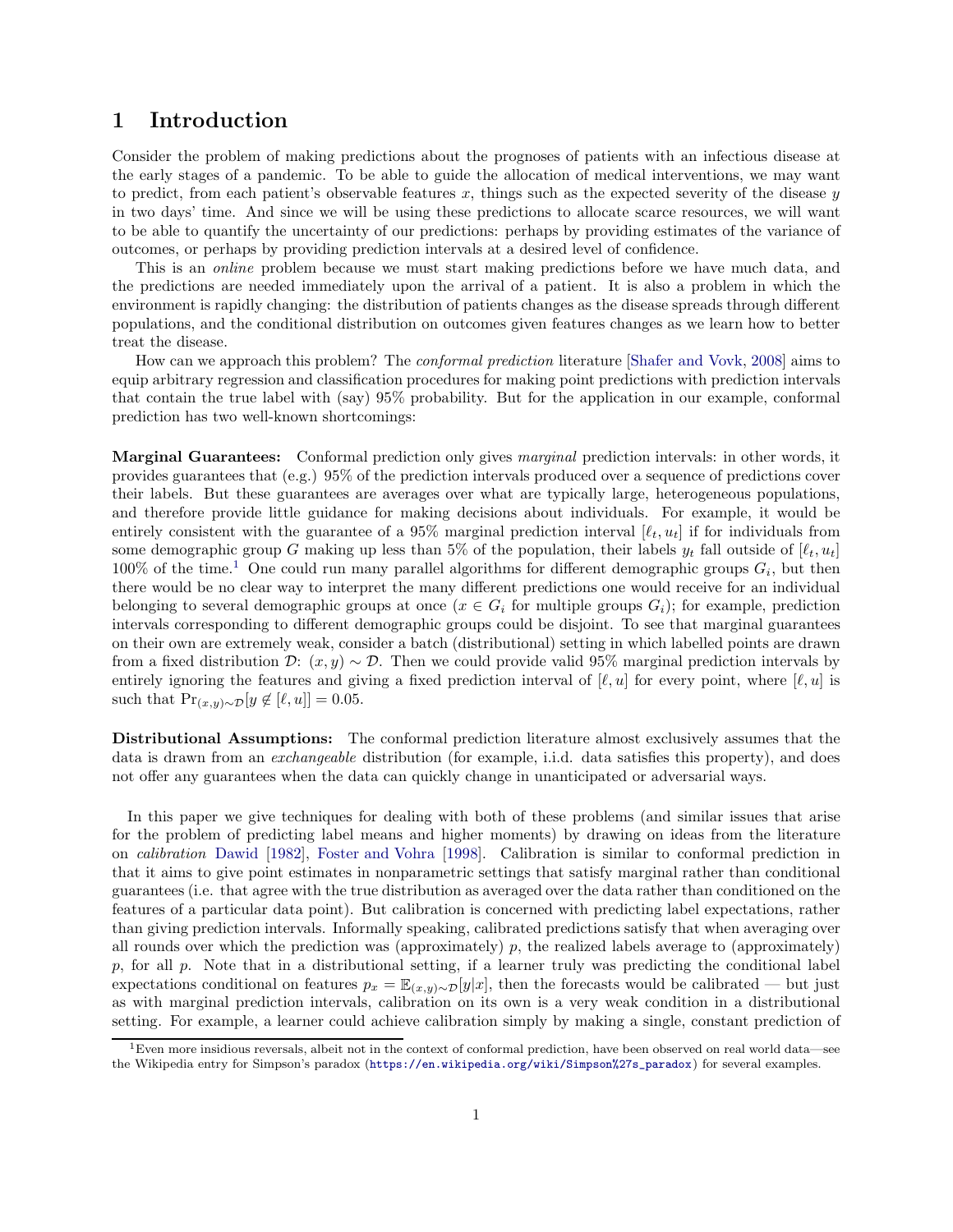$p = \mathbb{E}_{(x,y)\sim\mathcal{D}}[y]$  for every point, and so calibrated predictions need not convey much information. Thus, just like the conformal prediction literature, the calibration literature is primarily focused on the online prediction setting. But from early on, the calibration literature has focused on the adversarial setting in which no distributional assumptions need to be made at all [Foster and Vohra](#page-42-1) [\[1998\]](#page-42-1), [Fudenberg and Levine](#page-42-2) [\[1999a\]](#page-42-2), [Sandroni et al.](#page-43-2) [\[2003\]](#page-43-2).

Calibration also suffers from the weaknesses that come with marginal guarantees: namely that calibrated predictions may have little to do with the conditional label expectations for members of structured subpopulations. [H´ebert-Johnson et al.](#page-43-0) [\[2018\]](#page-43-0) proposed an elegant solution to this problem in the batch setting, when predicting expectations, which they termed "multicalibration". Informally speaking, a guarantee of multicalibration is parameterized by a large collection of potentially intersecting subsets of the feature space  $\mathcal G$  (corresponding e.g. to demographic groups or other categories relevant for the prediction task at hand). Multicalibration asks for predictions that are not just calibrated over the full distribution  $P$ , but are also simultaneously calibrated over all of the induced distributions that are obtained by conditioning on membership in a set  $G \in \mathcal{G}$ . Moreover, Hébert-Johnson et al. [\[2018\]](#page-43-0) showed how to obtain multicalibrated estimators in the batch, distributional setting with sample complexity that depends only logarithmically on  $|\mathcal{G}|$ . [Jung et al.](#page-43-1) [\[2020\]](#page-43-1) showed how to extend the notion of (multi)calibration from expectations to variances and other higher moments — and derived algorithms for obtaining such estimates in the batch setting.

### <span id="page-3-0"></span>1.1 Our Results and Techniques

In this paper, we give a general method for obtaining different kinds of "multivalid" predictions in an online, adversarial setting. This includes mean estimates that satisfy the notion of mean multicalibration from Hébert-Johnson et al. [\[2018\]](#page-43-0), moment estimates that satisfy the notion of mean-conditioned moment multicalibration from [Jung et al.](#page-43-1) [\[2020](#page-43-1)], and prediction intervals which satisfy a new notion of multivalidity, defined in this paper. The latter asks for tight marginal prediction intervals, which are simultaneously valid over each demographic group  $G \in \mathcal{G}$ . We give a formal definition in Section [2](#page-7-0) (and review the definitions of mean and moment multicalibration), but informally, multivalidity for prediction intervals asks, given a target coverage probability  $1 - \delta$ , that for each group  $G \in \mathcal{G}$  there be roughly a  $1 - \delta$ -fraction of points  $(x_t, y_t)$  with  $x_t \in G$  whose label is contained within the predicted interval  $(y_t \in [\overline{\ell}_t, \overline{u}_t))$ . In fact, we ask for the stronger calibration-like guarantee, that these marginal coverage guarantees hold even conditional on the prediction interval, which (among other things) rules out the trivial solution to marginal coverage that predicts the full interval with probability  $1 - \delta$  and an empty interval with probability  $\delta$ . Because our algorithms handle adversarially selected examples, they can equally well be used to augment arbitrary point prediction procedures which give predictions  $f_t(x_t) = \hat{y}_t$ , independently of how they are trained: We can simply feed our algorithms for multivalid predictions with the *residuals*  $\hat{y}_t - y_t$ . For example, we can get variance estimates or prediction intervals for the residuals to endow the *predictions* of  $f_t$  with uncertainty estimates. Endowing point predictors with prediction intervals in this way provides an alternative to conformal prediction that gives stronger-than-marginal (multivalid) guarantees, under much weaker assumptions (adversarially chosen examples). In general, for each of our techniques, if we instantiate them with the trivial group structure (i.e. one group, containing all points), then we recover standard (or slightly stronger) marginal guarantees: i.e. simple calibrated predictions and simple marginal prediction intervals.[2](#page-3-1) But as we enrich our collection of sets  $\mathcal{G}$ , our guarantees become correspondingly stronger.

The General Strategy We derive our online algorithms using a general strategy that dates back to [Fudenberg and Levine](#page-42-2) [\[1999a\]](#page-42-2), who used it to give online algorithms for the problem of simple calibration in a setting without features (see also the argument by Sergiu Hart, communicated in [Foster and Vohra](#page-42-1) [\[1998](#page-42-1)] and more recently elaborated on in [Hart](#page-43-3) [\[2020\]](#page-43-3)). In our context, the general strategy proceeds as follows:

<span id="page-3-1"></span><sup>&</sup>lt;sup>2</sup>In fact, even with the trivial group structure, our guarantees (with appropriately set parameters) remain stronger than marginal coverage. This is because our prediction intervals remain valid even conditioning on the prediction that we made. For example, a prediction interval  $[\ell, u)$  is valid not just as averaged over all rounds t, but also as averaged over all rounds t for which we made that specific prediction:  $t : [\overline{\ell}_t, \overline{u}_t] = [\ell, u)$ .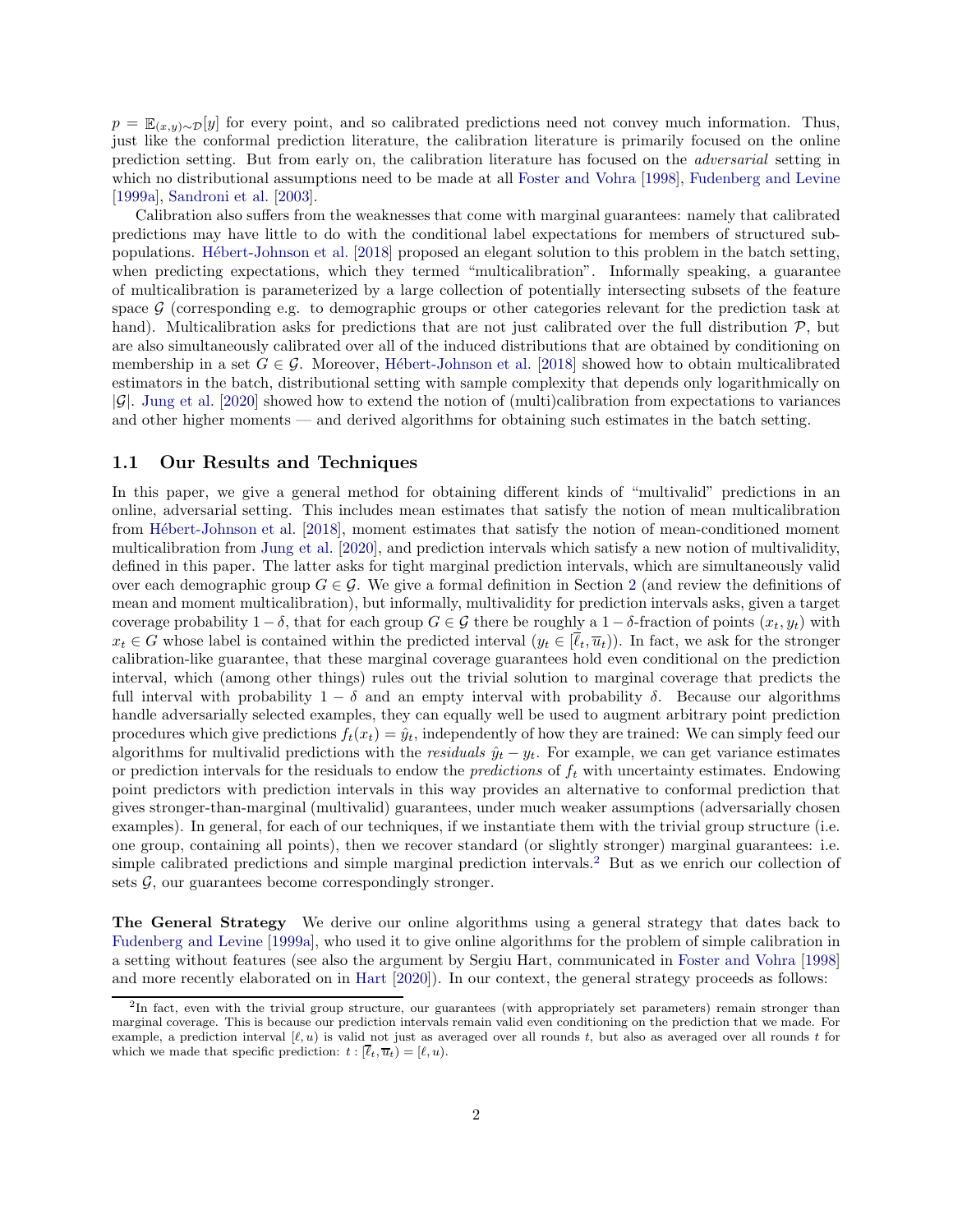- 1. Define a surrogate loss function, such that if the surrogate loss is small at the end of T rounds, then the learner's predictions satisfy our chosen notion of multivalidity over the empirical distribution of the history of the interaction.
- <span id="page-4-1"></span>2. Argue that if at each round t, the adversary's chosen distribution over labelled examples were known to the learner, then there would be some prediction that the learner could make that would guarantee that the expected increase in the surrogate loss function at that round would be small. This step is often straightforward, because once we fix a known data distribution  $\mathcal{D}$ , "true distributional quantities" like conditional label expectations, conditional label variances, conditional label quantiles, etc, generally satisfy our corresponding multivalidity desideratum by design.
- <span id="page-4-0"></span>3. Appeal to the minimax theorem to conclude that there must therefore exist a randomized prediction strategy for the learner that guarantees that the expected increase in the surrogate loss function is small for *any* choice of the adversary.

On its own, carrying out this strategy for a particular notion of multivalidity proves the *existence* of an algorithm that can obtain the appropriate notion of multivalidity against an adversary; but turning it into an actual (and efficient) algorithm requires the ability to *compute* at each round the equilibrium strategy whose existence is shown in Step [3](#page-4-0) above.

We instantiate this general strategy in Section [3](#page-12-0) for the case of mean multicalibration, which also serves as a template for our derivation and analysis of algorithms for moment multicalibration in Section [4](#page-20-0) and prediction interval multivalidity in Section [5.](#page-32-0) The framework of our analysis is the same in each case, but the details differ: to carry out Step [2,](#page-4-1) we must bound the value of a different game, and to carry out Step [3,](#page-4-0) we must solve for the equilibrium of a different game. In each case, we obtain efficient online algorithms for obtaining high probability  $\alpha$ -approximate multivalidity bounds (of different flavors), with  $\alpha$  scaling roughly as  $\alpha \approx \sqrt{\log |G|/T}$ , over interactions of length  $T$  — but see Sections [3.2,](#page-13-0) [4.2,](#page-21-0) and [5.2](#page-32-2) for exact theorem statements. In all cases, our algorithms have per-round runtime that is linear in  $|\mathcal{G}|$ , and polynomial in the other parameters of the problem. In fact, both our run-time and our convergence bounds can be improved if each individual appears in only a bounded number of groups. Our algorithms can at each step  $t$  be implemented in time linear in the number of groups  $G \in \mathcal{G}$  that contain the current example  $x_t$ . This is linear in  $|\mathcal{G}|$  in the worst case, but can be substantially smaller. Similarly, we show in Appendix [B](#page-54-0) that if each individual appears in at most d groups, then the  $\log |\mathcal{G}|$  term in our convergence bounds can be replaced with  $log(d)$ , which gives informative bounds even if G is infinitely large. Without assumptions of this sort, running time that is polynomial in  $|\mathcal{G}|$  (rather than logarithmic in  $|\mathcal{G}|$ , as our convergence bounds are) is necessary in the worst case, even for mean multicalibration in the offline setting, as shown by Hébert-Johnson et al. [\[2018\]](#page-43-0).

Adapting the original approach of [Fudenberg and Levine](#page-42-2) [\[1999a](#page-42-2)] runs into several obstacles, stemming from the fact that the action space of both the learner and the adversary and the number of constraints defining our calibration desideratum are both much larger in our setting. Consider the case of mean prediction — in which the goal is to obtain calibrated predictions. In the featureless setting studied by [Fudenberg and Levine](#page-42-2) [\[1999a\]](#page-42-2), the action space for the learner corresponds to a discretization of the real unit interval  $[0, 1]$ , and the action space of the adversary is binary. In our setting, in which data points are endowed with features from a large feature space  $\mathcal{X}$ , the learner's action space corresponds to the set of all functions mapping  $\mathcal X$  to [0, 1], and the adversary's action space corresponds to the set of all labelled examples  $\mathcal{X} \times [0,1]$ . Similarly, for simple calibration, the number of constraints is equal to the chosen discretization granularity of the unit interval [0, 1], whereas in our case, the number of constraints also grows linearly with  $|\mathcal{G}|$ , the number of groups over which we want to be able to promise guarantees.

Convergence Rates and Sample Complexity The surrogate loss function used by [Fudenberg and Levine](#page-42-2) [\[1999a\]](#page-42-2) bounds the  $\ell_2$  calibration error — i.e. the average squared violation of all of the constraints used to define calibration. Because all of the notions of multivalidity that we consider consist of a set of constraints of size scaling linearly with  $|\mathcal{G}|$ , if we were to attempt to bound the  $\ell_2$  violation of our multivalidity constraints, we would necessarily obtain convergence bounds that scale polynomially with  $|\mathcal{G}|$ . Instead we use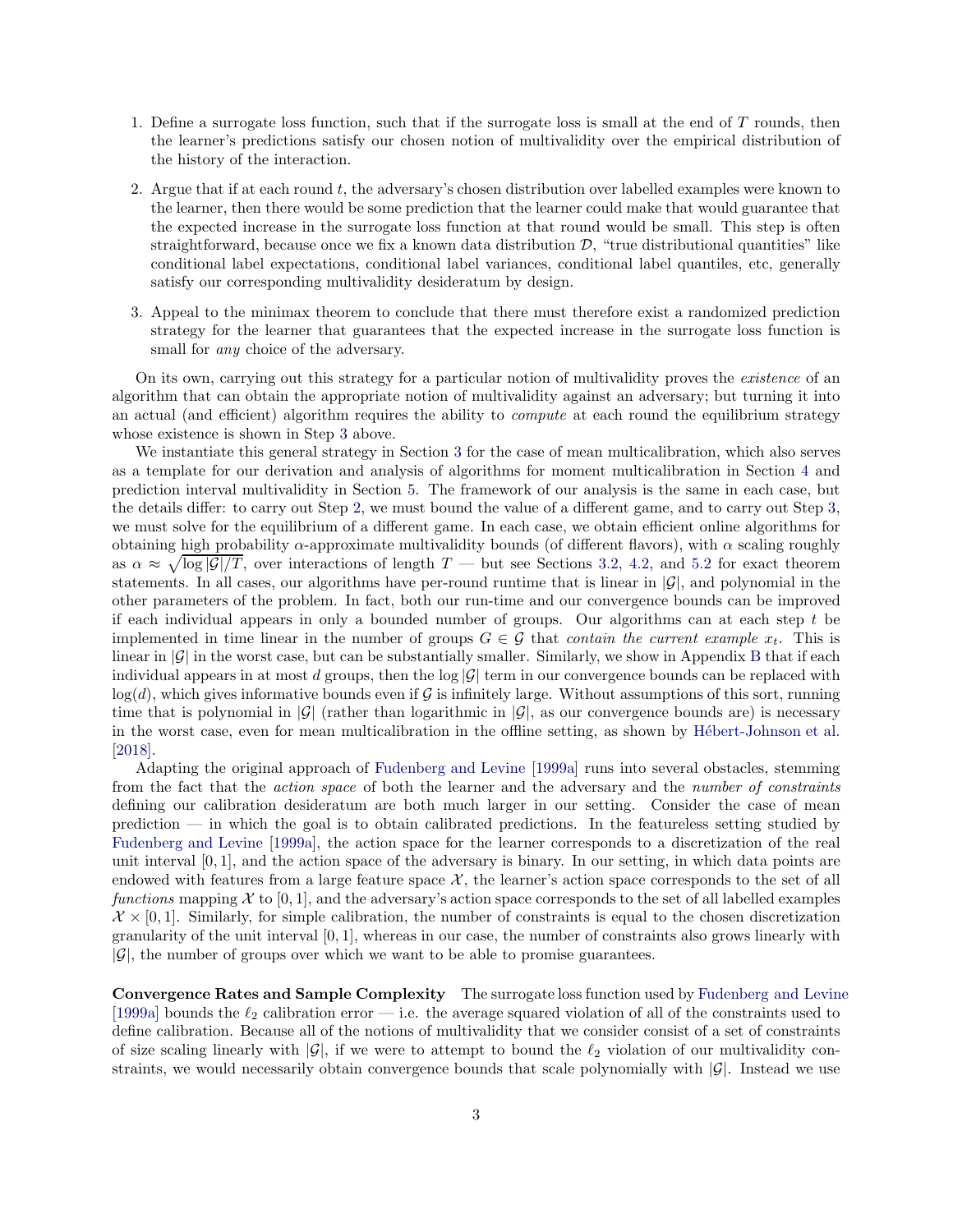a different surrogate loss function — a sign-symmetrized version of an exponential soft-max — that can be used to bound the  $\ell_{\infty}$  violation of our multivalidity constraints, and allows us to obtain bounds that scale only logarithmically with  $|\mathcal{G}|$ . For moment multicalibration, we face the further complication of needing to define a potential function bounding a linear surrogate for what is ultimately a nonlinear measure of distributional fidelity. An outline of the specific new ideas needed here can be found in Section [4.1.](#page-20-1) For interval multivalidity, we face the further complication that tight prediction intervals need not exist even in the distributional setting, for worst-case distributions. An outline of the new ideas we need to overcome this can be found in Section [5.1.](#page-32-1) Finally, we note that  $\ell_{\infty}$  violation is consistent with how the existing literature on batch multicalibration [\[H´ebert-Johnson et al.,](#page-43-0) [2018](#page-43-0)] has quantified approximation guarantees. In fact, by using standard online-to-offline reductions, we are able to derive new, optimal sample complexity bounds for mean and moment multicalibration for the *batch distributional* setting in [A](#page-44-0)ppendix A that improve on the sample complexity bounds given in Hébert-Johnson et al. [\[2018\]](#page-43-0), [Jung et al.](#page-43-1) [\[2020\]](#page-43-1). This is because when applied to the batch setting, our online algorithms take only a single pass through the data, and avoid issues related to adaptive data re-use that complicated previous algorithms in the batch setting.

Computation of Equilibrium Strategies To compute equilibria of the large action space games we define, we do not attempt to directly compute or represent the function that we use at each round  $t$  to map features to labels. Instead, we represent this function implicitly by "lazily" solving a smaller equilibrium computation problem only after we have observed the adversary's choice of feature vector  $x$  (but before we have observed the label y) to compute a distribution over predictions. We show in each of our three settings that this computation is tractable. In the case of mean multicalibration, we are able to analytically derive a simple algorithm for sampling from this equilibrium strategy, presented in Section [3.3.](#page-18-0) For meanconditioned  $k<sup>th</sup>$  moment multicalibration we show that the equilibrium can be found using a linear program with polynomially many variables and  $2^k+1$  constraints. For the most interesting cases, k is a small constant (e.g. for variance,  $k = 2$ , and so the linear program has only 5 constraints). Even when k is large, we show that this linear program has a separation oracle that runs in time  $O(k)$ , and so it can be solved efficiently via the Ellipsoid algorithm. We show in Appendix [C](#page-58-0) that there always exists an equilibrium for the learner with support over at most  $k+1$  many predictions, limiting the extent to which it needs to deploy randomization. Finally, for prediction interval multivalidity, we show in Section [5.3](#page-37-0) that we can express the equilibrium computation problem as a linear program. Although the linear program is naively defined by infinitely many constraints, we show that it can ultimately be represented with only finitely many constraints, and that it has an efficient separation oracle, so can be solved in polynomial time using the Ellipsoid algorithm.

Advantages of Conformal Prediction We have thus far emphasized the advantages that our techniques have over conformal prediction — but we also want to highlight the strengths of conformal prediction relative to our work, and directions for future improvement. Conformal prediction aims to obtain marginal coverage with respect to some (unknown) underlying distribution. As a result of the distributional assumption, it is able to obtain coverage (over the randomness of the distribution) at a rate of coverage  $1 - \delta + O(1/T)$ [\[Lei et al.,](#page-43-4) [2018\]](#page-43-4). In contrast, in our setting, there is no underlying distribution. We therefore give guarantees on empirical coverage  $-$  i.e the fraction of labels that our predicted intervals have covered in the realized sequence of examples. As a result, our coverage bounds necessarily have error terms that tend to 0 at a rate of  $O(1/\sqrt{T})$ , over sequences of length T. We note that conformal prediction methods also obtain *empirical* coverage on the order of  $1 - \delta \pm O(1/\sqrt{T})$ , as our methods do [\[Lei et al.,](#page-43-4) [2018](#page-43-4)]. Conformal prediction methods naturally give one sided coverage error on the distribution (i.e. the coverage probability is always  $\geq 1-\delta$ ), whereas as we present our bounds, our empirical coverage has two sided error. We note that there is a simple but inelegant way to use our techniques to obtain one sided coverage: run our algorithms with coverage parameter  $1 - \delta' = 1 - \delta/2$ , and predict trivial coverage intervals until our error bounds  $\text{are } \leq \delta/2^3$  $\text{are } \leq \delta/2^3$ . Techniques from the conformal prediction literature also can be applied to very general label domains  $\mathcal{Y}$ , and can be used to produce very general kinds of prediction sets. In our paper, we restrict attention to real-valued labels  $\mathcal{Y} = [0, 1]$  and prediction *intervals*. We do not believe that there are any

<span id="page-5-0"></span><sup>&</sup>lt;sup>3</sup>Restarting periodically with  $\delta'$  closer to  $\delta$  if we want to asymptotically converge to exact coverage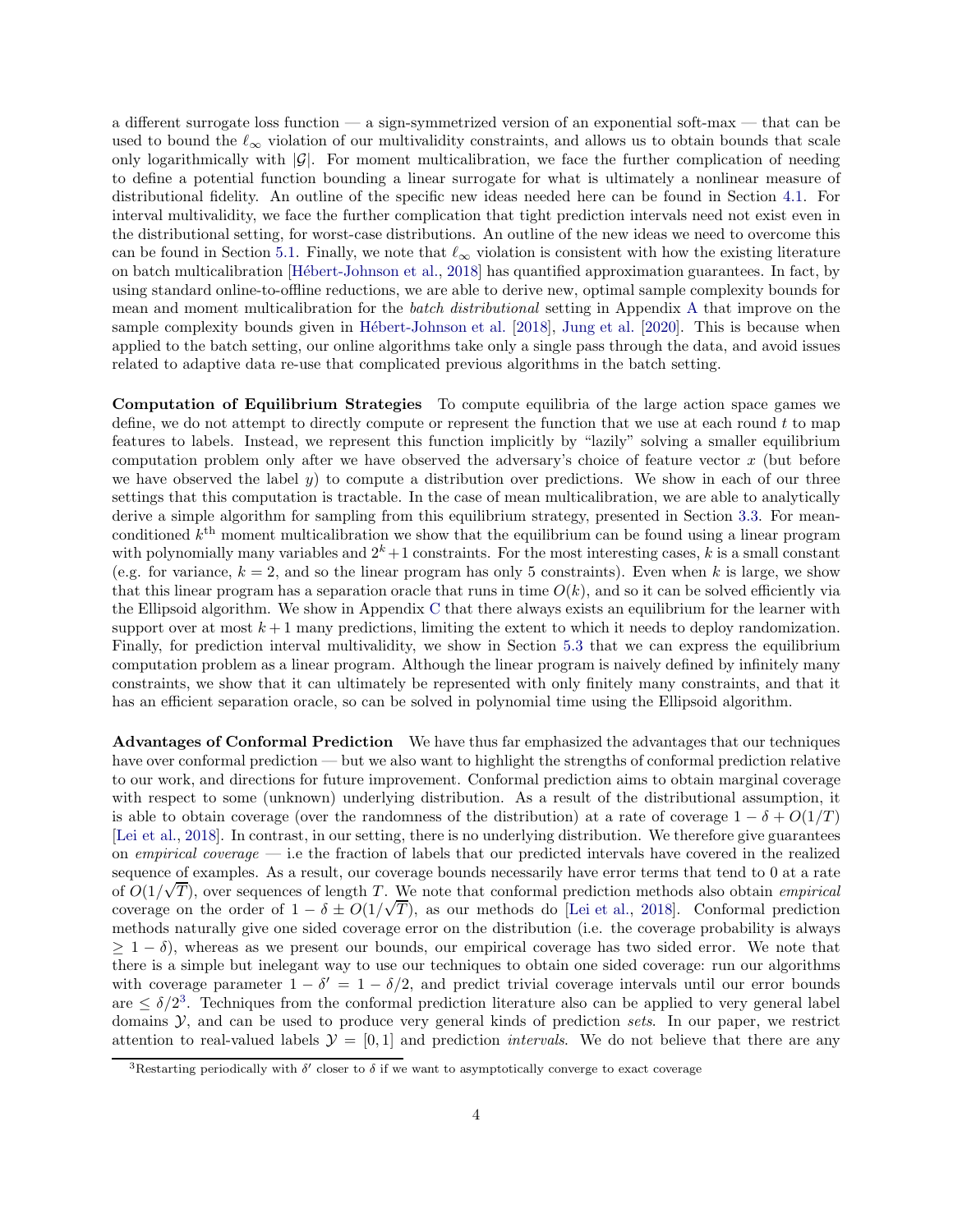fundamental obstacles to generalizing our techniques to other label domains and prediction sets, and this is an interesting direction for future work. Finally, the conformal prediction literature has developed a number of very simple, practical techniques. In this paper, we give polynomial time algorithms, of varying complexity. Our algorithm for mean multicalibration in Section [3](#page-12-0) is very simple to implement, but our algorithm for multivalid interval prediction in Section [5](#page-32-0) requires solving a linear program with a separation oracle. Another important direction for future work is reducing the complexity of our techniques, and doing empirical evaluations.

### <span id="page-6-0"></span>1.2 Additional Related Work

Work on calibrated mean prediction dates back to [Dawid](#page-42-0) [\[1982\]](#page-42-0). [Foster and Vohra](#page-42-1) [\[1998\]](#page-42-1) were the first to show that in the online setting without features, it is possible to obtain asymptotic calibration even against an adversary. Once this initial result was proven, a number of proofs of it were given using different techniques, including Blackwell's approachability theorem [\[Foster,](#page-42-3) [1999](#page-42-3)] and a non-constructive minimax argument (originally communicated verbally by Sergiu Hart, appearing first in [Foster and Vohra](#page-42-1) [\[1998\]](#page-42-1), and more recently formalized in [Hart](#page-43-3) [\[2020\]](#page-43-3)). This argument was "non-constructive" because it was a minimax argument over the entire algorithm design space. [Fudenberg and Levine](#page-42-2) [\[1999a\]](#page-42-2) gave a more tractable perround minimax argument, which we adapt to our work — although they were satisfied with an existential argument, and do not derive a concrete algorithm. The algorithm we give for online multicalibration is similar to the algorithm given by [Foster and Hart](#page-42-4) [\[2019](#page-42-4)] for the simple calibration problem in the special case of a featureless setting and the trivial group structure. [Lehrer](#page-43-5) [\[2001\]](#page-43-5), [Sandroni et al.](#page-43-2) [\[2003](#page-43-2)] (and in a slightly different context, [Fudenberg and Levine](#page-42-5) [\[1999b\]](#page-42-5)) generalized this literature and showed that it was possible to extend these ideas in order to satisfy dramatically more demanding notions of calibration (e.g. calibration on all computable subsequences of rounds). This line of work primarily gives limit results via non-constructive arguments without establishing rates. There are two notable exceptions. [Foster et al.](#page-42-6) [\[2011](#page-42-6)] give a non-constructive argument establishing that it is possible to obtain mean calibration loss  $\tilde{O}(\sqrt{\frac{\log K}{T}})$ with respect to a set of K "checking rules" which define subsequences over which the algorithm must be calibrated. These results are derived in a setting without features  $x$ , but we believe their techniques could

be used to establish the same convergence bounds that we do, for mean multicalibration:  $\alpha = \tilde{O}(\sqrt{\frac{\log |G|}{T}})$ . [Foster and Kakade](#page-42-7) [\[2006\]](#page-42-7) give an efficient algorithm based on ridge-regression which can be used to achieve

what we call mean consistency<sup>[4](#page-6-1)</sup> on a collection of sets G with error rates converging as  $\alpha = \tilde{O}(\sqrt{\frac{|G|}{T}})$ . Their algorithm is deterministic, which in particular means it cannot be used to achieve the standard notion of calibration, which can only be achieved by randomized algorithms in adversarial environments [\[Oakes](#page-43-6), [1985\]](#page-43-6). It can be used to achieve what is called "weak calibration" by [Kakade and Foster](#page-43-7) [\[2004\]](#page-43-7) and "smooth calibration" by [Foster and Hart](#page-42-8) [\[2018](#page-42-8)] — a relaxation that can be obtained by deterministic algorithms. In comparison, our algorithm for mean multicalibration achieves the standard notion of calibration with the optimal sample complexity dependence on  $\log |G|$ , while simultaneously being explicitly defined and computationally efficient.

There has also been a recent resurgence of interest in calibration in the computer science community, in part motivated by fairness concerns [\[Kleinberg et al.,](#page-43-8) [2016,](#page-43-8) [Chouldechova](#page-42-9), [2017,](#page-42-9) [Pleiss et al.,](#page-43-9) [2017\]](#page-43-9). It is from this literature that the original proposal for multicalibration arose [Hébert-Johnson et al., [2018\]](#page-43-0), as well as the related notion of multiaccuracy [\[H´ebert-Johnson et al.](#page-43-0), [2018,](#page-43-0) [Kim et al.,](#page-43-10) [2019\]](#page-43-10). [Shabat et al.](#page-43-11) [\[2020\]](#page-43-11) prove uniform convergence bounds for multicalibrated predictors, [Dwork et al.](#page-42-10) [\[2019\]](#page-42-10) draw connections between multicalibrated predictors and notions of fair rankings, and [Dwork et al.](#page-42-11) [\[2020\]](#page-42-11) define a notion of outcome indistinguishability related to distribution testing, and show close connections to multicalibration. [Jung et al.](#page-43-1) [\[2020\]](#page-43-1) extend the notion of mean calibration to variances and higher moments, and give efficient algorithms for learning moment multicalibrated predictors. [Jung et al.](#page-43-1) [\[2020\]](#page-43-1) also show that their moment predictors can be used to derive conservative multivalid prediction intervals, using Chebyshev's inequality and generalizations to higher moments. In general, however, these moment-based inequalities give intervals

<span id="page-6-1"></span><sup>&</sup>lt;sup>4</sup>This is also what is known as *multi-accuracy* in [Hébert-Johnson et al., [2018](#page-43-0), [Kim et al.](#page-43-10), [2019](#page-43-10)].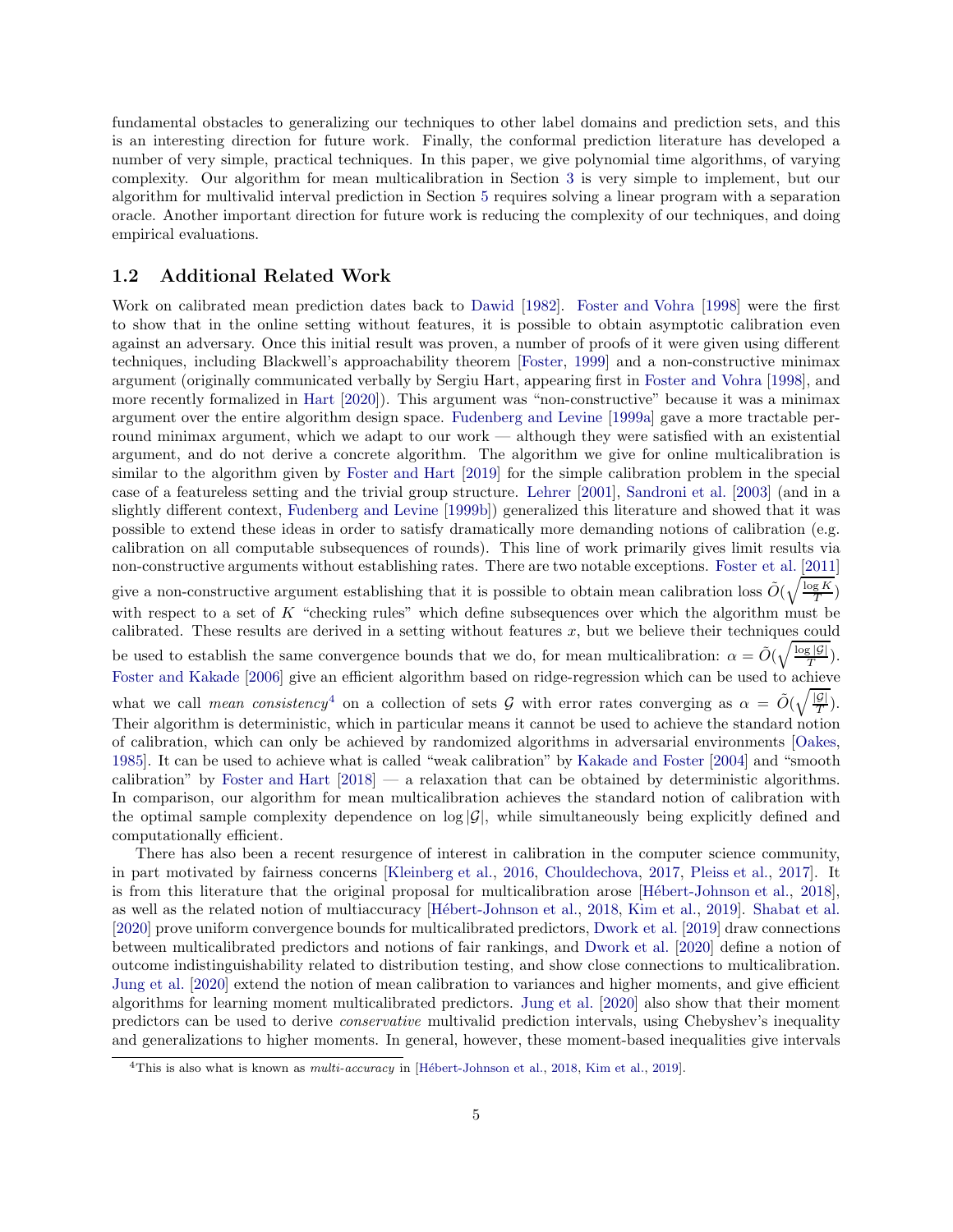that may cover their label much more frequently than the target  $1 - \delta$  coverage probability, and cannot achieve the kinds of tight multicoverage guarantees that we obtain in this work. All of this work operates in the batch, distributional setting. Recently, [Qiao and Valiant](#page-43-12) [\[2020](#page-43-12)] proved lower bounds for simple mean calibration in the online setting, showing that no algorithm can obtain rates better than  $O(T^{-0.472})$  against an adversary. At first blush, our upper bounds appear to contradict these lower bounds — but they do not, because we study convergence in the  $\ell_{\infty}$  sense, whereas they study it in the  $\ell_1$  sense.

Conformal prediction is motivated similarly to calibration, but aims to produce marginal prediction intervals rather than mean estimates — see [Shafer and Vovk](#page-44-2) [\[2008\]](#page-44-2) for an overview. The problems that we highlight — namely, that marginal guarantees are weak, and that this literature relies on strong distributional assumptions — have been noted before. For example, [Foygel Barber et al.](#page-42-12) [\[2020\]](#page-42-12) prove that even in the distributional setting, *conditional* prediction intervals are impossible to provide, and aim instead for a goal that is similar to ours: providing marginal prediction intervals that are valid as averaged over a large number of subgroups  $\mathcal G$ . They take a conservative approach, by using a holdout set to estimate empirical prediction intervals separately for each group, and then taking the union of all of these prediction intervals over the demographic groups of a new individual. The result is that their prediction intervals — unlike ours — do not become tight, even in the limit. [Chernozhukov et al.](#page-42-13) [\[2018\]](#page-42-13) consider the problem of conformal prediction for time series data, for which the exchangeability assumption may not hold. They show that if the data comes from a rapidly mixing process (so that, in particular, points that are well separated in the sequence are approximately independent) then it is still possible to obtain approximate marginal coverage guarantees. [Tibshirani et al.](#page-44-3) [\[2019\]](#page-44-3) consider the problem of conformal prediction under covariate shift, in which the marginal distribution on features  $X$  differs between the training and test distributions, but the conditional distribution on labels  $\mathcal{Y}|\mathcal{X}$  remains the same. They show how to adapt techniques from conformal prediction when the likelihood ratio between the training and test distribution is known. In the distributional setting, [Gupta et al.](#page-43-13) [\[2020](#page-43-13)] have proven close relationships between calibration, confidence intervals, and prediction intervals.

Finally, the notion of multicalibration is related to subgroup fairness notions [\[Kearns et al.,](#page-43-14) [2018](#page-43-14), [2019](#page-43-15), [Kim et al.](#page-43-16), [2018\]](#page-43-16) that ask for statistical "fairness" constraints of various sorts (beyond calibration) to hold across all subgroups defined by some rich class G. See [Chouldechova and Roth](#page-42-14) [\[2020\]](#page-42-14) for a survey.

# <span id="page-7-1"></span><span id="page-7-0"></span>2 Preliminaries

### 2.1 Notation

We write X to denote a feature domain and  $\mathcal{Y} = [0,1]$  to denote a label domain. We write  $\mathcal{G} \subseteq 2^{\mathcal{X}}$  to denote a collection of subsets of X. Given any  $x \in \mathcal{X}$ , we write  $\mathcal{G}(x)$  for the set of groups that contain x, i.e.  $\mathcal{G}(x) = \{G \in \mathcal{G} : x \in G\}.$  Given an integer T we write [T] to denote the set of integers  $[T] = \{1, \ldots, T\}.$  In general, we denote our random variables with tildes (e.g.  $\tilde{X}$ ,  $\tilde{Y}$ ) to distinguish them from their realizations (denoted e.g. X, Y). Given a finite set A, we write  $\Delta A$  for the probability simplex over the elements in A.

### <span id="page-7-2"></span>2.2 Online Prediction

Online (contextual) prediction proceeds in rounds that we index by  $t \in [T]$ , for a given finite horizon T. In each round, an interaction between a *learner* and an *adversary* proceeds as follows. In each round t:

- 1. The *adversary* chooses a joint distribution over feature vectors  $x_t \in \mathcal{X}$  and labels  $y_t \in \mathcal{Y}$ . The learner receives  $x_t$  (a realized feature vector), but no information about  $y_t$  is revealed.
- 2. The learner chooses a distribution over predictions  $p_t \in \mathcal{P}$ . (We will consider several different kinds of predictions in this paper, and so are agnostic to the domain of the prediction for now — we use  $\mathcal P$  as a generic domain).
- 3. The learner observes  $y_t$  (a realized label).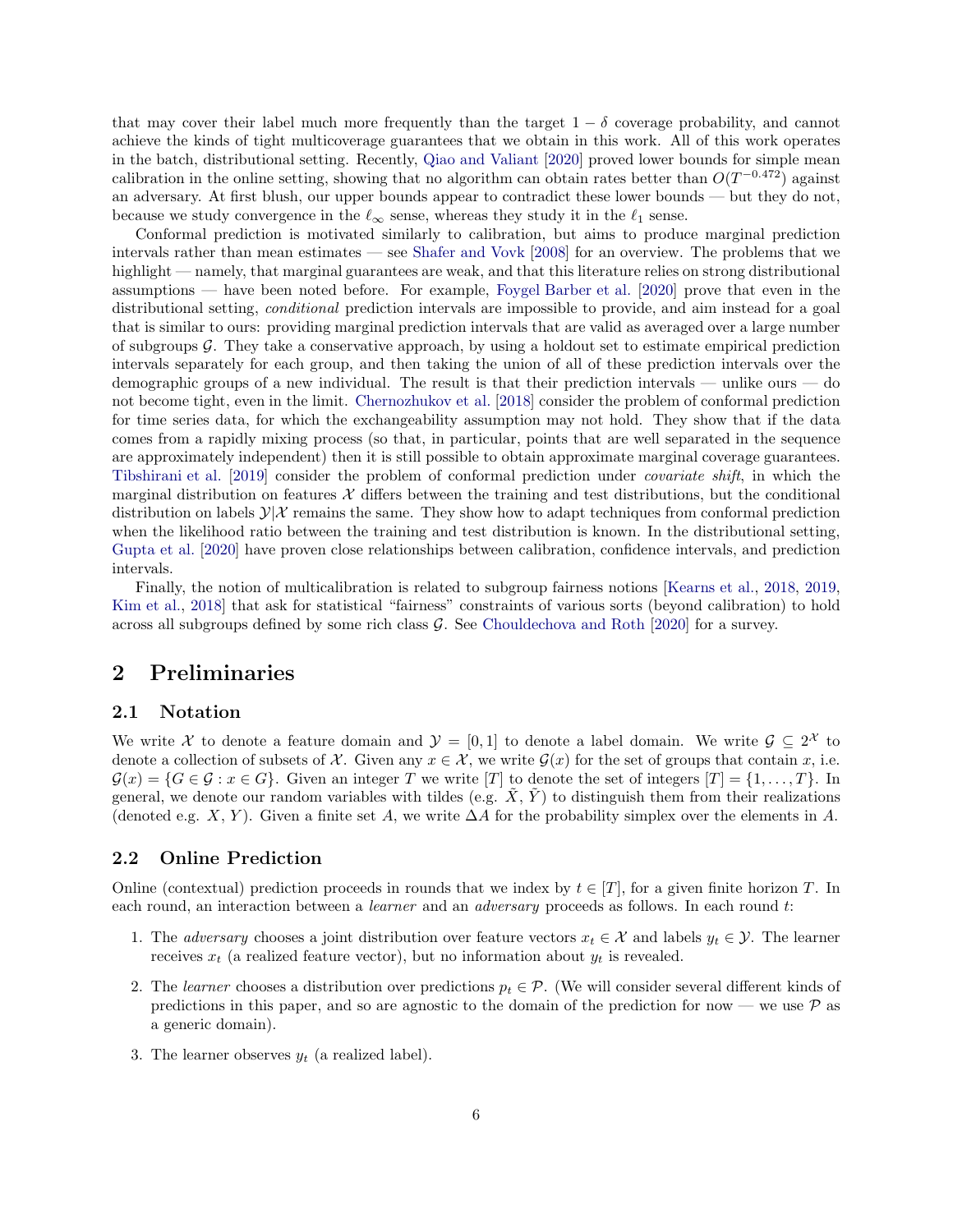For an index  $s \in [T]$ , we denote by  $\pi_s$  the transcript of the interaction in rounds  $t = 1$  through s:  $\pi_s = ((x_t, p_t, y_t))_{t=1}^s$ . We write  $\Pi^*$  as the domain of all transcripts.

Formally, the adversary is modelled as a probabilistic mapping Adv :  $\Pi^* \to \Delta(\mathcal{X} \times \mathcal{Y})$  from transcripts to distributions over labelled data points, and the learner is modeled as a mapping Learn :  $\Pi^* \to (\mathcal{X} \to$  $\Delta P$ ) from transcripts to a probabilistic mapping from feature vectors to distributions over predictions. An adversary may be either unconstrained (free to play any point in  $\Delta(\mathcal{X} \times \mathcal{Y})$ ) or constrained to choose from some specified subset of  $\Delta(\mathcal{X}\times\mathcal{Y})$ . Fixing both a learner and an adversary induces a probability distribution over transcripts. Our goal is to derive particular learning algorithms, and to prove that various kinds of bounds hold either in expectation, or with high probability over the randomness of the transcript, in the worst case over transcript distributions, where we quantify over all possible adversaries.

Given a transcript  $\pi_T$ , a group  $G \in \mathcal{G}$  and a set of rounds  $S \subseteq [T]$ , we write

$$
G_S = \{ t \in S : x_t \in G \}.
$$

In words, this is the set of rounds in S in which the realized feature vectors in the transcript belonged to G. When it is clear from context, we sometimes overload notation, and for a group  $G \in \mathcal{G}$ , and a period  $s \leq T$ , write  $G_s$  to denote the set of data points (indexed by their rounds) in a transcript  $\pi_s$  that are members of the group  $G$ :

$$
G_s = \{ t \in [s] : x_t \in G \}.
$$

#### <span id="page-8-0"></span>2.2.1 Types of Predictions, and Notions of Validity

We consider three types of predictions in this paper: Mean predictions, pairs of mean and higher moment predictions (e.g. variance), and prediction intervals.

**Mean Predictions** For mean predictions, the prediction domain will be the unit interval:  $\mathcal{P}_{\text{mean}} = [0, 1].$ The learner will select  $p_t \equiv \overline{\mu}_t \in \mathcal{P}_{\text{mean}}$  in each round t, with the goal of predicting the conditional label expectation  $\mathbb{E}[y_t|x_t]$ . For any subset of days  $S \subseteq [T]$ , we write

$$
\mu(S) = \frac{1}{|S|} \sum_{t \in S} y_t, \quad \overline{\mu}(S) = \frac{1}{|S|} \sum_{t \in S} \overline{\mu}_t
$$

to denote the true label population mean conditional on  $t \in S$  and the average of our mean estimates over days  $t \in S$ , respectively. We will ask for our predictions to satisfy large numbers of mean consistency constraints: that the conditional label averages be (approximately) equal to conditional prediction averages over different sets S.

**Definition 2.1** (Mean Consistency). Given a transcript  $\pi_T$ , we say that the mean predictions  ${\{\overline{\mu}_t\}}_{t=1}^T$  are  $\alpha$ -mean consistent on  $S \subseteq [T]$ , if

$$
|\mu(S) - \overline{\mu}(S)| \le \alpha \frac{T}{|S|}.
$$

**Remark 2.1.** Note the scaling with both T and  $|S|$ . If  $S = [T]$ , then this condition simply asks for the true label mean and the average prediction to be within  $\alpha$  of one another, as averaged over the entire transcript. For smaller sets, the allowable error grows with the inverse of  $\frac{|S|}{T} - i.e.$  the measure of S within the uniform distribution over the transcript. Even in a distributional setting, estimates inevitably degrade with the size of the set we are conditioning on, and our formulation corresponds exactly to how mean consistency is defined in [Jung et al.](#page-43-1) [\[2020](#page-43-1)]. Our definitions are also consistent with how the literature on online calibration quantifies calibration error with respect to subsequences. Hébert-Johnson et al.  $[2018]$  $[2018]$  handle this issue slightly differently, by asking for uniform bounds, but in the end proving bounds only for sets S that have sufficient mass  $\gamma$  in the underlying probability distribution. In the batch setting, our formulation can recover bounds that are strictly stronger than those of Hébert-Johnson et al. [\[2018\]](#page-43-0) after a reparametrization  $\alpha \leftarrow \gamma \alpha$ .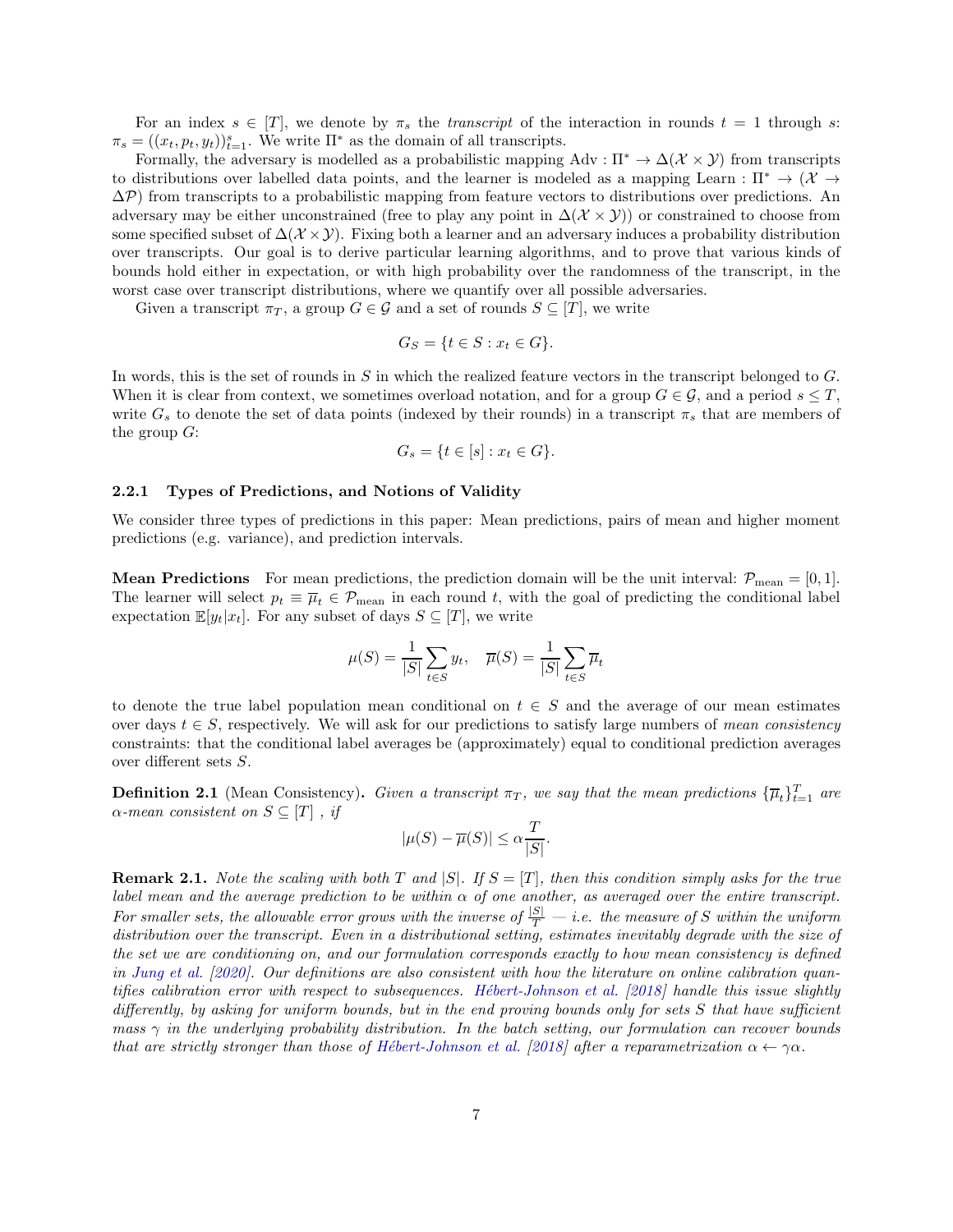Next, we define multicalibration in our setting. Informally, a sequence of mean predictions is *calibrated* if the average realized label  $y_t$  on all days for which  $\overline{\mu}_t$  is (roughly) p is (roughly) p. The need to consider days in which the prediction was *roughly* p arises from the fact that a learning algorithm will not necessarily ever make the same prediction twice. More generally, by bucketing predictions at a fixed granularity, we can guarantee that the average number of predictions within each bucket grows linearly with T .

To collect mean predictions  $\overline{\mu}_t$  that are approximately equal to p for each p, we group real-valued predictions into *n* buckets of width  $\frac{1}{n}$ . Here *n* is a parameter controlling the coarseness of our calibration guarantee. For any coarseness parameter n and bucket index  $i \in [n-1]$ , we write  $B_n(i) = \left[\frac{i-1}{n}, \frac{i}{n}\right)$  and  $B_n(n) = \left[\frac{n-1}{n}, 1\right]$  so that these buckets partition the unit interval. Conversely, given a  $\overline{\mu} \in [0, 1]$ , define  $B_n^{-1}(\overline{\mu}) \in [n]$  in the obvious way i.e.  $B_n^{-1}(\overline{\mu}) = i$  where i is such that  $\overline{\mu} \in B_n(i)$ . When clear from the context, we elide the subscript n and write  $B(i)$  and  $B^{-1}(\overline{\mu}).$ 

For any  $S \subseteq [T]$  and  $i \in [n]$ , we write

$$
S(i) = \{ t \in S : \overline{\mu}_t \in B_n(i) \} .
$$

In words,  $S(i)$  corresponds to the subset of rounds in S where the mean prediction falls in the i<sup>th</sup> bucket.

(Simple) calibration asks for the sequence of predictions to be  $\alpha$ -mean-consistent on all sets [T](i) for  $i \in [n]$  — i.e. for the subset of rounds in which the prediction fell into the  $i^{\text{th}}$  bucket, for all i. Multicalibration asks for the predictions to be calibrated not just on the overall sequence, but also simultaneously on all the subsequences corresponding to each group  $G \in \mathcal{G}$ . In our notation, it asks for mean consistency on each set  $G(i)$ , for every group  $G \in \mathcal{G}$  and  $i \in [n]$ .

<span id="page-9-0"></span>**Definition 2.2** (Mean-Multicalibration). Given a transcript  $\pi_T$ , we say that the mean predictions  ${\{\overline{\mu}_t\}}_{t=1}^T$ are  $(\alpha, n)$ -mean multicalibrated with respect to G if we have that for every  $G \in \mathcal{G}$  and  $i \in [n]$ , the meanpredictions are  $\alpha$ -mean consistent on  $G_T(i)$ :

$$
|\mu(G_T(i)) - \overline{\mu}(G_T(i))| \leq \alpha \frac{T}{|G_T(i)|}.
$$

Remark 2.2. Note that we define mean multicalibration (and our other notions of multivalidity, shortly) to have two parameters: n, which controls the coarseness of the guarantee, and  $\alpha$ , which controls the error of the guarantee. These parameters can be set independently  $-$  in the sense that we will be able to achieve  $(\alpha, n)$  mean multicalibration for any pair  $(\alpha, n)$  — but they should be interpreted together. For example, to avoid the trivial solution in which the learner simply selects uniformly at random at each iteration (thereby guaranteeing that  $|G_T(i)| \leq T/n$  for all  $G, i$ , we should set  $\alpha \ll \frac{1}{n}$ .

(Mean, Moment) Predictions In this case, the prediction domain is the product of the unit interval with itself:  $\mathcal{P}_{(mean, moment)} = [0, 1] \times [0, 1]$ . In each round t, the learner selects  $p_t = (\overline{\mu}_t, \overline{m}_t^k)$  with the goal of matching  $\mathbb{E}[y_t|x_t]$  and  $\mathbb{E}[(y_t - \mathbb{E}[y_t|x_t])^k|x_t]$  respectively — the conditional label expectation, and its conditional  $k^{\text{th}}$  central moment. For simplicity, we assume throughout that k is even, so the  $k^{\text{th}}$  moment has nonnegative range, but there is no obstacle other than notation to handling odd moments as well.

We group continuous predictions  $(\overline{\mu}, \overline{m}^k)$  into a finite set of discrete buckets—again, defined with respect to a pair of discretization parameters n and  $n'$ . Recall our bucketing notation for mean prediction: for any  $i \in [n-1]$ , we wrote  $B_n(i) = \left[\frac{i-1}{n}, \frac{i}{n}\right]$  and  $B_n(n) = \left[\frac{n-1}{n}, 1\right]$ . Here we generalize this notation to pairs, and write for any  $i \in [n]$  and  $j \in [n']$ :

$$
B_{n,n'}(i,j) = \{(a,b) \in [0,1] \times [0,1] : a \in B_n(i), b \in B_{n'}(j)\}.
$$

If  $n = n'$ , we will write  $B_n(i, j)$ . Once again, when n and n' are clear from the context, we may elide the subscript  $(n, n')$  entirely.

Analogously to our notation for mean prediction, for any  $S \subseteq [T]$  we write

$$
m^{k}(S) = \frac{1}{|S|} \sum_{t \in S} (y_t - \mu(S))^k, \quad \overline{m}^{k}(S) = \frac{1}{|S|} \sum_{t \in S} \overline{m}_t^k
$$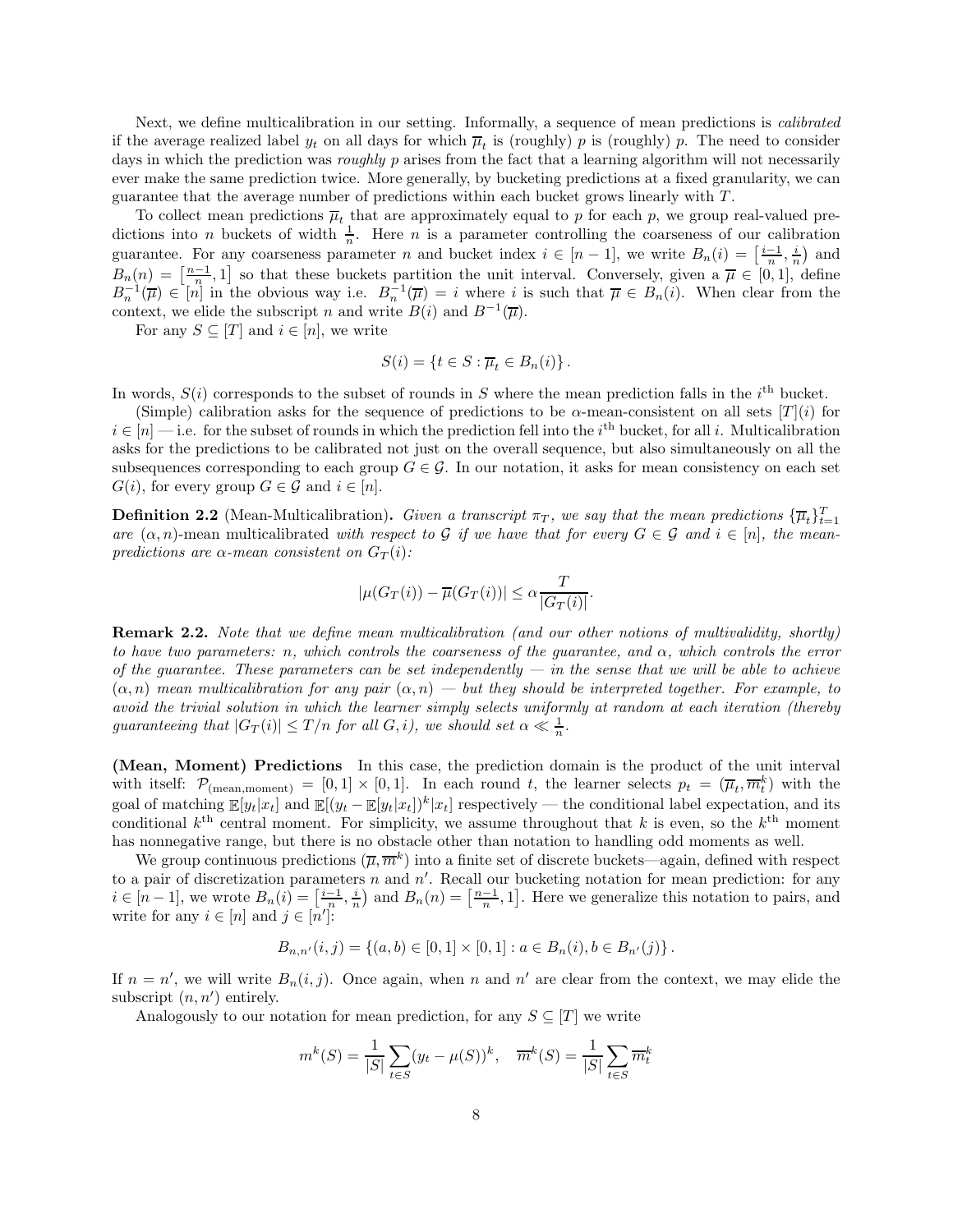for the empirical  $k^{\text{th}}$  central moment of the label distribution on the subsequence S, and for the average of the moment prediction on  $S$ , respectively. Just as with mean consistency, moment consistency asks that these two quantities be approximately equal on a set S.

**Definition 2.3** (Moment Consistency). Given a transcript  $\pi_T$ , we say that moment predictions  $\{\overline{m}_t^k\}_{t=1}^T$ are  $\alpha$ -moment consistent on set  $S \subseteq [T]$  if

$$
|m^{k}(S) - \overline{m}^{k}(S)| \leq \alpha \frac{T}{|S|}.
$$

It is not sensible to ask for moment consistency on arbitrary sets S, because higher central moments are not linear, and so even true conditional label moments would not satisfy moment consistency conditions on arbitrary sets  $S$ . True conditional label moments do satisfy moment consistency on sets of points  $x$  that share the same label mean, however, and so this is what we will ask of our predictions as well (See [Jung et al.](#page-43-1) [\[2020\]](#page-43-1) for an extensive discussion of this condition and its applications). To that end, for any  $S \subseteq [T]$  and  $i \in [n], j \in [n'],$  we write

$$
S(i,j) = \left\{ t \in S : (\overline{\mu}_t, \overline{m}_t^k) \in B_{n,n'}(i,j) \right\}
$$

.

.

In words,  $S(i, j)$  corresponds to the subset of rounds in S in which our predicted mean and moment fall into the bucket  $B_{n,n'}(i,j)$ .

<span id="page-10-0"></span>**Definition 2.4** (Mean-Conditioned Moment Multicalibration). Given a transcript  $\pi_T$ , we say that the (mean, moment) predictions  $\{(\overline{\mu}_t, \overline{m}_t^k)\}_{t=1}^T$  are  $(\alpha, \beta, n, n')$ -mean-conditioned moment multicalibrated with respect to G, if for every  $i \in [n], j \in [n']$  and  $G \in \mathcal{G}$ , we have that the mean predictions are  $\alpha$ -mean consistent on  $G_T(i, j)$  and the moment predictions are  $\beta$ -moment consistent on  $G_T(i, j)$ :

$$
|\mu(G_T(i,j)) - \overline{\mu}(G_T(i,j))| \leq \alpha \frac{T}{|G_T(i,j)|},
$$
  

$$
|m^k(G_T(i,j)) - \overline{m}^k(G_T(i,j))| \leq \beta \frac{T}{|G_T(i,j)|}
$$

Interval Predictions In this case, the prediction domain is the set of ordered pairs of endpoints in the unit interval:  $\mathcal{P}_{\text{interval}} = \{(\ell, u) : \ell \leq u, u, \ell \in [0, 1]\}.$  Given a pair  $(\ell, u) \in \mathcal{P}_{\text{interval}}$ , we say that it covers a label  $y \in [0,1]$  if y falls between  $\ell$  and u, which we write as  $Cover((\ell, u), y) = 1$ . To avoid issues of "double" counting", we define coverage in the same manner as we defined our bucketing, using intervals that are closed on the left but open on the right, with the exception of  $u = 1$ :

$$
Cover((\ell, u), y) = \begin{cases} \mathbb{1}(y \in [\ell, u)) & \text{if } u < 1, \\ \mathbb{1}(y \in [\ell, u]) & \text{if } u = 1. \end{cases}
$$

In each round t, we will predict an interval  $p_t = (\overline{\ell}_t, \overline{u}_t)$  with the goal of achieving  $\mathbb{E}[\text{Cover}((\overline{\ell}_t, \overline{u}_t), y)|x_t] =$  $1 - \delta$  for some target coverage probability  $1 - \delta \in [0, 1]$ . We again bucket our coverage intervals using a discretization parameter  $n$ , using the same notation as for moment predictions.

For any  $S \subseteq [T]$  and  $i \leq j \in [n]$ , we write

$$
S(i,j) = \left\{ t \in S : (\overline{\ell}_t, \overline{u}_t) \in B_n(i,j) \right\}.
$$

In words,  $S(i, j)$  corresponds to the subset of rounds in S in which our predicted interval's endpoints are in buckets i and j, respectively. We can now define multivalidity analogously to how we defined multicalibration.

For any  $S \subseteq [T]$ , we write

$$
\overline{H}(S) = \frac{1}{|S|} \sum_{t \in S} \text{Cover}((\overline{\ell}_t, \overline{u}_t), y_t).
$$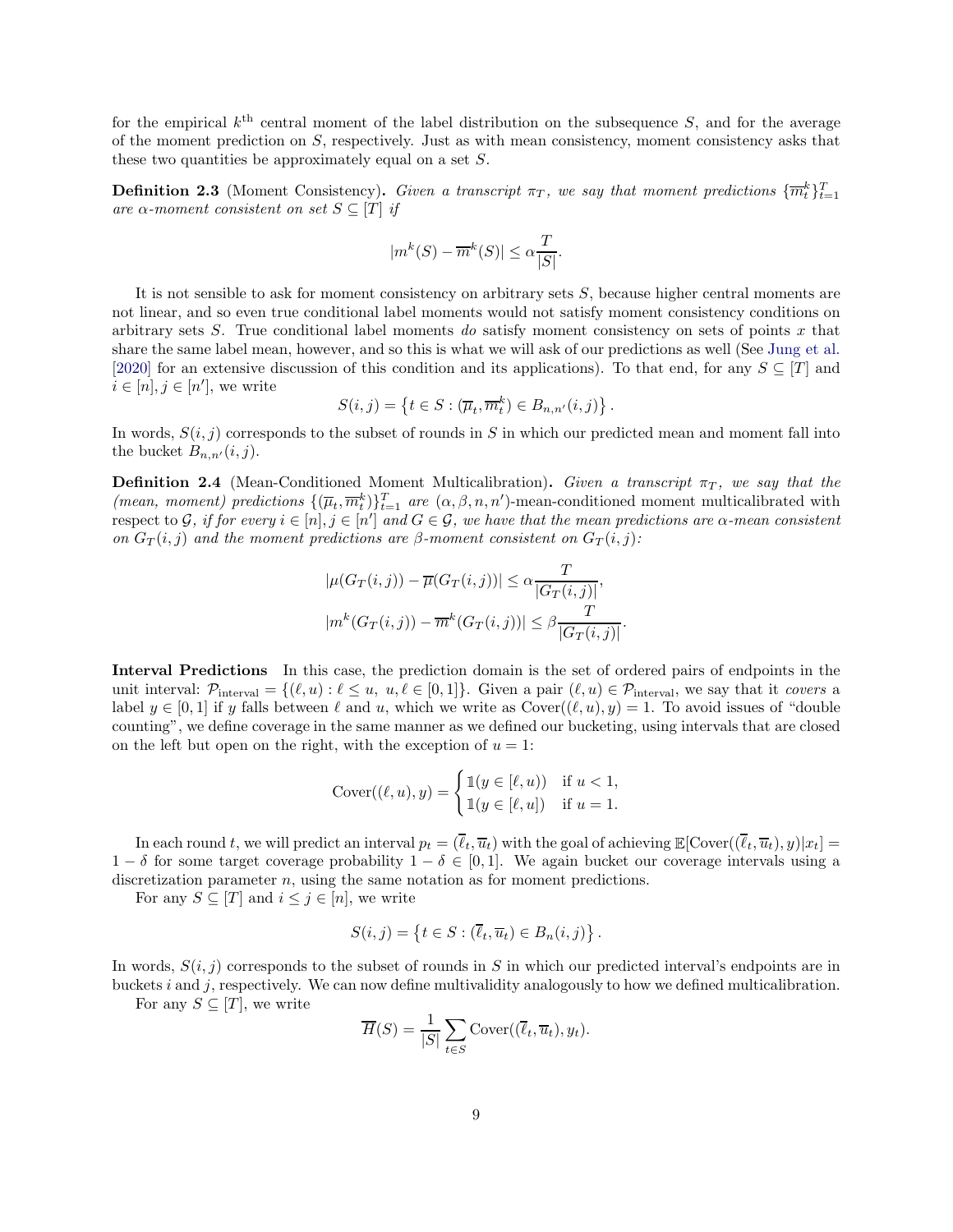**Definition 2.5.** We say that interval predictions  $\{(\overline{\ell}_t, \overline{u}_t)\}_{t=1}^T$  are  $\alpha$ -consistent on set S with respect to failure probability  $\delta \in (0,1)$ , if the following holds:

$$
|\overline{H}(S) - (1 - \delta)| \le \alpha \frac{T}{|S|}.
$$

**Definition 2.6.** Given a transcript  $\pi_T$ , we say that the interval predictions are  $(\alpha, n)$ -multivalid with respect to δ and G, if for every  $i \leq j \in [n]$  and  $G \in \mathcal{G}$ , we have that the interval predictions are  $\alpha$ -consistent on  $G_T(i, j)$  with respect to coverage probability  $1 - \delta$ :

$$
|\overline{H}(G_T(i,j)) - (1 - \delta)| \leq \alpha \frac{T}{|G_T(i,j)|}.
$$

### <span id="page-11-0"></span>2.3 Zero-sum Games

Our analysis will hinge on properties of zero-sum games, and in particular on the minimax theorem.

<span id="page-11-1"></span>Definition 2.7. A zero-sum game is defined by:

- 1. A minimization player with a convex and compact strategy space  $\mathcal{Q}_1 \subseteq \mathbb{R}^{d_1}$  for some  $d_1 \in (0, \infty)$ .
- 2. A maximization player with a convex and compact strategy space  $Q_2 \subseteq \mathbb{R}^{d_2}$  for some  $d_2 \in (0, \infty)$ .
- 3. An objective function  $u : \mathcal{Q}_1 \times \mathcal{Q}_2 \to \mathbb{R}$ , concave in its first argument and convex in its second argument.

Zero-sum games are often defined by endowing each player with a finite set of *pure* strategies  $X_1, X_2$ . The convex compact strategy sets  $\mathcal{Q}_1$  and  $\mathcal{Q}_2$  are then formed by allowing players to randomize over their pure strategies and taking  $\mathcal{Q}_1 = \Delta X_1$ ,  $\mathcal{Q}_2 = \Delta X_2$  to be the probability simplices over the pure strategies of each player. An objective function  $u : X_1 \times X_2 \to \mathbb{R}$  can be linearly extended to  $\mathcal{Q}_1$  and  $\mathcal{Q}_2$  in the natural way (i.e. by taking expectations over the randomized strategies of each player) – i.e. for any  $Q_1 \in \mathcal{Q}_1$  and  $Q_2 \in \mathcal{Q}_2$ , we write  $u(Q_1, Q_2) = \mathbb{E}_{x_1 \sim Q_1, x_2 \sim Q_2} [u(x_1, x_2)].$ 

In a zero-sum game, the minimization player chooses some action  $Q_1 \in \mathcal{Q}_1$  and the maximization player chooses some action  $Q_2 \in \mathcal{Q}_2$ , resulting in objective value  $u(Q_1, Q_2)$ . The goal of the minimization player is to minimize the objective value, and the goal of the maximization player is to maximize it. The key property of zero-sum games, first proved by von Neumann for the case of games with finite sets of pure strategies and generalized to general zero-sum games of the form considered in Definition [2.7](#page-11-1) by Sion, is that the order of play does not affect the objective value that each player can guarantee. This is captured in the minimax theorem, which says that whether the minimization player first gets to observe the strategy of the maximization player, and then best respond, or whether she must first announce her strategy and allow the maximization player to best respond, she is able to guarantee herself the same value.

<span id="page-11-2"></span>**Theorem 2.1** (Sion's Minimax Theorem). For any zero-sum game  $(Q_1, Q_2, u)$ :

$$
\min_{Q_1 \in Q_1} \max_{Q_2 \in Q_2} u(Q_1, Q_2) = \max_{Q_2 \in Q_2} \min_{Q_1 \in Q_1} u(Q_1, Q_2).
$$

The minimax theorem justifies the following definitions:

**Definition 2.8** (Value, Equilibrium, and Best Response). The value of a zero-sum game  $(Q_1, Q_2, u)$  is the unique  $v \in \mathbb{R}$  such that

$$
\min_{Q_1 \in Q_1} \max_{Q_2 \in Q_2} u(Q_1, Q_2) = \max_{Q_2 \in Q_2} \min_{Q_1 \in Q_1} u(Q_1, Q_2) = v.
$$

We say that a strategy for the minimization player  $Q_1^* \in Q_1$  is a (minimax) equilibrium strategy if it guarantees that the objective value is at most the value of the game, for any strategy  $Q_2 \in \mathcal{Q}_2$  of the maximization player:

$$
\max_{Q_2 \in \mathcal{Q}_2} u(Q_1^*, Q_2) = v.
$$

We say that  $Q_2$  is a best response for the maximization player in response to  $Q_1^*$  if it realizes the above maximum.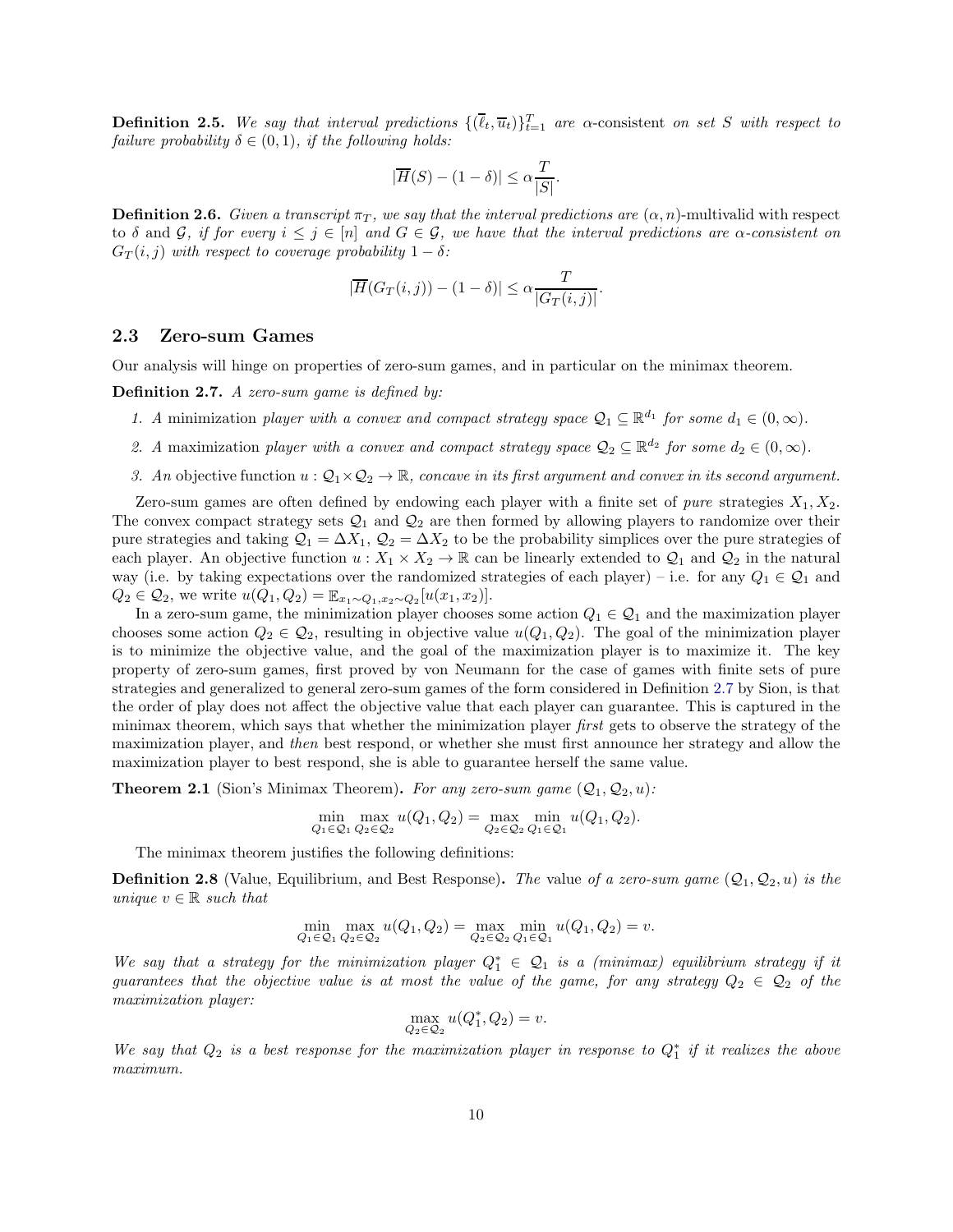In our analysis, we will identify the Learner with the minimization player and the Adversary with the maximization player, and so will denote their strategy spaces as  $\mathcal{Q}^L$  and  $\mathcal{Q}^A$  respectively.

# <span id="page-12-0"></span>3 Online Mean Multicalibration

In this section, we show how to obtain mean multicalibrated estimators in an online adversarial setting. Our derivation also serves as a warm up example of our general technique, which we also instantiate (in somewhat more involved settings) in Sections [4](#page-20-0) and [5](#page-32-0) to derive online algorithms for mean-conditioned moment multicalibrated estimators and for multivalid prediction intervals respectively.

## <span id="page-12-1"></span>3.1 An Outline of Our Approach

At a high level, the derivation of our algorithm and its proof of correctness proceeds as follows:

1. For each group  $G \in \mathcal{G}$ ,  $i \in [n]$ , and transcript  $\pi_s$  up to period s, we define an empirical quantity  $V_s^{G,i}$ (Definition [3.1\)](#page-13-1) which represents the calibration error that our algorithm has incurred with respect to group G over those of the rounds 1 through s when the  $i<sup>th</sup>$  bucket was predicted. These quantities are defined so that if for each G and i,  $|V_T^{G,i}|$  is small, then our algorithm is approximately multicalibrated with respect to  $\mathcal G$  across  $T$  rounds.

The premise of our algorithm will be to greedily make decisions at each round s so as to minimize the maximum possible increase of these quantities  $(\max_{G,i}|V_{s+1}^{G,i}| - \max_{G,i}|V_s^{G,i}|)$ , in the worst case over the choices of the adversary. If we could bound this quantity at every round, then by telescoping, we would have a bound on  $\max_{G,i} |V_T^{G,i}|$  at the end of the interaction, and therefore a guarantee of mean multicalibration.

- 2. The increase in the maximum value of  $|V_{s+1}^{G,i}|$  is inconvenient to work with, and so we instead define a smooth potential function  $L_s$  (Definition [3.2\)](#page-13-2) corresponding to a soft-max function which upper bounds  $\max_{G,i} |V_s^{G,i}|$ . Our design goal instead becomes to upper bound the increase in our potential function from round to round:  $\Delta_{s+1} = L_{s+1} - L_s$ . We view this as defining a zero-sum game, in which the learner's goal is to minimize this increase, and the adversary's goal is to maximize it.
- <span id="page-12-2"></span>3. We show that for each fixed distribution that the adversary could employ at each round  $s + 1$ , there is a prediction the learner could employ (if only she knew the adversary's distribution) that would guarantee that the increase in potential  $\Delta_{s+1}$  is small. Intuitively, this is because if we knew the true joint distribution over feature label pairs, then we could predict the true conditional expectations,  $\overline{\mu}_{s+1} = \mathbb{E}[y_{s+1}|x_{s+1}]$ , which would be perfectly calibrated on all groups. Of course, the learner does not have the luxury of knowing the adversary's distribution before choosing her own. But this thought experiment establishes the value of the game, and so we can conclude via the minimax theorem that there must be some fixed *distribution* over prediction rules that the learner can play that will guarantee  $\Delta_{s+1}$  being small against *all* actions of the adversary.
- 4. Step [3](#page-12-2) suffices to argue for the existence of an algorithm obtaining multicalibration guarantees (Algorithm [1\)](#page-16-0). However, to actually derive an implementable algorithm we need to find a way to compute the equilibrium strategy at each round, whose existence was argued in Step [3.](#page-12-2) A priori, this seems daunting because the learner's strategy space consists of all randomized mappings between  $\mathcal{X}$  and  $\mathcal{Y}$ , and the adversary's strategy space consists of all joint distributions on  $\mathcal{X} \times \mathcal{Y}$ . However, we derive a simple algorithm in Section [3.3](#page-18-0) that implements the optimal equilibrium strategy needed to realize Step [3.](#page-12-2) Informally, we are able to do so by representing the mapping between  $\mathcal X$  and  $\mathcal Y$  only implicitly, and delaying all computation until  $x_t$  has been chosen. We then show that the equilibrium strategy for the learner has a simple structure and randomizes over only at most 2 predictions. Our final algorithm (Algorithm [2\)](#page-18-1) simply computes the relevant portion of the equilibrium strategy at each round and then samples from it.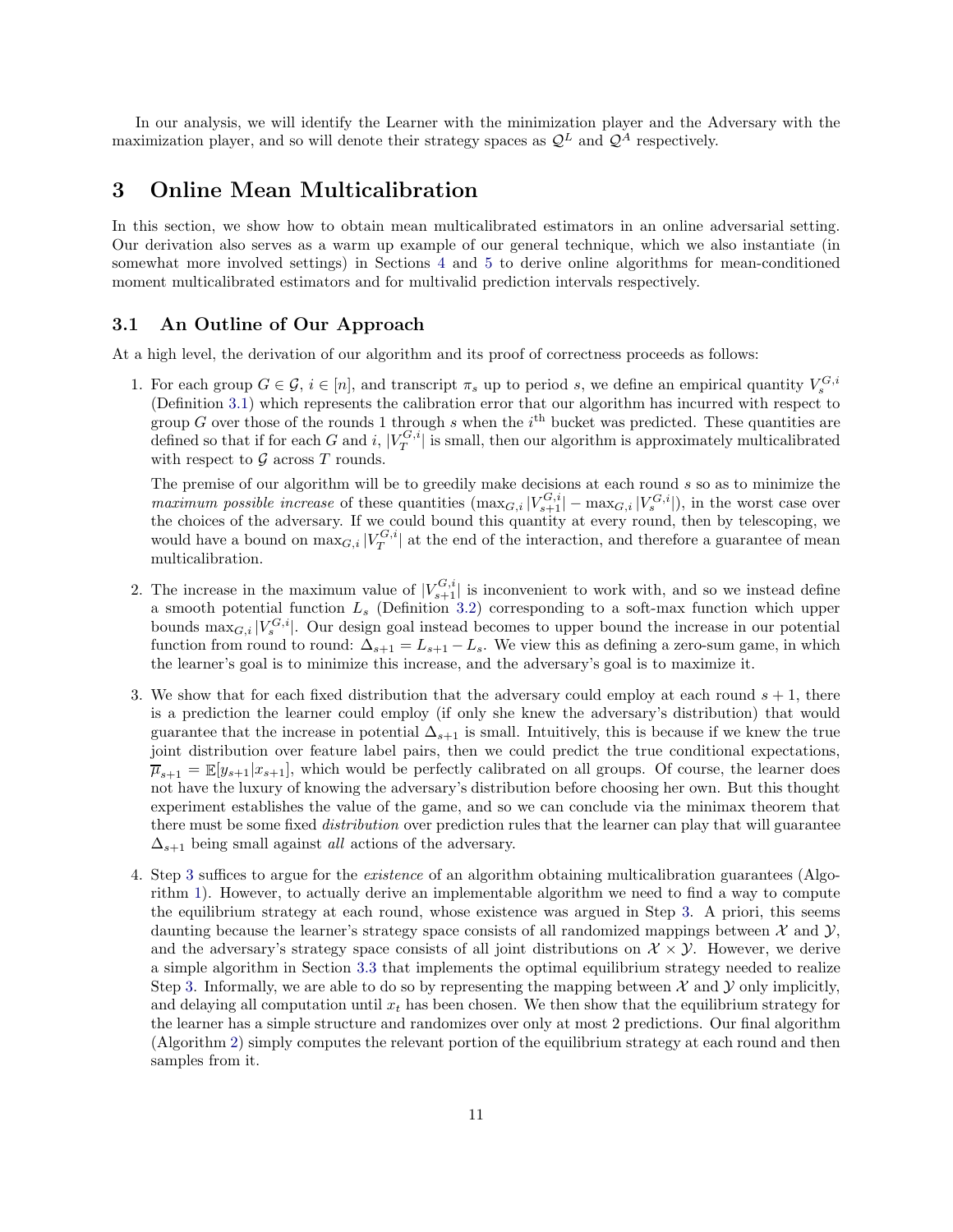5. To apply the minimax theorem, and to derive a concrete algorithm, we need to restrict our algorithm to making predictions in [0, 1] that are discretized at units of  $1/m$  for some  $r > 1$ . This parameter r appears in our final bounds, but neither the runtime of our algorithm nor our convergence rate has any dependence on r, and so it can be imagined to be arbitrarily small. Taking it to be  $r = 1/\sqrt{T}$ causes it to become a low order term in our final bounds.

Finally, in Appendix [A,](#page-44-0) we give a standard online-to-offline conversion to show how to use our Algorithm [2](#page-18-1) to solve offline (batch) multicalibration problems. This gives optimal sample complexity bounds for the offline problem, yielding an improvement over those proven in Hébert-Johnson et al. [\[2018\]](#page-43-0), [Jung et al.](#page-43-1) [\[2020](#page-43-1)]. The crux of the improvement is that unlike the algorithms given in Hébert-Johnson et al. [\[2018](#page-43-0)], [Jung et al.](#page-43-1) [\[2020\]](#page-43-1), our algorithm takes only a single pass over the data, and so avoids complications that arise from data re-use. However, unlike previous batch algorithms which make deterministic predictions, the batch algorithm that we obtain through this reduction makes randomized predictions.

#### <span id="page-13-0"></span>3.2 An Existential Derivation of the Algorithm and Multicalibration Bounds

We begin by defining notation  $V_s^{G,i}$  for the (unnormalized) portion of the mean calibration error corresponding to each group  $G \in \mathcal{G}$  and bucket  $i \in [n]$ :

<span id="page-13-1"></span>**Definition 3.1.** Given a transcript  $\pi_s = ((x_t, \overline{\mu}_t, y_t))_{t=1}^s$ , we define the mean calibration error for a group  $G \in \mathcal{G}$  and bucket  $i \in [n]$  at time s to be:

$$
V_s^{G,i}(\pi_s) = |G_s(i)| (\mu(G_s(i)) - \overline{\mu}(G_s(i))) = \sum_{t=1}^s \mathbb{1}[\overline{\mu}_t \in B(i), x_t \in G] (y_t - \overline{\mu}_t)
$$
(1)

When the transcript is clear from context we will sometimes simply write  $V_s^{G,i}$ .

Observe that our definition of mean multicalibration (Definition [2.2\)](#page-9-0) corresponds to asking that  $|V_s^{G,i}|$ be small for all  $i, G$ .

<span id="page-13-3"></span>**Observation 3.1.** Fix a transcript  $\pi_T$ . If for all  $G \in \mathcal{G}$ ,  $i \in [n]$ , we have that:

$$
\left|V_T^{G,i}\right| \leq \alpha T,
$$

then the corresponding sequence of predictions is  $(\alpha, n)$ -mean multicalibrated with respect to  $\mathcal G$ .

We next define a surrogate loss function that we can use to bound our calibration error.

<span id="page-13-2"></span>**Definition 3.2** (Surrogate loss function). Fixing a transcript  $\pi_s \in \Pi^*$  and a parameter  $\eta \in [0, \frac{1}{2}]$ , define a surrogate calibration loss function at day  $s$  as:

$$
L_s(\pi_s) = \sum_{\substack{G \in \mathcal{G}, \\ i \in [n]}} \left( \exp(\eta V_s^{G,i}) + \exp(-\eta V_s^{G,i}) \right).
$$

When the transcript  $\pi_s$  is clear from context, we will sometimes simply write  $L_s$ .

We will leave  $\eta$  unspecified for now, and choose it later to optimize our bounds. Observe that this "soft-max style" function allows us to tightly upper bound our calibration loss:

**Observation 3.2.** For any transcript  $\pi_T$ , and any  $\eta \in [0, \frac{1}{2}]$ , we have that:

$$
\max_{G \in \mathcal{G}, i \in [n]} \left| V_T^{G,i} \right| \le \frac{1}{\eta} \ln(L_T) \le \max_{G \in \mathcal{G}, i \in [n]} \left| V_T^{G,i} \right| + \frac{\ln(2|\mathcal{G}|n)}{\eta}.
$$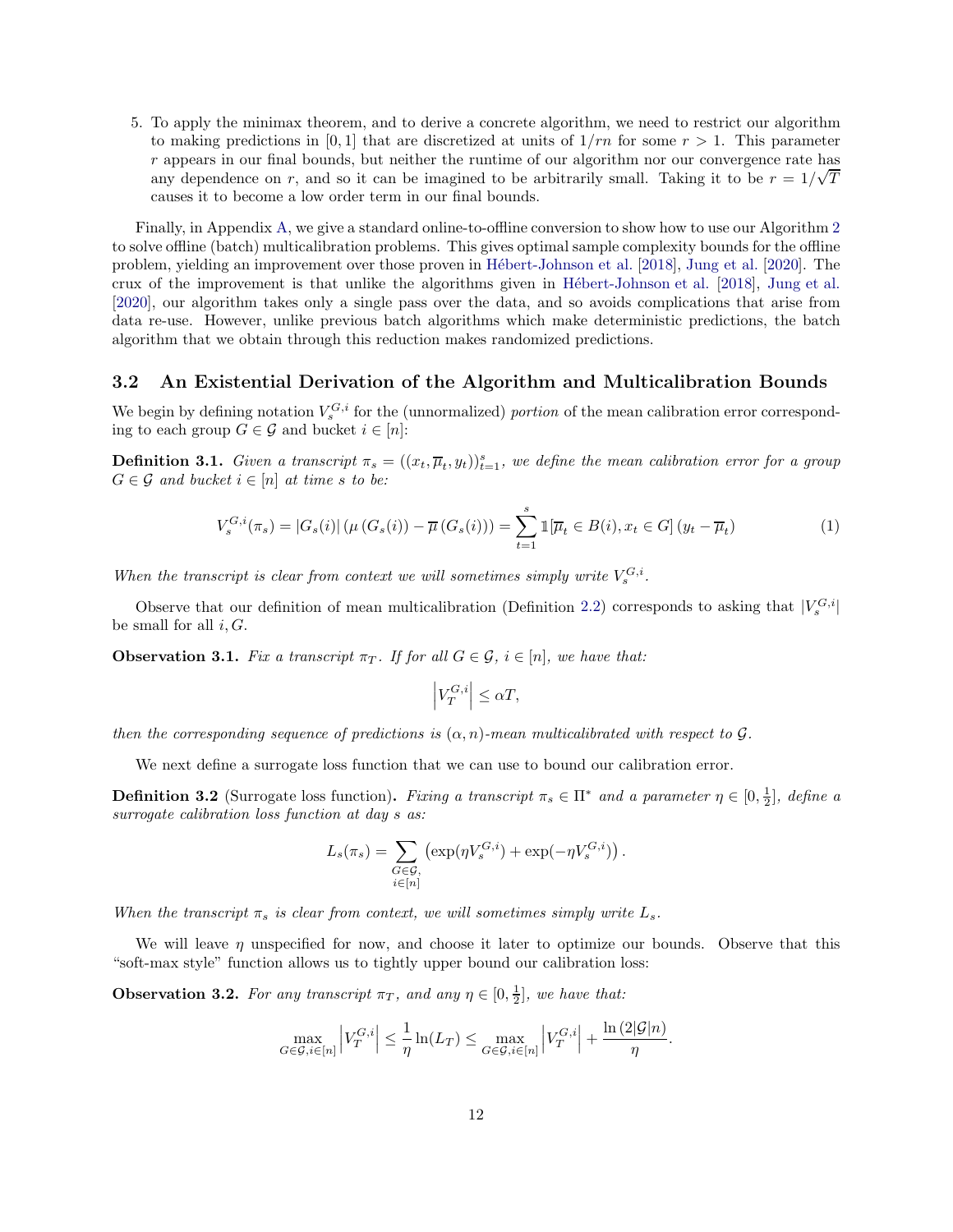Part of our analysis will depend on viewing the transcript as a random variable: in this case, in keeping with our convention for random variables, we refer to it as  $\tilde{\pi}$ . The associated random variables tracking calibration and surrogate loss are denoted  $\tilde{V}$  and  $\tilde{L}$  respectively.

Our goal is to find a strategy for the learner that guarantees that our surrogate loss  $L_T$  remains small. Towards this end, we define  $\Delta_{s+1}(\pi_s, x_{s+1}, \overline{\mu}_{s+1})$  to be the expected increase in the surrogate loss function in the event that the adversary plays feature vector  $x_{s+1}$  and the learner plays prediction  $\overline{\mu}_{s+1}$ . Here the expectation is over the only remaining source of randomness after the conditioning — the distribution over labels  $y_{s+1}$  (which we observe is determined, once we fix  $\pi_s$  and  $x_{s+1}$ ).

Definition 3.3 (Conditional Change in Surrogate Loss).

$$
\Delta_{s+1}(\pi_s, x_{s+1}, \overline{\mu}_{s+1}) = \mathop{\mathbb{E}}_{\tilde{y}_{s+1}} \left[ \tilde{L}_{s+1} - L_s \Big| x_{s+1}, \overline{\mu}_{s+1}, \pi_s \right].
$$

We begin with a simple bound on  $\Delta_{s+1}(\pi_s, x_{s+1}, \overline{\mu}_{s+1})$ :

<span id="page-14-0"></span>**Lemma 3.1.** For any transcript  $\pi_s \in \Pi^*$ , any  $x_{s+1} \in \mathcal{X}$ , and any  $\overline{\mu}_{s+1} \in \mathcal{P}_{mean}$  such that  $\overline{\mu}_{s+1} \in B(i)$  for some  $i \in [n]$ :

$$
\Delta_{s+1}(\pi_s, x_{s+1}, \overline{\mu}_{s+1}) \leq \eta\left(\mathop{\mathbb{E}}_{\tilde{y}_{s+1}}[\tilde{y}_{s+1}] - \overline{\mu}_{s+1}\right)C_s^i(x_{s+1}) + 2\eta^2L_s,
$$

where for each  $i \in [n]$ :

<span id="page-14-1"></span>
$$
C_s^i(x_{s+1}) \equiv \sum_{\mathcal{G}(x_{s+1})} \exp(\eta V_s^{G,i}) - \exp(-\eta V_s^{G,i}).
$$
 (2)

*Proof.* Fix any transcript  $\pi_s \in \Pi^*$  (which defines  $L_s$ ), feature vector  $x_{s+1} \in \mathcal{X}$ , and  $\overline{\mu}_{s+1}$  such that  $\overline{\mu}_{s+1} \in$  $B(i)$  for some  $i \in [n]$ . By direct calculation, we obtain:

$$
\Delta_{s+1}(\pi_s, x_{s+1}, \overline{\mu}_{s+1})
$$
\n
$$
= \mathop{\mathbb{E}}_{\tilde{y}_{s+1}} \left[ \sum_{G \in \mathcal{G}(x_{s+1})} \exp(\eta V_s^{G,i}) \left( \exp(\eta(\tilde{y}_{s+1} - \overline{\mu}_{s+1})) - 1 \right) + \exp(-\eta V_s^{G,i}) \left( \exp(-\eta(\tilde{y}_{s+1} - \overline{\mu}_{s+1})) - 1 \right) \right],
$$
\n
$$
\leq \mathop{\mathbb{E}}_{\tilde{y}_{s+1}} \left[ \sum_{G \in \mathcal{G}(x_{s+1})} \exp(\eta V_s^{G,i}) \left( \eta(\tilde{y}_{s+1} - \overline{\mu}_{s+1}) + 2\eta^2 \right) + \exp(-\eta V_s^{G,i}) \left( -\eta(\tilde{y}_{s+1} - \overline{\mu}_{s+1}) + 2\eta^2 \right) \right],
$$
\n
$$
= \eta \left( \mathop{\mathbb{E}}_{\tilde{y}_{s+1}} [\tilde{y}_{s+1}] - \overline{\mu}_{s+1} \right) \sum_{G \in \mathcal{G}(x_{s+1})} \left( \exp(\eta V_s^{G,i}) - \exp(-\eta V_s^{G,i}) \right) + 2\eta^2 \sum_{G \in \mathcal{G}(x_{s+1})} \left( \exp(\eta V_s^{G,i}) + \exp(-\eta V_s^{G,i}) \right),
$$
\n
$$
\leq \eta \left( \mathop{\mathbb{E}}_{\tilde{y}_{s+1}} [\tilde{y}_{s+1}] - \overline{\mu}_{s+1} \right) \left( \sum_{G \in \mathcal{G}(x_{s+1})} \exp(\eta V_s^{G,i}) - \exp(-\eta V_s^{G,i}) \right) + 2\eta^2 L_s,
$$
\n
$$
= \eta \left( \mathop{\mathbb{E}}_{\tilde{y}_{s+1}} [\tilde{y}_{s+1}] - \overline{\mu}_{s+1} \right) C_s^i(x_{s+1}) + 2\eta^2 L_s.
$$

Here, the first inequality follows from the fact that for  $0 < |x| < \frac{1}{2}$ ,  $\exp(x) \le 1 + x + 2x^2$ .  $\Box$ 

Using this bound, we define a zero-sum game between the learner and the adversary and use the minimax theorem to conclude that the learner always has a strategy that guarantees that the per-round increase in surrogate loss can be bounded. To satisfy the convexity and compactness requirements of the minimax theorem, it will be convenient for us to imagine that the learner's pure strategy space is a finite, discrete subset of  $\mathcal{P}_{\text{mean}} = [0, 1]$ . To this end, we define the following discretization for any  $r \in \mathbb{N}$  (here n is the discretization parameter we use to define the coarseness of our bucketing):

$$
\mathcal{P}^{rn} = \left\{0, \frac{1}{rn}, \frac{2}{rn}, \dots, 1\right\}.
$$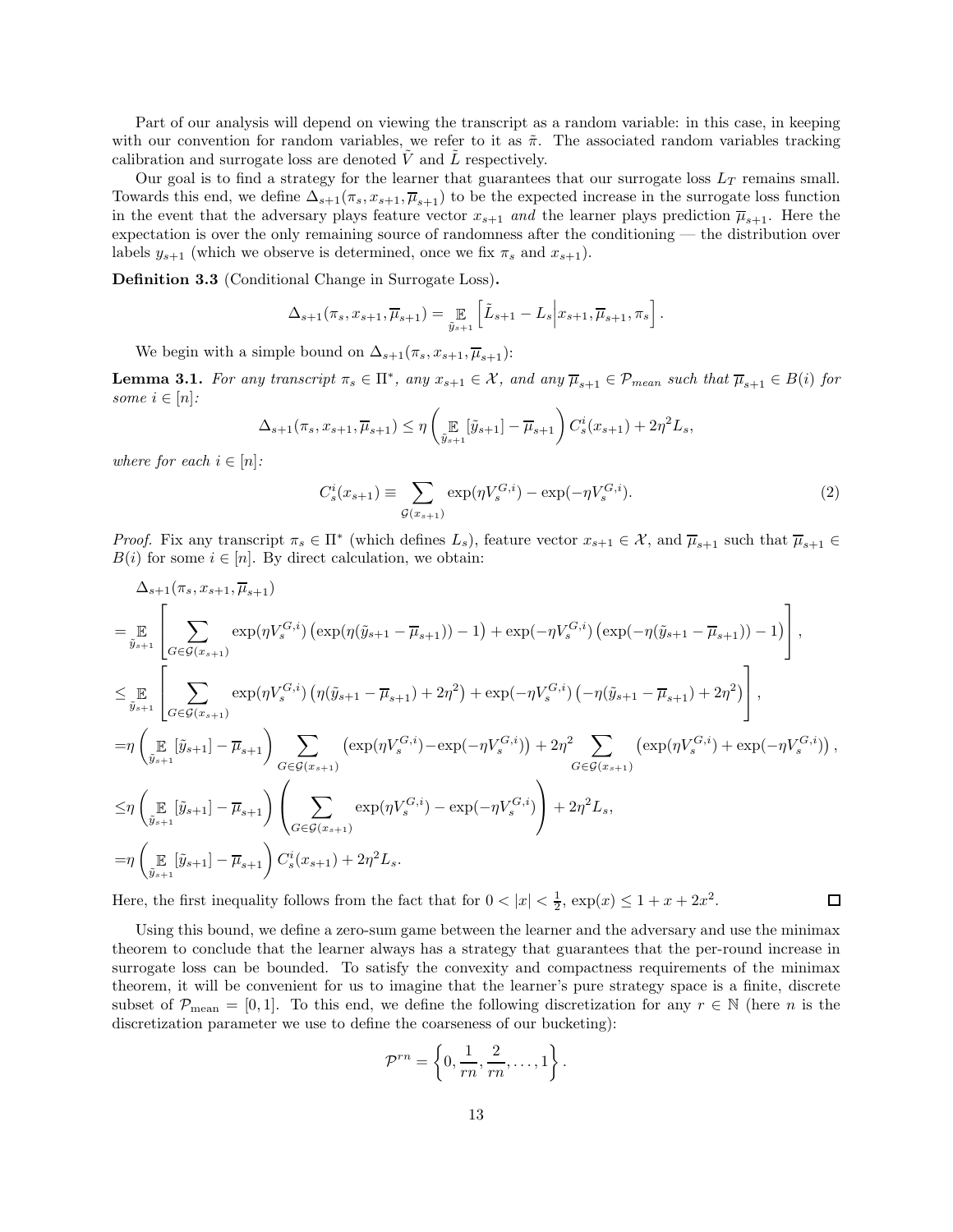We use this discretization also in our algorithm in Section  $3.3$  — but we remark at the outset that the need to discretize is only for technical reasons, and our algorithm will have no dependence — neither in runtime nor in its convergence rate — on the value of r that we choose, so we can imagine the discretization to be arbitrarily fine.

To simplify notation, for each  $\overline{\mu} \in \mathcal{P}^{rn}$ , define  $C_s^{\overline{\mu}} \equiv C_s^i$  where  $i \in [n]$  s.t.  $\overline{\mu} \in B_n(i)$ .

<span id="page-15-0"></span>**Lemma 3.2.** For any transcript  $\pi_s \in \Pi^*$ , any  $x_{s+1} \in \mathcal{X}$ , and any  $r \in \mathbb{N}$  there exists a distribution over predictions for the learner  $Q_{s+1}^L \in \Delta \mathcal{P}^{rn}$ , such that regardless of the adversary's choice of distribution of  $y_{s+1}$  over  $\Delta y$ , we have that:

$$
\mathbb{E}_{\overline{\mu}\sim Q_{s+1}^L}[\Delta_{s+1}(\pi_s, x_{s+1}, \overline{\mu})] \leq L_s \left(\frac{\eta}{rn} + 2\eta^2\right).
$$

Proof. We define a zero-sum game played between the learner (the minimization player) and the adversary (the maximization player). The learner's pure strategy space is the set of discrete predictions  $X_1 = \mathcal{P}^{rn}$ . The adversary's pure strategy space is (a priori) the set of all distributions over labels in [0, 1]. However, we will observe in a moment that the objective function of our game depends only on the expected value of the label, and so without loss of generality, we will be able to take the adversary's full strategy space to be the set of all pure strategies, i.e.,  $\mathcal{Q}^A = [0,1]$  (which is closed and convex), because it already spans the set of realizable expectations. As usual, we take the learner's full strategy space to be the set of distributions over pure strategies:  $\mathcal{Q}^L = \Delta \mathcal{P}^{rn}$ .

Fix the transcript  $\pi_s$  and the feature vector  $x_{s+1}$ . We define the objective of this game to be the upper bound we proved on  $\Delta_{s+1}(\pi_s, x_{s+1}, \overline{\mu})$  in Lemma [3.1.](#page-14-0) For each  $\overline{\mu} \in \mathcal{P}^{rn}$  and each  $y \in [0, 1]$ , we let:

$$
u(\overline{\mu}, y) = \eta (y - \overline{\mu}) C_s^{\overline{\mu}}(x_{s+1}) + 2\eta^2 L_s.
$$

Note that for any distribution over labels  $y$  of the adversary, the expected objective value depends on his strategy only through  $\mathbb{E}[\tilde{y}]$  because the above objective function is linear in y: that is,  $\mathbb{E}_{\tilde{y}}[u(\overline{\mu}, \tilde{y})] = u(\overline{\mu}, \mathbb{E}[\tilde{y}]).$ Thus we are justified in our reduced-form representation of the adversary's full strategy as choosing  $\mathbb{E}[\tilde{y}]$  in the interval [0, 1].

We now establish the value of this game. Observe that for any strategy of the adversary (which fixes  $\mathbb{E}[\tilde{y}]$ , the learner can respond by playing  $\overline{\mu}^* = \operatorname{argmin}_{\overline{\mu} \in \mathcal{P}^{rn}} |\mathbb{E}[\tilde{y}] - \overline{\mu}|$ , and that because of our discretization,  $\min |\mathbb{E}[\tilde{y}] - \overline{\mu}^*| \le \frac{1}{rn}$ . Therefore, the value of the game is at most:

$$
\max_{y \in [0,1]} \min_{\overline{\mu}^* \in \mathcal{P}^{rn}} u(\overline{\mu}^*, y) \leq \max_{\overline{\mu} \in \mathcal{P}^{rn}} \frac{\eta}{rn} |C_s^{\overline{\mu}}(x_{s+1})| + 2\eta^2 L_s,
$$
  

$$
\leq L_s \left(\frac{\eta}{rn} + 2\eta^2\right).
$$

Here the latter inequality follows since  $C_s^{\overline{\mu}}(x_{s+1}) \leq L_s$  for all  $\overline{\mu} \in \mathcal{P}^{rn}$ , by observation. We can now apply the minimax theorem (Theorem [2.1\)](#page-11-2) to conclude that there exists a fixed distribution  $Q_{s+1}^L \in \mathcal{Q}^L$  for the learner that guarantees that simultaneously for every label  $y \in [0, 1]$  that might be chosen by the adversary:

$$
\mathop{\mathbb{E}}_{\overline{\mu}\sim Q_{s+1}^{L}}\left[u(\overline{\mu},y)\right]\leq L_{s}\left(\frac{\eta}{rn}+2\eta^{2}\right),
$$

as desired.

<span id="page-15-1"></span>Corollary 3.1. For every  $r \in \mathbb{N}$ ,  $s \in [T]$ ,  $\pi_s \in \Pi^*$ , and  $x_{s+1} \in \mathcal{X}$  (which fixes  $L_s$  and  $Q_{s+1}^L$ ), and any distribution over Y:

$$
\mathop{\mathbb{E}}_{\overline{\mu}_{s+1}\sim Q^L_{s+1}}[\widetilde{L}_{s+1}|\pi_s]=L_s+\mathop{\mathbb{E}}_{\overline{\mu}_{s+1}\sim Q^L_{s+1}}[\Delta_{s+1}(\pi_s,x_{s+1},\overline{\mu}_{s+1})]\leq L_s\left(1+\frac{\eta}{rn}+2\eta^2\right).
$$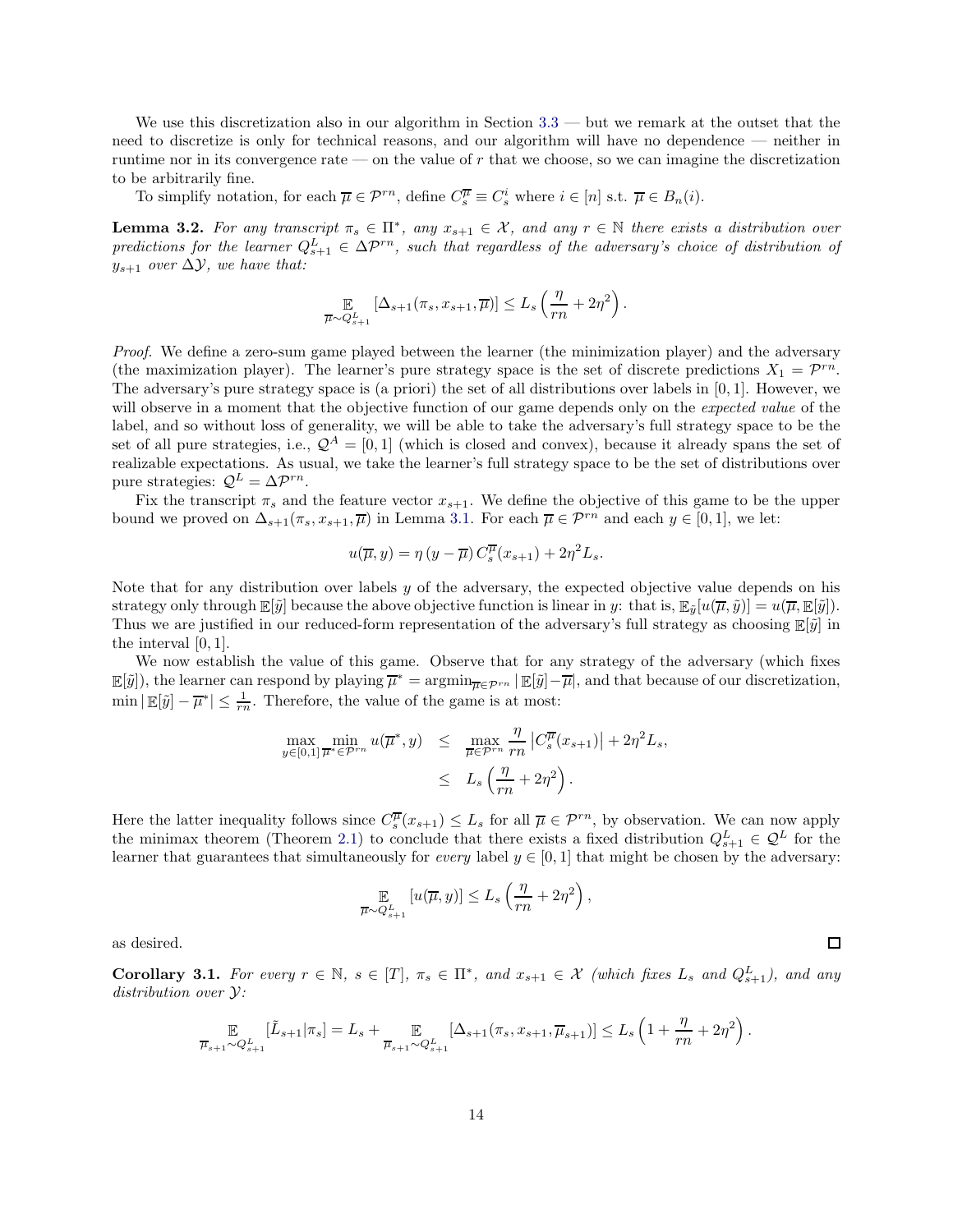Lemma [3.2](#page-15-0) defines (existentially) an algorithm that the learner can use to make predictions—Algorithm [1.](#page-16-0) We will now show that Algorithm [1](#page-16-0) (if we could compute the distributions  $Q_t^L$ ) results in multicalibrated predictions. In Section [3.3](#page-18-0) we show a simple and efficient method for sampling from  $Q_t^L$ .

| <b>Algorithm 1:</b> A Generic Multicalibrator                                                                                      |  |
|------------------------------------------------------------------------------------------------------------------------------------|--|
| for $t = 1, \ldots, T$ do                                                                                                          |  |
| Observe $x_t$ . Given $\pi_{t-1}$ and $x_t$ , let $Q_t^L \in \mathcal{Q}_t^L$ be the distribution over predictions whose existence |  |
| is established in Lemma 3.2.                                                                                                       |  |
| Sample $\overline{\mu} \sim Q_t^L$ and predict $\overline{\mu}_t = \overline{\mu}$                                                 |  |

<span id="page-16-0"></span>We now prove two convergence bounds for Algorithm [1.](#page-16-0) The first will bound its multicalibration error in expectation, and the other will provide a high probability bound. To show these bounds, we first state a helper theorem that will be useful not just in this section, but also in deriving the final convergence bounds for the algorithms presented in Sections [4](#page-20-0) and [5.](#page-32-0) The proof is in Appendix [D.](#page-59-0)

<span id="page-16-1"></span>**Theorem 3.1.** Consider a nonnegative random process  $\tilde{X}_t$  adapted to the filtration  $\mathcal{F}_t = \sigma(\pi_t)$ , where  $\tilde{X}_0$ is constant a.s. Suppose we have that for any period t, and any  $\pi_{t-1}$ ,  $\mathbb{E}[\tilde{X}_t | \pi_{t-1}] \leq X_{t-1}(1 + \eta c + 2\eta^2)$  for some  $\eta \in [0, \frac{1}{2}], c \in [0, 1].$  Then we have that:

<span id="page-16-2"></span>
$$
\mathbb{E}\left[\tilde{X}_T\right] \le X_0 \exp\left(T\eta c + 2T\eta^2\right). \tag{3}
$$

Further, define a process  $\tilde{Z}_t$  adapted to the same filtration by  $\tilde{Z}_t = Z_{t-1} + \ln \tilde{X}_t - \mathbb{E}[\ln(\tilde{X}_t)|\pi_{t-1}]$ . Suppose that  $|Z_t - Z_{t-1}| \leq 2\eta$ , where  $Z_0 = 0$  a.s. Then, with probability  $1 - \lambda$ ,

<span id="page-16-5"></span>
$$
\ln(X_T(\pi_T)) \le \ln(X_0) + T\left(\eta c + 2\eta^2\right) + \eta \sqrt{8T \ln\left(\frac{1}{\lambda}\right)}.
$$
\n(4)

We are now ready to bound our multicalibration error. As a straightforward consequence of Corollary [3.1](#page-15-1) and the first part of Theorem [3.1,](#page-16-1) we have the following Corollary.

<span id="page-16-3"></span>Corollary 3.2. Against any adversary, Algorithm [1](#page-16-0) instantiated with discretization parameter r results in surrogate loss satisfying:

$$
\mathop{\mathbb{E}}_{\tilde{\pi}_T}[\tilde{L}_T] \le 2|\mathcal{G}|n\exp\left(\frac{T\eta}{rn} + 2T\eta^2\right).
$$

*Proof.* Note that the first part of Theorem [3.1](#page-16-1) applies to the process L with  $L_0 = 2|\mathcal{G}|n$  and  $c = \frac{1}{rn}$ . The bound follows by plugging these values into [\(3\)](#page-16-2).

Next, we can convert this into a bound on Algorithm [1'](#page-16-0)s expected calibration error:

<span id="page-16-4"></span> $\sqrt{\frac{\ln(2|\mathcal{G}|n)}{2T}} \in (0,1/2)$ , then against any adversary, its sequence of mean predictions is  $(\alpha, n)$ -multicalibrated **Theorem 3.2.** When Algorithm [1](#page-16-0) is run using n buckets for calibration, discretization  $r \in \mathbb{N}$ , and  $\eta =$ with respect to  $G$ , where:

$$
\mathbb{E}[\alpha] \le \frac{1}{rn} + 2\sqrt{\frac{2\ln(2|\mathcal{G}|n)}{T}}.
$$

For  $r = \frac{\sqrt{T}}{\epsilon n \sqrt{2 \ln(2|\mathcal{G}|n)}}$  this gives:

$$
\mathbb{E}[\alpha] \le (2+\epsilon) \sqrt{\frac{2}{T} \ln (2|\mathcal{G}|n)}.
$$

Here the expectation is taken over the randomness of the transcript  $\pi_T$ .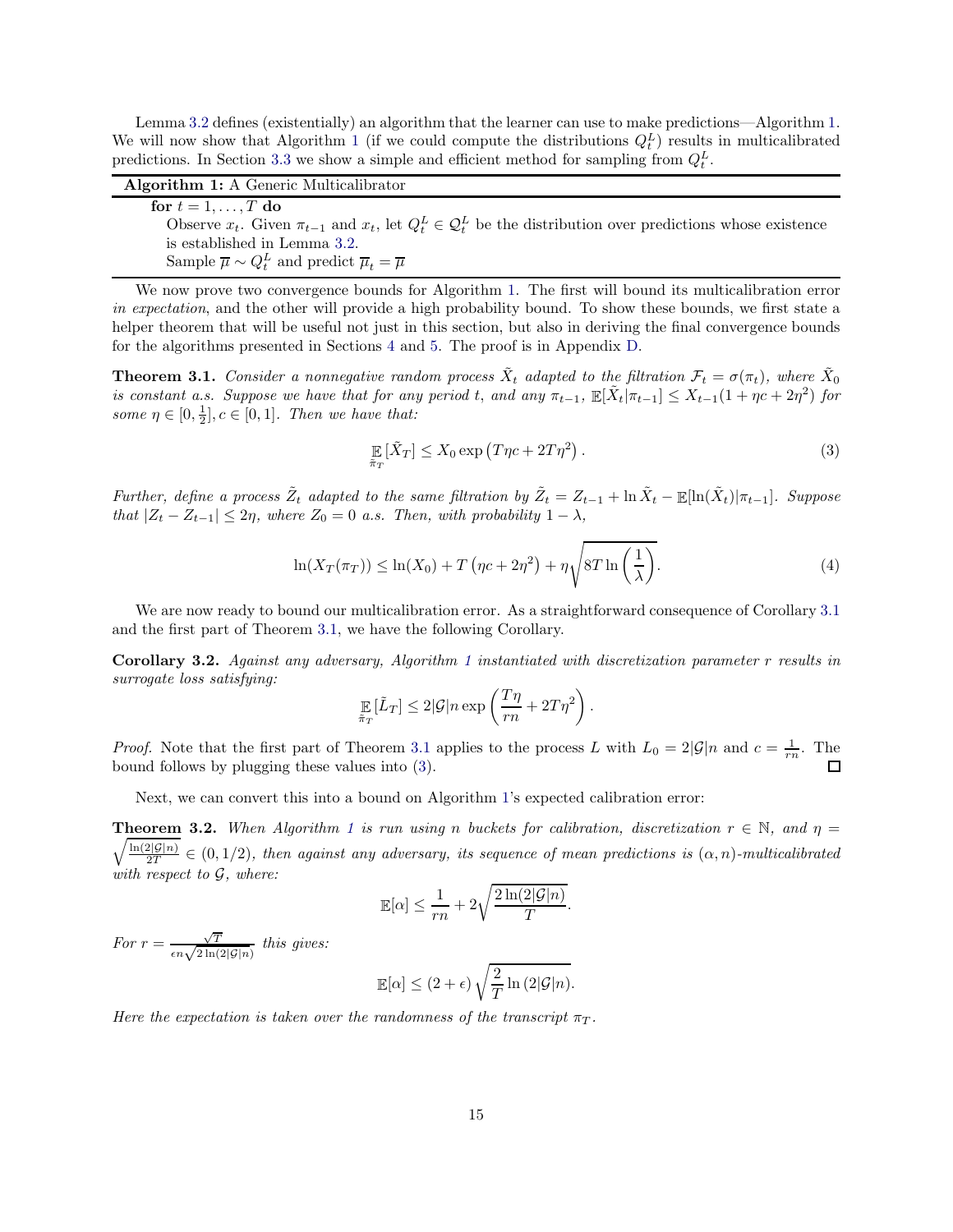Proof. From Observation [3.1,](#page-13-3) it suffices to show that

$$
\frac{1}{T}\mathop{\mathbb{E}}_{\tilde{\pi}_T}\left[\max_{G\in\mathcal{G},i\in[n]}|\tilde{V}^{G,i}_T|\right]\leq \frac{1}{rn}+2\sqrt{\frac{2\ln(2|\mathcal{G}|n)}{T}}.
$$

We begin by computing a bound on the (exponential of) the expectation of this quantity:

$$
\exp\left(\eta \max_{\tilde{\pi}_T} \left[\max_{G,i} |\tilde{V}_T^{G,i}|\right]\right) \leq \sum_{\tilde{\pi}_T} \left[\exp\left(\eta \max_{G,i} |\tilde{V}_T^{G,i}|\right)\right],
$$
  
\n
$$
= \sum_{\tilde{\pi}_T} \left[\max_{G,i} \exp\left(\eta |\tilde{V}_T^{G,i}|\right)\right],
$$
  
\n
$$
\leq \sum_{\tilde{\pi}_T} \left[\max_{G,i} \left(\exp\left(\eta \tilde{V}_T^{G,i}\right) + \exp\left(-\eta \tilde{V}_T^{G,i}\right)\right)\right],
$$
  
\n
$$
\leq \sum_{\tilde{\pi}_T} \left[\sum_{G,i} \left(\exp\left(\eta \tilde{V}_T^{G,i}\right) + \exp\left(-\eta \tilde{V}_T^{G,i}\right)\right)\right],
$$
  
\n
$$
= \sum_{\tilde{\pi}_T} [\tilde{L}_T],
$$
  
\n
$$
\leq 2|\mathcal{G}|n \exp\left(\frac{T\eta}{rn} + 2T\eta^2\right).
$$

Here the first step is by Jensen's inequality and the last one follows from Corollary [3.2.](#page-16-3) Taking the logarithm of both sides and dividing by  $\eta T$ , we have

$$
\frac{1}{T}\mathop{\mathbb{E}}_{\tilde{\pi}_T}\left[\max_{G,i}|\tilde{V}^{G,i}_T|\right] \leq \frac{\ln(2|\mathcal{G}|n)}{\eta T} + \frac{1}{rn} + 2\eta.
$$

Choosing  $\eta = \sqrt{\frac{\ln(2|\mathcal{G}|n)}{2T}}$ , we thus obtain the desired inequality

$$
\frac{1}{T}\mathop{\mathbb{E}}_{\tilde{\pi}_T}\left[\max_{G,i}|\tilde{V}^{G,i}_T|\right] \leq \frac{1}{rn} + 2\sqrt{\frac{2\ln(2|\mathcal{G}|n)}{T}}. \quad \Box
$$

Now, given  $\tilde{L}$ , let us define its associated martingale process  $\tilde{Z}$  as in the second part of Theorem [3.1.](#page-16-1) The next lemma shows that the increments of  $\tilde{Z}$  are uniformly bounded over all rounds t. The proof is in Appendix [D.](#page-59-0)

<span id="page-17-0"></span>**Lemma 3.3.** At any round  $t \in [T]$  and for any realized transcript  $\pi_t$ ,  $|Z_t - Z_{t-1}| \leq 2\eta$ .

We can now use the second part of Theorem [3.1](#page-16-1) to prove a high probability bound on the multicalibration error of Algorithm [1.](#page-16-0)

<span id="page-17-1"></span> $\sqrt{\frac{\ln(2|\mathcal{G}|n)}{2T}} \in (0, 1/2)$ , then against any adversary, its sequence of mean predictions is  $\alpha$ -multicalibrated, **Theorem 3.3.** When Algorithm [1](#page-16-0) is run using n calibration buckets, discretization  $r \in \mathbb{N}$  and  $\eta =$ with respect to G with probability  $1 - \lambda$  over the randomness of the transcript  $\pi_T$ , for

$$
\alpha \le \frac{1}{rn} + 4\sqrt{\frac{2}{T} \ln \left(\frac{2|\mathcal{G}|n}{\lambda}\right)}.
$$

Choosing  $r = \frac{\sqrt{T}}{\epsilon n \sqrt{2 \ln(2|\mathcal{G}|n/\lambda)}}$ , this gives:

$$
\alpha \le (4 + \epsilon) \sqrt{\frac{2}{T} \ln \left( \frac{2|\mathcal{G}|n}{\lambda} \right)}.
$$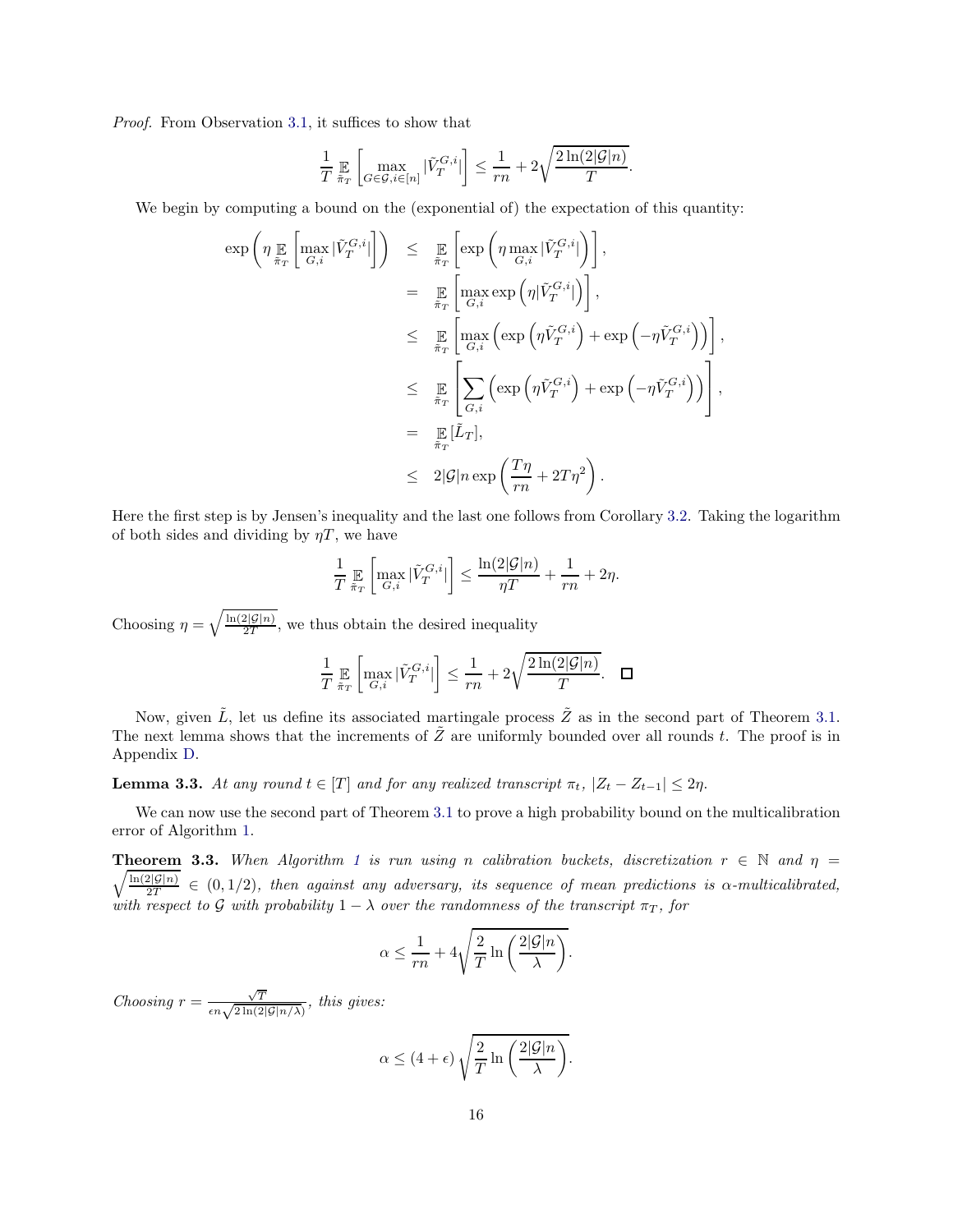*Proof.* By Lemma [3.3,](#page-17-0) the second part of Theorem [3.1](#page-16-1) applies; plugging in  $L_0 = 2|\mathcal{G}|n$  and  $c = \frac{1}{rn}$ , we have:

$$
\ln(L_T(\pi_T)) \leq \ln(2|\mathcal{G}|n) + T\left(\frac{\eta}{rn} + 2\eta^2\right) + \eta \sqrt{8T \ln\left(\frac{1}{\lambda}\right)}.
$$

Now, note that

$$
\exp\left(\eta \max_{G,i} |V_T^{G,i}| \right) = \max_{G,i} \exp\left(\eta |V_T^{G,i}| \right),
$$
  
\n
$$
\leq \max_{G,i} \left( \exp\left(\eta V_T^{G,i}\right) + \exp\left(-\eta V_T^{G,i}\right) \right),
$$
  
\n
$$
\leq \sum_{G,i} \left( \exp\left(\eta V_T^{G,i}\right) + \exp\left(-\eta V_T^{G,i}\right) \right),
$$
  
\n
$$
= L_T(\pi_T).
$$

Taking log on both sides and dividing both sides by  $\eta T$ , we get

$$
\frac{1}{T} \max_{G,i} |V_T^{G,i}| \le \frac{1}{\eta T} \ln(L_T(\pi_T)) \le \frac{\ln(2|\mathcal{G}|n)}{\eta T} + \frac{1}{rn} + 2\eta + \sqrt{\frac{8\ln(\frac{1}{\lambda})}{T}}.
$$

Choosing  $\eta = \sqrt{\frac{\ln(2|\mathcal{G}|n)}{2T}}$ , we thus obtain the desired inequality

$$
\frac{1}{T}\max_{G,i}|V_T^{G,i}|\leq \frac{1}{rn}+2\sqrt{\frac{2\ln(2|\mathcal{G}|n)}{T}}+\sqrt{\frac{8\ln\left(\frac{1}{\lambda}\right)}{T}}\leq \frac{1}{rn}+4\sqrt{\frac{2}{T}\ln\left(\frac{2|\mathcal{G}|n}{\lambda}\right)}.\hspace{1.5cm}\square
$$

**Remark 3.1.** In both Theorems [3.2](#page-16-4) and [3.3,](#page-17-1) the dependence on  $\log(|\mathcal{G}|)$  can be replaced with a dependence on  $log(d)$  under the assumption that  $|\mathcal{G}(x_t)| \leq d$  for all  $t - i.e.$  that each observed data point is contained in only boundedly many groups. This gives us non-trivial guarantees even when G is infinitely large. See Appendix [B](#page-54-0) for details.

## <span id="page-18-0"></span>3.3 Deriving an Efficient Algorithm via Equilibrium Computation

#### **Algorithm 2:** Von Neumann's Mean Multicalibrator $(\eta, n, r)$

for  $t = 1, \ldots, T$  do Observe  $x_t$  and compute for each  $i \in [n]$   $C_{t-1}^i(x_t)$  as defined in [\(2\)](#page-14-1). **if**  $C_{t-1}^i(x_t) > 0$  for all  $i \in [n]$  **then** Predict  $\overline{\mu}_t = 1$ . else if  $C_{t-1}^i(x_t) < 0$  for all  $i \in [n]$  then Predict  $\overline{\mu}_t = 0$ . else Find  $i^* \in [n-1]$  such that  $C_{t-}^{i^*}$  $t_{t-1}^{i^*}(x_t) \cdot C_{t-1}^{i^*+1}$  $t_{t-1}^{t+1}(x_t) \leq 0$ Define  $0 \le q_t \le 1$  such that  $q_t C_{t-}^{i^*}$  $\frac{i^*}{t-1}(x_t) + (1-q_t)C_{t-1}^{i^*+1}$  $t_{t-1}^{t+1}(x_t) = 0$ . In other words, define it as follows (using the convention that  $0/0 = 1$ ):  $q_t = \frac{|C_{t-1}^{i^*+1}|}{|C_{t-1}^{i^*+1}|}$  $\frac{t^{n+1}(x_t)}{t-1}$  $|C_{t-1}^{i^{*}+1}$  $\frac{t^{i+1}+1}(x_t)+|C^{i^*}_{t-1}(x_t)|$ 

<span id="page-18-1"></span>Predict  $\overline{\mu}_t = \frac{i^*}{n} - \frac{1}{rn}$  with probability  $q_t$  and  $\overline{\mu}_t = \frac{i^*}{n}$  with probability  $1 - q_t$ .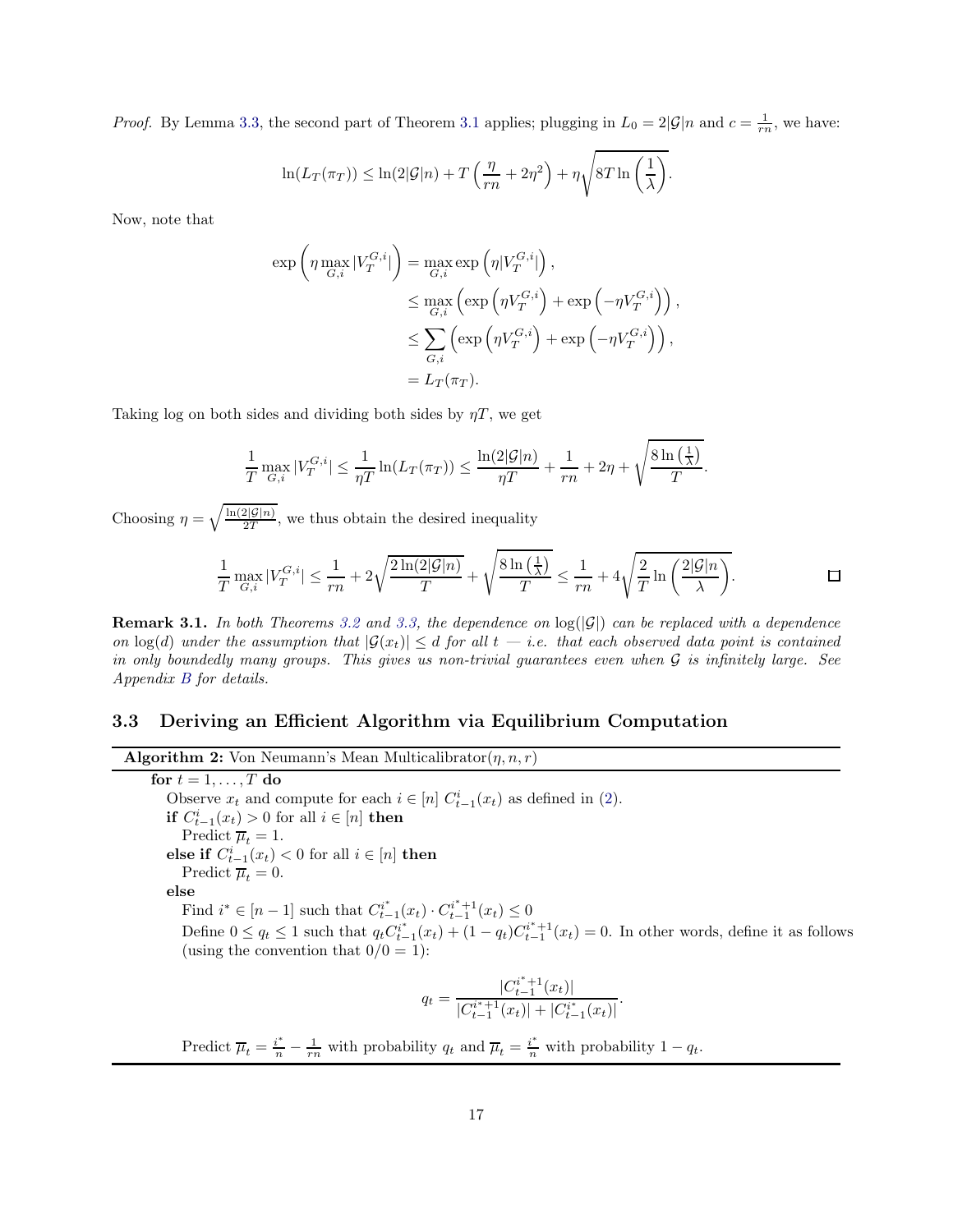In Section [3.2,](#page-13-0) we derived Algorithm [1](#page-16-0) and proved that it results in mean multicalibrated predictions. However, Algorithm [1](#page-16-0) was not defined explicitly: it relies on the distributions  $Q_t^L$ , whose existence we showed in Lemma [3.2](#page-15-0) but which we did not explicitly construct. In this section, we derive a scheme for sampling from these distributions  $Q_t^L$ , which leads to Algorithm [2](#page-18-1) — an explicit, efficient implementation of Algorithm [1.](#page-16-0)

Theorem 3.4. Algorithm [2](#page-18-1) implements Algorithm [1.](#page-16-0) In particular it obtains the multicalibration guarantees proven in Theorems [3.2](#page-16-4) and [3.3.](#page-17-1)

*Proof.* Recall that Algorithm [1](#page-16-0) samples at every round  $s + 1$  from a distribution  $Q_{s+1}^L$  that is a minimax equilibrium strategy of a game between the learner and the adversary, with objective function

$$
u(\overline{\mu}, y) = \eta (y - \overline{\mu}) C_s^{\overline{\mu}}(x_{s+1}) + 2\eta^2 L_s.
$$

The equilibrium structure of the game is preserved under positive affine transformations, so instead we consider

$$
u(\overline{\mu}, y) = (y - \overline{\mu}) C_s^{\overline{\mu}}(x_{s+1}).
$$

We wish to find a distribution  $Q_{s+1}^L \in \mathcal{Q}^L$  that guarantees — against any strategy of the adversary an objective value that is at most the bound on the value of the game we proved in Lemma [3.2.](#page-15-0) For the transformed game, this bound is:

$$
\max_{y \in [0,1]} \mathop{\mathbb{E}}_{\overline{\mu} \sim Q_{s+1}} [u(\overline{\mu}, y)] \le \frac{1}{rn} L_s.
$$

We can start by characterizing the best response of the adversary.

<span id="page-19-0"></span>Observation 3.3. For any  $Q^L \in \mathcal{Q}^L$ :

$$
\max_{y \in [0,1]} \mathop{\mathbb{E}}_{\overline{\mu} \sim Q^L} [u(\overline{\mu}, y)] = \left( \mathop{\mathbb{E}}_{\overline{\mu} \sim Q^L} [C_s^{\overline{\mu}}(x_{s+1})] \right)^+ - \mathop{\mathbb{E}}_{\overline{\mu} \sim Q^L} \left[ \overline{\mu} C_s^{\overline{\mu}}(x_{s+1}) \right],
$$

where  $(x)^{+} = \max(x, 0)$ .

Proof. Note that:

$$
u(\mu, y) = (y - \overline{\mu}) C_s^{\overline{\mu}}(x_{s+1})
$$
  
= 
$$
y C_s^{\overline{\mu}}(x_{s+1}) - \overline{\mu} C_s^{\overline{\mu}}(x_{s+1}).
$$

Observe that only the first term depends on y. Therefore, if the learner plays according to  $Q<sup>L</sup>$ , then the adversary will choose y so as to maximize the linear expression  $y \mathbb{E}_{\overline{\mu} \sim Q^L} [C_s^{\overline{\mu}}(x_{s+1})]$ . This is always maximized either at  $y = 0$  or  $y = 1$ . It is maximized at  $y = 1$  when  $\mathbb{E}_{\overline{\mu} \sim Q^L}[\overline{C_s^{\mu}}(x_{s+1})] > 0$ , and at  $y = 0$  otherwise.

Finally, we can reduce the analysis to three disjoint cases:

1.  $C_s^i(x_{s+1}) > 0$  for all  $i \in [n]$ : Then for any distribution  $Q^L$ , by Observation [3.3](#page-19-0) we have:

$$
\max_{y \in [0,1]} \mathop{\mathbb{E}}_{\overline{\mu} \sim Q^L} [u(\overline{\mu}, y)] = \mathop{\mathbb{E}}_{\overline{\mu} \sim Q^L} [C_s^{\overline{\mu}}(x_{s+1})] - \mathop{\mathbb{E}}_{\overline{\mu} \sim Q^L} [\overline{\mu} C_s^{\overline{\mu}}(x_{s+1})].
$$

In this case, letting  $Q^L$  be a point mass on  $\overline{\mu} = 1$  achieves a value of  $0 < \frac{1}{rn} L_s$ .

2.  $C_s^i(x_{s+1})$  < 0 for all  $i \in [n]$ : Then for any distribution  $Q^L$ , by Observation [3.3](#page-19-0) we have:

$$
\max_{y \in [0,1]} \mathop{\mathbb{E}}_{\overline{\mu} \sim Q^L} [u(\overline{\mu}, y)] = - \mathop{\mathbb{E}}_{\overline{\mu} \sim Q^L} \left[ \overline{\mu} C_s^{\overline{\mu}}(x_{s+1}) \right]
$$

In this case, letting  $Q^L$  be a point mass on  $\overline{\mu} = 0$  achieves a value of  $0 < \frac{1}{rn} L_s$ .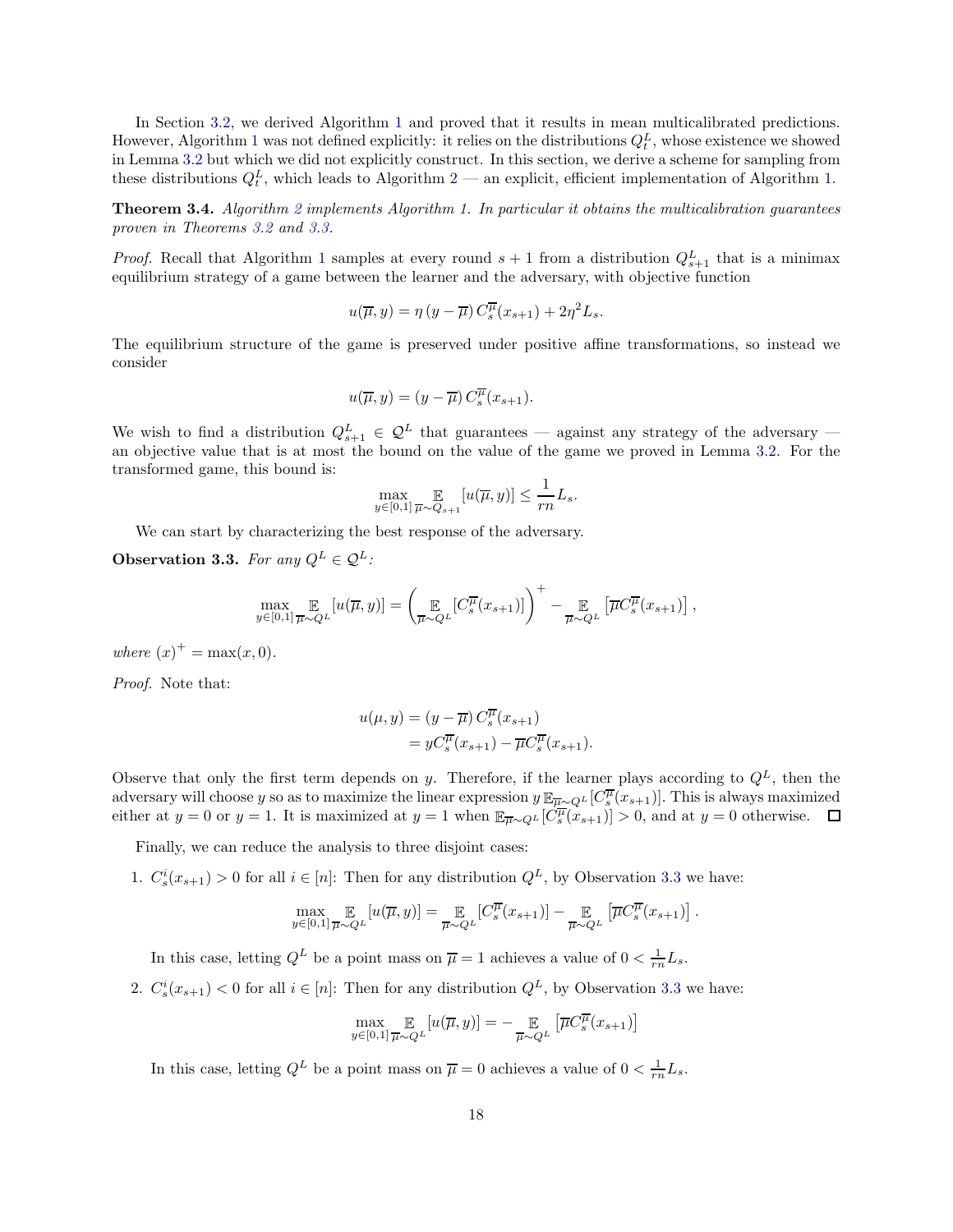3. In the remaining case, there must exist some index  $i^* \in [n-1]$  such that either  $C_s^{i^*}$  $s^{i^*}(x_{s+1})$  and  $C_s^{i^*+1}(x_{s+1})$  have opposite signs, or such that at least one of them takes value exactly zero. Randomizing as in the algorithm results in:

$$
\max_{y \in [0,1]} \mathbb{E}_{\pi \sim Q_{s+1}^{L}}[u(\overline{\mu}, y)]
$$
\n=
$$
\left(\underset{\overline{\mu} \sim Q_{s+1}^{L}}{\mathbb{E}}[C_{s}^{\overline{\mu}}(x_{s+1})]\right)^{+} - E_{\overline{\mu} \sim Q_{s+1}^{L}}[\overline{\mu}C_{s}^{\overline{\mu}}(x_{s+1})]
$$
\n=
$$
\left(q_{s+1}C_{s}^{i^{*}}(x_{s+1}) + (1 - q_{s+1})C_{s}^{i^{*}+1}(x_{s+1})\right)^{+} - \left(q_{s+1}\left(\frac{i^{*}}{n} - \frac{1}{rn}\right)C_{s}^{i^{*}}(x_{s+1}) + (1 - q_{s+1})\frac{i^{*}}{n}C_{s}^{i^{*}+1}(x_{s+1})\right)
$$
\n=
$$
\frac{1}{rn}C_{s}^{i^{*}}(x_{s+1})
$$
\n
$$
\leq \frac{1}{rn}L_{s}.
$$

 $\Box$ 

Algorithm [2](#page-18-1) plays according to this distribution  $Q_{s+1}^L$  at every round, which completes the proof.

**Running Time** Our algorithm is elementary, and given values for  $C_{t-1}^i(x_t)$ , it runs in time per iteration which is linear in the number of buckets n. For large collections of groups  $G$ , the bulk of the computational cost is due to the first step of Algorithm [2,](#page-18-1) in which we compute the quantities  $C_{t-1}^i(x_t)$  as in Equation [2:](#page-14-1)

$$
C_{t-1}^{i}(x_t) \equiv \sum_{\mathcal{G}(x_t)} \exp(\eta V_{t-1}^{G,i}) - \exp(-\eta V_{t-1}^{G,i})
$$

These quantities are a sum over every group  $G \in \mathcal{G}$  such that  $x_t \in G$ . In the worst case, we can compute this by enumerating over all such groups, and we obtain runtime that is linear in  $|\mathcal{G}|$ . However, for any class G such that we can efficiently enumerate the set of groups containing  $x_t$  (i.e.  $\mathcal{G}(x_t)$ ), our per-round runtime is only linear in  $|\mathcal{G}(x_t)|$ , which may be substantially smaller than  $|\mathcal{G}|$ . For example, this property holds for collections  $\mathcal G$  of groups induced by conjunctions or disjunctions of binary features. Finally, we observe that our runtime is entirely independent of the choice of the discretization parameter  $r$ .

# <span id="page-20-1"></span><span id="page-20-0"></span>4 Online Moment Multicalibration

### 4.1 An Outline of Our Approach

In this section, we derive an online algorithm for supplying mean and  $k^{\text{th}}$ -moment predictions that are mean-conditioned moment multicalibrated with respect to some collection of groups  $\mathcal{G}$ , as defined in Definition [2.4.](#page-10-0) We follow the same basic strategy that we developed in Section [3](#page-12-0) for making multicalibrated mean predictions. In particular, the first few steps of our approach exactly mirror the approach in Section [3:](#page-12-0) Analogously to Steps 1 and 2 of Section [3.1](#page-12-1) we define calibration losses and a convenient soft-max style surrogate loss function and bound the increase to that surrogate loss function at each round. However, we make a couple of important deviations.

- 1. The first complication that arises is that moment consistency is not a linearly separable constraint across rounds (because moments are nonlinear). However, we are able to define linearly separable "pseudo-moment" consistency losses  $M$  and prove in Lemma [4.1](#page-22-0) that if both our pseudo-moment consistency losses  $M$  and our mean consistency losses  $V$  are small then our predictions are meanconditioned moment multicalibrated.
- 2. The next complication arises when we attempt to define a zero-sum game using our bound on the per-round increase of the surrogate loss. The bound on the loss that we obtain for mean-conditioned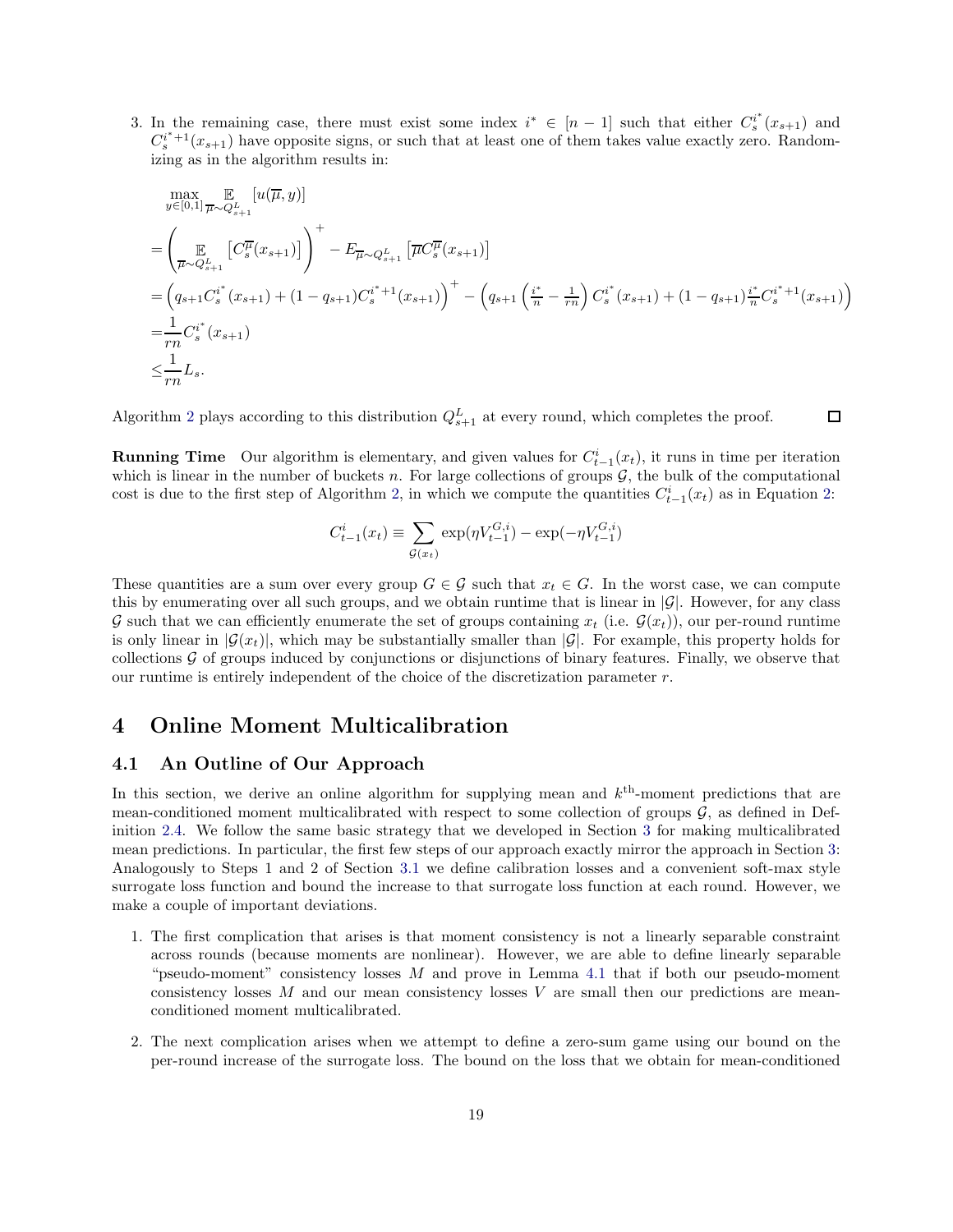moment multicalibration is nonlinear in both the learner's (mean) prediction and the adversary's choice of label y. We cannot directly apply a minimax theorem because the necessary concavity and convexity conditions are not satisfied. Our argument instead requires a change of variables: we show that in the game we define, the adversary's payoff, fixing the strategy of the learner, is linear in the first  $k$ (uncentered) moments of the distribution over the labels chosen by the adversary. We also expand the strategy space of the adversary to allow him to pick k arbitrary real numbers, representing the first  $k$ centered moments of his label distribution, unencumbered by the requirement that these chosen values actually correspond to the moments of any real label distribution. Enlarging the adversary's strategy space in this way can only *increase* the value of the game, and so the upper bounds we prove on the value of this simplified game continue to hold for the original game. Moreover, a minimax theorem applies to this transformed game, and therefore guarantees the existence of a prediction strategy for the learner that is approximately mean-conditioned moment multicalibrated.

3. In order to implement this strategy with an explicit efficient prediction algorithm, we need to solve a game in which the learner has  $r^2nn'$  pure strategies. Doing this naively would inherit a running time dependence on r, a discretization parameter that we want to take to be very small. However, we prove a "structure theorem" about the enlarged game described above: that without loss of generality, the learner need only randomize over a support of at most 4nn′ pure strategies. With this structure theorem in hand, we show that the equilibrium computation problem can be cast as a linear program with 4nn′ variables and  $2^k + 1$  constraints. If k is a small constant (e.g.  $k = 2$  for variance multicalibration), then this linear program can be explicitly described and solved. But even when  $k$  is too large to enumerate all  $2^k$  constraints, we show that there is a separation oracle that runs in time  $O(k)$ , allowing us to efficiently solve this linear program using the Ellipsoid algorithm. In Appendix [C,](#page-58-0) we show that there exist solutions to the learner's problem that have small support—in which the learner mixes over at most  $k+1$  strategies.

# <span id="page-21-0"></span>4.2 An Existential Derivation of the Algorithm and Moment Multicalibration Bounds

We will calibrate our mean predictions  $\{\overline{\mu}_t\}_{t=1}^T$  over n buckets, and  $k^{\text{th}}$  moment predictions  $\{\overline{m}^k\}_{t=1}^T$  over  $n'$   $\lt$  n buckets. As before, we introduce notation to denote the *portion* of the mean calibration error corresponding to each pair of buckets  $(i, j)$  and group G, and consider a similar quantity that serves as a proxy for the portion of the moment calibration error corresponding to each group  $G \in \mathcal{G}$  and buckets  $i \in [n]$ ,  $j \in [n']$ . We will need an extra piece of notation: for any  $i \in [n]$ , define  $\hat{\mu}_i \equiv \frac{2i-1}{2n}$ . For any  $i \in [n]$  and  $\overline{\mu} \in B_n(i)$ , we abuse notation and write  $\hat{\mu} = \hat{\mu}_i$ .

<span id="page-21-1"></span>**Definition 4.1.** Given a transcript  $\pi_s = ((x_t, (\overline{\mu}_t, \overline{m}_t^k), y_t))_{t=1}^s$ , for each group  $G \in \mathcal{G}$  and buckets  $i \in [n], j \in \mathcal{G}$  $[n']$  at time s, we write

$$
V_s^{G,i,j}(\pi_s) = \sum_{t=1}^s \mathbb{1}[\overline{\mu}_t \in B_n(i), \overline{m}_t^k \in B_n(j), x_t \in G] \left( y_t - \overline{\mu}_t \right),
$$
  

$$
M_s^{G,i,j}(\pi_s) = \sum_{t=1}^s \mathbb{1}[\overline{\mu}_t \in B_n(i), \overline{m}_t^k \in B_n(j), x_t \in G] \left( (y_t - \hat{\mu}_i)^k - \overline{m}_t^k \right).
$$

When the transcript  $\pi_s$  is clear from context we will simply write  $V_s^{G,i,j}, M_s^{G,i,j}$ .

In words,  $V_s^{G,i,j}$  calculates the difference between the true mean and the mean of our predictions over the subset of periods up to  $s$  in which the realized feature vector was in group  $G$  and the learner predicted a mean  $\overline{\mu} \in B_n(i)$  and a moment  $\overline{m}^k \in B_{n'}(j)$ .  $M_s^{G,i,j}$  defines a similar quantity for moments — but not exactly. Instead of calculating the empirical moment around the empirical mean (i.e.  $(y_t - \mu(G_s(i, j)))^k$ ), we center around  $\hat{\mu}_i$ , i.e. the middle of the bucket  $B_n(i)$ . We do this to make  $M_s^{G,i,j}$  linearly separable across rounds.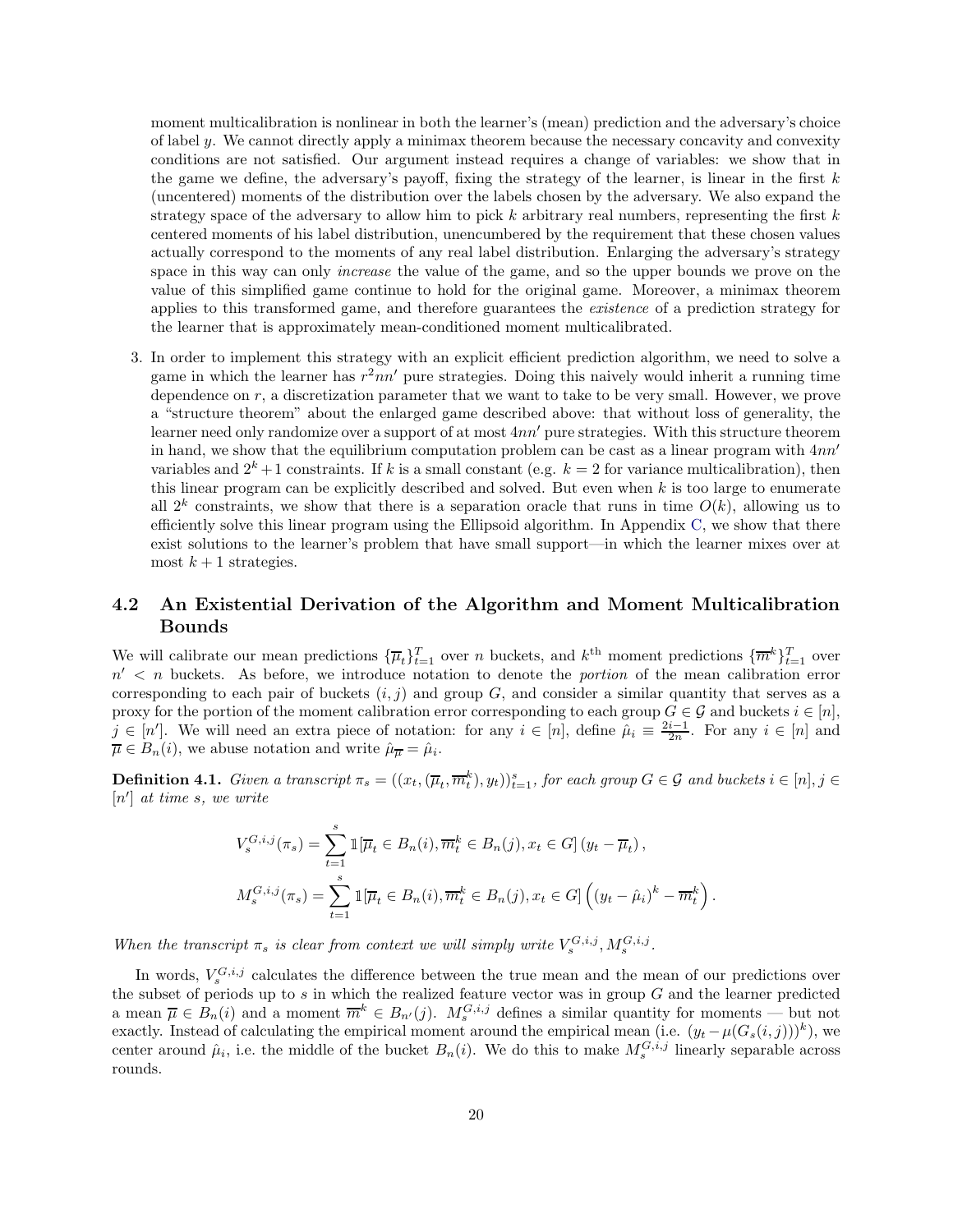We show, using an argument similar<sup>[5](#page-22-1)</sup> to [Jung et al.](#page-43-1) [\[2020](#page-43-1)], that if our mean predictions are sufficiently calibrated — which ensures  $\hat{\mu}_i \approx \mu(G_T(i,j))$  — then we can still bound the mean-conditioned moment multicalibration error through our proxy quantity  $M_s^{G,i,j}$ .

<span id="page-22-0"></span>**Lemma 4.1.** For a given  $i \in [n], j \in [n']$  and  $G \in \mathcal{G}$ , if  $\frac{1}{T} |V_T^{G,i,j}| \leq \alpha$ ,  $\frac{1}{T} |M_T^{G,i,j}| \leq \beta$ , then we have

$$
|\mu(G_T(i,j)) - \overline{\mu}(G_T(i,j))| \le \frac{\alpha T}{|G_T(i,j)|},
$$
 (Mean Consistency)  

$$
|m^k(G_T(i,j)) - \overline{m}^k(G_T(i,j))| \le \frac{(\beta + k\alpha + \frac{k}{2n})T}{|G_T(i,j)|}.
$$
 (Moment Consistency)

Proof. It is easy to see mean-consistency:

$$
\frac{|G_T(i,j)|}{T} |\overline{\mu}(G_T(i,j)) - \mu(G_T(i,j))| = \frac{1}{T} \left| \sum_{t \in G_T(i,j)} (\overline{\mu}_t - y_t) \right| = \frac{1}{T} |V_T^{G,i,j}| \le \alpha.
$$

Now, we show that we achieve mean-conditioned moment consistency. First note that

$$
\frac{1}{T} |M_T^{G,i,j}| = \frac{1}{T} \left| \sum_{t \in G_T(i,j)} \overline{m}_t^k - (\hat{\mu}_i - y_t)^k \right| \le \beta.
$$

Now,

$$
\begin{split}\n&\left| m^{k}(G_{T}(i,j)) - \frac{1}{|G_{T}(i,j)|} \sum_{t \in G_{T}(i,j)} (y_{t} - \hat{\mu}_{i})^{k} \right| \\
&= \left| \frac{1}{|G_{T}(i,j)|} \sum_{t \in G_{T}(i,j)} ((y_{t} - \hat{\mu}_{i}) + (\hat{\mu}_{i} - \mu(G_{T}(i,j))))^{k} - (y_{t} - \hat{\mu}_{i})^{k} \right|, \\
&\leq \frac{k}{|G_{T}(i,j)|} \sum_{t \in G_{T}(i,j)} |\hat{\mu}_{i} - \mu(G_{T}(i,j))|, \\
&= \frac{k}{|G_{T}(i,j)|} \sum_{t \in G_{T}(i,j)} |\hat{\mu}_{i} - \overline{\mu}(G_{T}(i,j)) + \overline{\mu}(G_{T}(i,j)) - \mu(G_{T}(i,j))|, \\
&\leq \frac{k}{|G_{T}(i,j)|} \sum_{t \in G_{T}(i,j)} |\hat{\mu}_{i} - \overline{\mu}(G_{T}(i,j))| + |\overline{\mu}(G_{T}(i,j)) - \mu(G_{T}(i,j))|, \\
&\leq \frac{Tk(\alpha + \frac{1}{2n})}{|G_{T}(i,j)|},\n\end{split}
$$

where the first inequality follows from the fact that  $|a^k - b^k| \le k|a - b|$  for any  $a, b \in [0, 1]$  with  $a =$  $(y_t - \hat{\mu}_i) + (\hat{\mu}_i - \mu(G_T(i,j)))$  and  $b = y_t - \hat{\mu}_i$ . The last inequality follows from the guarantee of mean consistency as shown above in the proof and the fact that  $\overline{\mu}(G_T(i,j)) \in B_n(i)$  and  $|\hat{\mu}_i - x| \leq \frac{1}{2n}$  for any  $x \in B_n(i)$ .

<span id="page-22-1"></span> $^{5}(y_t - \hat{\mu}_i)^k$  roughly corresponds to what is referred to as a pseudo-moment in [Jung et al.](#page-43-1) [\[2020](#page-43-1)].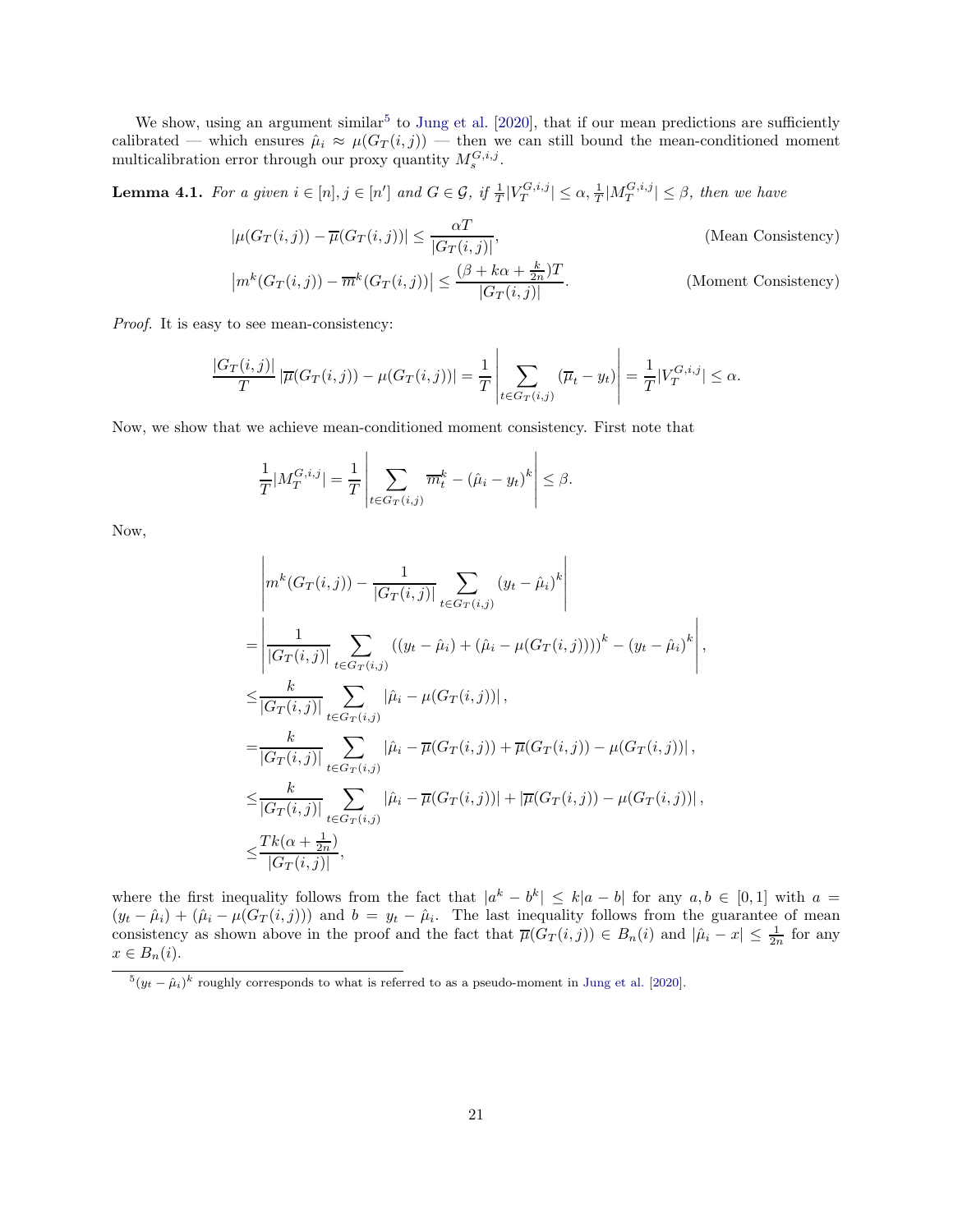Therefore, we can invoke the triangle inequality to conclude

$$
|m^{k}(G_{T}(i,j)) - \overline{m}^{k}(G_{T}(i,j))|
$$
  
\n
$$
\leq |m^{k}(G_{T}(i,j)) - \frac{1}{|G_{T}(i,j)|} \sum_{t \in G_{T}(i,j)} (y_{t} - \hat{\mu}_{i})^{k} + |\frac{1}{|G_{T}(i,j)|} \sum_{t \in G_{T}(i,j)} (y_{t} - \hat{\mu}_{i})^{k} - \overline{m}^{k}(G_{T}(i,j))|
$$
  
\n
$$
\leq \frac{(\beta + k\alpha + \frac{k}{2n})T}{|G_{T}(i,j)|}.
$$

This lemma implies that if we can force each term  $V_s^{G,i,j}$ ,  $M_s^{G,i,j}$  to be small, then we will have achieved our desired goal of mean-conditioned moment multicalibration (Definition [2.4\)](#page-10-0).

<span id="page-23-3"></span>**Observation 4.1.** Suppose a transcript  $\pi_T$  is such that for all  $i \in [n], j \in [n']$  and  $G \in \mathcal{G}$ , we have that  $|V_T^{G,i,j}|,|M_T^{G,i,j}| \leq \alpha T$ . Then the predictions are  $(\alpha, \beta, n, n')$ -mean-conditioned moment multicalibrated in the sense of Definition [2.4](#page-10-0) for  $\beta = (k+1)\alpha + \frac{k}{2n}$ .

**Remark 4.1.** Note that with this parametrization, we can take  $\alpha$  as small as we like relative to n, and by choosing an appropriately large value of n, we can take  $\beta = (k+1)\alpha + \frac{k}{2n}$  as small as we like relative to n'.

As before, we define a surrogate loss function at each round  $s$ .

**Definition 4.2** (Surrogate Loss). Fixing a transcript  $\pi_s \in \Pi^*$  and a parameter  $\eta \in [0, \frac{1}{2}]$ , define:

$$
L_s(\pi_s) = \sum_{\substack{G \in \mathcal{G}, \\ i \in [n], j \in [n']} } (\exp(\eta V_s^{G,i,j}) + \exp(-\eta V_s^{G,i,j}) + \exp(\eta M_s^{G,i,j}) + \exp(-\eta M_s^{G,i,j}))
$$

where V and M are functions of  $\pi_s$  as defined in Definition [4.1.](#page-21-1) When the transcript  $\pi_s$  is clear from context we will sometimes simply write  $L_s$ .

As before, our goal is to find a strategy for the learner that guarantees that our surrogate loss  $L_T$  remains small. Towards this end, we define  $\Delta_{s+1}(\pi_s, x_{s+1}, \overline{\mu}, \overline{m}^k)$  to be the expected increase in the surrogate loss function in the event that the adversary plays feature vector  $x_{s+1}$  and the learner predicts  $(\overline{\mu}, \overline{m}^k)$ . Here the expectation is over the only remaining source of randomness after the conditioning — the distribution over labels  $y_{s+1}$ , which for any adversary is defined once we fix  $\pi_s$  and  $x_{s+1}$ .

Definition 4.3 (Conditional Change in Surrogate Loss).

<span id="page-23-1"></span>
$$
\Delta_{s+1}(\pi_s, x_{s+1}, \overline{\mu}, \overline{m}^k) = \mathop{\mathbb{E}}_{\tilde{y}_{s+1}} \left[ \tilde{L}_{s+1} - L_s \Big| \pi_s, x_{s+1}, \overline{\mu}, \overline{m}^k \right].
$$

We again show a simple bound on  $\Delta_{s+1}(\pi_s, x_{s+1}, \overline{\mu}, \overline{m}^k)$ :

<span id="page-23-0"></span>**Lemma 4.2.** For any transcript  $\pi_s \in \Pi^*$ , any  $x_{s+1} \in \mathcal{X}$ , and any predictions  $\overline{\mu}, \overline{m}^k \in [0,1]$  such that  $\overline{\mu} \in B_n(i)$  and  $\overline{m}^k \in B_{n'}(j)$  for some  $i \in [n]$  and  $j \in [n']$ :

$$
\Delta_{s+1}(\pi_s, x_{s+1}, \overline{\mu}, \overline{m}^k) \le \eta \left( \mathop{\mathbb{E}}_{\tilde{y}_{s+1}} [\tilde{y}_{s+1}] - \overline{\mu} \right) C_s^{\overline{\mu}, \overline{m}^k}(x_{s+1}) + \eta \left( \mathop{\mathbb{E}}_{\tilde{y}} (\tilde{y}_{s+1} - \hat{\mu}_{\overline{\mu}})^k - \overline{m}^k \right) D_s^{\overline{\mu}, \overline{m}^k}(x_{s+1}) + 2\eta^2 L_s,
$$

where

$$
C_s^{\overline{\mu}, \overline{m}^k}(x_{s+1}) = C_s^{i,j}(x_{s+1}) = \sum_{G \in \mathcal{G}(x_{s+1})} \exp(\eta V_s^{G,i,j}) - \exp(-\eta V_s^{G,i,j}), \tag{5}
$$

<span id="page-23-2"></span>
$$
D_s^{\overline{\mu}, \overline{m}^k}(x_{s+1}) = D_s^{i,j}(x_{s+1}) = \sum_{G \in \mathcal{G}(x_{s+1})} \exp(\eta M_s^{G,i,j}) - \exp(-\eta M_s^{G,i,j}).
$$
\n(6)

For economy of notation, we will generally elide the dependence on  $x_{s+1}$  for the C and D quantities and simply write  $C_s^{i,j}, D_s^{i,j}$  when the feature vector is clear from context.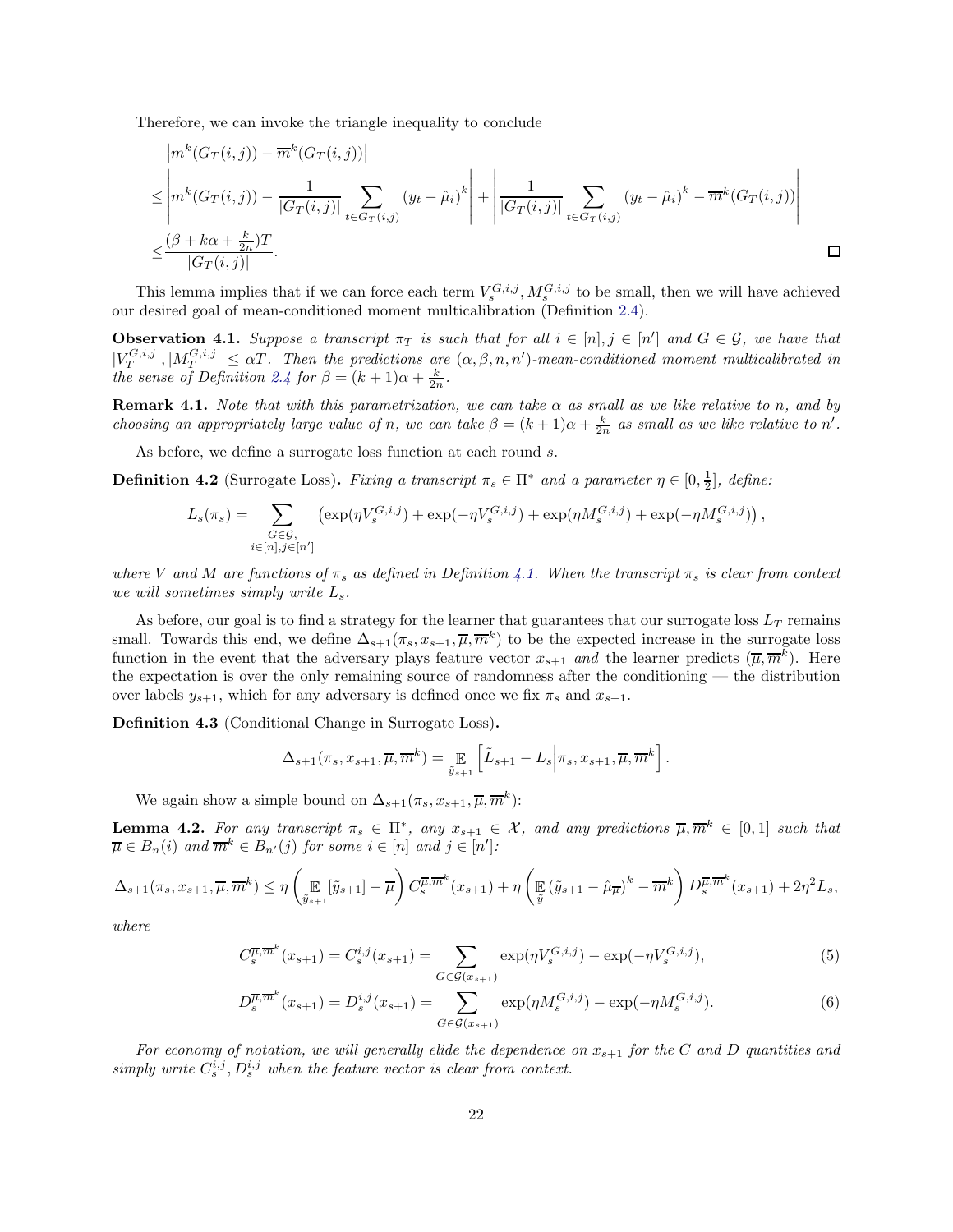Proof. To see this, observe that by definition:

$$
\Delta_{s+1}(\pi_s, x_{s+1}, \overline{\mu}, \overline{m}^k)
$$
\n
$$
= \mathbb{E} \left[ \sum_{\mathcal{G}(x_{s+1})} \underbrace{\exp(\eta V_s^{G,i,j}) \left( \exp\left(\eta \left(\tilde{y}_{s+1} - \overline{\mu}\right)\right) - 1 \right) + \exp(-\eta V_s^{G,i,j}) \left( \exp\left(-\eta \left(\tilde{y}_{s+1} - \overline{\mu}\right)\right) - 1 \right)}_{*} + \underbrace{\exp(\eta M_s^{G,i,j}) \exp\left(\eta \left(\left(\tilde{y}_{s+1} - \hat{\mu}_{\overline{\mu}}\right)^k - \overline{m}^k\right) - 1\right) + \exp(-\eta M_s^{G,i,j}) \exp\left(-\eta \left(\left(\tilde{y}_{s+1} - \hat{\mu}_{\overline{\mu}}\right)^k - \overline{m}^k\right) - 1\right) \right]}_{**}.
$$

Using the fact that for  $0 < |x| < \frac{1}{2}$ ,  $\exp(x) \leq 1 + x + 2x^2$ , we have that

$$
*\leq \exp(\eta V_s^{G,i,j}) \left( \eta \left( y_{s+1} - \overline{\mu} \right) + 2\eta^2 \right) + \exp(-\eta V_s^{G,i,j}) \left( -\eta \left( y_{s+1} - \overline{\mu} \right) + 2\eta^2 \right),
$$
  
\n
$$
**\leq \exp(\eta M_s^{G,i,j}) \left( \eta \left( \left( y_{s+1} - \hat{\mu}_{\overline{\mu}} \right)^k - \overline{m}^k \right) + 2\eta^2 \right) + \exp(-\eta M_s^{G,i,j}) \left( -\eta \left( \left( \tilde{y}_{s+1} - \hat{\mu}_{\overline{\mu}} \right)^k - \overline{m}^k \right) + 2\eta^2 \right).
$$

Now, using the linearity of expectation and distributing the outer expectation to each relevant term where  $\tilde{y}_{s+1}$  appears, we get

$$
\Delta_{s+1}(\pi_s, x_{s+1}, \overline{\mu}, \overline{m}^k)
$$
\n
$$
\leq \sum_{\mathcal{G}(x_{s+1})} \exp(\eta V_s^{G,i,j}) \left( \eta \left( \mathbb{E}[\tilde{y}_{s+1}] - \overline{\mu} \right) + 2\eta^2 \right) + \exp(-\eta V_s^{G,i,j}) \left( -\eta \left( \mathbb{E}[\tilde{y}_{s+1}] - \overline{\mu} \right) + 2\eta^2 \right)
$$
\n
$$
+ \exp(\eta M_s^{G,i,j}) \left( \eta \left( \mathbb{E} \left[ (\tilde{y}_{s+1} - \hat{\mu}_{\overline{\mu}})^k \right] - \overline{m}^k \right) + 2\eta^2 \right) + \exp(-\eta M_s^{G,i,j}) \left( -\eta \left( \mathbb{E} \left[ (\tilde{y}_{s+1} - \hat{\mu}_{\overline{\mu}})^k \right] - \overline{m}^k \right) + 2\eta^2 \right).
$$

Collecting terms appropriately and observing that

$$
\sum_{\mathcal{G}(x_{s+1})} \left( \exp(\eta V_s^{G,i,j}) + \exp(-\eta V_s^{G,i,j}) + \exp(\eta M_s^{G,i,j}) + \exp(-\eta M_s^{G,i,j}) \right) \le L_s,
$$

 $\Box$ 

we have the desired bound.

As before, we proceed by defining a zero-sum game between the learner and the adversary and using the minimax theorem to conclude that the learner always has a strategy that guarantees a bounded per-round increase in surrogate loss. To satisfy the convexity and compactness requirements of the minimax theorem, we will again consider a game where the learner's pure strategy space is a finite subset of  $P_{(mean,moment)}$ . To this end, we define the following grids for any  $r \in \mathbb{N}$  (*n* and *n'* are the coarseness parameters of our bucketings from above):

$$
\mathcal{P}^{rn} = \left\{0, \frac{1}{rn}, \frac{2}{rn}, \dots, 1\right\},\
$$

$$
\mathcal{P}^{rn'} = \left\{0, \frac{1}{rn'}, \frac{2}{rn'}, \dots, 1\right\}.
$$

As in the previous section, the need to discretize is only for technical reasons, and our algorithm has no dependence — neither in runtime nor in its convergence rate — on the value of r that we choose, so we can imagine the discretization to be arbitrarily fine.

<span id="page-24-0"></span>**Lemma 4.3.** For any transcript  $\pi_s \in \Pi^*$  and any  $x_{s+1} \in \mathcal{X}$ , there exists a distribution over predictions for the learner  $Q_{s+1}^L \in \Delta(\mathcal{P}^{rn} \times \mathcal{P}^{rn'})$ , such that regardless of the adversary's choice of distribution of  $y_{s+1}$  over  $\Delta \mathcal{Y}$ , we have that:

$$
\mathbb{E}_{(\overline{\mu},\overline{m}^k)\sim Q_{s+1}^L}\left[\Delta_{s+1}(\pi_s,x_{s+1},\overline{\mu},\overline{m}^k)\right] \leq L_s\left(\frac{\eta}{rn} + \frac{\eta}{rn'} + 2\eta^2\right).
$$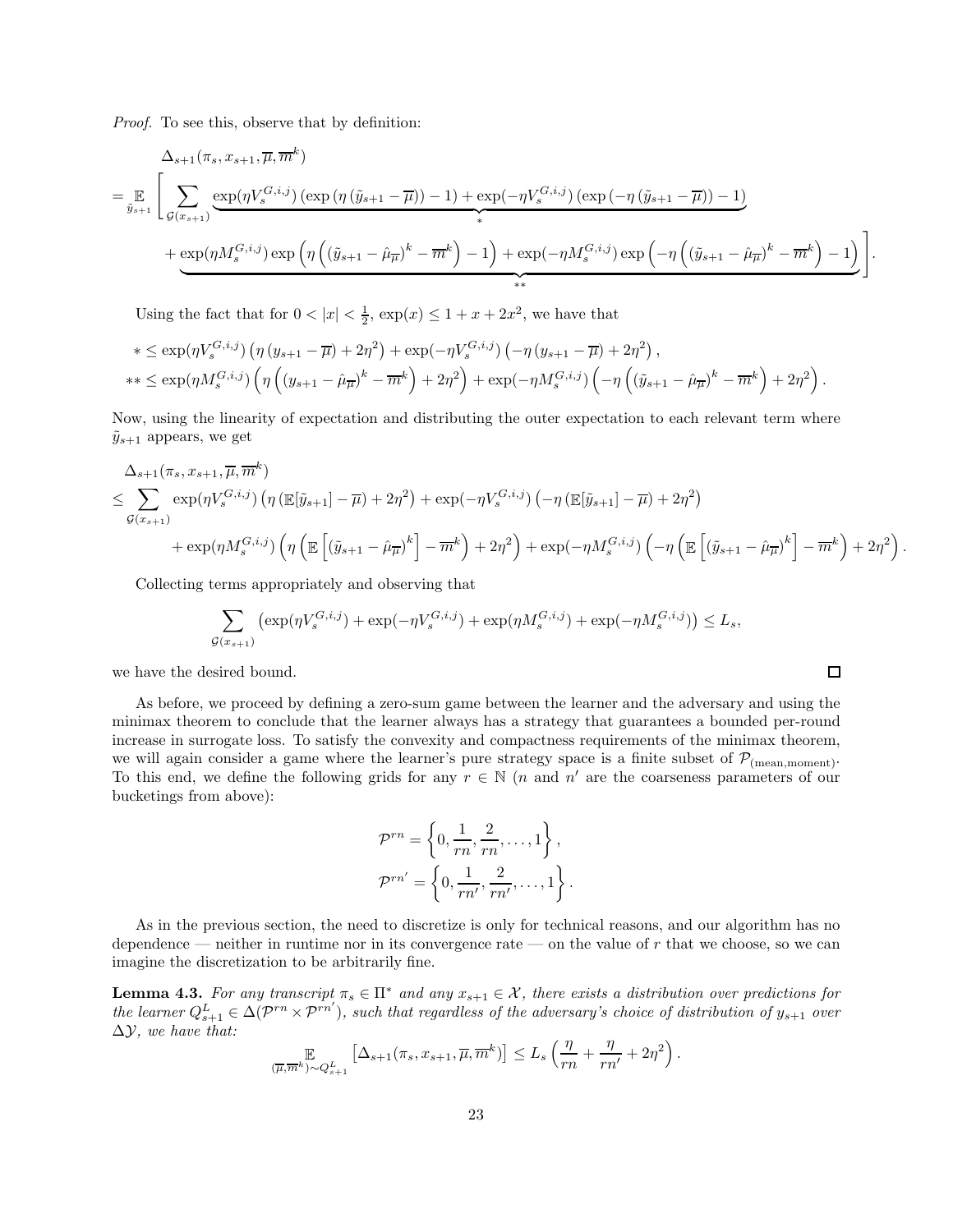*Proof.* Fix the transcript  $\pi_s$  and the feature vector  $x_{s+1}$ . As before, we define a zero-sum game played between the learner (the minimization player) and the adversary (the maximization player), where the objective function of the game equals the upper bound on  $\Delta_{s+1}(\pi_s, x_{s+1}, \overline{\mu}, \overline{m}^k)$  from Lemma [4.2.](#page-23-0) Then, we again show that for every strategy of the adversary (i.e. distribution over  $y$ ), there exists a best response for the learner that guarantees the objective function of the game is small. Finally, we appeal to the minimax theorem to conclude that there always exists a strategy for the learner that guarantees small objective value against any strategy of the adversary.

More precisely, consider the following objective function for the game:

$$
u((\overline{\mu}, \overline{m}^k), y) = \eta (y - \overline{\mu}) C_s^{\overline{\mu}, \overline{m}^k} + \eta \left( (y - \hat{\mu}_{\overline{\mu}})^k - \overline{m}^k \right) D_s^{\overline{\mu}, \overline{m}^k} + 2\eta^2 L_s
$$
  

$$
= \eta (y - \overline{\mu}) C_s^{\overline{\mu}, \overline{m}^k} + \eta \left( \left( \sum_{\ell=0}^k {k \choose \ell} (-\hat{\mu}_{\overline{\mu}})^{k-\ell} y^\ell \right) - \overline{m}^k \right) D_s^{\overline{\mu}, \overline{m}^k} + 2\eta^2 L_s
$$

where the pure strategy space for the learner is  $X_1 = \mathcal{P}^{rn} \times \mathcal{P}^{rn'}$  and that of the adversary is (a priori) the set of all distributions over  $[0, 1]$ . However, we observe that the expected value of the objective for any label distribution over [0, 1] is linear in  $\mathbb{E}[y], \ldots, \mathbb{E}[y^k]$ . So the payoff for any mixed strategy of the adversary is determined only by the associated k terms:  $\mathbb{E}[y], \dots, \mathbb{E}[y^k].$ 

With this observation in mind, we perform a change of variables and define a new game with an enlarged strategy space for the adversary. In the new game, the strategy space for the learner remains  $\mathcal{Q}^L = \Delta(\mathcal{P}^{rn} \times \mathbb{R})$  $\mathcal{P}^{rn'}$ ). The strategy space for the adversary becomes  $\mathcal{Q}^A = [0,1]^k$ , representing a choice for each of the values  $\mathbb{E}[y], \ldots \mathbb{E}[y^k]$ . Note that this strategy space for the adversary is unencumbered by the requirement that these chosen values actually correspond to any feasible label distribution over [0, 1]. The objective function of the game is obtained by replacing each term  $\mathbb{E}[y^{\ell}]$  from our previous objective function with  $\psi_{\ell}$ :

$$
u((\overline{\mu}, \overline{m}^k), \psi) = \eta(\psi_1 - \overline{\mu}) C_s^{\overline{\mu}, \overline{m}^k} + \eta \left( \left( \hat{\mu}^k_{\overline{\mu}} + \sum_{\ell=1}^k {k \choose \ell} (-\hat{\mu}_{\overline{\mu}})^{k-\ell} \psi_\ell \right) - \overline{m}^k \right) D_s^{\overline{\mu}, \overline{m}^k} + 2\eta^2 L_s.
$$

As we have noted, in the original game, the set of achievable moments  $\mathbb{E}[y], \ldots, \mathbb{E}[y^k]$  is a strict subset of  $[0,1]^k$ . However, enlarging the strategy space of the maximization player can only increase the (maxmin) value of the game, so the upper bound we are about to prove on the game value against this more powerful adversary also applies to the adversary who is implicitly choosing moments  $\mathbb{E}[y], \ldots, \mathbb{E}[y^k]$  via some distribution over [0, 1].

Note that  $u$  thus defined is linear in both players' strategies, and the strategy spaces for both players  $\mathcal{Q}^L$  and  $\mathcal{Q}^A$  are compact and convex. Hence, Sion's minimax theorem (Theorem [2.1\)](#page-11-2) applies to this game. We now establish (a bound on) the value of this game. Observe that for any strategy of the adversary, the learner can pick  $\overline{\mu} \in \mathcal{P}^{rn}$  as close as possible to  $\psi_1$ , and then pick  $\overline{m}^k \in \mathcal{P}^{rn'}$  as close as possible to  $\hat{\mu}^k_{\overline{\mu}} + \sum_{\ell=1}^k {k \choose \ell} (-\hat{\mu}_{\overline{\mu}})^{k-\ell} \psi_{\ell}$ . Therefore, since  $C_s^{\overline{\mu}, \overline{m}^k}, D_s^{\overline{\mu}, \overline{m}^k} \leq L_s$  by definition, we have that:

$$
\forall \psi \in [0,1]^k, \exists (\overline{\mu}, \overline{m}^k) \in (\mathcal{P}^{rn} \times \mathcal{P}^{rn'}) \text{ s.t. } u((\overline{\mu}, \overline{m}^k), \psi) \leq L_s \left(\frac{\eta}{rn} + \frac{\eta}{rn'} + 2\eta^2\right).
$$

We can now apply the minimax theorem (Theorem [2.1\)](#page-11-2) to conclude that there exists a fixed distribution  $Q_{s+1}^L \in \mathcal{Q}^L$  for the learner that guarantees objective value that is at most the above bound for every choice of the adversary, i.e.

$$
\exists Q_{s+1}^{L} \in \mathcal{Q}^{L} \text{ s.t. } \forall \psi \in [0,1]^{k}: \ u(Q_{s+1}^{L}, \psi) \le L_{s} \left(\frac{\eta}{rn} + \frac{\eta}{rn'} + 2\eta^{2}\right),\
$$

as desired.

<span id="page-25-0"></span>**Corollary 4.1.** For every  $s \in [T]$ ,  $\pi_s \in \Pi^*$ ,  $x_{s+1} \in \mathcal{X}$  (which fixes  $L_s$  and  $Q_{s+1}^L$ ), and every adversary (which fixes a distribution over  $\mathcal{Y}$ ):

$$
\mathbb{E}_{Q_{s+1}^L}[\tilde{L}_{s+1}|\pi_s] = L_s + \mathbb{E}_{Q_{s+1}^L}[\Delta_{s+1}(\pi_s, x_{s+1}, \overline{\mu}, \overline{m}^k)|\pi_s] \leq L_s \left(1 + \frac{\eta}{rn} + \frac{\eta}{rn'} + 2\eta^2\right).
$$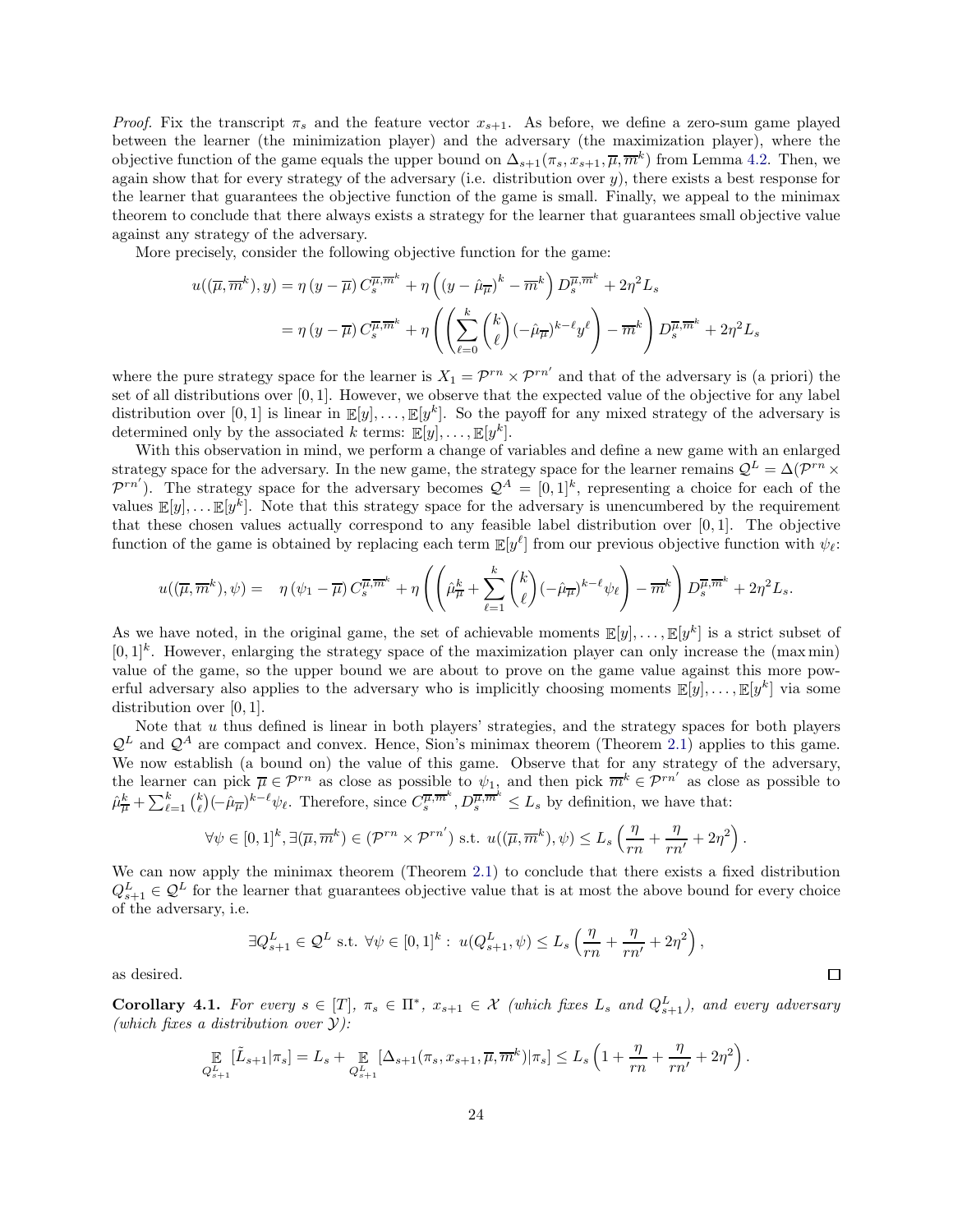Lemma [4.3](#page-24-0) defines (existentially) an algorithm that the learner can use to make predictions—Algorithm [3.](#page-26-0) We will now show that Algorithm [3](#page-26-0) (if we could compute the distributions  $Q_t^L$ ) results in mean-conditioned moment multicalibrated predictions. In Section [4.3](#page-27-0) we show how to compute  $Q_t^L$ .

| <b>Algorithm 3:</b> A Generic Mean Moment Multicalibrator                                                                                                  |
|------------------------------------------------------------------------------------------------------------------------------------------------------------|
| for $t = 1, \ldots, T$ do                                                                                                                                  |
| Observe $x_t$ . Given $\pi_{t-1}$ and $x_t$ , let $Q_t^L \in \Delta(\mathcal{P}^{rn} \times \mathcal{P}^{rn'})$ be the distribution over predictions whose |
| existence is established in Lemma 4.3.                                                                                                                     |
| Sample $\overline{\mu}, \overline{m}^k \sim Q_t^L$ and predict $(\overline{\mu}_t, \overline{m}_t^k) = (\overline{\mu}, \overline{m}^k)$ .                 |
|                                                                                                                                                            |

<span id="page-26-0"></span>We are now ready to bound our multicalibration error. The results that follow mirror the structure of Section [3.2:](#page-13-0) essentially, we apply Theorem [3.1](#page-16-1) to the surrogate loss function of this section. As a straightforward consequence of Corollary [4.1](#page-25-0) and the first part of Theorem [3.1,](#page-16-1) we have the following result.

<span id="page-26-3"></span>Corollary 4.2. Against any adversary, Algorithm [3](#page-26-0) instantiated with discretization parameter r results in surrogate loss satisfying:

$$
\mathop{\mathbb{E}}_{\tilde{\pi}_T}[\tilde{L}_T] \le 4|\mathcal{G}|n \cdot n' \cdot \exp\left(\frac{T\eta}{rn} + \frac{T\eta}{rn'} + 2T\eta^2\right).
$$

*Proof.* Note that the first part of Theorem [3.1](#page-16-1) applies in this case to the process L, with  $L_0 = 4|G|n \cdot n'$  and  $c = \frac{1}{rn} + \frac{1}{rn'}$ . The bound follows by plugging these values into [\(3\)](#page-16-2). □

Next, we can convert this into a bound on Algorithm [1'](#page-16-0)s expected calibration error, using Theorem [3.1.](#page-16-1) The proof mirrors the argument in Section [3](#page-12-0) and can be found in the Appendix.

<span id="page-26-1"></span>**Theorem 4.1.** When Algorithm [3](#page-26-0) is run using bucketing coarseness parameters n and  $n'$ , discretization parameter  $r \in \mathbb{N}$ , and  $\eta = \sqrt{\frac{\ln(4|\mathcal{G}|n \cdot n')}{2T}} \in (0, 1/2)$ , then against any adversary, its sequence of mean-moment predictions is  $(\alpha, \beta, n, n')$ -mean-conditioned moment multicalibrated with respect to  $\mathcal{G}$ , where  $\beta = (k+1)\alpha + \frac{k}{2n}$ and:

$$
\mathbb{E}[\alpha] \le \frac{1}{rn} + \frac{1}{rn'} + 2\sqrt{\frac{2\ln(4|\mathcal{G}|n \cdot n')}{T}}.
$$

For  $r = \frac{\sqrt{T}(n+n')}{\sqrt{2L(1+n)}}$  $\frac{\sqrt{1(n+n)}}{\varepsilon n \cdot n' \cdot \sqrt{2\ln(4|\mathcal{G}|n \cdot n')}}$ , this gives:

$$
\mathbb{E}[\alpha] \le (2+\varepsilon) \sqrt{\frac{2}{T} \ln (4|\mathcal{G}|n \cdot n')}.
$$

Here the expectation is taken over the randomness of the transcript  $\pi_T$ .

We can similarly use the second part of Theorem [3.1](#page-16-1) to prove a high probability bound on the multicalibration error of Algorithm [3.](#page-26-0) The proof is in the Appendix.

<span id="page-26-2"></span>**Theorem 4.2.** When Algorithm [3](#page-26-0) is run using bucketing coarseness parameters n and  $n'$ , discretization  $r \in \mathbb{N}$  and  $\eta = \sqrt{\frac{\ln(4|\mathcal{G}|n \cdot n')}{2T}} \in (0, 1/2)$ , then against any adversary, with probability  $1-\lambda$  over the randomness of the transcript, its sequence of predictions is  $(\alpha, \beta, n, n')$ -mean-conditioned moment multicalibrated with respect to  $\mathcal G$  for  $\beta = (k+1)\alpha + \frac{k}{2n}$  and:

$$
\alpha \le \frac{1}{rn} + \frac{1}{rn'} + 4\sqrt{\frac{2}{T} \ln \left( \frac{4|\mathcal{G}|n \cdot n'}{\lambda} \right)}.
$$

For  $r = \frac{\sqrt{T}(n+n')}{\sqrt{2T(1+n')}}$  $\frac{\sqrt{1(n+n)}}{\epsilon n \cdot n' \sqrt{2\ln(4|\mathcal{G}|n \cdot n'/\lambda)}},$  this gives:

$$
\alpha \le (4 + \epsilon) \sqrt{\frac{2}{T} \ln \left( \frac{4|\mathcal{G}|n \cdot n'}{\lambda} \right)}.
$$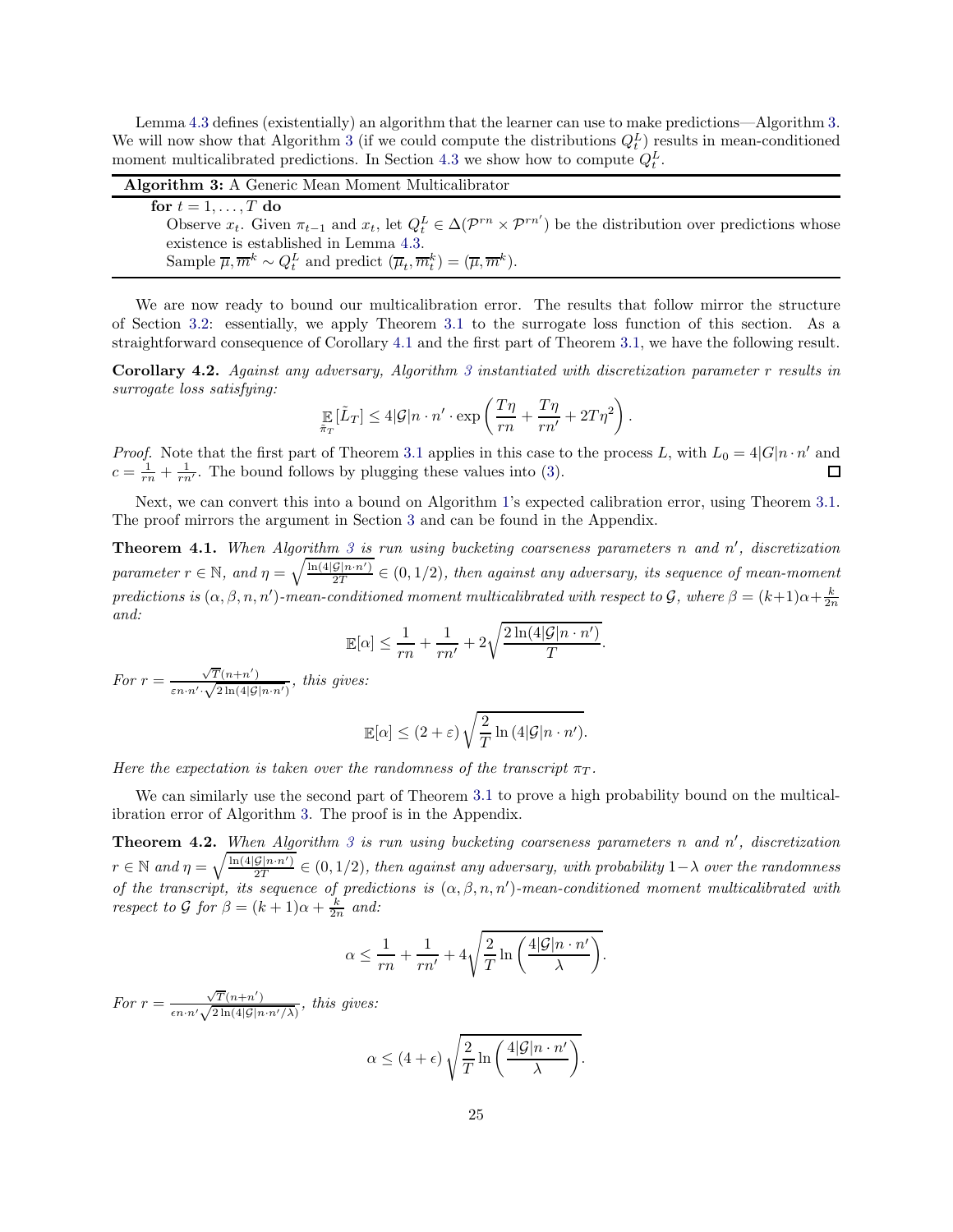## <span id="page-27-0"></span>4.3 Deriving an Efficient Algorithm via Equilibrium Computation

Previously, we derived Algorithm [3](#page-26-0) and proved that it results in mean-conditioned moment multicalibrated predictions. But Algorithm [3](#page-26-0) is not explicitly defined, as it relies on the distributions  $Q_t^L$  whose existence we showed in Lemma [4.3](#page-24-0) but which we did not explicitly construct. In this section, we show how to efficiently solve for this distribution  $Q_t^L$  using a linear program with  $4n \cdot n'$  variables and  $2^k + 1$  constraints. If k is a small constant (e.g.  $k = 2$  for variance multicalibration), then this linear program can be explicitly described and solved. But even when k is too large to enumerate all  $2^k$  constraints, we show that there is a separation oracle that runs in time  $O(k)$ , allowing us to efficiently solve this linear program (i.e. in time polynomial in  $n, n', T, |\mathcal{G}|$ , and k) using the Ellipsoid algorithm.

Recall that in our simplified game, the learner has pure strategies  $(\overline{\mu}, \overline{m}^k) \in \mathcal{P}^{rn} \times \mathcal{P}^{rn'}$ , and the adversary has strategy space  $\mathcal{Q}^A = [0,1]^k$ . Since the objective function is linear in the adversary's action  $\psi$ , we can view this as the set of mixed strategies over the  $2^k$  pure strategies  $\psi \in \{0,1\}^k$ . We recall the objective function:

$$
u((\overline{\mu}, \overline{m}^k), \psi) = \eta(\psi_1 - \overline{\mu}) C_s^{\overline{\mu}, \overline{m}^k} + \eta \left( \left( \hat{\mu}^k_{\overline{\mu}} + \sum_{\ell=1}^k {k \choose \ell} (-\hat{\mu}^{\overline{\mu}})^{k-\ell} \psi_\ell \right) - \overline{m}^k \right) D_s^{\overline{\mu}, \overline{m}^k} + 2\eta^2 L_s.
$$

Since the equilibrium structure stays the same under positive affine transformations of the objective function, for the purposes of computing equilibria, we may redefine the objective function to be:

$$
u((\overline{\mu}, \overline{m}^k), \psi) = (\psi_1 - \overline{\mu}) C_s^{\overline{\mu}, \overline{m}^k} + \left( \left( \hat{\mu}_{\overline{\mu}}^k + \sum_{\ell=1}^k {k \choose \ell} (-\hat{\mu}_{\overline{\mu}})^{k-\ell} \psi_\ell \right) - \overline{m}^k \right) D_s^{\overline{\mu}, \overline{m}^k}.
$$
 (7)

The specific values of  $C_s^{\overline{\mu},\overline{m}^k}$ ,  $\hat{\mu}_{\overline{\mu}}$  and  $D_s^{\overline{\mu},\overline{m}^k}$  do not matter for the analysis that follows—but what is relevant is that by definition, they are constant for any two  $(\overline{\mu}, \overline{m}^k)$  and  $(\overline{\mu}', \overline{m}^{k'})$  both in the same bucket — in other words, if  $\exists i \in [n], j \in [n']$  such that  $(\overline{\mu}, \overline{m}^k), (\overline{\mu}', \overline{m}^{k'}) \in B_{n,n'}(i,j)$ . We wish to find a minimax strategy for the learner in this game, i.e. to find a solution to

<span id="page-27-2"></span>
$$
\underset{Q^L \in \mathcal{Q}^L}{\text{argmin}} \underset{Q^A \in \mathcal{Q}^A}{\text{max}} u(Q^L, Q^A).
$$

A priori, the learner has  $r^2n'n$  pure strategies (i.e.  $|\mathcal{P}^{rn} \times \mathcal{P}^{rn'}| = r^2n'n$ ), and a minimax strategy could potentially be supported over all of them (causing our algorithm to have running time depending on  $r$ ). However, we prove that we can without loss of generality reduce the size of the learner's pure strategy space to  $4n'n$  (Lemma [4.4\)](#page-27-1), which will eliminate any running time dependence on r and allow us to choose as fine a discretization as we like. We also show in Appendix [C](#page-58-0) that the learner always has a minimax strategy that randomizes over a support of at most  $k+1$  actions. Thus, as with mean multicalibration, we need only make limited use of randomness (at least for k small).

We first reduce the space of "relevant" pure strategies for the learner — intuitively, points that are at—or just barely below—the boundary of a bucket:

$$
\hat{\mathcal{P}}^{r,n} = \bigcup_{i \in [n-1]} \left\{ \frac{i-1}{n}, \frac{i}{n} - \frac{1}{rn} \right\} \bigcup \left\{ \frac{n-1}{n}, 1 \right\} \subset \mathcal{P}^{rn},
$$

$$
\hat{\mathcal{P}}^{r,n'} = \bigcup_{i \in [n'-1]} \left\{ \frac{i-1}{n'}, \frac{i}{n'} - \frac{1}{rn'} \right\} \bigcup \left\{ \frac{n'-1}{n'}, 1 \right\} \subset \mathcal{P}^{rn'}.
$$

Given these sets, define  $\hat{\mathcal{Q}}_{r,n,n'}^L \equiv \Delta \left( \hat{\mathcal{P}}^{r,n} \times \hat{\mathcal{P}}^{r,n'} \right) \subset \mathcal{Q}^L$ .

<span id="page-27-1"></span>**Lemma 4.4.** In the game with objective function  $u$  as defined in  $(7)$ , the value of the game is unaffected if the learner is restricted to mixed strategies in  $\hat{Q}^L_{r,n,n'}$ , a set of distributions which in particular have support over at most 4nn′ actions. In other words:

$$
\min_{Q^L \in \mathcal{Q}^L} \max_{Q^A \in \mathcal{Q}^A} u(Q^L, Q^A) = \min_{\hat{Q}^L \in \hat{\mathcal{Q}}_{r,n,n'}^L} \max_{Q^A \in \mathcal{Q}^A} u(\hat{Q}^L, Q^A).
$$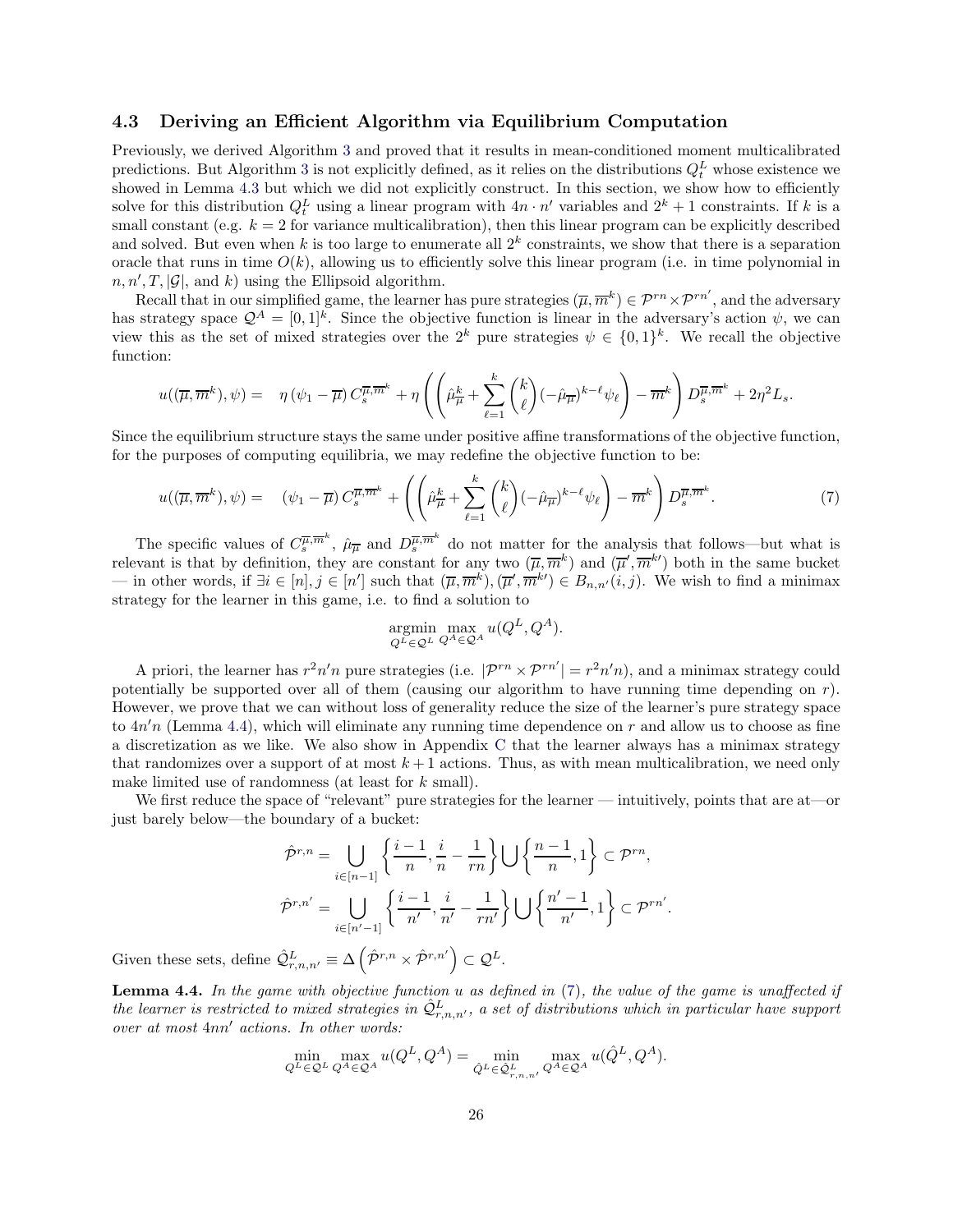*Proof.* Fix any strategy  $Q^L \in \mathcal{Q}^L$ . Since  $\hat{\mathcal{Q}}_{r,n,n'}^L \subseteq \mathcal{Q}^L$ , it is sufficient to show that there exists a strategy  $\hat{Q}^L \in \hat{\mathcal{Q}}^L_{r,n,n'}$  such that:

$$
\max_{Q^A \in \mathcal{Q}^A} u(Q^L, Q^A) \ge \max_{Q^A \in \mathcal{Q}^A} u(\hat{Q}^L, Q^A).
$$

To see this, first observe that we can regroup terms in the objective function [\(7\)](#page-27-2) and write it as:

$$
u((\overline{\mu}, \overline{m}^k), \psi) = -\overline{\mu}C_s^{\overline{\mu}, \overline{m}^k} + \hat{\mu}_{\overline{\mu}}^k D_s^{\overline{\mu}, \overline{m}^k} - \overline{m}^k D_s^{\overline{\mu}, \overline{m}^k} + \sum_{\ell=1}^k \psi_\ell F_\ell^{\overline{\mu}, \overline{m}^k}
$$
(8)

where 
$$
F_1^{\overline{\mu}, \overline{m}^k} = C_s^{\overline{\mu}, \overline{m}^k} - k\hat{\mu}_{\overline{\mu}}^{k-1} C_s^{\overline{\mu}, \overline{m}^k},
$$
\n
$$
(9)
$$

$$
\forall \ell > 1, \ell \in [n]: \ F_{\ell}^{\overline{\mu}, \overline{m}^k} = {k \choose \ell} (-\hat{\mu}_{\overline{\mu}})^{k-\ell} D_s^{\overline{\mu}, \overline{m}^k}.
$$
 (10)

Further, by definition for any  $\overline{\mu}, \overline{\mu}' \in B_n(i)$  for some  $i \in [n]$  and  $\overline{m}^k, \overline{m}^{k'} \in B_{n'}(j)$ , we have, for  $X = C, D$ ,

<span id="page-28-1"></span><span id="page-28-0"></span>
$$
X_s^{\overline{\mu}, \overline{m}^k} = X_s^{\overline{\mu}', \overline{m}^{k'}} = X_s^{i, j},
$$
  

$$
\hat{\mu}_{\overline{\mu}} = \hat{\mu}_{\overline{\mu}'},
$$

and therefore this equality holds for  $X = F$  as well. Against a given strategy  $Q<sup>L</sup>$  for the learner, the adversary' payoff from pure strategy  $\psi$  is:

$$
u(Q^L, \psi) = \sum_{(\overline{\mu}, \overline{m}^k)} Q^L(\overline{\mu}, \overline{m}^k) \left( -\overline{\mu} C_s^{\overline{\mu}, \overline{m}^k} + \hat{\mu}_{\overline{\mu}}^k D_s^{\overline{\mu}, \overline{m}^k} - \overline{m}^k D_s^{\overline{\mu}, \overline{m}^k} + \sum_{\ell=1}^k \psi_\ell F_\ell^{\overline{\mu}, \overline{m}^k} \right),
$$

which, given the previous fact about  $F$ , can be rewritten as

$$
u(Q^L, \psi) = \underbrace{\sum_{(\overline{\mu}, \overline{m}^k)} Q^L(\overline{\mu}, \overline{m}^k) \left( -\overline{\mu} C_s^{\overline{\mu}, \overline{m}^k} + \hat{\mu}_{\overline{\mu}}^k D_s^{\overline{\mu}, \overline{m}^k} - \overline{m}^k D_s^{\overline{\mu}, \overline{m}^k} \right)}_{(*)} + \underbrace{\sum_{\ell=1}^k \psi_\ell \sum_{i \in [n],} F_\ell^{i,j} \left( \sum_{(\overline{\mu}, \overline{m}^k) \in B(i,j)} Q^L(\overline{\mu}, \overline{m}^k) \right)}_{j \in [n']}.
$$

Observe that term (\*) is independent of  $\psi$ . Therefore, fixing a  $Q^L$ , it is equivalent for the adversary to maximize (\*\*). By observation, for any mixed strategy of the learner  $Q^L$ , the adversary's incentives are only affected through the induced distribution over buckets.

So, given  $\tilde{Q}^L$ , the best response of the adversary is preserved for any other strategy  $\hat{Q}^L$  that maintains the same mass on each bucket, i.e. for all  $i \in [n]$  and  $j \in [n']$ ,  $\sum_{(\overline{\mu}, \overline{m}^k) \in B(i,j)}$  $\left(Q^L(\overline{\mu},\overline{m}^k)-\hat{Q}^L(\overline{\mu},\overline{m}^k)\right)=0.$ Consider the learner's problem of minimizing the objective value among strategies of this form, i.e. preserving the mass on each bucket. This reduces to solving, for each  $i \in [n], j \in [n']$ , the optimization problem

$$
\min_{\hat{Q}^L \ge 0} \sum_{(\overline{\mu}, \overline{m}^k) \in B(i,j)} \hat{Q}^L(\overline{\mu}, \overline{m}^k) \left( -\overline{\mu} C_s^{i,j} + \hat{\mu}_i^k D_s^{i,j} - \overline{m}^k D_s^{i,j} \right)
$$
\ns.t. 
$$
\sum_{(\overline{\mu}, \overline{m}^k) \in B(i,j)} \left( Q^L(\overline{\mu}, \overline{m}^k) - \hat{Q}^L(\overline{\mu}, \overline{m}^k) \right) = 0.
$$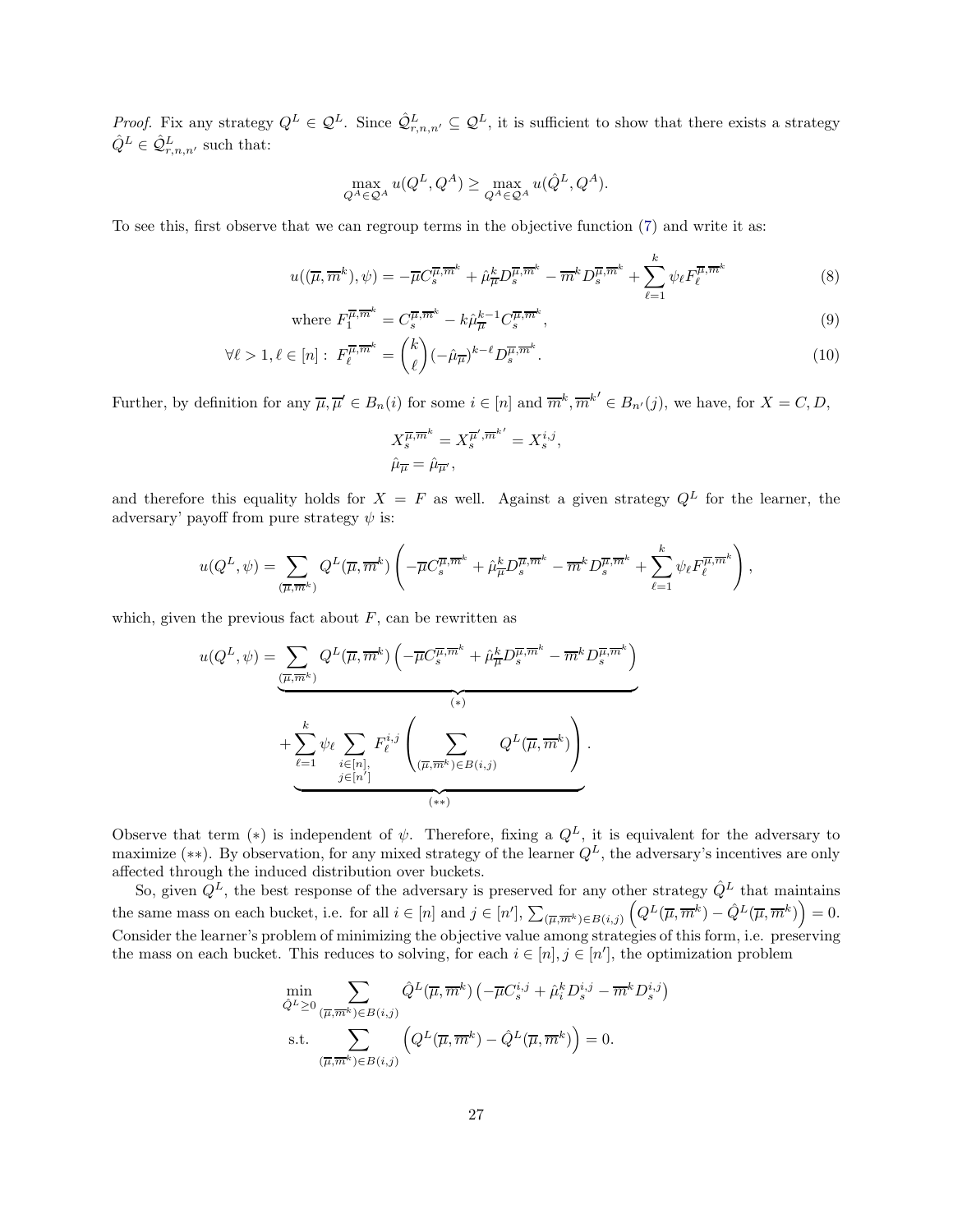Within a bucket, the coefficients  $\left(-\overline{\mu}C_s^{i,j} + \hat{\mu}_i^k D_s^{i,j} - \overline{m}^k D_s^{i,j}\right)$  are linear in  $\overline{\mu}, \overline{m}^k$  and therefore there must exist a solution that puts all mass  $\sum_{(\overline{\mu},\overline{m}^k)\in B(i,j)} Q^L(\overline{\mu},\overline{m}^k)$  on an extreme point of the bucket. For example, if  $i \in [n-1]$ ,  $j \in [n'-1]$ ; all mass can be placed without loss of generality on one of the four points in  $\{\frac{i-1}{n}, \frac{i}{n} - \frac{1}{rn}\} \times \{\frac{j-1}{n'}, \frac{j}{n} - \frac{1}{rn'}\}$ . If  $i = n$ , the corresponding set is  $\{\frac{n-1}{n}, 1\}$ , and if set is  $\{\frac{n'-1}{n'}, 1\}$ . Moving all the mass in each bucket to the optimal corner point, we have that for any strategy  $Q^L$  of the learner, there exists  $\hat{Q}^L \in \hat{Q}^L_{r,n,n'}$  such that  $\max_{Q^A \in \mathcal{Q}^A} u(Q^L, Q^A) \geq \max_{Q^A \in \mathcal{Q}^A} u(\hat{Q}^L, Q^A)$ , as desired. This concludes the proof.

The result is that to compute the equilibrium strategy for the learner, it suffices to solve:

$$
\operatornamewithlimits{argmin}_{Q^L \in \hat{\mathcal{Q}}_{r,n,n'}^L} \max_{\psi \in \{0,1\}^k} u(Q^L, \psi).
$$

<span id="page-29-0"></span>We can directly express this as a linear program with  $4nn'$  variables and  $2^k + 1$  constraints — see Linear Program [1.](#page-29-0)

$$
\min_{Q^L \in \hat{\mathcal{Q}}_{r,n,n'}^{L}} \gamma \text{ s.t.}
$$

$$
\forall \psi \in \{0,1\}^k : u(Q^L, \psi) \le \gamma,
$$

$$
\sum_{(\overline{\mu}, \overline{m}^k) \in \hat{\mathcal{P}}^{r,n} \times \hat{\mathcal{P}}^{r,n'} : Q^L((\overline{\mu}, \overline{m}^k)) \ge 0.
$$

Figure 1: A Linear Program for Computing a Minimax Equilibrium Strategy for the Learner at Round t.

This is a linear program in  $4nn' + 1$  variables, with  $2^k + 1$  constraints. If k is a constant, this is a polynomially sized linear program that can be solved explicitly. If k is superconstant, we will see that we can still solve the linear program with the Ellipsoid algorithm, because we can efficiently find violated constraints.

Algorithm 4: Von Neumann's Mean Moment Multicalibrator **INPUT:**  $\epsilon > 0$ . for  $t = 1, \ldots, T$  do Observe  $x_t$  and compute  $C_{t-1}^{\overline{\mu},\overline{m}^k}$  $\overline{u^{\mu},m^{k}}(x_{t}), D_{t-1}^{\overline{\mu},\overline{m}^{k}}(x_{t}), (F_{\ell,t-1}^{\overline{\mu},\overline{m}^{k}})$  $(\overline{\mu},\overline{m}^k)(x_t)\}_{t=1}^n$  for each  $(\overline{\mu},\overline{m}^k) \in \hat{\mathcal{P}}^{r,n} \times \hat{\mathcal{P}}^{r,n'}$  as in Equations [\(5,](#page-23-1) [6,](#page-23-2) [9,](#page-28-0) [10\)](#page-28-1). Find an  $\epsilon$ -approximate solution to the linear program from Figure [1,](#page-29-0) to obtain solution  $Q_t^L \in \hat{Q}_{r,n,n'}^L$ . Predict  $(\overline{\mu}_t, \overline{m}_t^k) = (\overline{\mu}, \overline{m}^k)$  with probability  $Q_t^L((\overline{\mu}, \overline{m}^k))$ .

<span id="page-29-1"></span>We thus obtain the following theorem:

<span id="page-29-2"></span>**Theorem [4](#page-29-1).[3.](#page-26-0)** Algorithm 4 implements Algorithm 3. In particular, it obtains multivalidity quarantees arbitrarily close to those of Theorems [4.1](#page-26-1) and [4.2.](#page-26-2) Namely, for any desired  $\epsilon > 0$ , we have the following.

Choosing  $\eta = \sqrt{\frac{\ln(4|\mathcal{G}|n \cdot n'+\epsilon)}{2T}} \in (0, 1/2)$ , against any adversary, over the randomness of the transcript, the sequence of mean-moment predictions produced by Algorithm [4](#page-29-1) is  $(\alpha, \beta, n, n')$ -mean-conditioned moment multicalibrated with respect to  $\mathcal G$  where  $\beta = (k+1)\alpha + \frac{k}{2n}$  and:

$$
\mathbb{E}[\alpha] \leq \frac{1}{rn} + \frac{1}{rn'} + 2\sqrt{\frac{2\ln(4|\mathcal{G}|n \cdot n' + \epsilon)}{T}}.
$$

For  $r = \frac{\sqrt{T}(n+n')}{\sqrt{2T(1+n)}}$  $\frac{\sqrt{1(n+n)}}{\epsilon' n \cdot n' \cdot \sqrt{2\ln(4|\mathcal{G}|n \cdot n'+\epsilon)}}$ , this gives:

$$
\mathbb{E}[\alpha] \le (2+\epsilon') \sqrt{\frac{2}{T} \ln (4|\mathcal{G}|n \cdot n' + \epsilon)}.
$$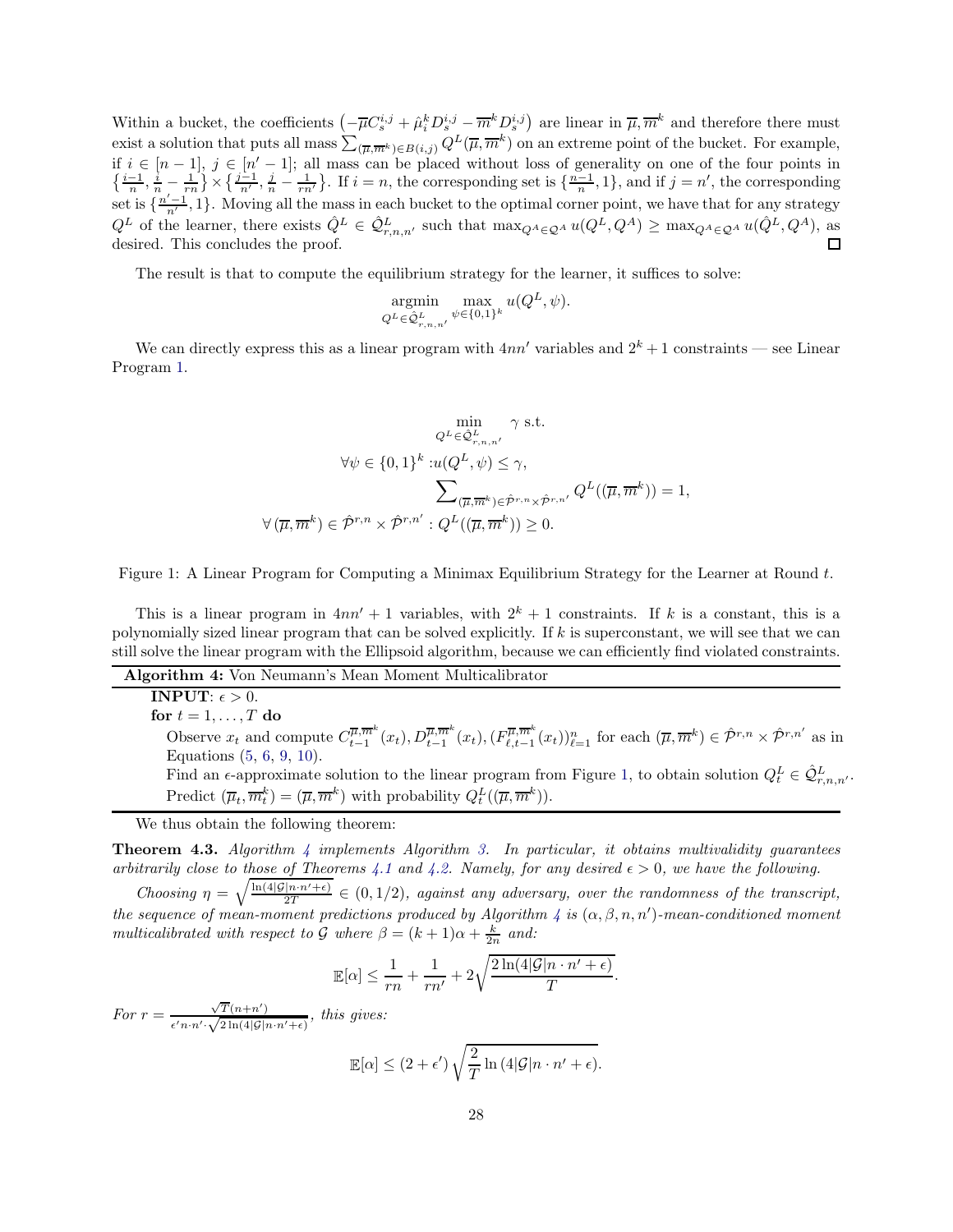Moreover, choosing  $\eta = \sqrt{\frac{\ln(4|\mathcal{G}|n\cdot n') + \epsilon T}{2T}} \in (0, 1/2)$ , with probability  $1 - \lambda$  over the randomness of the transcript  $\pi_T$  we have

$$
\alpha \le \frac{1}{rn} + \frac{1}{rn'} + 4\sqrt{\frac{2}{T} \ln\left(\frac{4|\mathcal{G}|n \cdot n'}{\lambda}\right) + 2\epsilon}.
$$

For  $r = \frac{(n+n')}{(n+n')^2 \ln(4|\mathcal{L}|)}$  $\frac{(n+n)}{\epsilon' n \cdot n'} \sqrt{\frac{2}{T} \ln(4|\mathcal{G}|n \cdot n'/\lambda) + 2\epsilon}$ , this gives:

$$
\alpha \le (4 + \epsilon') \sqrt{\frac{2}{T} \ln \left( \frac{4|\mathcal{G}|n \cdot n'}{\lambda} \right) + 2\epsilon}.
$$

The runtime of Algorithm [6](#page-37-1) scales as  $O(|\mathcal{G}|)$  with the total number of groups  $|\mathcal{G}|$ , and is polynomial in  $n, n', T, k, \text{ and } \log(\frac{1}{\epsilon}) \text{ (and is independent of } r).$ 

**Remark 4.2.** As before, if  $|\mathcal{G}(x_t)|$  is efficiently enumerable, then the running time dependence on  $|\mathcal{G}|$  can be replaced with a dependence on  $|\mathcal{G}(x_t)|$ .

*Proof.* First consider the running time of the algorithm. The quantities  $C_{t-1}^{\overline{\mu},\overline{m}^k}$  $\overline{u}$ , $\overline{m}^k(x_t)$ ,  $D_{t-1}^{\overline{\mu}, \overline{m}^k}(x_t)$ ,  $F_{\ell, t-1}^{\overline{\mu}, \overline{m}^k}(x_t)$  are simple sums, which can be computed in time linear in  $|\mathcal{G}|$  (or  $|\mathcal{G}(x_t)|$  if it is efficiently enumerable) and T. The linear program has  $4nn'+1$  variables, and  $2^k+1$  constraints. If k is a constant, this is polynomially sized. Now consider the case in which  $k$  is large. In this case we will solve the linear program by applying the Ellipsoid algorithm to its "rational" modification (see below). The runtime of this approach is polynomial under several well-known conditions, which are given in the following theorem:

<span id="page-30-1"></span>Theorem 4.4 [\(Schrijver](#page-43-17) [\[1986\]](#page-43-17), Corollary 14.1a). For an optimization program of a linear objective with rational coefficients over a rational polyhedron  $P$  in  $\mathbb{R}^q$  for which we are given a separation oracle, the Ellipsoid algorithm solves it exactly in time polynomial in the following parameters: the number of variables q, the largest bit complexity  $\phi$  of any linear inequality defining P, the bit complexity c of the objective function, and the runtime of a separation oracle.

Linear Program [1](#page-29-0) has finitely many constraints so its feasible region is a polyhedron. However, exponential terms in the coefficients of the constraints associated with the adversarial best-responses (which are due to our definition of the soft-max surrogate loss) prevent it from being *rational*. To fix this, we only keep  $O(\log \frac{1}{\epsilon})$ bits of precision after the integer part of every coefficient of LP [1,](#page-29-0) resulting in a new LP whose coefficients are all rational and within  $\pm \frac{\epsilon}{2}$  from their original values in LP [1.](#page-29-0) The new LP indeed has a rational polyhedron as its feasible region. We now pause to see that solving the rational LP achieves value within  $\epsilon$  of the desired optimum of LP [1.](#page-29-0) This is shown more generally in the following technical lemma, which we will reuse in Section [5.3;](#page-37-0) its proof is deferred to the Appendix.

<span id="page-30-0"></span>**Lemma 4.5.** Consider a linear program of the following form, with variables  $x \in \mathbb{R}^m$ ,  $\gamma \in \mathbb{R}$  for some m:

Minimize  $\gamma$ , subject to:  $Ax \leq \gamma \mathbf{1}^m$ ,  $x \cdot \mathbf{1}^m = 1$ ,  $x \geq 0$ .

Here,  $\mathbf{1}^m \in \mathbb{R}^m$  is the all-ones vector, and  $A = (a_{ji})$  is a finite matrix with real entries.

Take any  $\epsilon > 0$ . Modify the above linear program by replacing matrix A with matrix  $\tilde{A} = (\tilde{a}_{ii})$ , where each  $\tilde{a}_{ji}$  is a rational number within  $\pm \frac{\epsilon}{2}$  from  $a_{ji}$ , obtained by truncating  $a_{ji}$  to  $O(\log \frac{1}{\epsilon})$  bits of precision. Then, any optimal solution  $(x^{*,r}, \gamma^{*,r})$  of the resulting rational linear program is an  $\epsilon$ -approximately optimal feasible solution of the original linear program.

Linear Program [1](#page-29-0) is of the type given in Lemma [4.5,](#page-30-0) so we have that solving the rational LP gives the desired  $\epsilon$ -approximation to the optimum of Linear Program [1.](#page-29-0) Now we verify that all linear constraints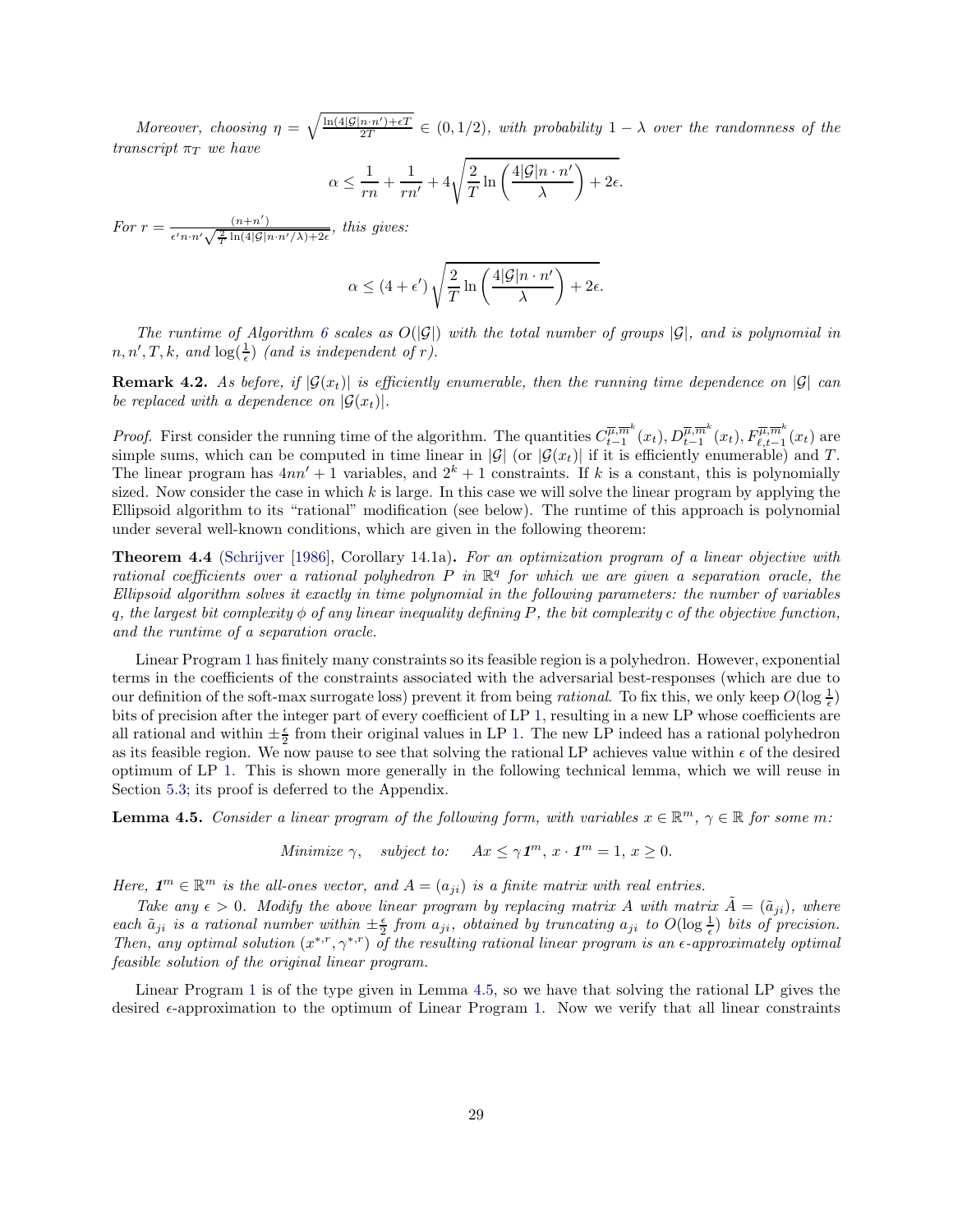of the rational version of LP [1](#page-29-0) have polynomial bit complexity. Recall that the left side of any constraint bounding the objective function can be written as:

$$
u(Q^L, \psi) = \underbrace{\sum_{(\overline{\mu}, \overline{m}^k)} Q^L(\overline{\mu}, \overline{m}^k) \left( \overline{\mu} C^{\overline{\mu}, \overline{m}^k}_{t-1} + \widehat{\mu}^k_{\overline{\mu}} D^{\overline{\mu}, \overline{m}^k}_{t-1} - \overline{m}^k D^{\overline{\mu}, \overline{m}^k}_{t-1} \right)}_{(*)} + \underbrace{\sum_{\ell=1}^k \psi_\ell \sum_{i \in [n],} F^{i,j}_\ell \left( \sum_{(\overline{\mu}, \overline{m}^k) \in B(i,j)} Q^L(\overline{\mu}, \overline{m}^k) \right)}_{(*)}.
$$

There are  $4nn'+1$  variables. We can bound the coefficient in which any  $Q^L(\overline{\mu}, \overline{m}^k)$  appears in (\*) by:

$$
\max_{\overline{\mu}, \overline{m}^k} \sum_G \exp(\eta V_{t-1}^{G,i,j}) - \exp(-\eta V_{t-1}^{G,i,j}) + 2 \left( \exp(\eta M_{t-1}^{G,i,j}) - \exp(-\eta M_{t-1}^{G,i,j}) \right) \le |\mathcal{G}| (6 \exp(\eta 2T)) \le 6 |\mathcal{G}| \exp(2T).
$$

The coefficient of any variable  $Q^L(\overline{\mu}, \overline{m}^k)$  in (\*\*) is at most:

$$
\sum_{\ell=1}^k \psi_\ell \sum_{\substack{i \in [n], \\ j \in [n']} } F_\ell^{i,j} \leq k \cdot (nn') \cdot \max_{i,j} \left\{ 2^k \left( \sum_G 2 \exp(\eta M_T^{G,i,j}) \right) \right\} \leq 2^{k+1} k |\mathcal{G}| nn' \cdot \exp(2T).
$$

Recalling that we are also keeping  $O(\log \frac{1}{\epsilon})$  bits of precision for each coefficient, it follows that the maximum bit complexity of any constraint is bounded by

$$
O\left(2 \cdot 4nn' \cdot \left(\log\left(2^{k+1}k|\mathcal{G}|nn'\cdot \exp(2T)\right) + \log\frac{1}{\epsilon}\right)\right) = \text{poly}\left(n, n', |\mathcal{G}|, T, k, \log\frac{1}{\epsilon}\right).
$$

Of course, the objective value, which is simply  $\gamma$ , also has polynomial bit complexity.

Next, we describe an efficient separation oracle for the LP. Consider a candidate solution  $(Q<sup>L</sup>, \gamma)$ . The constraint requiring that  $Q^L$  be a probability distribution can be checked explicitly. Thus, it remains to either find a violated constraint corresponding to some pure strategy  $\psi \in \{0,1\}^k$  of the adversary, or to assert that none exists. But this reduces to the problem of finding the most violated such constraint, which corresponds to the adversary's pure best response problem. Note that only the (\*\*) term of the objective function (see the formula above) depends on the adversary's action. Thus, the best response problem of the adversary corresponds to finding

$$
\psi^* = \arg \max_{\psi \in \{0,1\}^k} \sum_{\ell=1}^k \psi_\ell \sum_{i \in [n], j \in [n']} F_\ell^{i,j} \sum_{(\overline{\mu}, \overline{m}^k) \in B(i,j)} Q^L(\overline{\mu}, \overline{m}^k).
$$

The best response for the adversary given a fixed distribution  $Q<sup>L</sup>$  can be computed by setting each coordinate  $\ell \in [k]$  independently to be either 0 or 1: namely,  $\psi_{\ell} = 1$  if  $\sum_{i \in [n]}$  $j\in [n']$  $F_{\ell}^{i,j}\left(\sum_{(\overline{\mu},\overline{m}^k)\in B(i,j)} Q^L(\overline{\mu},\overline{m}^k)\right) \geq 0$ 

and  $\psi_{\ell} = 0$  otherwise. This takes  $O(k)$  iterations, at each of which the expression whose sign determines  $\psi_{\ell}$ is computed in polynomial time. Once the adversary's best response has been computed, the oracle simply outputs the corresponding constraint if it is violated, and otherwise it asserts that the proposed solutions is feasible. Thus, we have a polynomial-time separation oracle for Linear Program [1.](#page-29-0)

This completes the proof that Linear Program [1](#page-29-0) can be solved, at each round, to precision  $\epsilon > 0$  in time polynomial in  $n, n', \log |\mathcal{G}|, T, k, \log \frac{1}{\epsilon}$ . The runtime of Algorithm [4](#page-29-1) is therefore also  $\text{poly}(n, n', |\mathcal{G}|, T, k, \log \frac{1}{\epsilon})$ , where the dependence on  $|\mathcal{G}|$  is  $O(|\mathcal{G}|)$  — since at the beginning of each round t, we precompute the coefficients of the linear program in time linear in  $|\mathcal{G}|$ , and the Ellipsoid runs in time polynomial in  $\log |\mathcal{G}|$ .

Finally, we need to demonstrate that the claimed multivalidity guarantees (which are a function of the chosen  $\epsilon > 0$ ) indeed hold. If we were exactly solving the linear program, this would be immediate from Lemma [4.4](#page-27-1) and the fact that Linear Program [1](#page-29-0) is directly solving for:

$$
\operatornamewithlimits{argmin}_{Q^L \in \hat{\mathcal{Q}}_{r,n,n'}^L} \max_{\psi \in \{0,1\}^k} u(Q^L, \psi).
$$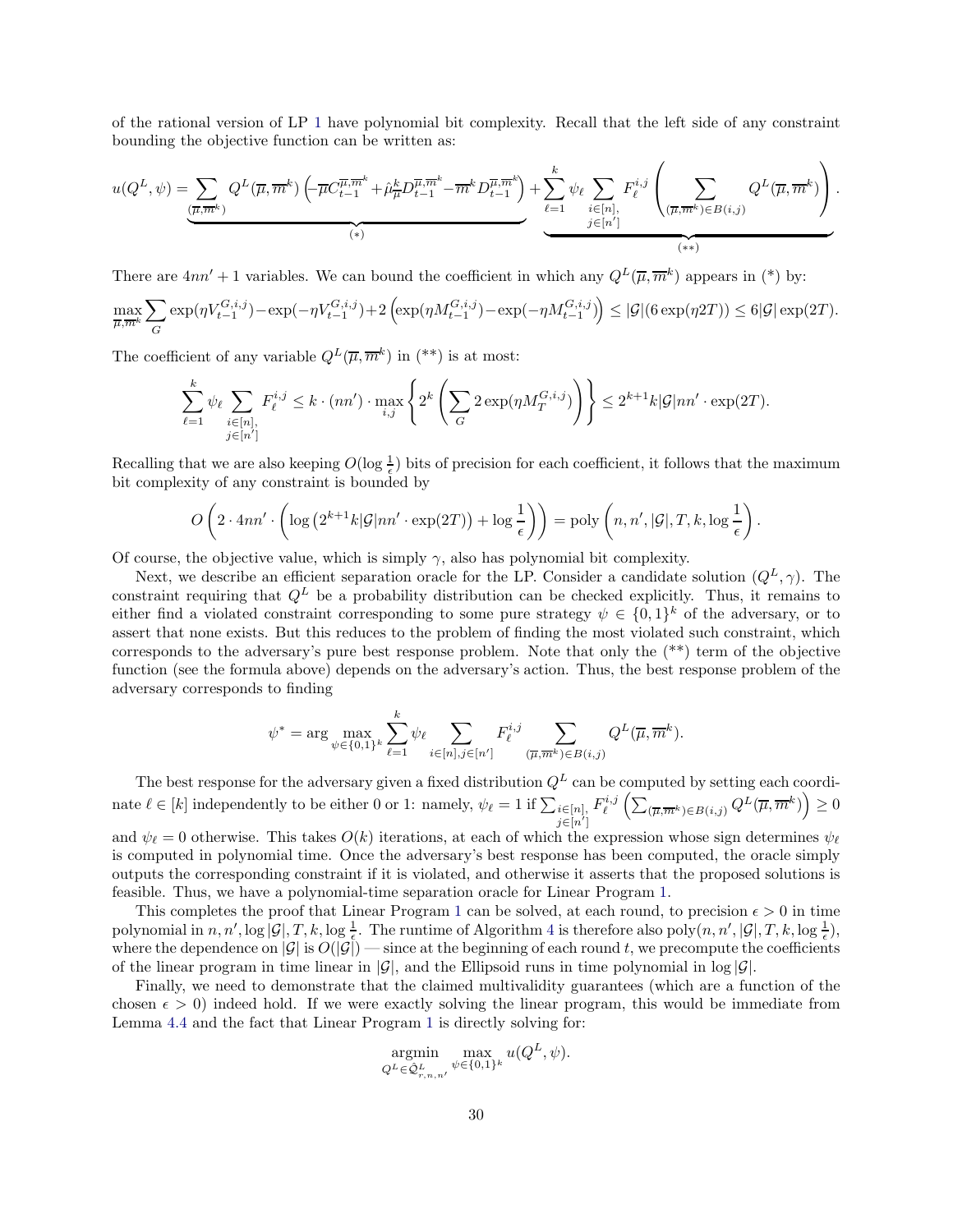We only need to verify that our approximate guarantees follow from approximately solving the linear program.

<span id="page-32-4"></span>**Lemma [4](#page-29-1).6.** Algorithm 4 achieves the multivalidity quarantees specified in Theorem [4.3.](#page-29-2)

The proof of this lemma involves repeating several calculations from Section [4.2](#page-21-0) with an  $\epsilon$  error term, and so is deferred to the Appendix. П

# <span id="page-32-0"></span>5 Online Multivalid Marginal Coverage

## <span id="page-32-1"></span>5.1 An Outline of Our Approach

In this section, we derive an online algorithm for supplying prediction intervals with a coverage target  $1 - \delta$ that are multivalid with respect to some collection of groups  $\mathcal{G}$ . When  $\mathcal{G} = {\mathcal{X}}$ , this corresponds to giving simple marginal prediction intervals — a similar problem as solved by conformal prediction<sup>[6](#page-32-3)</sup>, but without requiring distributional assumptions. For richer classes  $\mathcal{G}$ , we obtain correspondingly stronger guarantees. We follow the same basic strategy that we developed in Section [3](#page-12-0) for making multicalibrated mean predictions, with a couple of important deviations.

- 1. First, we observe that even in the distributional setting, it is not always possible to provide prediction intervals that have coverage probability exactly  $1-\delta$ . Consider, for example, the case in which the label distribution is a point mass. Then, any prediction interval will have coverage probability either 0 or  $1$ in both cases, bounded away from the target  $1-\delta$ . More generally, if we are giving prediction intervals with endpoints in some discrete set  $\{0, 1/m, \ldots, 1\}$ , in order for there to exist prediction intervals with approximately the desired coverage probability in the distributional setting, the distribution must not be overly concentrated on any sub-interval of width  $1/m$ . We define a sufficient smoothness condition (Definition [5.2\)](#page-33-0) for appropriately tight prediction intervals to be guaranteed to exist in the distributional setting — a condition that becomes increasingly mild as we take our discretization parameter  $r$  to be larger. We then derive  $-$  existentially, using the minimax theorem  $-$  the existence of an online algorithm that gives prediction intervals that are multivalid at the desired coverage probability when played against an adversary who is constrained at every round to play smooth label distributions. We observe (Remark [5.2\)](#page-36-0) that our smoothness condition is very mild, in the sense that we can enforce it ourselves by adding noise  $U[-\epsilon, \epsilon]$  to the adversary's labels, rather than making assumptions about the adversary. When we do this, the intervals we obtain continue to have valid coverage if we widen both endpoints by  $\epsilon$ .
- 2. To instantiate our algorithm, we again need to compute equilibrium strategies for an appropriately defined game for our learner to sample from. Unlike in the cases of mean and moment multicalibration, however, the equilibrium strategies in this case do not appear to have any nice structure. We can still derive an efficient algorithm, however, by solving a linear program at each round to compute an equilibrium of the corresponding game. Because we assume that our adversary plays label distributions that are appropriately smooth, the adversary has exponentially many pure strategies in this game, and so we cannot efficiently enumerate all of the constraints in our equilibrium computation program. Instead, we show that a simple greedy algorithm is able to implement a separation oracle, which allows us to solve the linear program efficiently using the Ellipsoid algorithm.

# <span id="page-32-2"></span>5.2 An Existential Derivation of the Algorithm and Multicoverage Bounds

Our goal in this section is to derive an algorithm which at each round, makes predictions  $(\bar{\ell}_t, \bar{u}_t) \in \mathcal{P}_{\text{interval}}$ that are multivalid with respect to some target coverage probability  $1 - \delta$ .

<span id="page-32-3"></span><sup>&</sup>lt;sup>6</sup>In fact, even with  $\mathcal{G} = \{X\}$  the guarantees are stronger than the marginal guarantees promised by conformal prediction techniques, because they remain valid even conditioning on the prediction. This is important and rules out trivial solutions, like predicting the full interval with probability  $1 - \delta$  and an empty interval with probability  $\delta$ .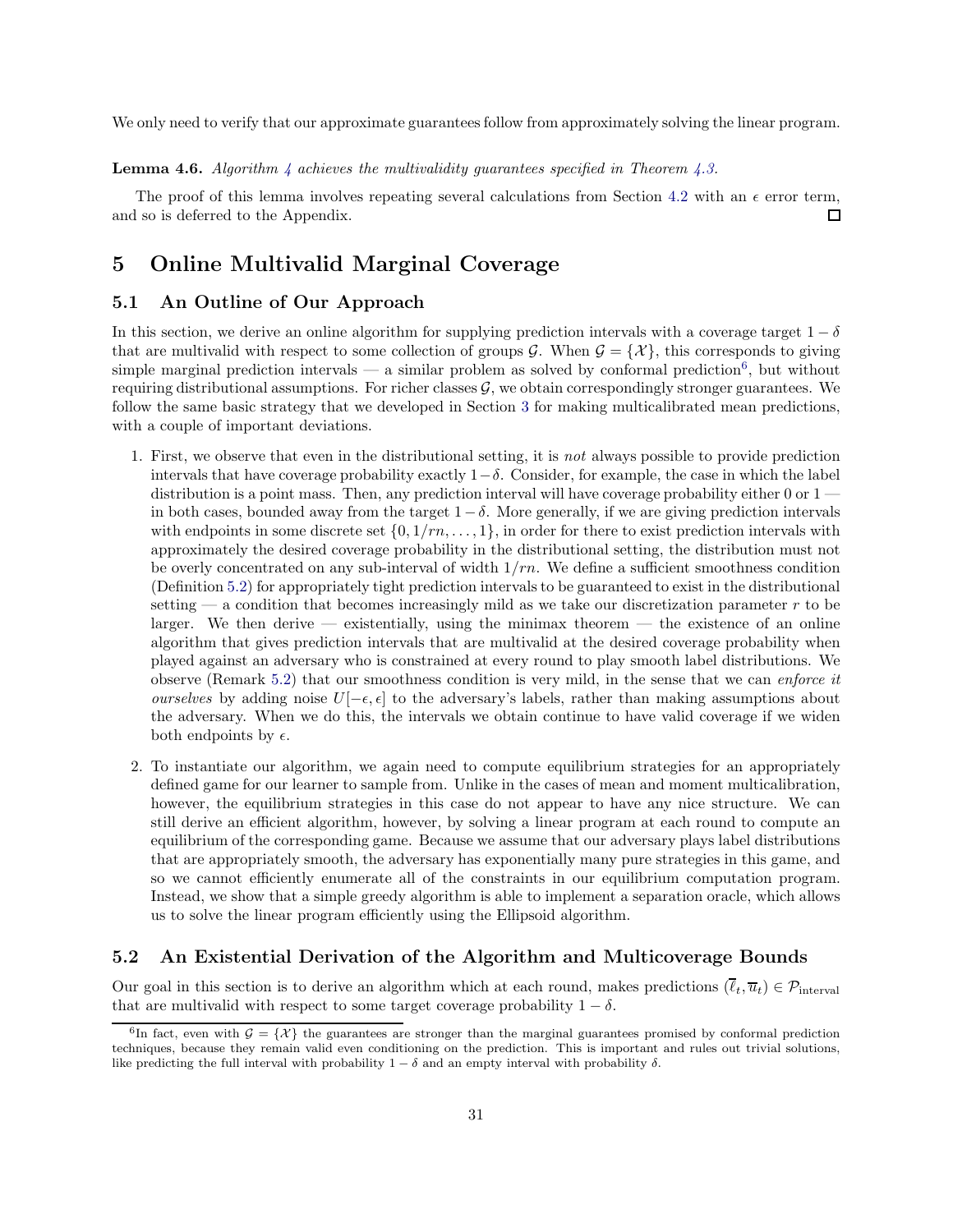Towards this end, we define the coverage error of a group G and interval  $(\ell, u)$ :

<span id="page-33-1"></span>**Definition 5.1.** Given a transcript  $\pi_s = (x_t, (\overline{\ell}_t, \overline{u}_t), y_t)_{t=1}^s$ , we define the coverage error for a group  $G \in \mathcal{G}$ and bucket  $(i, j) \in [n] \times [n]$  at time s to be:

$$
V_s^{G,(i,j)} = \sum_{t=1}^s \mathbb{1}[x_t \in G, (\overline{\ell}_t, \overline{u}_t) \in B_n(i,j)] \cdot v_\delta((\overline{\ell}_t, \overline{u}_t), y_t),
$$
  
where  $v_\delta((\ell, u), y) = \text{Cover}((\ell, u), y) - (1 - \delta).$ 

Just as before, our coverage error serves as a bound on our multicoverage error.

<span id="page-33-3"></span>**Observation 5.1.** Fix a transcript  $\pi_T$ . If for all  $G \in \mathcal{G}$ , and buckets  $(i, j) \in [n] \times [n]$ , we have that:

$$
\left|V_T^{G,(i,j)}\right| \leq \alpha T
$$

then the corresponding sequence of prediction intervals are  $(\alpha, n)$ -multivalid with respect to G.

We now pause to observe that even in the easier distributional setting where data are drawn from a fixed distribution:  $(x, y) \sim \mathcal{D}$  — there may not be any interval  $(\ell, u) \in \mathcal{P}_{\text{interval}}$  that satisfies the desired target coverage value, i.e. that guarantees that  $|\mathbb{E}_{(x,y)\sim\mathcal{D}}[v_\delta((\ell,u),y]|$  is small. Consider for example a label distribution that places all its mass on a single value  $y = i \in [0,1]$ . Then any interval  $(\ell, u)$  covers the label with probability 1 or probability 0, which for  $\delta \notin \{0,1\}$  is bounded away from our target coverage probability. Of course, if achieving the target coverage is impossible in the easier distributional setting, then it is also impossible in the more challenging online adversarial setting. With this in mind, we define a class of smooth distributions for which achieving (approximately) the target coverage is always possible for some interval  $(\ell, u)$  defined over an appropriately finely discretized range:

$$
\mathcal{P}_{\text{interval}}^{rn} = \{ (i, j) \in \mathcal{P}_{\text{interval}} : i, j \in \mathcal{P}^{rn} \},
$$

where as before,  $\mathcal{P}^{rn}$  is the uniform grid on [0, 1],  $\{0, \frac{1}{rn}, \ldots, 1\}$ . We show that we can similarly achieve (approximately) our target coverage goals in the online adversarial setting when the adversary is constrained to playing smooth distributions.

<span id="page-33-0"></span>**Definition 5.2.** A label distribution  $Q \in \Delta \mathcal{Y}$  is  $(\rho, rn)$ -smooth if for any  $0 \le a \le b \le 1$  such that  $|a-b| \le \frac{1}{rn}$ ,

$$
\Pr_{y \sim Q}[y \in [a, b]] \le \rho.
$$

We say that a joint distribution  $D \in \Delta(\mathcal{X} \times \mathcal{Y})$  is  $(\rho, rn)$ -smooth if for every  $x \in \mathcal{X}$ , the marginal label distribution conditional on x,  $\mathcal{D}|_x$ , is  $(\rho, rn)$ -smooth.

<span id="page-33-2"></span>**Observation 5.2.** For any  $\delta \in [0,1]$  and any fixed  $(\rho, rn)$ -smooth label distribution Q, there always exists some interval  $(\overline{\ell}, \overline{u}) \in \mathcal{P}^{rn}_{interval}$  such that  $|\Pr_{y \sim Q}[\text{Cover}((\ell, u), y)] - (1 - \delta)| \le \rho$ .

**Remark 5.1.** The assumption of  $(\rho, rn)$ -smoothness becomes more mild for any  $\rho$  as  $r \to \infty$ . Just as for mean and moment multicalibration, in which our error bounds inevitably depend on the level of discretization r that we choose, here our error bounds will depend on the smoothness level ρ of the adversary's distributions at the discretization level r that we choose. Finally, observe that smoothness is an extremely mild condition in that we can enforce it ourselves if we so choose, rather than assuming that the adversary is constrained. We elaborate on this in Remark [5.2.](#page-36-0)

**Definition 5.3.** We write  $Q_{\rho,rn}$  for the set of all  $(\rho, rn)$  smooth distributions over  $[0, 1]$ . We write  $\hat{Q}_{\rho,rn}$ for the set of all  $(\rho, rn)$ -smooth distributions whose support belongs to the grid  $\mathcal{P}^{rn} = \{0, \frac{1}{rn}, \ldots, 1\}$ :

$$
\hat{\mathcal{Q}}_{\rho,rn} \equiv \Delta \mathcal{P}^{rn} \cap \mathcal{Q}_{\rho,rn}.
$$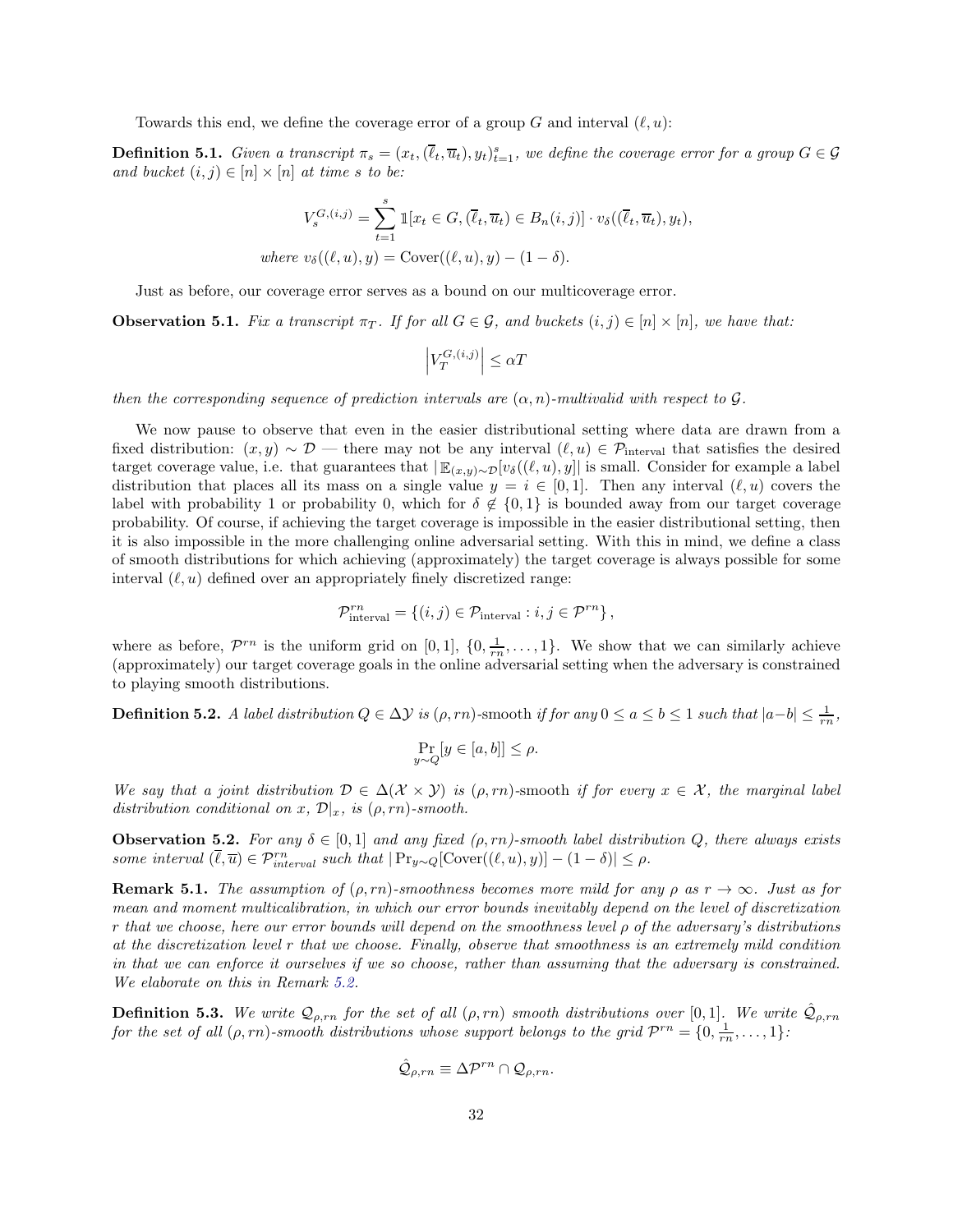We will show (in Lemma [5.3\)](#page-35-0) that when the learner is restricted to selecting intervals from  $\mathcal{P}_{\text{interval}}^{rn}$ , without loss of generality, rather than considering adversaries that play arbitrary distributions over  $\mathcal{Q}_{\rho,rn}$ , it suffices to consider adversaries that play discrete distributions from  $\hat{Q}_{\rho,rn}$ , which will be more convenient for us.

To bound the maximum absolute value of our coverage errors across all groups and interval predictions, we again introduce the same style of surrogate loss function:

**Definition 5.4** (Surrogate loss). Fixing a transcript  $\pi_s \in \Pi^*$  and a parameter  $\eta \in (0, 1/2)$ , define a surrogate coverage loss function at day s as:

$$
L_s(\pi_s) = \sum_{\substack{G \in \mathcal{G}, \\ (i,j) \in [n] \times [n]}} \left( \exp(\eta V_s^{G,(i,j)}) + \exp(-\eta V_s^{G,(i,j)}) \right),
$$

where  $V_s^{G,(i,j)}$  are implicitly functions of  $\pi_s$ . When the transcript is clear from context we will sometimes simply write  $L_s$ .

Once again,  $0 < \eta < \frac{1}{2}$  is a parameter that we will set later.

As before, we proceed by bounding the conditional change in the surrogate loss function:

**Definition 5.5** (Conditional Change in Surrogate Loss). Fixing  $\pi_s \in \Pi^*$ ,  $x_{s+1} \in \mathcal{X}$  and an interval  $(\ell, u) \in$  $\mathcal{P}^{rn}_{interval}$ , define the conditional change in surrogate loss to be:

$$
\Delta_{s+1}(\pi_s, x_{s+1}, (\bar{\ell}_{t+1}, \overline{u}_{t+1})) = \mathop{\mathbb{E}}_{\tilde{y}_{s+1}} [\tilde{L}_{s+1} - L_s | x_{s+1}, (\bar{\ell}_{s+1}, \overline{u}_{s+1}), \pi_s].
$$

<span id="page-34-0"></span>**Lemma 5.1.** For every transcript  $\pi_s \in \Pi^*$ , every  $x_{s+1} \in \mathcal{X}$ , and every  $(\ell_{s+1}, \overline{u}_{s+1}) \in B_n(i,j)$  we have that:

$$
\Delta_{s+1}(\pi_s, x_{s+1}, (\bar{\ell}_{s+1}, \overline{u}_{s+1})) \leq \left( \eta(\mathop{\mathbb{E}}_{\tilde{y}_{s+1}}[v_{\delta}((\bar{\ell}_{s+1}, \overline{u}_{s+1}), \tilde{y}_{s+1})]) \right) C_s^{i,j}(x_{s+1}) + 2\eta^2 L_s,
$$

where for each  $i \leq j \in [n]$ , we have defined

$$
C_s^{i,j}(x_{s+1}) \equiv \sum_{\mathcal{G}(x_{s+1})} \exp(\eta V_s^{\mathcal{G},(i,j)}) - \exp(-\eta V_s^{\mathcal{G},(i,j)}).
$$

When  $x_{s+1}$  is clear from context, for notational economy, we will elide it and simply write  $C_s^{i,j}$ .

As in Section [4,](#page-20-0) we defer proofs that mirror previous arguments to the Appendix.

Next, we abuse notation and write  $V_s^{G,(\ell,u)}$  to denote  $V_s^{G,(i,j)}$  for  $i, j \in [n] \times [n]$  such that  $(\ell, u) \in B_n(i,j)$ . Given  $(\ell, u) \in \mathcal{P}_{\text{interval}}$  such that  $(\ell, u) \in B_n(i, j)$ , we let  $C_s^{\ell, u} \equiv C_s^{i, j}$ , with the latter defined in the statement of Lemma [5.1.](#page-34-0) That is, fixing  $\pi_s$  and  $x_{s+1}$ , for any  $(\ell, u) \in \mathcal{P}_{\text{interval}}$  such that  $(\ell, u) \in B_n(i, j)$ ,

<span id="page-34-2"></span>
$$
C_s^{\ell, u}(x_{s+1}) \equiv C_s^{i, j}(x_{s+1}) = \sum_{\mathcal{G}(x_{s+1})} \exp(\eta V_s^{G, (i, j)}) - \exp(-\eta V_s^{G, (i, j)}),\tag{11}
$$

where in turn the  $V$ 's are as defined in Definition [5.1.](#page-33-1)

<span id="page-34-1"></span>**Lemma 5.2** (Value of the Game). For any  $x_{s+1} \in \mathcal{X}$ , any adversary restricted to playing  $(\rho, rn)$ -smooth distributions, and any transcript  $\pi_s \in \Pi^*$ , there exists a distribution over predictions for the learner  $Q_{s+1}^L \in$  $\Delta \mathcal{P}^{rn}_{interval}$  which guarantees that:

$$
\mathbb{E}_{(\overline{\ell},\overline{u})\sim Q_{s+1}^L} \left[ \Delta_{s+1}(\pi_s, x_{s+1}, (\overline{\ell}_{s+1}, \overline{u}_{s+1})) \right] \leq L_s \left( \eta \rho + 2\eta^2 \right).
$$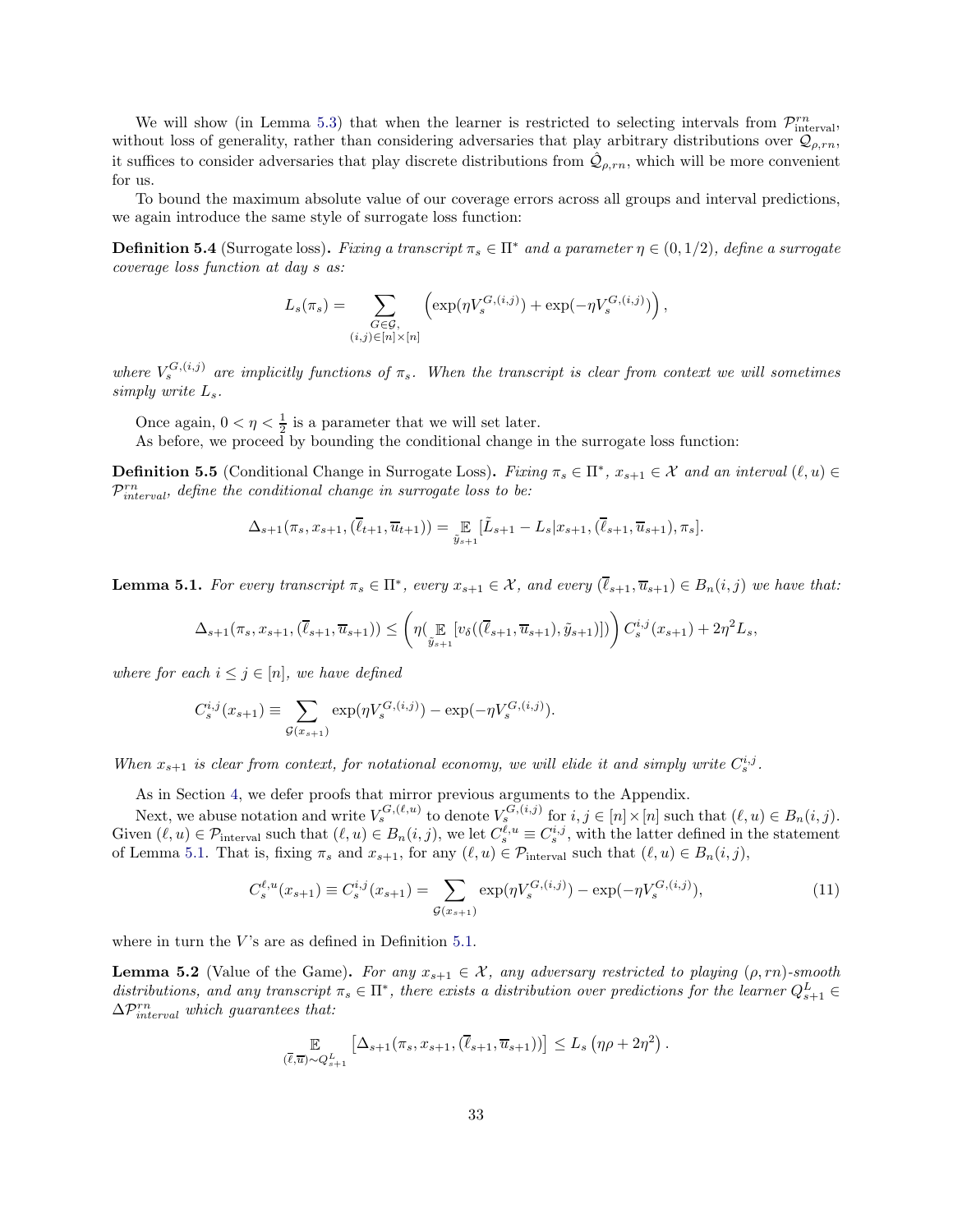Proof. We again proceed by defining a zero-sum game with objective function equal to the upper bound on  $\Delta_{s+1}(\pi_s, x_{s+1}, \overline{\ell}_{s+1}, \overline{u}_{s+1})$  that we proved in Lemma [5.1:](#page-34-0)

$$
u((\ell, u), y) = \eta \cdot v_{\delta}((\ell, u), y) \cdot C_s^{\ell, u} + 2\eta^2 L_s.
$$

Here, the strategy space for the learner (the minimization player) is the set of all distributions over  $\mathcal{P}_{\text{interval}}^{rn}$ :  $\mathcal{Q}^L = \Delta \mathcal{P}_{\text{interval}}^{\text{rn}}$ . A priori, the strategy space for the adversary is  $\mathcal{Q}_{\rho, rn}$  the set of all  $(\rho, rn)$ -smooth distributions, but we show that it suffices to take  $\mathcal{Q}^A = \hat{\mathcal{Q}}_{\rho,rn}$ , the set of all discrete  $(\rho, rn)$ -smooth distributions (i.e. restricting the adversary in this way does not change the value of the game).

<span id="page-35-0"></span>**Lemma 5.3.** For any strategy  $Q^L \in \Delta P_{interval}^m$  for the learner, the adversary has a best response amongst the set of all  $(\rho, rn)$ -smooth distributions with support only over the discretization  $\{0, 1/rn, \ldots, 1\}$ . In other words, for any  $Q^L \in \Delta \mathcal{P}_{interval}^m$ , there exists a  $\hat{Q}^A \in \hat{\mathcal{Q}}_{\rho, rn}$  such that:

$$
\hat{Q}^A \in \underset{Q^A \in \mathcal{Q}_{\rho, rn}}{\operatorname{argmax}} \mathop{\mathbb{E}}_{\substack{(u, u) \sim Q^L, \\ y \sim Q^A}} [u((\ell, u), y)].
$$

*Proof.* Fix any  $Q^{A'} \in \text{argmax}_{Q^A \in \mathcal{Q}_{\rho, rn}} \mathbb{E}_{(\ell,u) \sim Q^L, y \sim Q^A}[u((\ell,u), y)]$  — i.e. an arbitrary  $(\rho, rn)$ -smooth best response for the maximization player. We will construct a discrete  $(\rho, rn)$ -smooth  $\hat{Q}^A \in \hat{Q}_{\rho, rn}$  that obtains the same objective value, as follows. For each  $\frac{i}{rn} \in \{0, 1/rn, \ldots, 1\}$ , let:

$$
\Pr_{y \sim Q^A} \left[ y = \frac{i}{rn} \right] = \Pr_{y \sim Q^{A'}} \left[ y \in \left[ \frac{i}{rn}, \frac{i+1}{rn} \right) \right].
$$

Observe first by construction that  $Q^A$  is a discrete probability distribution (because  $Q^{A'}$  is a probability distribution over [0, 1], and the set of intervals  $[\frac{i}{rn}, \frac{i+1}{rn}]$  partition the unit interval), and that  $Q^A$  is  $(\rho, rn)$ smooth because  $Q^{A'}$  is  $(\rho, rn)$ -smooth — we have  $\Pr_{y \sim Q^A}[y = \frac{i}{rn}] \leq \rho$  for all i. Finally observe that (by definition) for any  $(\ell, u) \in \mathcal{P}_{\text{interval}}^{rn}, \ell, u \in \{0, 1/rn, \ldots, 1\}.$ 

Therefore, we have that for any  $(\ell, u) \in \mathcal{P}_{\text{interval}}^{rn}$ , any  $i \in \{0, 1, ..., n\}$ , and any  $y, y' \in \left[\frac{i}{rn}, \frac{i+1}{rn}\right)$ ,  $u((\ell, u), y) = u((\ell, u), y')$ . To see this, note that  $y \ge \ell$  if and only if  $y' \ge \ell$ , and  $y < u$  if and only if  $y' < u$ . Since  $v_{\delta}((\ell, u), y)$  is a function only of the indicators of the event that  $\ell \leq y < u$ , this proves the claim.  $\Box$ 

Recall (from Observation [5.2\)](#page-33-2) that for any  $(\rho, rn)$ -smooth label distribution  $Q^A$ , there exists an interval  $(\ell, u) \in \mathcal{P}_{\text{interval}}^{\text{rn}}$  such that  $|\Pr_{y \sim Q^A}[y \in [\ell, u)] - (1 - \delta)| \leq \rho$ , meaning there exists  $(\overline{\ell}, \overline{u})$  such that  $\mathbb{E}_{\tilde{y}_{s+1}}[v_\delta((\overline{\ell},\overline{u}),\tilde{y}_{s+1})] \leq \rho$ . We can thus bound the value of the game we have defined as follows:

$$
\max_{Q^A \in \hat{\mathcal{Q}}_{\rho, rn}} \min_{(\ell, u) \in \mathcal{P}_{\text{interval}}^{\text{rn}}} \mathbb{E}_{Q^A} [u(\ell, u), y] \leq \sum_{\mathcal{G}(x_{s+1})} \exp(\eta V_s^{G, (\ell, u)}) (\eta \rho) + \exp(-\eta V_s^{G, (\ell, u)}) (\eta \rho) + 2\eta^2 L_s,
$$
  

$$
\leq L_s(\eta \rho + 2\eta^2).
$$

It is easy to verify that  $\Delta \mathcal{P}_{\text{interval}}^{rn}$  and  $\hat{\mathcal{Q}}_{\rho, rn}$  are both compact sets (closed and bounded in a finite dimensional Euclidean space) and convex. The lemma then follows by applying the minimax theorem (Theorem [2.1\)](#page-11-2).  $\Box$ 

<span id="page-35-1"></span>**Corollary 5.1.** For every  $s \in [T]$ ,  $\pi_s \in \Pi^*$ , and  $x_{s+1} \in \mathcal{X}$  (which fixes  $L_s$  and  $Q_{s+1}^L$ ), and any distribution over Y:

$$
\mathbb{E}_{(\ell,u)\sim Q_{s+1}^L}[\tilde{L}_{s+1}|\pi_s] \leq L_s + \mathbb{E}_{(\overline{\ell},\overline{u})\sim Q_{s+1}^L}[\Delta_{s+1}(\pi_s,x_{s+1},(\overline{\ell}_{s+1},\overline{u}_{s+1}))] < L_s(1+\eta\rho+2\eta^2).
$$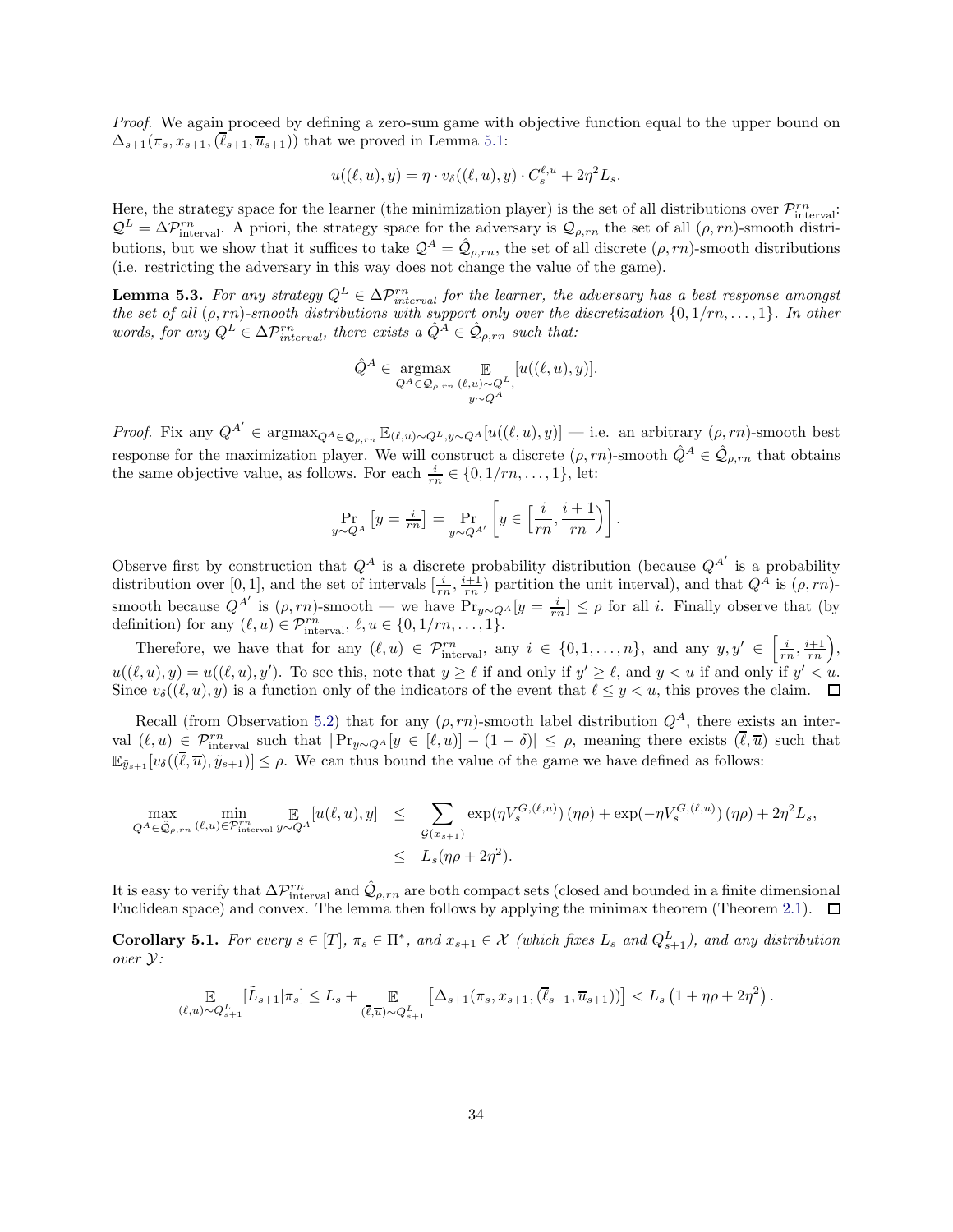As with mean multicalibration, Lemma [5.2](#page-34-1) defines (existentially) an algorithm that the learner can use to make predictions  $-$  Algorithm [5.](#page-36-1) We will now show that Algorithm [5](#page-36-1) (if we could compute the distributions  $Q_t^L$ ) results in multivalid prediction intervals.

| <b>Algorithm 5:</b> A Generic Multivalid Predictor                                                                                                          |  |
|-------------------------------------------------------------------------------------------------------------------------------------------------------------|--|
| for $t = 1, \ldots, T$ do                                                                                                                                   |  |
| Observe $x_t$ . Given $\pi_{t-1}$ and $x_t$ , let $Q_t^L \in \Delta \mathcal{P}_{\text{interval}}^{rn}$ be the distribution over prediction intervals whose |  |
| existence is established in Lemma 5.2.                                                                                                                      |  |
| Sample $(\overline{\ell}, \overline{u}) \sim Q_t^L$ and predict $(\overline{\ell}_t, \overline{u}_t) = (\overline{\ell}, \overline{u})$                     |  |

<span id="page-36-4"></span><span id="page-36-1"></span>**Lemma [5](#page-36-1).4.** Against any adversary who is constrained to playing  $(\rho, rn)$ -smooth distributions, Algorithm 5 results in surrogate loss satisfying:

$$
\mathop{\mathbb{E}}_{\tilde{\pi}_T}[\tilde{L}_T] \leq 2|\mathcal{G}|n^2 \exp(T\eta \rho + 2T\eta^2).
$$

*Proof.* Using Corollary [5.1,](#page-35-1) the first part of Theorem [3.1](#page-16-1) applies in this case to the process L with  $L_0 = 2|G|n^2$ and  $c = \rho$ . The bound follows by plugging these values into [\(3\)](#page-16-2).

Finally, we can calculate a bound on our expected multivalidity error. The proof (which mirrors similar claims in previous sections) is in the Appendix.

<span id="page-36-2"></span>**Theorem [5](#page-36-1).1.** When Algorithm 5 is run using n buckets, discretization parameter r and  $\eta = \sqrt{\frac{\ln(2|\mathcal{G}|n^2)}{2T}}$  $(0, 1/2)$ , then against any adversary constrained to playing  $(\rho, rn)$ -smooth distributions, its sequence of interval predictions is  $\alpha$ -multivalid with respect to G in expectation over the randomness of the transcript  $\pi_T$ , where:

$$
\mathbb{E}[\alpha] \le \rho + 2\sqrt{\frac{2\ln(2|\mathcal{G}|n^2)}{T}}.
$$

We can also use the second part of Theorem [3.1](#page-16-1) to prove a high probability bound on the multicalibration error of Algorithm [5.](#page-36-1) The proof is in the Appendix.

<span id="page-36-3"></span>**Theorem [5](#page-36-1).2.** When Algorithm 5 is run using n buckets, discretization parameter r and  $\eta = \sqrt{\frac{\ln(2|\mathcal{G}|n^2)}{2T}}$  $(0, 1/2)$ , then against any adversary who is constrained to playing  $(\rho, rn)$ -smooth distributions, its sequence of interval predictions is  $\alpha$ -multivalid with respect to G with probability  $1 - \lambda$  over the randomness of the transcript  $\pi_T$ :

$$
\alpha \le \rho + 4\sqrt{\frac{2}{T} \ln \left( \frac{2|\mathcal{G}|n^2}{\lambda} \right)}.
$$

<span id="page-36-0"></span>Remark 5.2. The hypothesis of our theorems has an assumption: that the adversary is restricted to playing  $(\rho, rn)$ -smooth distributions. This may be reasonable if we are not in a truly adversarial setting, and are simply concerned with unknown distribution shift. But what if we are truly in an adversarial environment? It turns out that in order to have a useful algorithm, we need not make any assumptions on the adversary at all. Observe that if we randomly perturb observed labels with uniform noise:  $\hat{y}_t = y_t + U(-\epsilon, \epsilon)$ , then the distribution on our perturbed points will be  $(\frac{1}{2rn\epsilon}, rn)$ -smooth by construction. Now recall that r is a parameter that we can select. By taking  $r = \frac{1}{2\rho n \epsilon}$ , we obtain that the distribution on the perturbed points is  $(\rho, rn)$ -smooth, for a value of  $\rho$  that we can take as small as we like. Taking  $\rho = 1/\sqrt{T}$   $(r = \frac{\sqrt{T}}{2n\epsilon})$  makes the contribution of ρ to the multivalidity error a low order term. If we feed these perturbed labels to our algorithm, we will obtain prediction intervals that are multivalid for the perturbed labels. But observe that if we simply widen each of our prediction intervals by  $\epsilon$  at each end, so that we predict the interval  $[\ell_t-\epsilon,\overline{u}_t+\epsilon)$ , then our intervals continue to have coverage probability at least  $1 - \delta$  for the original, unperturbed labels. We can similarly take  $\epsilon$  as small as we like. Our algorithm in Section [5.3](#page-37-0) will have running time depending polynomially on r, so with this construction obtains a polynomial dependence on  $1/\epsilon$ .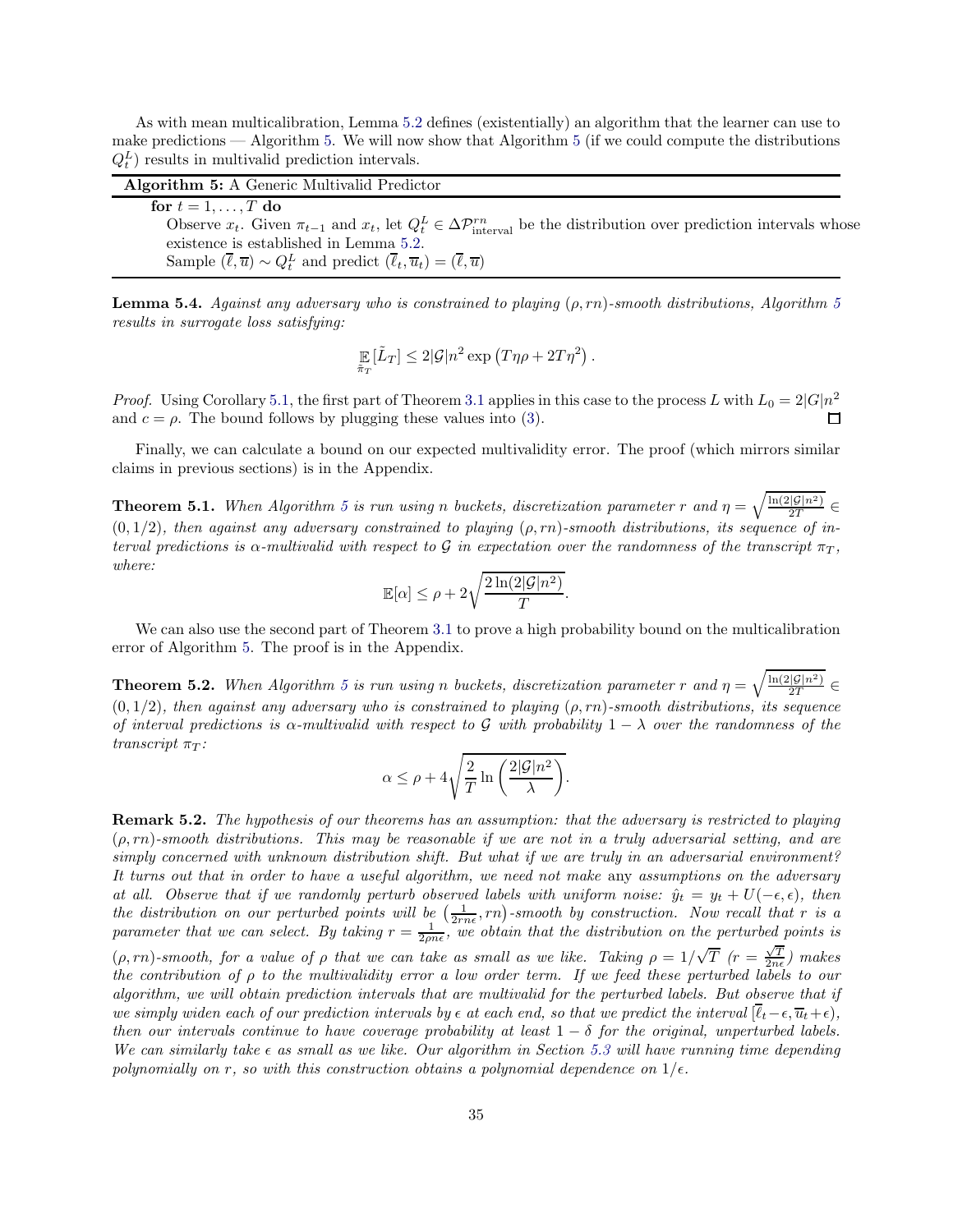## <span id="page-37-0"></span>5.3 Deriving an Efficient Algorithm via Equilibrium Computation

In this section, we show how to implement Algorithm [5](#page-36-1) to efficiently sample from the distributions  $Q_t^L$  whose existence we established in Lemma [5.2.](#page-34-1) We do this by efficiently computing an equilibrium strategy  $Q_t^L$  using the Ellipsoid algorithm by solving the linear program in Figure [2.](#page-37-2) This linear program has  $(rn)^2 + 1$  variables and (a priori) an infinite number of constraints. However, as we will show:

- 1. The number of constraints can in fact be taken to be finite (albeit exponentially large), and
- <span id="page-37-2"></span>2. We have an efficient separation oracle to identify violated constraints.

Together, this allows us to apply the Ellipsoid algorithm.

$$
\varphi^{L} \in \mathcal{P}^{rn}_{\text{interval}} \gamma \text{ s.t.}
$$
\n
$$
\forall Q^{A} \in \hat{\mathcal{Q}}_{\rho, rn} : \sum_{y \in \mathcal{P}^{rn}} Q^{A}(y) \left( \sum_{(\ell, u) \in \mathcal{P}^{rn}_{\text{interval}}} Q^{L}((\ell, u)) \left( v_{\delta}((l, u), y) C_{t-1}^{\ell, u}(x_{t}) \right) \right) \leq \gamma,
$$
\n
$$
\sum_{(\ell, u) \in \mathcal{P}^{rn}_{\text{interval}}} Q^{L}((\ell, u)) = 1,
$$
\n
$$
\forall (\ell, u) \in \mathcal{P}^{rn}_{\text{interval}} : Q^{L}((\ell, u)) \geq 0.
$$

Figure 2: A Linear Program for Computing a Minimax Equilibrium Strategy for the Learner at Round t.

| <b>Algorithm 6:</b> Von Neumann's Multivalid Predictor                                                                   |
|--------------------------------------------------------------------------------------------------------------------------|
| <b>INPUT:</b> $\epsilon > 0$ .                                                                                           |
| for $t = 1, , T$ do                                                                                                      |
| Observe $x_t$ and compute $C_{t-1}^{\ell,u}(x_t)$ for each $(\ell,u) \in \mathcal{P}_{\text{interval}}^{rn}$ as in (11). |
| Solve the Linear Program from Figure 2 using the Ellipsoid algorithm, with Algorithm 7 as a                              |
| separation oracle, to obtain an $\epsilon$ -approximate solution $Q_t^L \in \Delta \mathcal{P}_{\text{interval}}^{rn}$ . |
| Predict $(\overline{\ell}_t, \overline{u}_t) = (\ell, u)$ with probability $Q_t^L((\ell, u))$ .                          |

<span id="page-37-3"></span><span id="page-37-1"></span>**Theorem [5.](#page-36-1)3.** Algorithm [6](#page-37-1) implements Algorithm 5. In particular, it obtains multivalidity guarantees arbitrarily close to those of Theorems [5.1](#page-36-2) and [5.2.](#page-36-3) Namely, for any desired  $\epsilon > 0$ , we have the following.

Choosing  $\eta = \sqrt{\frac{\ln(2|\mathcal{G}|n^2+\epsilon)}{2T}} \in (0, 1/2)$ , we have against any adversary constrained to playing  $(\rho, rn)$ -smooth distributions that the sequence of prediction intervals produced by Algorithm [6](#page-37-1) is  $\alpha$ -multivalid with respect to G in expectation over the randomness of the transcript  $\pi_T$ , where:

$$
\mathbb{E}[\alpha] \le \rho + 2\sqrt{\frac{2\ln(2|\mathcal{G}|n^2 + \epsilon)}{T}}.
$$

Moreover, choosing  $\eta = \sqrt{\frac{\ln(2|\mathcal{G}|n^2) + \epsilon T}{2T}} \in (0, 1/2)$ , we have, with probability  $1 - \lambda$  over the randomness of the transcript  $\pi_T$ 

$$
\alpha \leq \rho + 4\sqrt{\frac{2}{T} \ln \left( \frac{2|\mathcal{G}|n^2}{\lambda} \right) + 2\epsilon}.
$$

The runtime of Algorithm [6](#page-37-1) is linear in  $|\mathcal{G}|$ , and polynomial in r, n, T, and  $\log(\frac{1}{\epsilon})$ .

**Remark 5.3.** As with all of our other algorithms, the dependence on  $|\mathcal{G}|$  can be replaced at each round with a possibly substantially smaller dependence on the number of groups which contain  $x_t$ ,  $|\mathcal{G}(x_t)|$ , whenever this set is efficiently enumerable.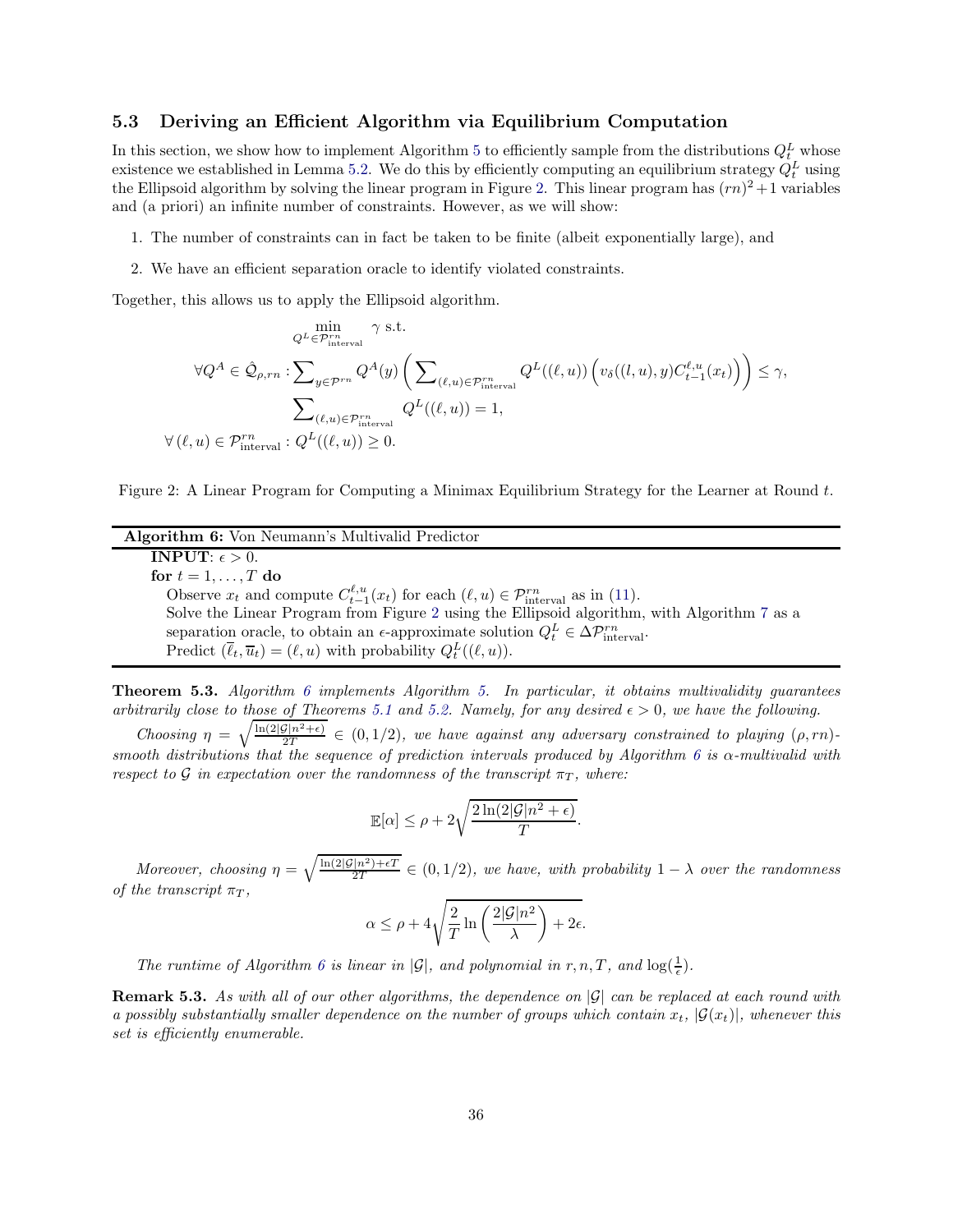*Proof.* Recall that at each round  $t$  we need to find an equilibrium strategy for the learner in the zero-sum game defined by the objective function:

$$
u((\ell, u), y) = \eta v_{\delta}((\ell, u), y) C_{t-1}^{\ell, u} + 2\eta^2 L_{t-1}
$$
  
=  $\eta \left( \text{Cover}((\ell, u), y) - (1 - \delta) \right) C_{t-1}^{\ell, u} + 2\eta^2 L_{t-1}.$ 

In this game, the strategy space for the learner is the set of all distributions over discrete intervals:  $\mathcal{Q}^L$  =  $\Delta\mathcal{P}_{\text{interval}}^{rn}$ , and (by Lemma [5.3\)](#page-35-0), the action space for the adversary can be taken to be the set of all discrete smooth distributions:  $\mathcal{Q}^A = \hat{\mathcal{Q}}_{\rho, rn}$ .

The equilibrium structure of a game is invariant to adding and multiplying the objective function by a constant. Hence we can proceed to solve the game with the objective function:

 $u((\ell, u), y) = (\text{Cover}((\ell, u), y) - (1 - \delta)) C_{t-1}^{\ell, u}.$ 

To compute an equilibrium of the game, we need to solve for a distribution  $Q^L$  satisfying:

$$
Q^{L} \in \underset{Q^{L} \in \Delta \mathcal{P}_{\text{interval}}^{rn}}{\operatorname{argmin}} \underset{Q^{A} \in \hat{\mathcal{Q}}_{\rho, rn}}{\operatorname{max}} \underset{\substack{y \sim Q^{A}, \\ (\ell, u) \sim Q^{L}}}{{\mathbb{E}}}[u(\ell, u), y)].
$$

We can write this as a linear program, over the  $O((rn)^2)$  variables  $Q^L((\ell, u))$ : see Figure [2.](#page-37-2) A priori, this linear program has infinitely many constraints.<sup>[7](#page-38-1)</sup> Nevertheless, we show that we can efficiently implement a separation oracle, which given a candidate solution  $(Q<sup>L</sup>, \gamma)$ , can find a violated constraint whenever one exists. This is sufficient to efficiently find, using the Ellipsoid algorithm, a feasible solution of the linear program achieving value within any desired  $\epsilon > 0$  of the optimum.

# <span id="page-38-2"></span>Algorithm 7: A Separation Oracle for Linear Program [2](#page-37-2)

**INPUT:** A proposed solution  $Q^L$ ,  $\gamma$  for Linear Program [2](#page-37-2) OUTPUT: A violated constraint of Linear Program [2](#page-37-2) if one exists, or a certification of feasibility. for  $i = 0, 1, \ldots, rn$  do Compute  $W_i \equiv \sum$  $(\ell, u) \in \mathcal{P}_{\text{interval}}^{rn} : \text{Cover}((\ell, u), \frac{i}{rn}) = 1 \frac{Q^L((\ell, u))C_{t-1}^{\ell, u}}{Q^L((\ell, u))C_{t-1}^{\ell, u}}$ 

Let  $\sigma : \{0, \ldots, rn\} \to \{0, \ldots, rn\}$  be a permutation such that:

$$
W_{\sigma(0)} \ge W_{\sigma(1)} \ge \ldots \ge W_{\sigma(rn)}.
$$

for 
$$
i = 0, 1, ..., rn
$$
 do  
\nSet  $Q^A(\sigma(i)) = min(\rho, 1 - \sum_{j=0}^{i-1} Q^A(\sigma(j)))$   
\nif  $\sum_{y \in \mathcal{P}^{rn}} Q^A(y) \left( \sum_{(\ell,u) \in \mathcal{P}^{rn}_{interval}} Q^L((\ell,u)) \left( v_\delta((l,u), y) C^{\ell,u}_{t-1} \right) \right) > \gamma$ , or  $Q^L$  not a prob. dist. then  
\nreturn the violated constraint.  
\nreturn FEASIBLE

<span id="page-38-0"></span>We will identify the output of Algorithm [5](#page-36-1) with the distribution  $Q<sup>A</sup>$  associated with the constraint it outputs. Observe that if there is a violation (i.e. the proposed solution  $Q^L$ ,  $\gamma$  is infeasible), and there are ties, i.e. indices i and j such that  $W_i = W_j$ , then there are multiple candidate  $Q^A$ 's that could be the output of Algorithm [7.](#page-38-0) To that end, note that a solution  $Q^A$  can be output by Algorithm [7](#page-38-0) if and only if it is greed-induced:

**Definition 5.6.** Let  $W_i$  be defined as in Algorithm [7](#page-38-0) for  $i \in \{0, \ldots, rn\}$ . We say that a distribution  $Q^L \in \hat{\mathcal{Q}}_{\rho, rn}$  is greed-induced if for every pair of indices i and j such that  $W_i > W_j$ :

$$
Q^A(j) > 0 \implies Q^A(i) = \rho.
$$

<span id="page-38-1"></span><sup>7</sup>Although in fact, in the proof of Lemma [5.5,](#page-39-0) we will show that without loss of generality we can equivalently impose only finitely (but exponentially) many constraints.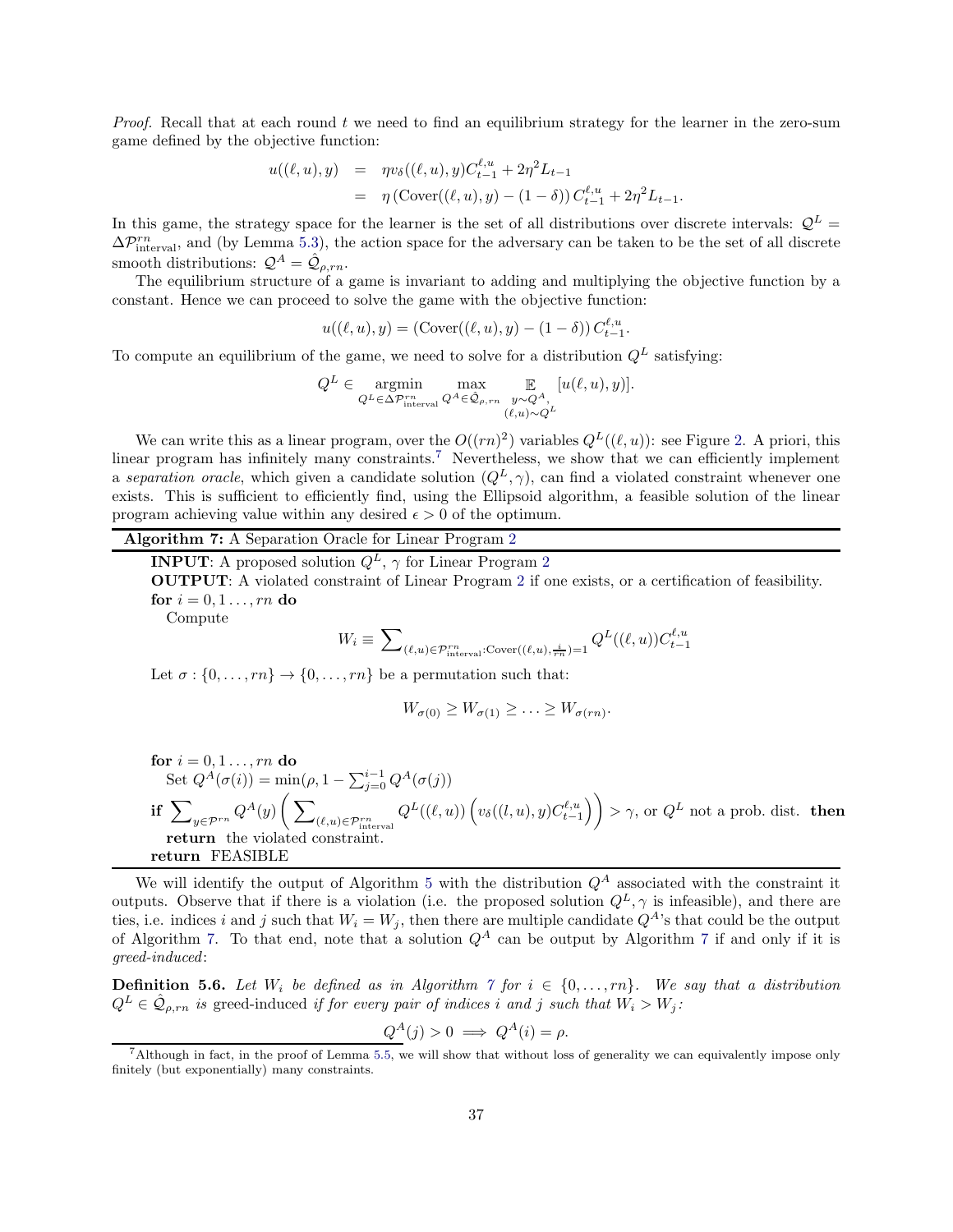<span id="page-39-0"></span>**Lemma 5.5.** Algorithm  $\gamma$  is a separation oracle for the Linear Program in Figure [2.](#page-37-2) It runs in time  $O((rn)^3)$ .

*Proof.* Recall that a separation oracle is given a candidate distribution  $Q^L \in \Delta \mathcal{P}_{\text{interval}}^m$  and a value  $\gamma \in \mathbb{R}$ , and must determine if there is any  $Q^A \in \hat{\mathcal{Q}}_{\rho, rn}$  such that:

$$
\sum\nolimits_{y\in{\mathcal{P}^{rn}}} Q^A(y)\left(\sum\nolimits_{(\ell,u)\in{\mathcal{P}^{rn}_{\rm interval}}} Q^L((\ell,u))\left(v_\delta((l,u),y)C^{\ell,u}_{t-1}\right)\right) > \gamma.
$$

Suppose the learner is playing a distribution  $Q^L \in \Delta \mathcal{P}_{\text{interval}}^{rn}$  over intervals. The adversary will seek to maximize the objective function over the set of  $(\rho, rn)$ -smooth distributions  $Q^A \in \hat{\mathcal{Q}}_{\rho, rn}$ . Recall that  $v_\delta((\ell, u), y) = \text{Cov}((\ell, u), y) - (1 - \delta)$ . Therefore, fixing a distribution  $Q^L$  for the learner, there are terms in the objective function that are independent of the adversary's actions (roughly, those corresponding to the  $(1 - \delta)$  term), and hence irrelevant to the inner maximization problem (i.e the adversary's best response). We define the following quantity  $\tilde{u}$  which eliminates these y-independent terms:

$$
\tilde{u}(Q^L, Q^A) = \sum_{i \in \{0, \dots, rn\}} Q^A \left(\frac{i}{rn}\right) \sum_{(\ell, u) \in \mathcal{P}_{\text{interval}}^{rn} : \text{Cover}((\ell, u), \frac{i}{rn}) = 1} Q^L((\ell, u)) C_{t-1}^{\ell, u},
$$
\n
$$
= \sum_{i \in \{0, \dots, rn\}} Q^A \left(\frac{i}{rn}\right) W_i.
$$

Observe that for any  $Q^L \in \Delta \mathcal{P}_{\text{interval}}$ :

$$
\underset{Q^A \in \hat{\mathcal{Q}}_{\rho, rn}}{\operatorname{argmax}} \left( \underset{\substack{\tilde{y} \sim Q^A, \\ (\tilde{\ell}, \tilde{u}) \sim Q^L}}{\mathbb{E}} \left[ u((\tilde{\ell}, \tilde{u}), \tilde{y}) \right] \right) = \underset{Q^A \in \hat{\mathcal{Q}}_{\rho, rn}}{\operatorname{argmax}} \tilde{u}(Q^L, Q^A).
$$

Hence, to derive a separation oracle, it suffices to find an algorithm which maximizes  $\tilde{u}$  given a fixed distribution over intervals  $Q^L$  for the learner. This is how we proceed.

Observe that by the argument above, the adversary's problem is equivalent to solving:

$$
\max_{Q^A} \sum_{i \in \{0, \dots, rn\}} Q^A \left(\frac{i}{rn}\right) W_i,
$$

$$
\sum_{i \in \{0, \dots, rn\}} Q^A \left(\frac{i}{rn}\right) = 1,
$$

$$
\forall i \in \{0, \dots, rn\} : Q^A \left(\frac{i}{rn}\right) \le \rho,
$$

$$
\forall i \in \{0, \dots, rn\} : Q^A \left(\frac{i}{rn}\right) \ge 0.
$$

By observation, this is a fractional knapsack problem—the value of each item  $i \in \{0, \ldots, rn\}$  is  $W_i$ , the quantity of each item i is  $\rho$ , and the total capacity is 1. Therefore the optimal solution is greed-induced.

To bound the runtime of Algorithm [7,](#page-38-0) first observe that checking that  $Q^L$  is a probability distribution takes time  $O((rn)^2 \log rn)$ . Now, we focus on the remaining constraints. Since the quantities  $C_{t-1}^{\ell,u}$  are precomputed at the beginning of round t, the separation oracle computes  $W_i$  for each  $i \in \{0, \ldots, rn\}$  in time  $O((rn)^2)$ , and hence we can compute all  $W_i$ 's in time  $O((rn))^3$ . All that remains is to sort the indices  $W_i$ which takes time  $O(rn\ln r n)$ , which is a low order term. Altogether, this results in a runtime of  $O((rn)^3)$ for Algorithm [7.](#page-38-0)  $\Box$ 

Now, we verify that Algorithm [6](#page-37-1) runs efficiently — to do so, we need to show that the Ellipsoid algorithm can efficiently (approximately) solve Linear Program [2.](#page-37-2)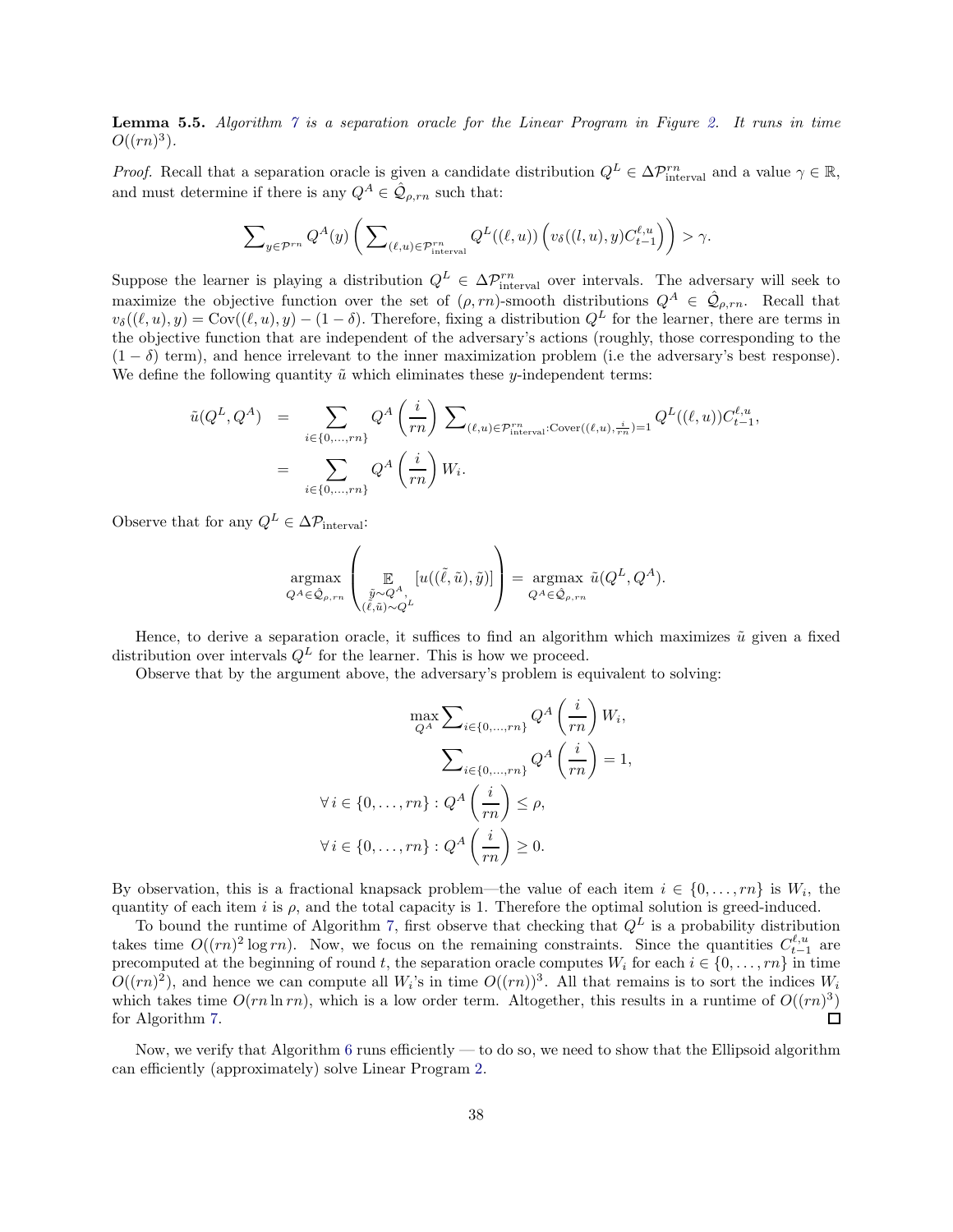**Lemma 5.[6](#page-37-1).** Each run of the Ellipsoid algorithm within Algorithm 6 solves the LP to a desired accuracy  $\epsilon > 0$  in runtime  $\text{poly}(rn, \log |\mathcal{G}|, T, \log \frac{1}{\epsilon})$ . Consequently, Algorithm [6](#page-37-1) runs in time  $\text{poly}(rn, |\mathcal{G}|, T, \log \frac{1}{\epsilon})$ , where the dependence on  $|\mathcal{G}|$  is  $O(|\mathcal{G}|)$ .

Proof. To ensure the Ellipsoid has polynomial runtime, we need to satisfy the conditions of Theorem [4.4.](#page-30-1)

We first check that the feasible set of Linear Program [2](#page-37-2) is a polyhedron, i.e. that it has *finitely many* faces. By Lemma [5.5](#page-39-0) above, the adversary always has a greed-induced best-response  $Q^A$  constructed by Algorithm [7.](#page-38-2) Every distribution  $Q^A$  output by Algorithm [7](#page-38-2) corresponds to selecting  $\lfloor \frac{1}{\rho} \rfloor$  "full" buckets that will have probability  $\rho$  each and one bucket for the remaining probability mass, so there are at most  $rn \cdot \left(\frac{rn}{\lfloor \frac{1}{a} \rfloor}\right)$  $\binom{rn}{\lfloor \frac{1}{\rho} \rfloor} = O(rn \cdot 2^{rn})$  $\binom{rn}{\lfloor \frac{1}{\rho} \rfloor} = O(rn \cdot 2^{rn})$  $\binom{rn}{\lfloor \frac{1}{\rho} \rfloor} = O(rn \cdot 2^{rn})$  such distributions. The feasible set of Linear Program 2 is thus equivalently given by the corresponding finitely many  $(O(rn \cdot 2^{rn}))$  constraints.

Thus, the feasible region of LP [2](#page-37-2) is indeed a polyhedron; however, exponential terms in the coefficients of the constraints associated with the adversarial best-responses (which are due to our definition of the soft-max surrogate loss) prevent it from being *rational*. To fix this, we only keep  $O(\log \frac{1}{\epsilon})$  bits of precision after the integer part of every coefficient of the original LP, resulting in a new LP whose coefficients are all rational and within  $\pm \frac{\epsilon}{2}$  from their original values in LP [2.](#page-37-2) The new LP indeed has a rational polyhedron as its feasible region.

We now observe that Linear Program [2](#page-37-2) has the form given in Lemma [4.5.](#page-30-0) This implies that by solving the just described rational LP corresponding to LP [2](#page-37-2) exactly, we will obtain the desired  $\epsilon$ -approximate solution to Linear Program [2.](#page-37-2) With this in mind, it remains to bound the bit complexity of the rational LP.

Consider any constraint of the rational LP. The coefficient of each variable  $Q^L((\ell, u))$  has absolute value at most:

$$
\begin{array}{rcl} \displaystyle \max_{(\ell, u) \in \mathcal{P}_{\text{interval}}} \sum_{G \in \mathcal{G}} \exp(\eta V_{t-1}^{G, (\ell, u)}) \;\; & \leq \;\; |\mathcal{G}| 2 \exp\left(\eta \max_{G \in \mathcal{G}, (\ell, u) \in \mathcal{P}_{\text{interval}}}\left|V_{t-1}^{G, (\ell, u)}\right|\right) \\ & \leq \;\; 2|\mathcal{G}| \exp(\eta T) \\ & \leq \;\; 2|\mathcal{G}| \exp(\eta T). \end{array}
$$

Thus, every constraint in the rational LP has bit complexity at most:

$$
O\left((rn)^2 \cdot \left(\log |\mathcal{G}| + T + \log \frac{1}{\epsilon}\right)\right),\
$$

where the log  $\frac{1}{\epsilon}$  term reflects the chosen precision. This is polynomial in  $r, n, T$ , log  $|\mathcal{G}|$ , and log  $\frac{1}{\epsilon}$ . Also, the objective function, which is simply  $\gamma$ , takes  $O((rn)^2)$  bits to write down.

We may now apply Theorem [4.4](#page-30-1) with the parameters  $q = O((rn)^2)$ ,  $\phi = O((rn)^2(\log |\mathcal{G}| + T + \log \frac{1}{\epsilon}))$ ,  $c = O((rn)^2)$ . The runtime of the separation oracle (which, we note, applies to the rational LP just as it did for the original LP) is  $O((rn)^3)$  by Lemma [5.5.](#page-39-0) Hence, the Ellipsoid algorithm will solve Linear Program [2](#page-37-2) with accuracy  $\epsilon$  in time poly $(rn, \log |\mathcal{G}|, T, \log \frac{1}{\epsilon}).$ 

Hence, Algorithm [6](#page-37-1) has time complexity  $\text{poly}(rn, |\mathcal{G}|, T, \log \frac{1}{\epsilon})$  — where the dependence on  $|\mathcal{G}|$  is linear, because we precompute the  $C_{t-1}^{\ell,u}$ 's once at the beginning of each round t, taking time linear in  $|\mathcal{G}|$ , and the runtime of the Ellipsoid algorithm is polylogarithmic in  $|\mathcal{G}|$ . (We remark once more that the dependence on |G| can be reduced to a dependence on  $|\mathcal{G}(x_t)|$  if  $\mathcal{G}(x_t)$  is efficiently enumerable, and that this might be much smaller.) smaller.)

Finally, we need to demonstrate that the claimed multivalidity guarantees (which are a function of the chosen  $\epsilon > 0$ ) indeed hold.

#### **Lemma 5.7.** Algorithm [6](#page-37-1) achieves the multivalidity quarantees stated in Theorem [5.3.](#page-37-3)

The proof of this lemma involves repeating several calculations from Section [5.2](#page-32-2) with an  $\epsilon$  error term, and so is deferred to the Appendix.  $\Box$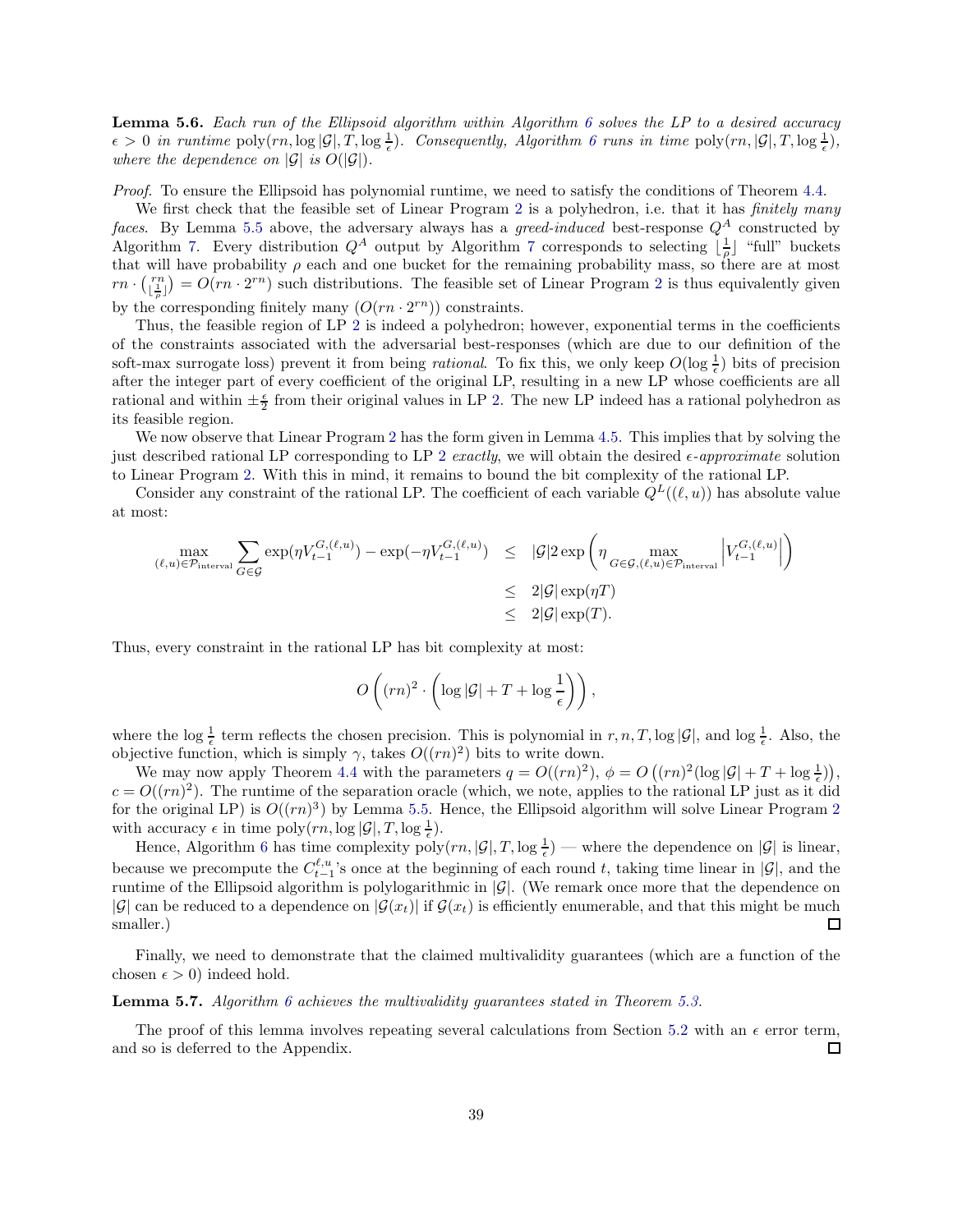# <span id="page-41-0"></span>6 Augmenting an Existing Learning Algorithm

For simplicity of exposition, throughout this paper, we have described our algorithms as predicting properties of the arriving labels  $y_t$  directly. But often that is not what we want: instead, we have some procedure  $f_t: \mathcal{X} \to \mathcal{Y}$  making point predictions — that is, mapping features to labels — and we are interested in properties of the *residuals*  $f_t(x_t) - y_t$ . For example,  $f_t$  may be some complicated (but powerful) learning procedure — for example, maybe at every round, we train a neural network on the data we have observed so far to predict the labels of new observations. It may be that the labels  $y$  have high variance, but that the residuals  $y_t - f_t(x_t)$  are tightly concentrated around zero (because  $f_t$  is highly accurate). To quantify the uncertainty of our predictions, we want to provide prediction intervals related to our predictions  $f_t(x_t)$  that is, to compute prediction intervals for the residuals. We may similarly be interested in the variance of the residuals, etc.

We can easily use the algorithms we have developed in this paper for this. We have no understanding of  $f_t$ or the distribution on predictions  $f_t(x_t)$  it induces (say, because  $f_t$  varies substantially from round to round because of retraining) — but because our algorithms handle adversarially chosen sequences of examples, they apply equally well when we feed them the residuals rather than the original labels. We have derived our algorithms under the scaling that  $y_t \in [0, 1]$ , and the residuals  $y_t - f_t(x_t)$  may lie in  $[-1, 1]$ , so to apply the same bounds we have derived, we need to compute *centered residuals*  $y'_t = \frac{1}{2} + \frac{1}{2}(y_t - f_t(x_t))$ . (This simply corresponds to a rescaling and a shift so that the residuals again lie in [0, 1]. Thus, the following algorithm is able to provide prediction intervals around the predictions of an arbitrary sequence of predictors  $f_t$  (and similar constructions work for predicting means and variances of the residuals):

Algorithm 8: Endowing Arbitrary Point Predictors with Prediction Intervals

Instantiate  $A$ , a copy of Algorithm [6.](#page-37-1)

for  $t = 1, \ldots, T$  do

Observe  $x_t$ , and compute a point prediction  $f_t(x_t)$  (for an arbitrary procedure  $f_t$ ). Feed  $x_t$  to A and receive a prediction interval  $(\overline{\ell}_t, \overline{u}_t)$ . Output point prediction  $f_t(x_t)$  and prediction interval  $(f_t(x_t) + 2\overline{\ell}_t - 1, f_t(x_t) + 2\overline{\ell}_t - 1)$ .

<span id="page-41-1"></span>Observe  $y_t$  and feed the centered residual  $y'_t = \frac{1}{2} + \frac{1}{2}(y_t - f_t(x_t))$  to A

We observe that  $y_t \in [f_t(x_t) + 2\ell_t - 1, f_t(x_t) + 2\overline{u}_t - 1]$  if and only if  $y'_t \in [\ell_t, \overline{u}_t)$  by construction, and so the prediction intervals produced by Algorithm [8](#page-41-1) inherit the  $(\alpha, n)$ -multivalidity guarantees of Algorithm [6](#page-37-1) (Theorems [5.1](#page-36-2) and [5.2\)](#page-36-3): that with probability  $1 - \lambda$ :

$$
\alpha \le \rho + 4\sqrt{\frac{2}{T} \ln \left( \frac{2|\mathcal{G}|n^2}{\lambda} \right)}.
$$

(the bound on expected multivalidity error holds as well). Here  $\rho$  is a smoothness parameter that depends on both the discretization r we choose for our algorithm and the distribution over residuals at each round. Note that as discussed in Remark [5.2,](#page-36-0) with an appropriate selection of r, for any  $\epsilon > 0$ , we can make  $\rho$  as small as we like by perturbing the centered residuals  $y'_t$  with uniform noise  $U(-\epsilon, \epsilon)$ , at the cost of needing to widen our prediction intervals by  $\epsilon$  on each end, i.e. predicting at each round:

$$
(f_t(x_t) + 2\overline{\ell}_t - 1 - \epsilon, f_t(x_t) + 2\overline{u}_t - 1 + \epsilon).
$$

The computational cost of this is polynomial in  $1/\epsilon$  and  $1/\rho$ , and the gain that we get by applying these perturbations is that we need assume nothing at all about either the adversarial sequence of examples, or about the properties of our predictors  $f_t$ .

### Acknowledgements

We thank Aaditya Ramdas for helpful discussions about conformal prediction, as well as pointers to the literature. We thank Sergiu Hart, Dean Foster, Drew Fudenberg, and Rakesh Vohra for helpful discussions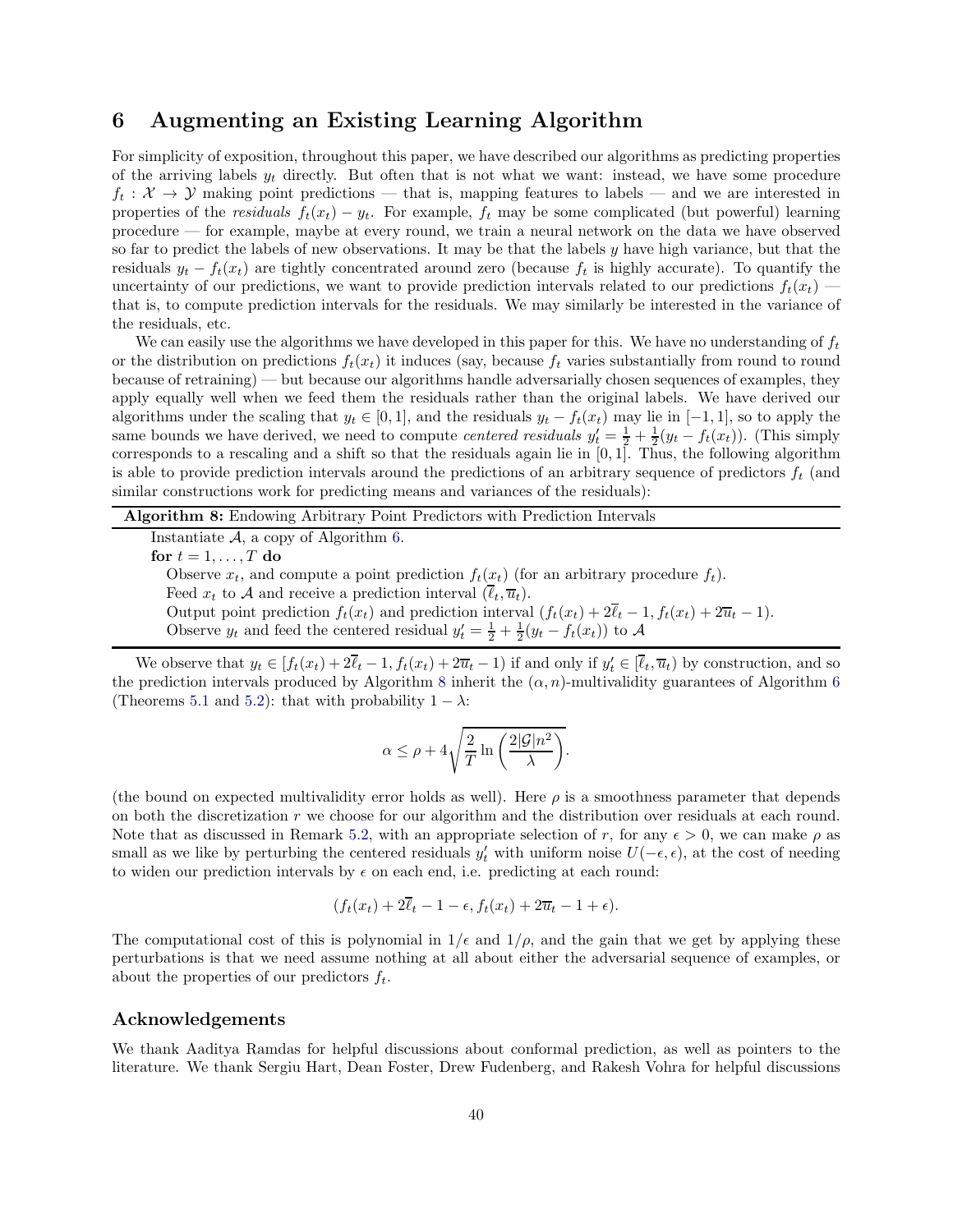about calibration, as well as pointers to the literature. We also thank Ashish Rastogi for discussions about uncertainty estimation in practice. Gupta, Jung, Noarov, and Roth are supported in part by NSF grants CCF-1763307 and CCF-1934876, and a grant from the Simons Foundation. Pai is supported in part by NSF grant CCF-1763349.

# References

- <span id="page-42-13"></span>Victor Chernozhukov, Kaspar Wüthrich, and Zhu Yinchu. Exact and robust conformal inference methods for predictive machine learning with dependent data. In *Conference On Learning Theory*, pages 732–749, 2018.
- <span id="page-42-9"></span>Alexandra Chouldechova. Fair prediction with disparate impact: A study of bias in recidivism prediction instruments. Big data, 5(2):153–163, 2017.
- <span id="page-42-14"></span>Alexandra Chouldechova and Aaron Roth. A snapshot of the frontiers of fairness in machine learning. Communications of the ACM, 63(5):82–89, 2020.
- <span id="page-42-0"></span>A Philip Dawid. The well-calibrated bayesian. Journal of the American Statistical Association, 77(379): 605–610, 1982.
- <span id="page-42-15"></span>Devdatt P Dubhashi and Alessandro Panconesi. Concentration of measure for the analysis of randomized algorithms. Cambridge University Press, 2009.
- <span id="page-42-10"></span>Cynthia Dwork, Michael P Kim, Omer Reingold, Guy N Rothblum, and Gal Yona. Learning from outcomes: Evidence-based rankings. In 2019 IEEE 60th Annual Symposium on Foundations of Computer Science (FOCS), pages 106–125. IEEE, 2019.
- <span id="page-42-11"></span>Cynthia Dwork, Michael P Kim, Omer Reingold, Guy N Rothblum, and Gal Yona. Outcome indistinguishability. arXiv preprint arXiv:2011.13426, 2020.
- <span id="page-42-3"></span>Dean P Foster. A proof of calibration via blackwell's approachability theorem. Games and Economic Behavior, 29(1-2):73–78, 1999.
- <span id="page-42-8"></span>Dean P Foster and Sergiu Hart. Smooth calibration, leaky forecasts, finite recall, and nash dynamics. Games and Economic Behavior, 109:271–293, 2018.
- <span id="page-42-4"></span>Dean P Foster and Sergiu Hart. Forecast-hedging and calibration. 2019.
- <span id="page-42-7"></span>Dean P Foster and Sham M Kakade. Calibration via regression. In 2006 IEEE Information Theory Workshop-ITW'06 Punta del Este, pages 82–86. IEEE, 2006.
- <span id="page-42-1"></span>Dean P Foster and Rakesh V Vohra. Asymptotic calibration. Biometrika, 85(2):379–390, 1998.
- <span id="page-42-6"></span>Dean P Foster, Alexander Rakhlin, Karthik Sridharan, and Ambuj Tewari. Complexity-based approach to calibration with checking rules. In *Proceedings of the 24th Annual Conference on Learning Theory*, pages 293–314, 2011.
- <span id="page-42-12"></span>Rina Foygel Barber, Emmanuel J Cand`es, Aaditya Ramdas, and Ryan J Tibshirani. The limits of distribution-free conditional predictive inference. Information and Inference: A Journal of the IMA, 2020.
- <span id="page-42-2"></span>Drew Fudenberg and David K Levine. An easier way to calibrate. *Games and economic behavior*, 29(1-2): 131–137, 1999a.
- <span id="page-42-5"></span>Drew Fudenberg and David K Levine. Conditional universal consistency. Games and Economic Behavior, 29(1-2):104–130, 1999b.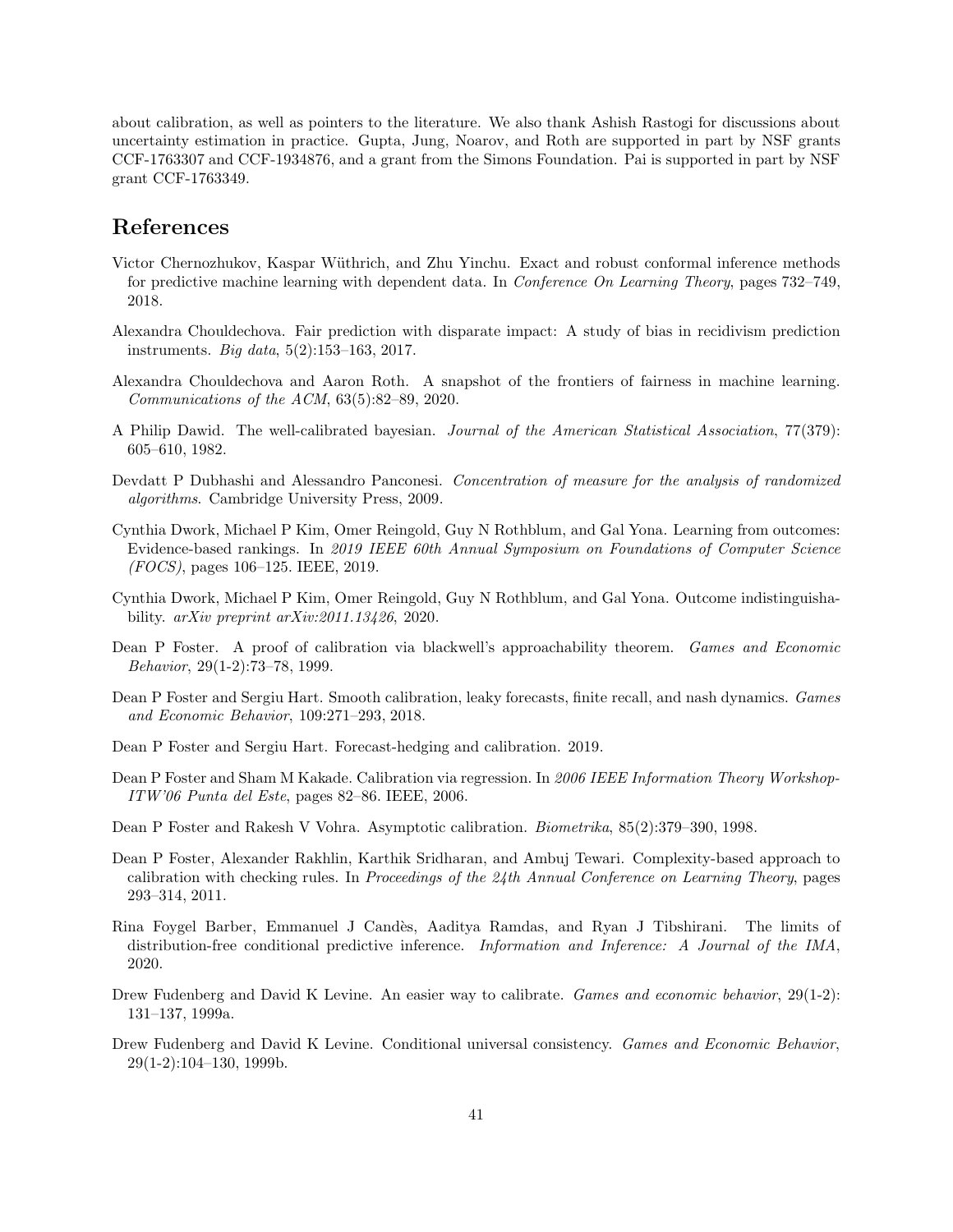- <span id="page-43-13"></span>Chirag Gupta, Aleksandr Podkopaev, and Aaditya Ramdas. Distribution-free binary classification: prediction sets, confidence intervals and calibration. Advances in Neural Information Processing Systems, 33, 2020.
- <span id="page-43-3"></span>Sergiu Hart. Calibrated forecasts: The minimax proof. 2020. URL <http://www.ma.huji.ac.il/~hart/papers/calib-minmax.pdf>.
- <span id="page-43-0"></span>Ursula Hébert-Johnson, Michael Kim, Omer Reingold, and Guy Rothblum. Multicalibration: Calibration for the (computationally-identifiable) masses. In International Conference on Machine Learning, pages 1939–1948, 2018.
- <span id="page-43-1"></span>Christopher Jung, Changhwa Lee, Mallesh M Pai, Aaron Roth, and Rakesh Vohra. Moment multicalibration for uncertainty estimation. arXiv preprint arXiv:2008.08037, 2020.
- <span id="page-43-7"></span>Sham M Kakade and Dean P Foster. Deterministic calibration and nash equilibrium. In International Conference on Computational Learning Theory, pages 33–48. Springer, 2004.
- <span id="page-43-14"></span>Michael Kearns, Seth Neel, Aaron Roth, and Zhiwei Steven Wu. Preventing fairness gerrymandering: Auditing and learning for subgroup fairness. In International Conference on Machine Learning, pages 2564–2572, 2018.
- <span id="page-43-15"></span>Michael Kearns, Seth Neel, Aaron Roth, and Zhiwei Steven Wu. An empirical study of rich subgroup fairness for machine learning. In Proceedings of the Conference on Fairness, Accountability, and Transparency, pages 100–109, 2019.
- <span id="page-43-16"></span>Michael Kim, Omer Reingold, and Guy Rothblum. Fairness through computationally-bounded awareness. In Advances in Neural Information Processing Systems, pages 4842–4852, 2018.
- <span id="page-43-10"></span>Michael P Kim, Amirata Ghorbani, and James Zou. Multiaccuracy: Black-box post-processing for fairness in classification. In Proceedings of the 2019 AAAI/ACM Conference on AI, Ethics, and Society, pages 247–254, 2019.
- <span id="page-43-8"></span>Jon Kleinberg, Sendhil Mullainathan, and Manish Raghavan. Inherent trade-offs in the fair determination of risk scores. arXiv preprint arXiv:1609.05807, 2016.
- <span id="page-43-5"></span>Ehud Lehrer. Any inspection is manipulable. Econometrica, 69(5):1333–1347, 2001.
- <span id="page-43-4"></span>Jing Lei, Max G'Sell, Alessandro Rinaldo, Ryan J Tibshirani, and Larry Wasserman. Distribution-free predictive inference for regression. Journal of the American Statistical Association, 113(523):1094–1111, 2018.
- <span id="page-43-6"></span>David Oakes. Self-calibrating priors do not exist. Journal of the American Statistical Association, 80(390): 339–339, 1985.
- <span id="page-43-9"></span>Geoff Pleiss, Manish Raghavan, Felix Wu, Jon Kleinberg, and Kilian Q Weinberger. On fairness and calibration. Advances in Neural Information Processing Systems, 30:5680–5689, 2017.
- <span id="page-43-12"></span>Mingda Qiao and Gregory Valiant. Stronger calibration lower bounds via sidestepping. arXiv preprint arXiv:2012.03454, 2020.
- <span id="page-43-2"></span>Alvaro Sandroni, Rann Smorodinsky, and Rakesh V Vohra. Calibration with many checking rules. Mathematics of operations Research, 28(1):141–153, 2003.
- <span id="page-43-17"></span>Alexander Schrijver. Theory of Linear and Integer Programming. John Wiley & Sons, Inc., USA, 1986. ISBN 0471908541.
- <span id="page-43-11"></span>Eliran Shabat, Lee Cohen, and Yishay Mansour. Sample complexity of uniform convergence for multicalibration. arXiv preprint arXiv:2005.01757, 2020.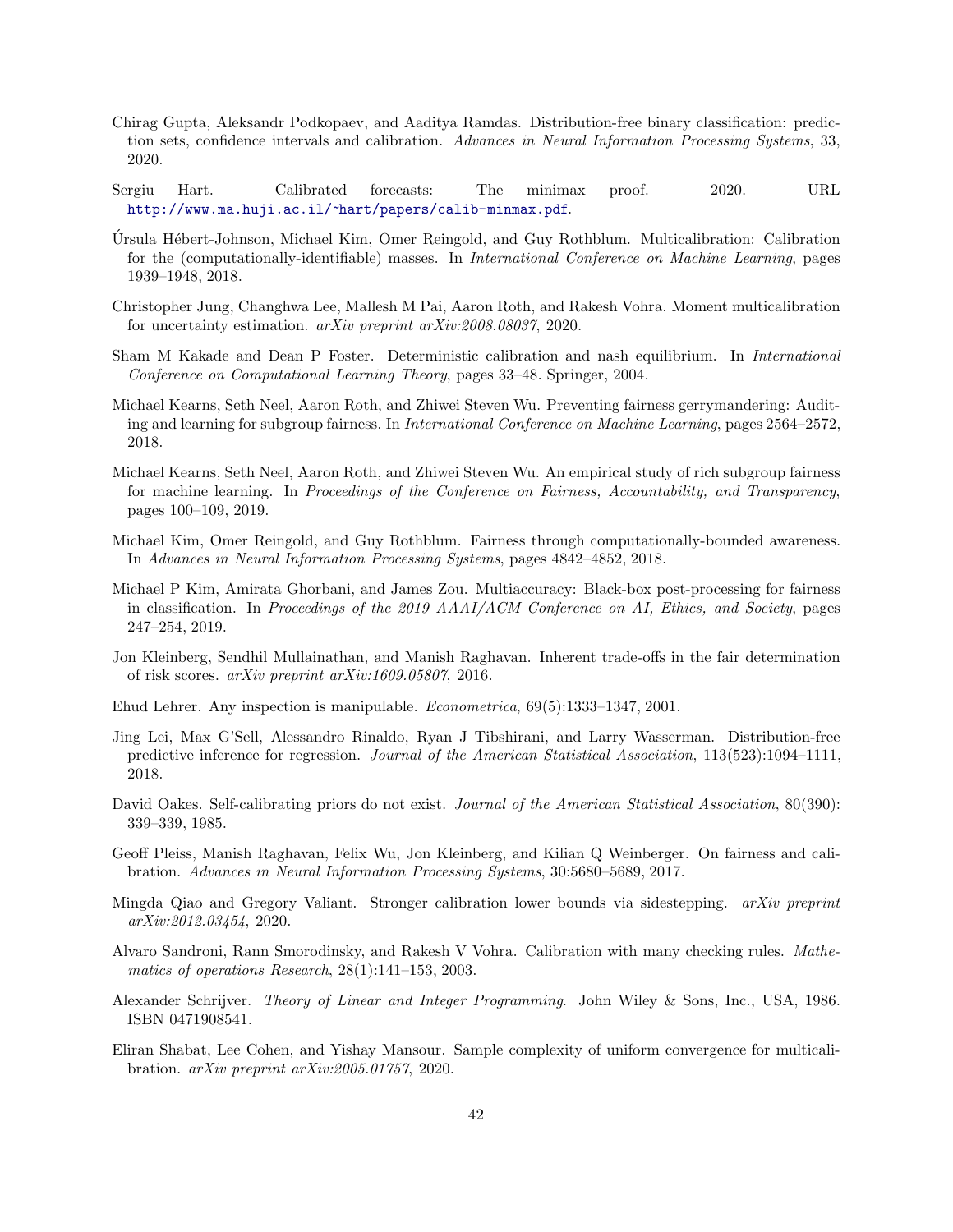- <span id="page-44-2"></span>Glenn Shafer and Vladimir Vovk. A tutorial on conformal prediction. Journal of Machine Learning Research, 9(Mar):371–421, 2008.
- <span id="page-44-3"></span>Ryan J Tibshirani, Rina Foygel Barber, Emmanuel Candes, and Aaditya Ramdas. Conformal prediction under covariate shift. Advances in Neural Information Processing Systems, 32:2530–2540, 2019.

<span id="page-44-4"></span>Rakesh V Vohra. Advanced mathematical economics. Routledge, 2004.

# <span id="page-44-1"></span><span id="page-44-0"></span>A Batch Prediction

### A.1 Preliminaries

In the batch setting, there is an (unknown) probability distribution D over  $\mathcal{X} \times \mathcal{Y}$ . Let  $\mathcal{D}_{\mathcal{X}}$  refer to the induced marginal distribution on  $\mathcal X$  and let  $\mathcal D_{\mathcal Y}$  refer to the induced marginal distribution on  $\mathcal Y$ . In the batch setting, rather than talking about a sequence of predictions, we need to refer to calibration properties of a single predictor with respect to the data distribution. We here modify the definition of consistency and calibration accordingly — but we will show how to convert calibration guarantees from the online setting to calibration guarantees in the offline setting.

Given *n* independent draws from *D*, denoted by  $D = \{(x_t, y_t)\}_{t=t}^T$  the corresponding dataset. Given some x, our goal is to predict various properties of  $\mathcal{D}|x$ .

**Mean Predictions** For mean prediction, we use a (possibly randomized) predictor  $\overline{\mu}: \mathcal{X} \to [0,1]$  that tries to predict the conditional mean  $\mathbb{E}[y|x]$ . Given a set  $S \subseteq \mathcal{X}$ , we write

$$
\mu(S) = \mathop{\mathbb{E}}_{\overline{\mu}}[\mathop{\mathbb{E}}_{\mathcal{D}}[y|x \in S]], \quad \overline{\mu}(S) = \mathop{\mathbb{E}}_{\overline{\mu}}[\mathop{\mathbb{E}}_{\mathcal{D}}[\overline{\mu}(x)]|x \in S]]
$$

for the conditional mean of labels on the distribution conditional on  $x \in S$  and our conditional mean prediction. For calibration guarantees, we will be concerned with sets that depend on realizations of the randomized predictor  $\overline{\mu}$ , so it is important that in the above expressions, S appears inside the expectation over  $\overline{\mu}$ . Otherwise, we essentially use the same notation as in the online setting except instead of averaging over the empirical distribution, we average over the true distribution.

As in the online setting, we "bucket" our real valued predictions into n buckets of width  $\frac{1}{n}$ , which serves as a measure of granularity of our calibration guarantee. Given a set  $S \subseteq \mathcal{X}$  and mean predictor  $\overline{\mu}$ , we write

$$
S(\overline{\mu},i) \equiv \{x \in S : \overline{\mu}(x) \in B_n(i)\}\
$$

to be the set of points in S whose mean predictions fall into the  $i^{\text{th}}$  bucket. When  $\overline{\mu}$  is a randomized predictor, we think of  $S(\overline{\mu}, i)$  as a random set where the randomness is over the random bits of  $\overline{\mu}$ .

**Definition A.1** (Mean Consistency). Call a mean predictor  $\overline{\mu}$   $\alpha$ -mean consistent on a set S over distribution  $\mathcal{D}$  if

$$
|\mu(S) - \overline{\mu}(S)| \le \frac{\alpha}{\Pr_{\overline{\mu}, \mathcal{D}_X} [x \in S]}
$$

.

We note that we include the randomness of  $\overline{\mu}$  when writing the measure of the set S because we will be interested in random sets S defined as a function of randomized predictors  $\overline{\mu}$ .

We are now ready to define calibration, which asks for mean consistency on particular sets defined by the mean predictor itself:

**Definition A.2** (Mean-Multicalibration). Fix a set  $S \subseteq \mathcal{X}$  and a true distribution  $D$ . A mean predictor  $\overline{\mu}$ is  $(\alpha, n)$ -mean calibrated on a set S over distribution D if it is  $\alpha$ -mean consistent on every set  $S(\overline{\mu}, i)$  over D, i.e. if for each  $i \in [n]$ :

$$
|\mu(S(\overline{\mu},i)) - \overline{\mu}(S(\overline{\mu},i))| \leq \frac{\alpha}{\Pr_{\overline{\mu}, \mathcal{D}_{\mathcal{X}}} [x \in S(\overline{\mu},i)]}.
$$

We say that  $\overline{\mu}$  is  $\alpha$ -mean multicalibrated with respect to (a collection of sets) G over D if it is  $\alpha$ -mean calibrated on every  $G \in \mathcal{G}$  over  $\mathcal{D}$ .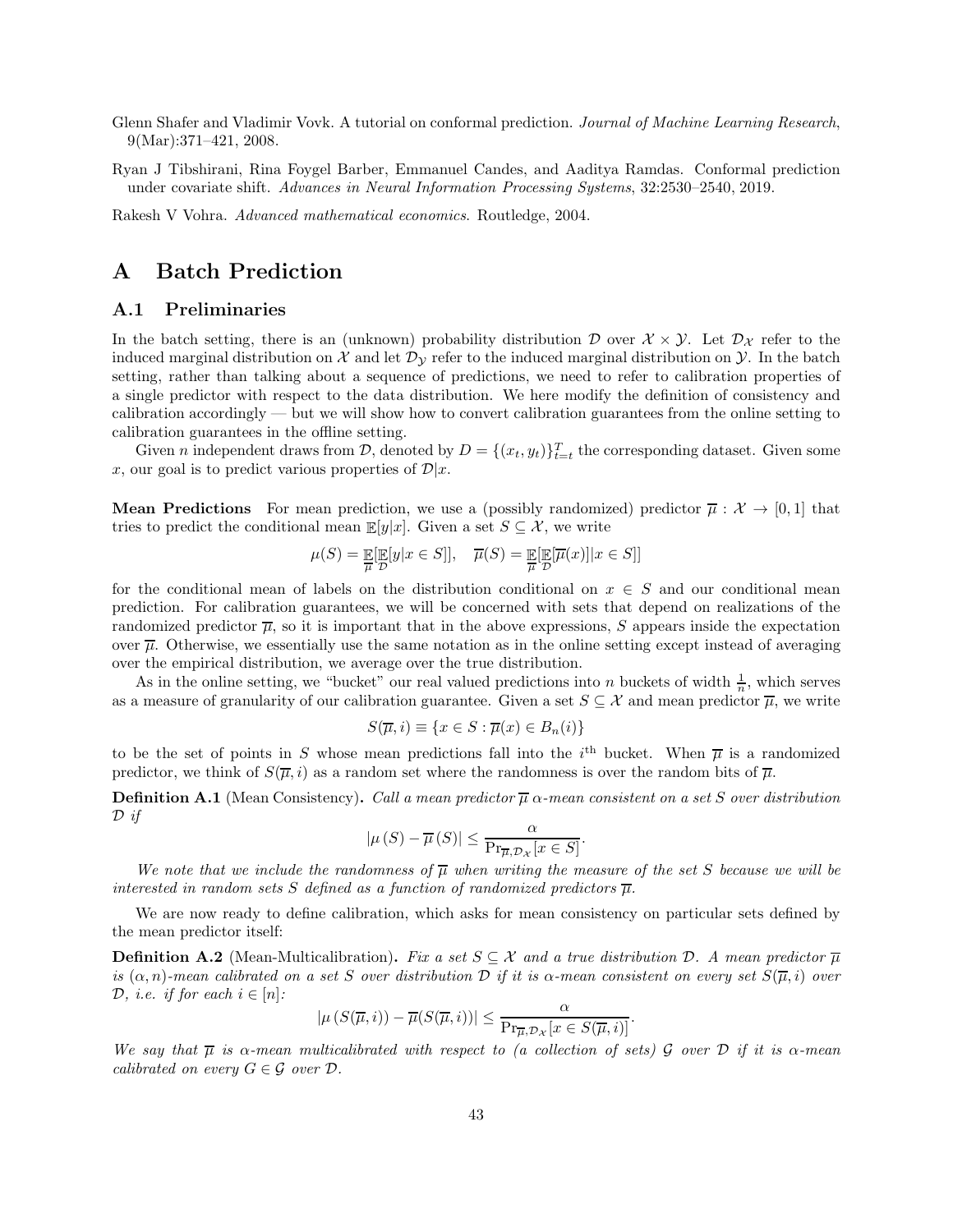**(Mean, Moment) Prediction** In this case, we use a (randomized) predictor  $\overline{\mu}: \mathcal{X} \to [0, 1]$  that tries to predict the conditional label mean  $\mathbb{E}[y|x]$  and a (randomized) predictor  $\overline{m}^k : \mathcal{X} \to [0,1]$  that tries to predict the conditional  $k^{\text{th}}$  central moment of the label distribution  $m^k(x) = \mathbb{E}[(y - \mathbb{E}[y|x])^k|x]$ . We again assume that k is even so that the range of the  $k^{\text{th}}$  moment remains non-negative, but there is no obstacle other than notation to handling odd moments as well. Although for notational convenience we write  $\overline{m}^k$  and  $\overline{\mu}$  as separate functions, they may use correlated randomness.

Analogously to our notation for mean prediction, we write for any  $S \subseteq \mathcal{X}$ ,

$$
m^{k}(S) = \mathop{\mathbb{E}}_{\overline{\mu}, \overline{m}^{k}} \left[ \mathop{\mathbb{E}}_{\mathcal{D}}[(y - \mu(S))^{k} | x \in S] \right] \quad \overline{m}^{k}(S) = \mathop{\mathbb{E}}_{\overline{\mu}, \overline{m}^{k}} \left[ \mathop{\mathbb{E}}_{\mathcal{D}}[\overline{m}^{k}(x) | x \in S] \right].
$$

to denote the empirical  $k^{\text{th}}$  central moment of the label distribution on the subsequence S and for the average of the moment prediction on S, respectively.

**Definition A.3** (Moment Consistency). We say that  $(\overline{\mu}, \overline{m}^k)$  is a-moment consistent on set  $S \subseteq \mathcal{X}$  if

$$
|m^{k}(S) - \overline{m}^{k}(S)| \leq \frac{\alpha}{\Pr_{\overline{\mu}, \overline{m}^{k}, \mathcal{D}_{X}}[x \in S]}.
$$

Once again we include the randomness of  $\overline{\mu}, \overline{m}^k$  because we will be concerned with sets that are defined in terms of  $\overline{\mu}$  and  $\overline{m}^k$ .

For any  $S \subseteq \mathcal{X}$  and  $i \in [n], j \in [n']$ , we write

$$
S(\overline{\mu}, i, \overline{m}^k, j) = \left\{ x \in S : \overline{\mu}(x) \in B_n(i), \overline{m}^k(x) \in B_{n'}(j) \right\}.
$$

In words,  $S(\overline{\mu}, i, \overline{m}^k, j)$  corresponds to the subset of points in S in which our predicted mean falls in  $B_n(i)$ and  $B_{n'}(j)$ .

**Definition A.4** (Mean-Conditioned Moment Multicalibration). We say that  $(\overline{\mu}, \overline{m}^k)$  is  $(\alpha, \beta, n, n')$ -meanconditioned moment multicalibrated with respect to G over D, if for every  $i \in [n], j \in [n']$ , and  $G \in \mathcal{G}$ , we have that  $\overline{\mu}$  is  $\alpha$ -mean consistent on  $G(\overline{\mu}, i, \overline{m}^k, j)$  and  $\overline{m}^k$  is  $\beta$ -moment consistent on  $G(\overline{\mu}, i, \overline{m}^k, j)$ :

$$
|\mu(G(\overline{\mu}, i, \overline{m}^k, j)) - \overline{\mu}(G(\overline{\mu}, i, \overline{m}^k, j))| \leq \frac{\alpha}{\Pr_{\overline{\mu}, \overline{m}^k, \mathcal{D}_X} [x \in G(\overline{\mu}, i, \overline{m}^k, j)]},
$$
  

$$
|m^k(G(\overline{\mu}, i, \overline{m}^k, j)) - \overline{m}^k(G(\overline{\mu}, i, \overline{m}^k, j))| \leq \frac{\beta}{\Pr_{\overline{\mu}, \overline{m}^k, \mathcal{D}_X} [x \in G(\overline{\mu}, i, \overline{m}^k, j)]}
$$

.

For convenience, we sometimes combine the mean and moment predictor into a single predictor  $h: \mathcal{X} \to$  $[0,1] \times [0,1]$  and write  $h^{\overline{\mu}}(x) = h(x)[0]$  to refer to its mean prediction and  $h^{\overline{m}^k}(x) = h(x)[1]$  to refer to its moment prediction. Also, we write  $h(x) \in B_{n,n'}(i,j)$  if  $h^{\overline{\mu}}(x) \in B_n(i)$  and  $h^{\overline{m}^k}(x) \in B_{n'}(j)$ . If n and n' are clear from the context, we just write  $h(x) \in B(i, j)$ .

**Interval Prediction** In this case, we want to come up with randomized predictors  $\bar{\ell}: \mathcal{X} \to [0,1]$  and  $\overline{u}$  :  $\mathcal{X} \to [0,1]$  such that the probability that y falls between  $\overline{\ell}(x)$  and  $\overline{u}(x)$  is approximately  $1-\delta$  for some specified failure probability  $\delta$ . Although for notational convenience we write  $\ell$  and  $\overline{u}$  as separate functions, they may use correlated randomness. Using the notation given in Section [2,](#page-7-0) we wish to devise  $\ell, \overline{u}$  such that  $\mathbb{E}[\text{Cover}((\overline{\ell}(x), \overline{u}(x)), y)|x] \approx 1 - \delta.$ 

For any  $S \subseteq \mathcal{X}$ , we write

$$
\overline{H}_{\overline{\ell},\overline{u}}(S) = \underset{\overline{\ell},\overline{u}}{\mathbb{E}} \left[ \underset{\mathcal{D}}{\mathbb{E}} [\mathrm{Cover}((\overline{\ell}(x),\overline{u}(x)), x) | x \in S] \right].
$$

We again bucket our coverage intervals using a discretization parameter  $n$ , using the same notation as we used for moment predictions. For any  $S \subseteq \mathcal{X}$  and  $i \leq j \in [n]$ , we write

$$
S(\overline{\ell}, i, \overline{u}, j) = \left\{ x \in S : \overline{\ell}(x) \in B_n(i), \overline{u}(x) \in B_n(j) \right\}.
$$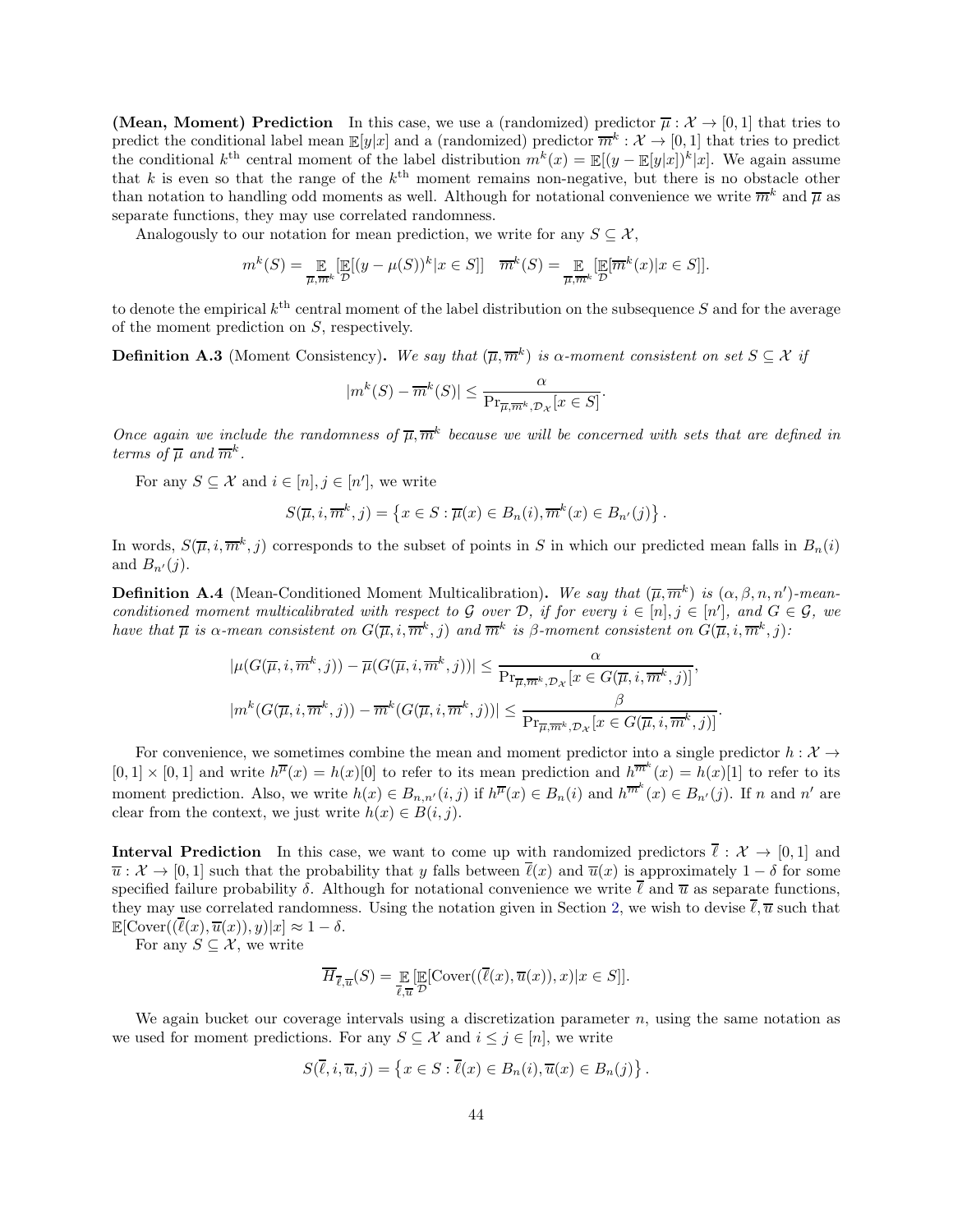For simplicity, we combine  $\overline{\ell}$  and  $\overline{u}$  into a single predictor  $h : \mathcal{X} \to [0,1] \times [0,1]$  and write  $h^{\ell}(x) = h(x)[0]$ and  $h^{\overline{u}}(x) = h(x)[1]$ . We say  $h(x) \in B_n(i,j)$  if  $h^{\ell}(x) \in B_n(i)$  and  $h^{\overline{u}}(x) \in B_n(j)$ . Also, when n is clear from the context, we just write  $B(i, j)$ .

We can now define multivalidity in a way analogous to how we have defined multicalibration.

**Definition A.5.** We say that interval predictor  $(\overline{\ell}, \overline{u})$  is  $\alpha$ -consistent on set S with respect to the failure probability  $\delta \in (0,1)$ , if we have the following

$$
|\overline{H}_{\overline{\ell},\overline{u}}(S) - (1 - \delta)| \leq \frac{\alpha}{\Pr_{\overline{\ell},\overline{u},\mathcal{D}}[x \in S]}.
$$

**Definition A.6.** The interval predictors  $(\overline{\ell}, \overline{u})$  are  $(\alpha, n)$ -multivalid with respect to  $\delta$  and  $\mathcal G$  over  $\mathcal D$ , if for every  $i \leq j \in [n]$  and  $G \in \mathcal{G}$ , we have that the interval predictions are  $\alpha$ -consistent on  $G(\overline{\ell}, i, \overline{u}, j)$  with respect to coverage probability  $1 - \delta$ :

$$
|\overline{H}_{\overline{\ell},\overline{u}}(G(\overline{\ell},i,\overline{u},j)) - (1-\delta)| \leq \frac{\alpha}{\Pr_{\overline{\ell},\overline{u},\mathcal{D}}[G(\overline{\ell},i,\overline{u},j)]}
$$

.

### <span id="page-46-0"></span>A.2 Online to Batch Conversion

In this section, we show how to use our online algorithms to solve the corresponding batch multicalibration problems. In doing so we obtain improved sample complexity bounds for mean and mean-conditioned moment multicalibration for the batch problem, compared to prior work Hébert-Johnson et al. [\[2018\]](#page-43-0), [Jung et al.](#page-43-1) [\[2020\]](#page-43-1). However, in contrast to prior work which in the batch case solves for deterministic predictors, we obtain a randomized predictor via our online-to-offline reduction.

Previously, for any sequence of feature and label pairs  $\{(x_t, y_t)\}_{t=1}^T$ , we have shown how to construct a sequence of randomized predictors  $\{h_t\}_{t=1}^T$  such that the sequence of predictions made from the predictors  ${p_t = h_t(x_t)}_{t=1}^T$  is multivalid. We viewed the functions  $h_t(x)$  only implicitly before, but we consider them explicitly here: for mean multicalibration,  $h_t(x)$  is simply the distribution on label predictions  $\overline{\mu}$  that would be made by Algorithm [2](#page-18-1) at round t, given as input  $x_t = x$  after a history defined by the sequence of examples  $\{(x_s, y_s)\}_{s=1}^{t-1}.$ 

In this section, we show that if we have a sample  $D = \{(x_t, y_t)\}_{t=1}^T$  that is drawn independently from  $D$ , we can feed each element in this sample  $D$  one-by-one to our online learning algorithm so as to obtain a sequence of predictors  $\{h_t\}_{t=1}^T$ . From this, we construct a single (randomized) predictor h that is multivalid over the distribution  $\mathcal{D}$ . h will simply be the uniform mixture over the set of predictors  $\{h_t\}_{t=1}^T$ .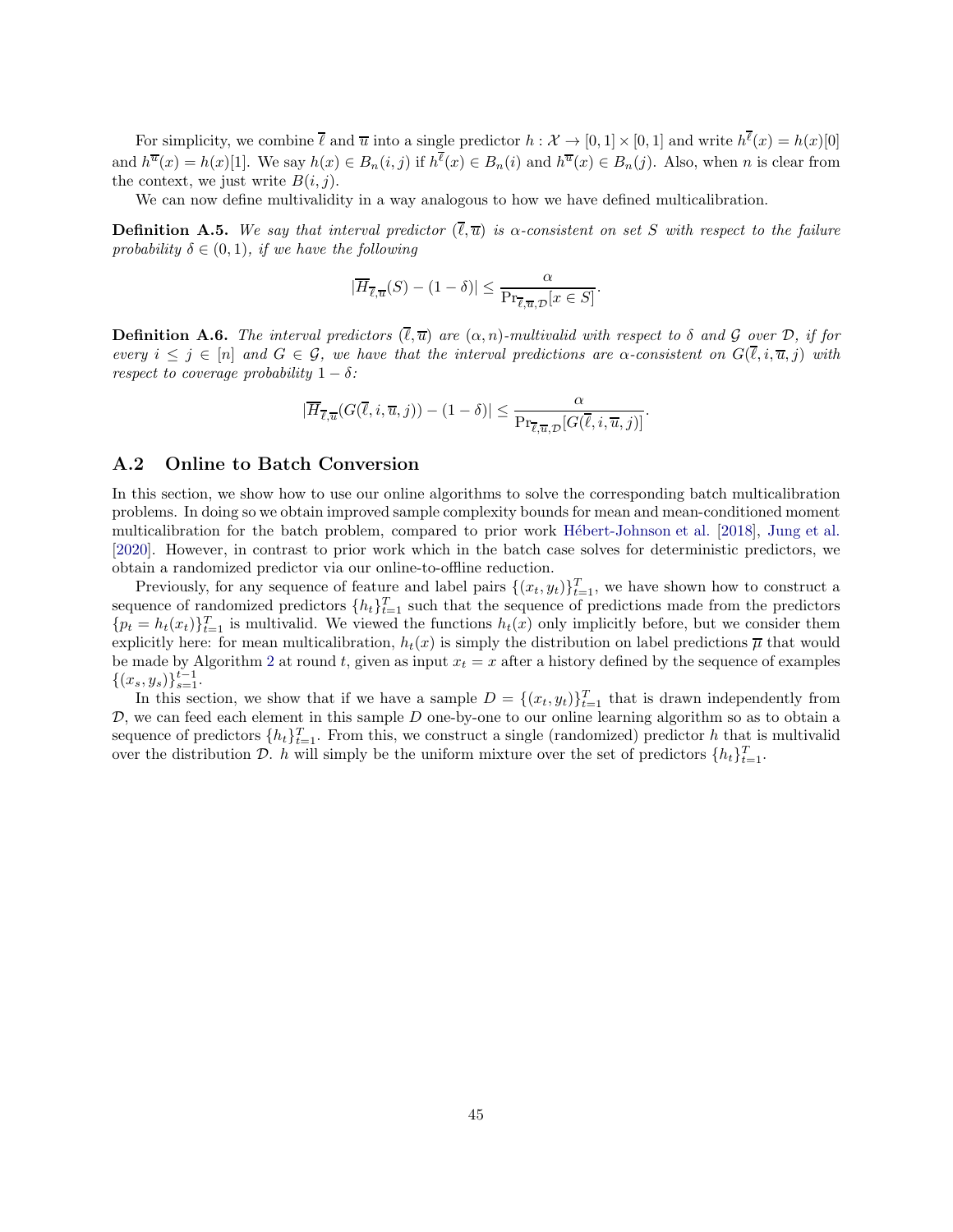#### <span id="page-47-1"></span><span id="page-47-0"></span>A.2.1 Mean prediction

Algorithm 9: Von Neumann's Batch Mean Multicalibrator

**INPUT:** Training dataset  $D = \{(x_t, y_t)\}_{t=1}^T$ 

**Training:** Run Algorithm [2](#page-18-1) on the sequence of examples D to generate a transcript  $\pi_T$ . Denote by  $h_t(x)$  the (randomized) mapping from X to [0, 1] that Algorithm [2](#page-18-1) induces as a function of transcript  $\pi_{t-1}$  (the prefix of  $\pi_T$  of length  $t-1$ ).

**Prediction:** On input x, sample  $h^{\text{mean}}(x)$  by selecting  $t \sim [T]$  uniformly at random, and then sampling from  $h_t(x)$ .

More explicitly, select  $t \sim [T]$  uniformly at random and: Compute for each  $i \in [n]$   $C_{t-1}^i(x)$  as defined in [\(2\)](#page-14-1) conditioning on  $\pi_{t-1}$ . **if**  $C_{t-1}^i(x) > 0$  for all  $i \in [n]$  **then** Predict  $h^{\text{mean}}(x) = 1$ . else if  $C_{t-1}^i(x) < 0$  for all  $i \in [n]$  then se if  $C_{t-1}(x) \leq 0$  for Predict  $h^{\text{mean}}(x) = 0$ . else Find  $i^* \in [n-1]$  such that  $C_{t-}^{i^*}$  $\frac{a^{i^*}}{t-1}(x) \cdot C^{i^*+1}_{t-1}$  $\binom{n^r+1}{t-1}, x \leq 0$ Define  $0 \le q_t \le 1$ : (using the convention that  $0/0 = 1$ )  $q_t = \frac{|C_{t-1}^{i^*+1}|}{|C_{t-1}^{i^*+1}|}$  $\frac{u+1}{t-1}(x)$ |  $|C_{t-1}^{i^{*}+1}$  $|t-1}^{i^*+1}(x)|+|C_{t-1}^{i^*}(x)|$ 

Predict  $h^{\text{mean}}(x) = \frac{i^*}{n} - \frac{1}{rn}$  with probability  $q_t$  and  $h^{\text{mean}}(x) = \frac{i^*}{n}$  with probability  $1 - q_t$ .

<span id="page-47-3"></span>**Theorem A.1.** Let  $D = \{(x_t, y_t)\}_{t=1}^T$  be a dataset drawn i.i.d. from  $D$ , and suppose T is large enough such that η specified in Theorem [3.3](#page-17-1) falls in  $(0, 1/2)$ . Let  $\epsilon, \lambda > 0$ . For an appropriately small choice of the discretization parameter r, with probability  $1-\lambda$ , Algorithm [9](#page-47-1) produces a predictor  $h^{mean}$  that is  $(\alpha, n)$ -mean multicalibrated with respect to  $\mathcal G$  over  $\mathcal D$  where

<span id="page-47-2"></span>
$$
\alpha = (6 + \epsilon) \sqrt{\frac{2}{T} \ln \left( \frac{4|\mathcal{G}|n}{\lambda} \right)}
$$

*Proof.* In order to show that  $h^{\text{mean}}$  is  $(\alpha, n)$ -mean multicalibrated with respect to G over D, it is sufficient to show for all  $G \in \mathcal{G}$  and  $i \in [n]$ 

$$
\left| \underset{(x,y)\sim \mathcal{D},h^{\text{mean}}}{{\mathbb{E}}}\left[\mathbbm{1}[h^{\text{mean}}(x)\in B(i), G(x) = 1] \cdot (y - h^{\text{mean}}(x))\right]\right| \leq \alpha.
$$

We can calculate:

$$
\mathbb{E}_{(x,y)\sim\mathcal{D},h^{\text{mean}}}[\mathbb{1}[h^{\text{mean}}(x) \in B(i), G(x) = 1] \cdot (y - h^{\text{mean}}(x))]
$$
\n
$$
= \sum_{(x,y)} \sum_{t=1}^{T} \mathcal{D}[(x,y)] \cdot \Pr[h^{\text{mean}} = h_t] \cdot \Pr[h_t(x) \in B(i)] \cdot \mathbb{1}[G(x) = 1] \cdot (y - h_t(x))
$$
\n
$$
= \frac{1}{T} \sum_{(x,y)} \sum_{t=1}^{T} \mathcal{D}[(x,y)] \cdot \Pr[h_t(x) \in B(i)] \cdot \mathbb{1}[G(x) = 1] \cdot (y - h_t(x))
$$
\n
$$
= \frac{1}{T} \sum_{t=1}^{T} \mathbb{E}_{(x,y)\sim\mathcal{D},h_t}[\mathbb{1}[h_t(x) \in B(i), G(x) = 1] \cdot (y - h_t(x))]
$$
\n(12)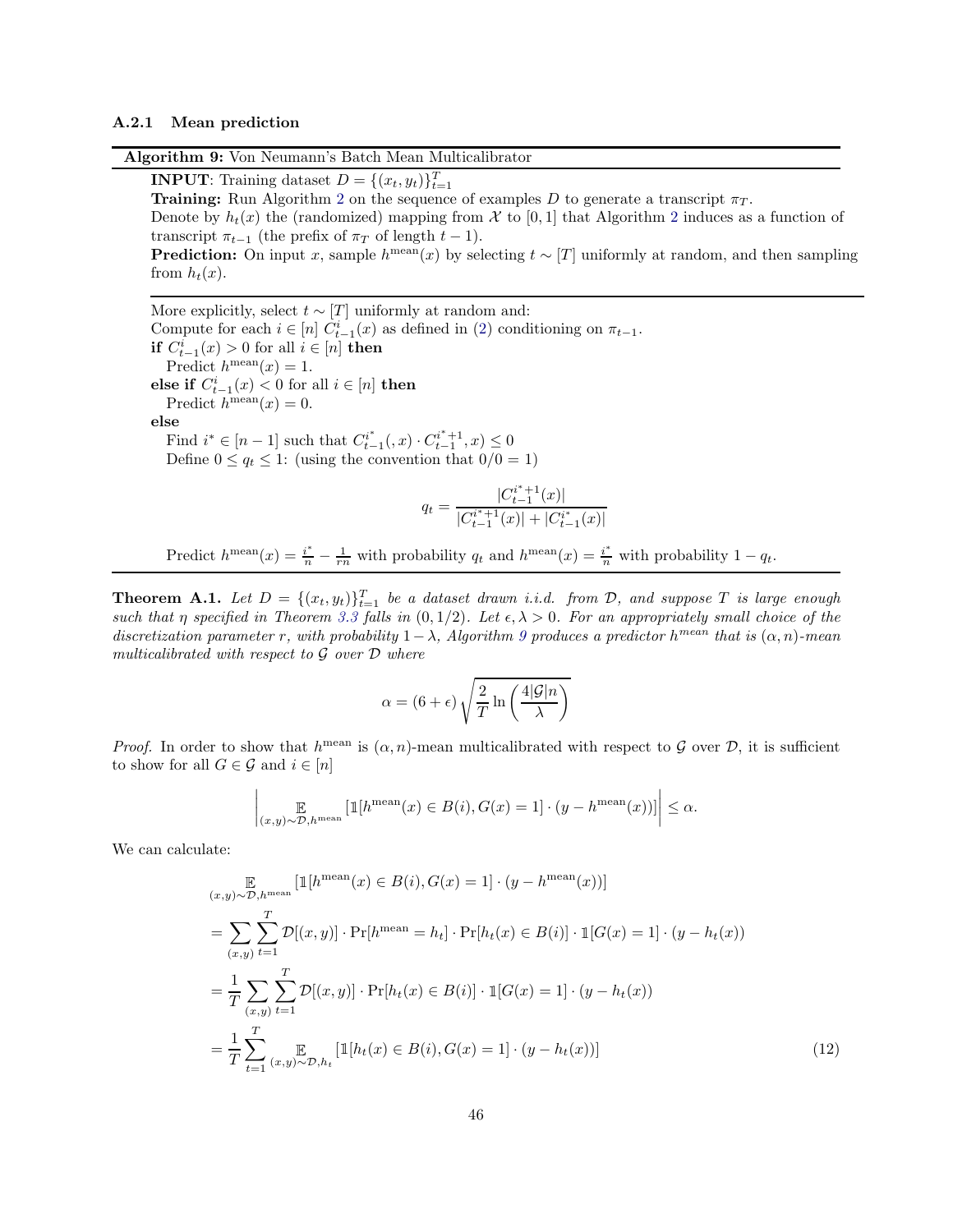Therefore, our goal is to upper bound the absolute value of [\(12\)](#page-47-2). We will show that if  $D = \{(x_t, y_t)\}_{t=1}^T$  is sampled i.i.d. from D, the empirical calibration error on the transcript  $\pi_T$  generated during training serves as a good estimate for [\(12\)](#page-47-2). And because we know from Theorem [3.3](#page-17-1) that for every sequence of examples, Algorithm 2 produces predictions that will be empirically calibrated with high probability, our bound will follow.

In particular, we know from Theorem [3.3](#page-17-1) that (for an appropriate choice of r) with probability  $1 - \lambda/2$ over the randomness of  $\pi_T$  produced in training that for all  $i \in [n], G \in \mathcal{G}$ :

$$
\left|\frac{1}{T}\sum_{t=1}^T \mathbb{1}\left[\overline{\mu}_t \in B(i), G(x_t) = 1\right] \cdot (y_t - \overline{\mu}_t)\right| \le (2 + \epsilon) \sqrt{\frac{2}{T} \ln\left(\frac{4|\mathcal{G}|n}{\lambda}\right)}.
$$

Now, fixing  $G \in \mathcal{G}$  and  $i \in [n]$ , we use the following martingale argument to show that [\(12\)](#page-47-2) is close to the empirical calibration error with respect to  $G$  and  $i$  with high probability. Consider the following martingale sequence adapted to the filtration  $\mathcal{F}_s = \sigma(\{(x_t, y_t), \overline{\mu}_t\}_{t=1}^s)$ :

$$
\tilde{Z}_s = Z_{s-1} + \mathop{\mathbb{E}}_{(x,y)\sim\mathcal{D},h_s} \left[ \mathbbm{1}\left[h_s(x) \in B(i), G(x) = 1\right] \cdot (y - h_s(x)) \,|\pi_{s-1}\right] - \mathbbm{1}\left[\overline{\mu}_s \in B(i), G(x_s) = 1\right] \cdot (y_s - \overline{\mu}_s).
$$

It's easy to see that the above sequence is a martingale: because

$$
\mathbb{E}_{(x,y)\sim\mathcal{D},h_s} \left[ \mathbbm{1}\left[h_s(x) \in B(i), G(x) = 1\right] \cdot (y - h_s(x)) \,|\pi_{s-1}\right]
$$
\n
$$
= \mathbb{E}_{(x_s,y_s)\sim\mathcal{D},\overline{\mu}_s} \left[ \mathbbm{1}\left[\overline{\mu}_s \in B(i), G(x_s) = 1\right] \cdot (y_s - \overline{\mu}_s) \,|\pi_{s-1}\right],
$$

and so we have  $\mathbb{E}[\tilde{Z}_s] = Z_{s-1}$ .

Therefore, because  $|Z_s - Z_{s-1}| \leq 2$ , we can apply Azuma's inequality (Lemma [D.2\)](#page-60-0) to get that with probability  $1 - \lambda/2$  over the randomness of  $\pi_T$  and D,

$$
\left|\sum_{t=1}^T \mathop{\mathbb{E}}_{(x,y)\sim\mathcal{D},h_t} \left[\mathbbm{1}\left[h_t(x)\in B(i),G(x)=1\right]\cdot (y-h_t(x))\right]-\sum_{t=1}^T \mathbbm{1}\left[\overline{\mu}_t\in B(i),G(x_t)=1\right]\cdot (y_t-\overline{\mu}_t)\right|\leq 2\sqrt{2T\ln\left(\frac{4}{\lambda}\right)}.
$$

Therefore, Union bounding the above Azuma's inequality over all  $i \in [n]$  and  $G \in \mathcal{G}$  gives us the result: we have with probability  $1 - \lambda$  over the randomness of  $\mathcal{D}$  and  $\pi_T$ ,

$$
\frac{1}{T} \left| \sum_{t=1}^{T} \mathbb{E}_{(x,y)\sim\mathcal{D}, h_t} \left[ \mathbb{1} \left[ h_t(x) \in B(i), G(x) = 1 \right] \cdot (y - h_t(x)) \right] \right|,
$$
\n
$$
\leq \frac{1}{T} \left| \sum_{t=1}^{T} \mathbb{1} \left[ \overline{\mu}_t \in B(i), G(x_t) = 1 \right] \cdot (y_t - \overline{\mu}_t) \right| + 2 \sqrt{\frac{2 \ln \left( \frac{4|\mathcal{G}|n}{\lambda} \right)}{T}},
$$
\n
$$
\leq (6 + \epsilon) \sqrt{\frac{2}{T} \ln \left( \frac{4|\mathcal{G}|n}{\lambda} \right)}
$$

for every  $i \in [n]$  and  $G \in \mathcal{G}$ .

### <span id="page-48-0"></span>A.2.2 (Mean, Moment) Prediction

We can use the same argument to show that we can feed  $D = \{(x_t, y_t)\}_{t=1}^T$  drawn i.i.d. from  $D$  into our Algorithm [4](#page-29-1) to obtain a randomized predictor  $h^{\text{mean}}$ , moment that is  $(\alpha, \beta, n, n')$ -mean-conditioned-moment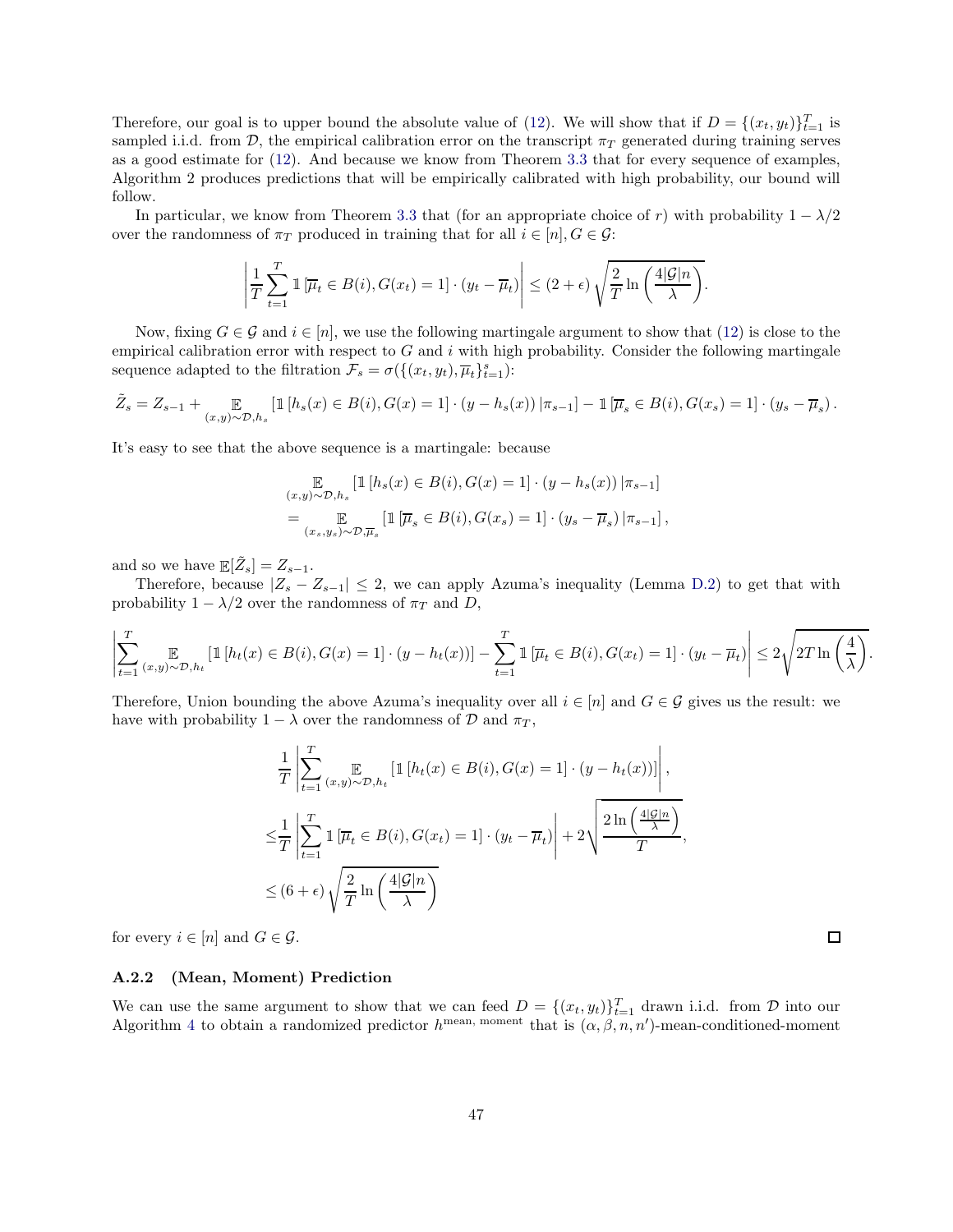<span id="page-49-0"></span>multicalibrated with respect to  $\mathcal G$  over  $\mathcal D$ .

#### Algorithm 10: Von Neumann's Batch Mean Moment Multicalibrator

**INPUT**: Training dataset  $D = \{(x_t, y_t)\}_{t=1}^T$ 

**Training:** Run Algorithm [4](#page-29-1) on the sequence of examples D to generate a transcript  $\pi_T$ . Denote by  $h_t(x)$  the (randomized) mapping from X to  $[0, 1] \times [0, 1]$  that Algorithm [4](#page-29-1) induces as a function of transcript  $\pi_{t-1}$  (the prefix of  $\pi_T$  of length  $t-1$ ).

**Prediction:** On input x, sample  $h^{\text{mean}}(x)$  by selecting  $t \sim [T]$  uniformly at random, and then sampling from  $h_t(x)$ .

More explicitly, select  $t \sim [T]$  uniformly at random and:

Compute  $C^{\overline{\mu},\overline{m}^k}_{t-1}$  $\overline{\mu, m^k}(x), D_{t-1}^{\overline{\mu}, \overline{m}^k}(x), F_{\ell,t-1}^{\overline{\mu}, \overline{m}^k}(x)$  for each  $(\overline{\mu}, \overline{m}^k) \in \hat{\mathcal{P}}^{r,n} \times \hat{\mathcal{P}}^{r,n'}$  as in  $(5, 6, 9, 10)$  $(5, 6, 9, 10)$  $(5, 6, 9, 10)$  $(5, 6, 9, 10)$  $(5, 6, 9, 10)$  $(5, 6, 9, 10)$  conditioning on  $\pi_{t-1}$ .

Find an  $\epsilon$ -approximate solution to the linear program from Figure [1,](#page-29-0) to obtain solution  $Q_t^L \in \hat{Q}_{r,n,n'}^L$ . Predict  $h^{\text{mean, moment}}(x) = (\overline{\mu}, \overline{m}^k)$  with probability  $Q_t^L((\overline{\mu}, \overline{m}^k))$ .

**Theorem A.2.** Assume  $T > 2 \ln(\frac{8|\mathcal{G}|n \cdot n'}{\delta})$  $\frac{f(n\cdot n)}{\delta}$  and T is sufficiently large such that  $\eta$  used in Theorem [4.3](#page-29-2) is in  $(0, 1/2)$ . Let  $D = \{(x_t, y_t)\}_{t=1}^T$  be a dataset drawn i.i.d. from D. Let  $\epsilon, \delta > 0$ . For an appropriately small choice of the discretization parameter r, with probability  $1 - 2\lambda$ , Algorithm [10](#page-49-0) produces a predictor  $h^{mean, \; moment}$  that is  $(\alpha, \beta, n, n')$ -mean-conditioned moment multicalibrated with respect to G over D where

$$
\alpha = (6 + \epsilon') \sqrt{\frac{2}{T} \ln \left( \frac{8|\mathcal{G}|n \cdot n'}{\lambda} \right) + 2\epsilon}
$$

$$
\beta = (k+3) \left( (5 + \epsilon') \sqrt{\frac{2}{T} \ln \left( \frac{8|\mathcal{G}|n \cdot n'}{\lambda} \right) + 2\epsilon} \right) + \frac{k}{2n}
$$

*Proof.* Note that in order to show that  $h^{\text{mean}}$ , moment is  $(\alpha, \beta, n, n')$ -mean-conditioned moment multicalibrated with respect to G over D, it's sufficient to prove the following for every  $i \in [n]$ ,  $j \in [n']$ , and  $G \in \mathcal{G}$ :

1. Mean Consistency

$$
\left| \underset{(x,y)\sim\mathcal{D},h^{\text{mean}}}{\mathbb{E}} \left[ \mathbbm{1}[h^{\text{mean, moment}}(x) \in B(i,j), G(x) = 1] \cdot (y - h^{\text{mean, moment}}(x)[0]) \right] \right|
$$
\n
$$
= \left| \sum_{(x,y)} \sum_{t=1}^{T} \mathcal{D}[(x,y)] \cdot \Pr[h^{\text{mean, moment}} = h_t] \cdot \Pr[h_t(x) \in B(i,j)] \cdot \mathbbm{1}[G(x) = 1] \cdot \left( y - h_t^{\overline{\mu}}(x) \right) \right|
$$
\n
$$
= \frac{1}{T} \left| \sum_{(x,y)} \sum_{t=1}^{T} \mathcal{D}[(x,y)] \cdot \Pr[h_t(x) \in B(i,j)] \cdot \mathbbm{1}[G(x) = 1] \cdot \left( y - h_t^{\overline{\mu}}(x) \right) \right|
$$
\n
$$
= \frac{1}{T} \left| \sum_{t=1}^{T} \mathbb{E}_{(x,y)\sim\mathcal{D},h_t} \left[ \mathbbm{1}[h_t(x) \in B(i,j), G(x) = 1] \cdot \left( y - h_t^{\overline{\mu}}(x) \right) \right] \right|
$$
\n
$$
\leq \alpha
$$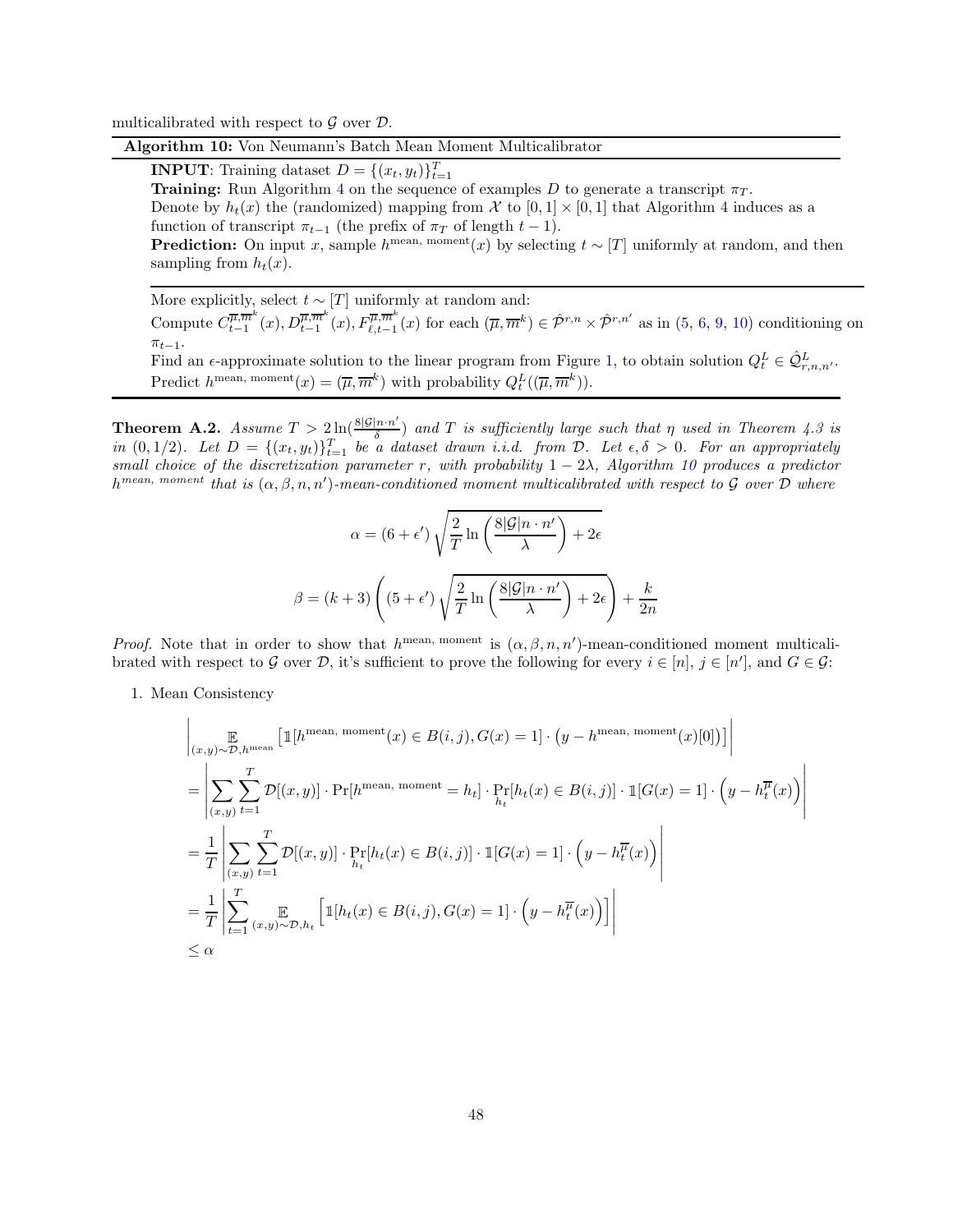#### 2. Moment Consistency

$$
\left| \underset{(x,y)\sim\mathcal{D},h^{\text{mean}}}{\mathbb{E}} \left[ \mathbbm{1}[h^{\text{mean, moment}}(x) \in B(i,j), G(x) = 1] \cdot \left( (y - A_{i,j}^G)^k - h^{\text{mean, moment}}(x)[1] \right) \right] \right|
$$
\n
$$
= \left| \sum_{(x,y)} \sum_{t=1}^T \mathcal{D}[(x,y)] \cdot \Pr[h^{\text{mean, moment}} = h_t] \cdot \Pr[h_t(x) \in B(i,j)] \cdot \mathbbm{1}[G(x) = 1] \cdot \left( (y - A_{i,j}^G)^k - h^{\overline{m}^k}(x) \right) \right|
$$
\n
$$
= \frac{1}{T} \left| \sum_{(x,y)} \sum_{t=1}^T \mathcal{D}[(x,y)] \cdot \Pr[h_t(x) \in B(i,j)] \cdot \mathbbm{1}[G(x) = 1] \cdot \left( (y - A_{i,j}^G)^k - h^{\overline{m}^k}(x) \right) \right|
$$
\n
$$
= \frac{1}{T} \left| \sum_{t=1}^T \mathbbm{E}_{(x,y)\sim\mathcal{D},h_t} \left[ \mathbbm{1}[h_t(x) \in B(i,j), G(x) = 1] \cdot \left( (y - A_{i,j}^G)^k - h^{\overline{m}^k}(x) \right) \right] \right|
$$
\n
$$
\leq \beta,
$$

where  $A_{i,j}^G$  is the true conditional mean for  $G(\overline{\mu}, i, \overline{m}^k, j)$ :

$$
A_{i,j}^G = \mathop{\mathbb{E}}_{(x,y),h^{\text{mean, moment}}} \left[ \mathbbm{1} \left[ h^{\text{mean, moment}}(x) \in B(i,j), G(x) = 1 \right] \cdot y \right]
$$

$$
= \frac{1}{T} \sum_{t=1}^T \mathop{\mathbb{E}}_{(x,y),h_t} \left[ \mathbbm{1} \left[ h_t(x) \in B(i,j), G(x) = 1 \right] \cdot y \right]
$$

As for mean consistency, the same approach works as in the proof of Theorem [A.1.](#page-47-3)

**Lemma A.1.** With probability  $1 - \lambda$  over the randomness of  $\pi_T$ ,  $\{(\overline{\mu}_t, \overline{m}_t^k)\}\$ , Algorithm [10](#page-49-0) produces  $\{h_t\}_{t=1}^T$ such that for every  $i \in [n]$ ,  $j \in [n']$ , and  $G \in \mathcal{G}$ 

$$
\frac{1}{T} \left| \sum_{t=1}^T \mathop{\mathbb{E}}_{(x,y)\sim\mathcal{D}, h_t} \left[ \mathbbm{1}\left[h_t(x) \in B(i,j), G(x) = 1\right] \cdot \left(y - h_t^{\overline{\mu}}(x)\right) \right] \right| \leq (4+\epsilon) \sqrt{\frac{2}{T} \ln\left(\frac{4|\mathcal{G}|n \cdot n'}{\lambda}\right)}
$$

*Proof.* Fix  $i \in [n], j \in [n']$  and  $G \in \mathcal{G}$ , and consider the following martingale sequence adapted to the filtration  $\mathcal{F}_s = \sigma(\{(x_t, y_t), h_t\}_{t=1}^s)$ :

$$
\tilde{Z}_s = Z_{s-1} + \mathop{\mathbb{E}}_{(x,y)\sim\mathcal{D},h_t} \left[ \mathbbm{1}\left[h_s(x) \in B(i,j), G(x) = 1\right] \cdot \left(y - h_s^{\overline{\mu}}(x)\right) \right] - \mathbbm{1}\left[\overline{\mu}_s \in B(i,j), G(x_s) = 1\right] \cdot \left(y_s - \overline{\mu}_s\right).
$$

Applying Azuma's inequality (Lemma [D.2\)](#page-60-0) gives us that with probability  $1 - \lambda/2$  over the randomness of drawing D from D and  $\pi_T$ ,

$$
\frac{1}{T} \left| \sum_{t=1}^{T} \mathbb{E}_{(x,y)\sim\mathcal{D}} \left[ \mathbb{1} \left[ h_t(x) \in B(i,j), G(x) = 1 \right] \cdot \left( y - h_t^{\overline{\mu}}(x) \right) \right] \right|
$$
\n
$$
\leq \frac{1}{T} \left| \sum_{t=1}^{T} \mathbb{1} \left[ (\overline{\mu}_t, \overline{m}_t^k) \in B(i,j), G(x_t) = 1 \right] \cdot \left( y_t - \overline{\mu}_t \right) \right| + \sqrt{\frac{8 \ln \left( \frac{4}{\lambda} \right)}{T}}
$$

Now, applying Theorem [4.3](#page-29-2) with failure probability  $\frac{\lambda}{2}$  and union bounding the above azuma's inequality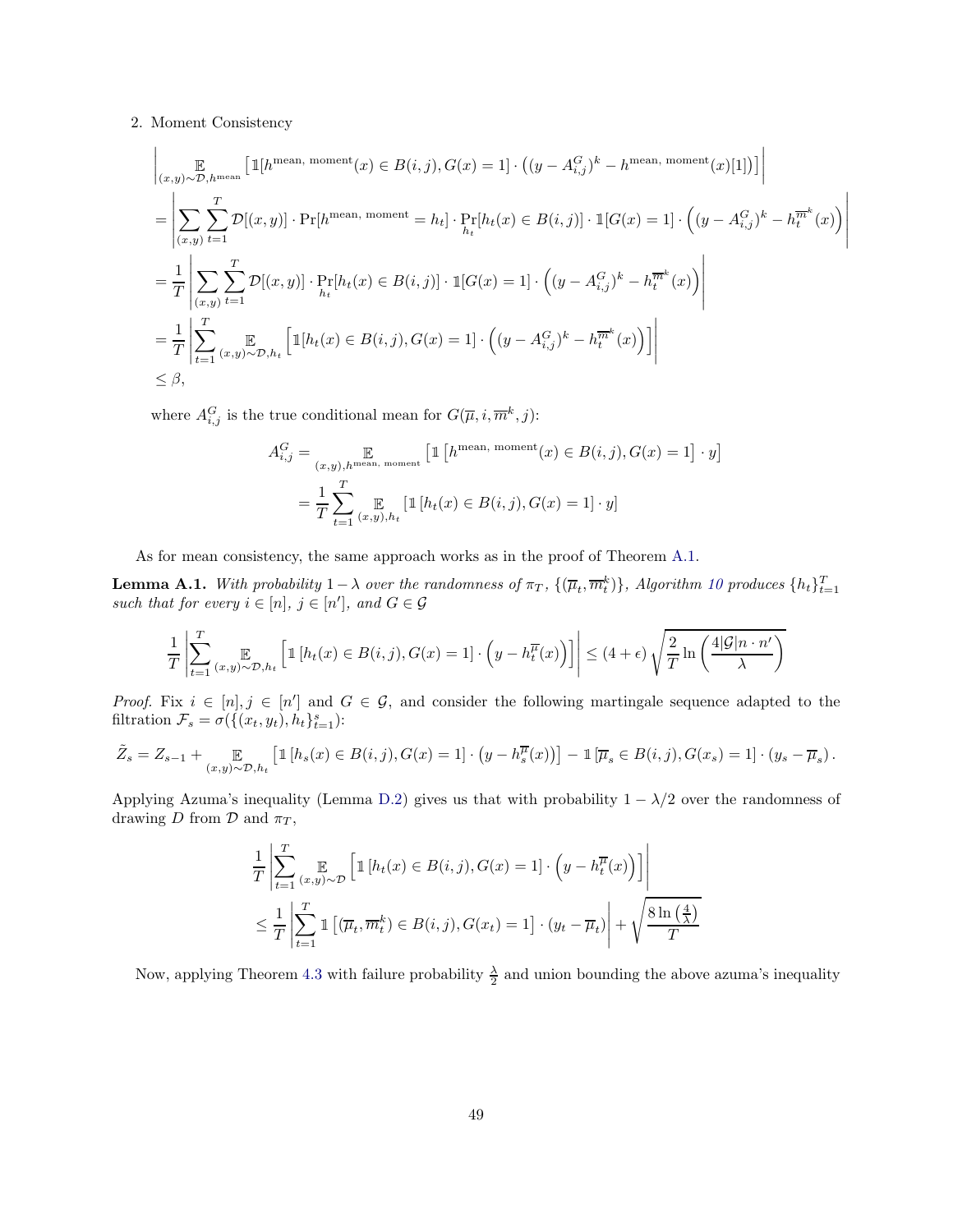over every  $i \in [n], j \in [n']$  and  $G \in \mathcal{G}$  gives us the result: we have that with probability  $1 - \lambda$  over  $\pi_T$  and  $\mathcal{D}$ ,

$$
\frac{1}{T} \left| \sum_{t=1}^{T} \sum_{(x,y)\sim\mathcal{D}, h_t} \left[ \mathbb{1} \left[ h_t(x) \in B(i,j), G(x) = 1 \right] \cdot \left( y - h_t^{\overline{\mu}}(x) \right) \right] \right|
$$
  

$$
\leq (4 + \epsilon') \sqrt{\frac{2}{T} \ln \left( \frac{8|\mathcal{G}|n \cdot n'}{\lambda} \right) + 2\epsilon} + \sqrt{\frac{8 \ln \left( \frac{4|\mathcal{G}|n \cdot n'}{\lambda} \right)}{T}}
$$
  

$$
\leq (6 + \epsilon') \sqrt{\frac{2}{T} \ln \left( \frac{8|\mathcal{G}|n \cdot n'}{\lambda} \right) + 2\epsilon}
$$

for every  $i \in [n], j \in [n']$  and  $G \in \mathcal{G}$ .

As for the moment consistency, due to higher moments' non-linearity, we need an additional application of Azuma's inequality to show that the empirical conditional mean and the true conditional mean, denoted as A above, must be similar. This is to handle the fact that the empirical moment is centered around the empirical mean but the true moment is centered around the true mean.

For convenience, we write

$$
A'_{i,j}^G = \frac{1}{T} \sum_{t=1}^T \mathbb{1} \left[ (\overline{\mu}_t, \overline{m}_t^k) \in B(i,j), G(x_t) = 1 \right] \cdot y_t
$$

to denote the empirical conditional mean.

<span id="page-51-1"></span>**Lemma A.2.** Fix  $i \in [n]$ ,  $j \in [n']$ , and  $G \in \mathcal{G}$ . With probability  $1 - \lambda$  over the randomness of drawing D from  $\mathcal D$  and  $\pi_T$ , we have

$$
|A_{i,j}^G - {A'}_{i,j}^G| \le \sqrt{\frac{2\ln\left(\frac{2}{\lambda}\right)}{T}}
$$

*Proof.* Consider the following martingale sequence once again adapted to the filtration  $\mathcal{F}_s = \sigma(\{(x_t, y_t)\}_{t=1}^s)$ :

$$
\tilde{Z}_s = Z_{s-1} + \mathbb{1}[(\overline{\mu}_s, \overline{m}_s^k) \in B(i, j), G(x_s) = 1] \cdot y_s - \mathop{\mathbb{E}}_{(x, y), h_s} [\mathbb{1}[h_s(x) \in B(i, j), G(x) = 1] \cdot y].
$$

Applying Azuma's inequality (Lemma [D.2\)](#page-60-0) to the above martingale gives us the result.

 $\Box$ 

Finally, we show that the true and empirical conditional moments when centered around  $A_{i,j}^G$  must be close through Azuma's inequality.

<span id="page-51-0"></span>**Lemma A.3.** Fix  $i \in [n]$ ,  $j \in [n']$ , and  $G \in \mathcal{G}$ . With probability  $1 - \lambda$  over the randomness of drawing D from  $\mathcal D$  and  $\pi_T$ , we have

$$
\left| \frac{1}{T} \sum_{t=1}^{T} \mathbb{E}_{(x,y)\sim\mathcal{D}, h_t} \left[ \mathbb{1}[h_t(x) \in B(i,j), G(x) = 1] \cdot \left( (y - A_{i,j}^G)^k - h_t^{\overline{m}^k}(x) \right) \right] - \frac{1}{T} \sum_{t=1}^{T} \mathbb{1}[(\overline{\mu}_t, \overline{m}_t^k) \in B(i,j), G(x_t) = 1] \cdot \left( (y_t - A_{i,j}^G)^k - \overline{m}_t^k \right) \right|
$$
  

$$
\leq \sqrt{\frac{8 \ln\left(\frac{2}{\lambda}\right)}{T}}
$$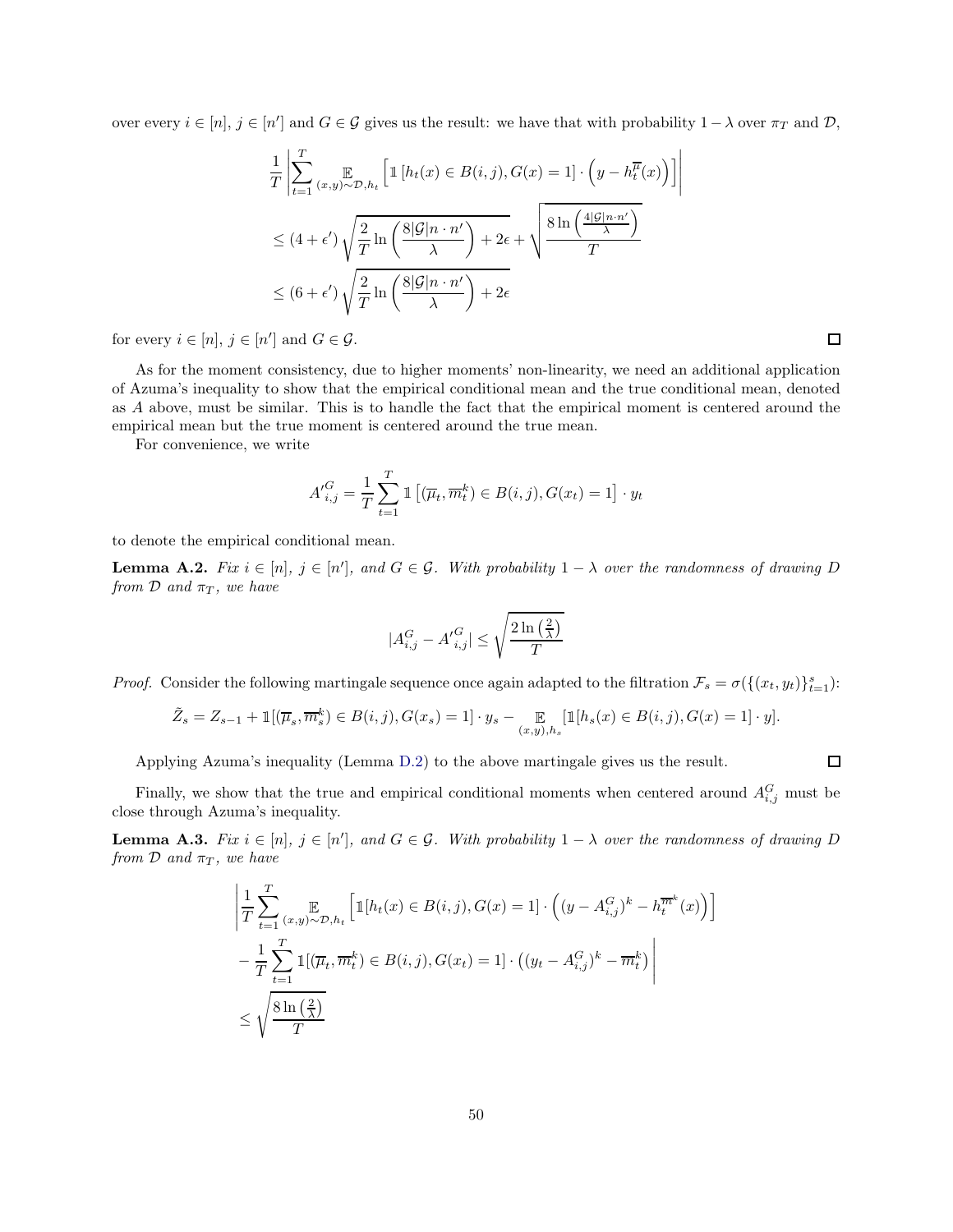*Proof.* Consider the following martingale sequence adapted to the filtration  $\mathcal{F}_s = \sigma(\{(x_t, y_t), h_t\}_{t=1}^s)$ :

$$
\tilde{Z}_s = Z_{s-1}
$$
\n
$$
+ \mathop{\mathbb{E}}_{(x,y)\sim\mathcal{D},h_s} \left[ \mathbbm{1}\left[h_s(x) \in B(i,j), G(x) = 1\right] \cdot \left( (y - A)^k - h_s^{\overline{m}^k}(x) \right) \right]
$$
\n
$$
- \mathbbm{1}\left[ (\overline{\mu}_s, \overline{m}_s^k) \in B(i,j), G(x_s) = 1 \right] \cdot \left( (y_s - A)^k - \overline{m}_s^k \right).
$$

Applying Azuma's to the above martingale gives us the result.

Note that because  ${\{\overline{\mu}_t, \overline{m}_t^k\}_{t=1}^T}$  is  $(\alpha, \beta, n, n')$ -mean-conditioned-moment mutlticalibrated with respect to  $\mathcal{G}$ , we have

 $\Box$ 

$$
\left|\frac{1}{T}\sum_{t=1}^T \mathbb{1}[(\overline{\mu}_t, \overline{m}_t^k) \in B(i,j), G(x_t) = 1] \cdot \left( (y_t - A'_{i,j}^G)^k - \overline{m}_t^k \right) \right| \leq \beta.
$$

Therefore, by union bounding over every  $i \in [n]$ ,  $j \in [n']$  and  $G \in [\mathcal{G}]$ , we can show with probability  $1 - \lambda$ that for every  $i, j$ , and  $G$ 

$$
\frac{1}{T} \left| \sum_{t=1}^{T} \sum_{(x,y)\sim\mathcal{D},h_t} \left[ \mathbbm{1}[h_t(x) \in B(i,j), G(x) = 1] \cdot \left( (y - A_{i,j}^G)^k - h_t^{\overline{m}^k}(x) \right) \right] \right|
$$
\n
$$
\leq \frac{1}{T} \left| \sum_{t=1}^{T} \mathbbm{1}[ (\overline{\mu}_t, \overline{m}_t^k) \in B(i,j), G(x_t) = 1] \cdot \left( (y_t - A_{i,j}^G)^k - \overline{m}_t^k \right) \right| + \sqrt{\frac{8\ln\left(\frac{8|\mathcal{G}|nn'}{\lambda}\right)}{T}}
$$
\n(with probability  $1 - \lambda/4$  Lemma A.3)

\n
$$
\leq \frac{1}{T} \left| \sum_{t=1}^{T} \mathbbm{1}[ (\overline{\mu}_t, \overline{m}_t^k) \in B(i,j), G(x_t) = 1] \cdot \left( (y_t - A_{i,j}^G)^k - \overline{m}_t^k \right) \right| + k \sqrt{\frac{2\ln\left(\frac{8|\mathcal{G}|nn'}{\lambda}\right)}{T}} + \sqrt{\frac{8\ln\left(\frac{8|\mathcal{G}|nn'}{\lambda}\right)}{T}}
$$
\n(with probability  $1 - \lambda/4$  Lemma A.2)

\n
$$
\leq (k+2) \left( (4+\epsilon') \sqrt{\frac{2}{T} \ln\left(\frac{8|\mathcal{G}|n \cdot n'}{\lambda}\right) + 2\epsilon} \right) + \frac{k}{2n} + k \sqrt{\frac{2\ln\left(\frac{8|\mathcal{G}|nn'}{\delta}\right)}{T}} + \sqrt{\frac{8\ln\left(\frac{8|\mathcal{G}|nn'}{\delta}\right)}{T}}
$$
\n(with probability  $1 - \lambda/2$  Theorem 4.3)

\n
$$
\leq (k+3) \left( (5+\epsilon') \sqrt{\frac{2}{T} \ln\left(\frac{8|\mathcal{G}|n \cdot n'}{\lambda}\right) + 2\epsilon} \right) + \frac{k}{2n},
$$
\n8.10.11.11

where the second inequality holds because  $|a^k - b^k| \le k|a - b|$  for any  $a, b \in [0, 1]$  and  $T > 2 \ln(\frac{8|\mathcal{G}|n \cdot n'}{\lambda})$  $\frac{|n\cdot n}{\lambda}$ ).

Because the mean consistency holds with probability  $1 - \lambda$  and the moment consistency holds with probability  $1 - \lambda$ ,  $h^{\text{mean}}$ , moment is  $(\alpha, \beta, n, n')$ -mean-conditioned-moment multicalibrated with respect to  $\mathcal{G}$ over  $D$  with probability  $1 - 2λ$ .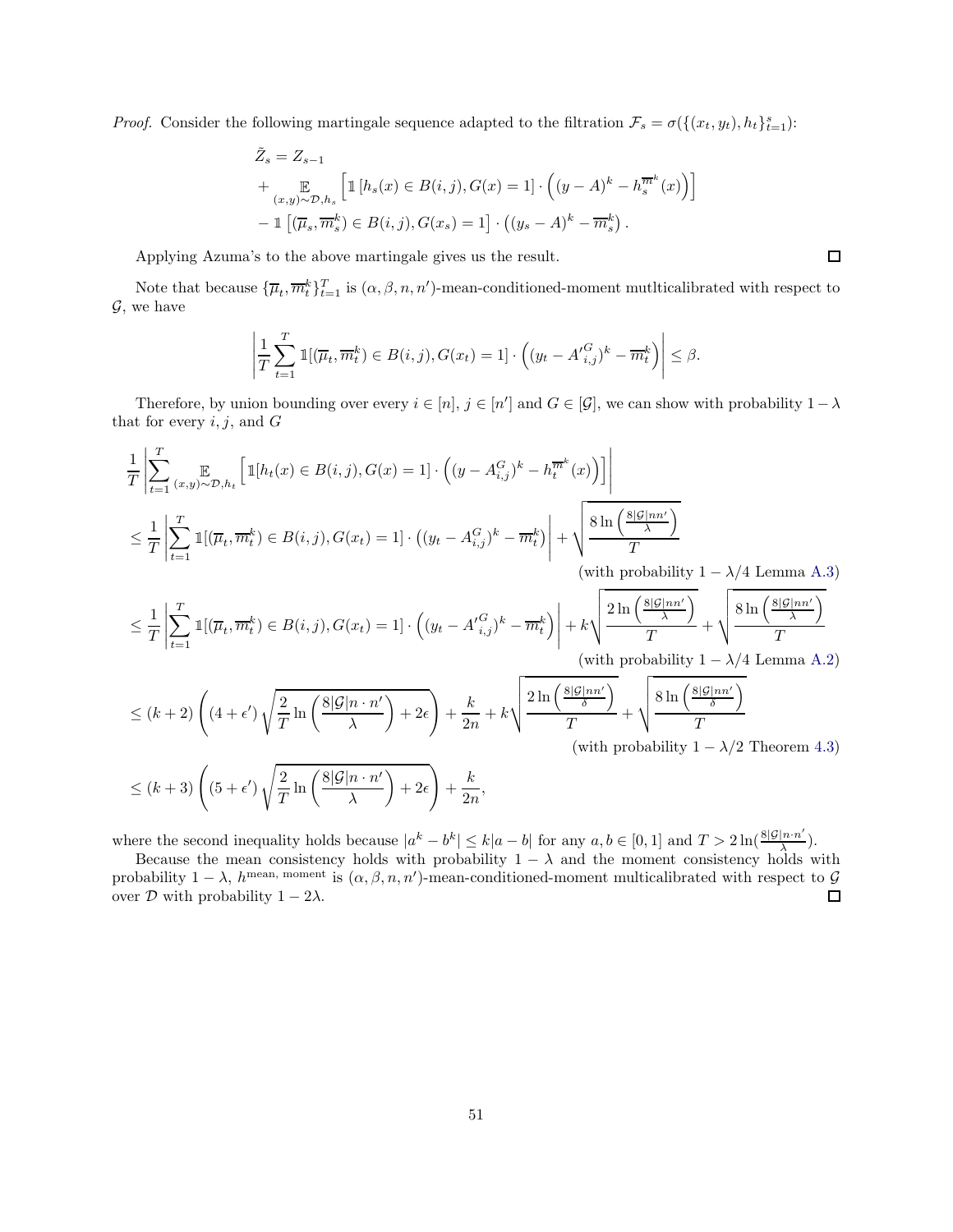#### <span id="page-53-1"></span><span id="page-53-0"></span>A.2.3 Interval Prediction

Algorithm 11: Von Neumann's Batch Multivalid Predictor

**INPUT**: Training dataset  $D = \{(x_t, y_t)\}_{t=1}^T$ **Training:** Run Algorithm [6](#page-37-1) on the sequence of examples D to generate a transcript  $\pi_T$ . Denote by  $h_t(x)$  the (randomized) mapping from X to  $[0, 1] \times [0, 1]$  that Algorithm [4](#page-29-1) induces as a function of transcript  $\pi_{t-1}$  (the prefix of  $\pi_T$  of length  $t-1$ ). **Prediction:** On input x, sample  $h^{\text{interval}}(x)$  by selecting  $t \sim [T]$  uniformly at random, and then sampling from  $h_t(x)$ .

More explicitly, select  $t \sim [T]$  uniformly at random and: Observe  $x_t$  and compute  $C_{t-1}^{\ell,u}(x_t)$  for each  $(\ell,u) \in \mathcal{P}_{\text{interval}}^{rn}$  as in [\(11\)](#page-34-2) conditioning on  $\pi_{t-1}$ . Solve the Linear Program from Figure [2](#page-37-2) using the Ellipsoid algorithm, with Algorithm [7](#page-38-0) as a separation oracle, to obtain a solution  $Q_t^L \in \Delta \mathcal{P}_{\text{interval}}^{rn}$ . Predict  $h^{\text{interval}}(x) = (\ell, u)$  with probability  $Q_t^L((\ell, u))$ .

**Theorem A.3.** Assume that  $D$  is a  $(\rho, rn)$ -smooth distribution. Let  $D = \{(x_t, y_t)\}_{t=1}^T$  be a dataset drawn i.i.d. from D. Let  $\delta, \lambda > 0$ . With probability  $1 - \lambda$ , Algorithm [11](#page-53-1) produces a predictor h<sup>interval</sup> that is  $(\alpha, n)$ -multivalid with respect to  $\delta$  and  $\mathcal G$  over  $\mathcal D$  where

$$
\alpha = \rho + 6\sqrt{\frac{2}{T} \ln \left(\frac{4|\mathcal{G}|n^2}{\lambda}\right) + 2\epsilon}.
$$

*Proof.* In order to show that  $h^{\text{interval}}$  is  $(\alpha, n)$ -multivalid with respect to  $\delta$  and  $\mathcal G$  over  $\mathcal D$ , it is sufficient to show for all  $G \in \mathcal{G}$  and  $i \leq j \in [n]$ 

$$
\left| \underset{(x,y)\sim\mathcal{D},h^{\text{interval}}}{\mathbb{E}}\left[\mathbbm{1}[h^{\text{interval}}(x)\in B(i,j),G(x)=1]\cdot\left(\text{Cover}(h^{\text{interval}}(x),x)-(1-\delta)\right)\right]\right|\leq\alpha.
$$

We can calculate:

$$
\mathbb{E}_{(x,y)\sim\mathcal{D},h^{\text{interval}}}[1[h^{\text{interval}}(x)\in B(i,j),G(x) = 1] \cdot (\text{Cover}(h^{\text{interval}}(x), y) - (1 - \delta))]
$$
\n
$$
= \sum_{(x,y)} \sum_{t=1}^{T} \mathcal{D}[(x,y)] \cdot \Pr[h^{\text{interval}} = h_t] \cdot \Pr[h_t(x)\in B(i,j)] \cdot 1[G(x) = 1] \cdot (\text{Cover}(h_t(x), y) - (1 - \delta))
$$
\n
$$
= \frac{1}{T} \sum_{(x,y)} \sum_{t=1}^{T} \mathcal{D}[(x,y)] \cdot \Pr[h_t(x)\in B(i,j)] \cdot 1[G(x) = 1] \cdot (\text{Cover}(h_t(x), y) - (1 - \delta))
$$
\n
$$
= \frac{1}{T} \sum_{t=1}^{T} \sum_{(x,y)\sim\mathcal{D},h_t} \left[1[h_t(x)\in B(i,j),G(x) = 1] \cdot (\text{Cover}(h_t(x), y) - (1 - \delta))\right]
$$

Consider the following martingale sequence adapted to the filtration  $\mathcal{F}_s = \sigma(\{(x_t, y_t), \overline{\mu}_t\}_{t=1}^s)$ :

$$
\tilde{Z}_s = Z_{s-1} + \mathop{\mathbb{E}}_{(x,y)\sim\mathcal{D},h_t} \left[ \mathbbm{1}[h_s(x) \in B(i,j), G(x) = 1] \cdot (\text{Cover}(h_s(x), y) - (1 - \delta)) \, |\pi_{s-1}| \right]
$$

$$
- \mathbbm{1}[(\overline{\ell}_s, \overline{u}_s) \in B(i,j), G(x_s) = 1] \cdot (\text{Cover}((\overline{\ell}_s, \overline{u}_s), y_s) - (1 - \delta)).
$$

Because  $|Z_s - Z_{s-1}| \leq 2$ , we can apply Azuma's inequality (Lemma [D.2\)](#page-60-0) to get that with probability  $1-\lambda/2$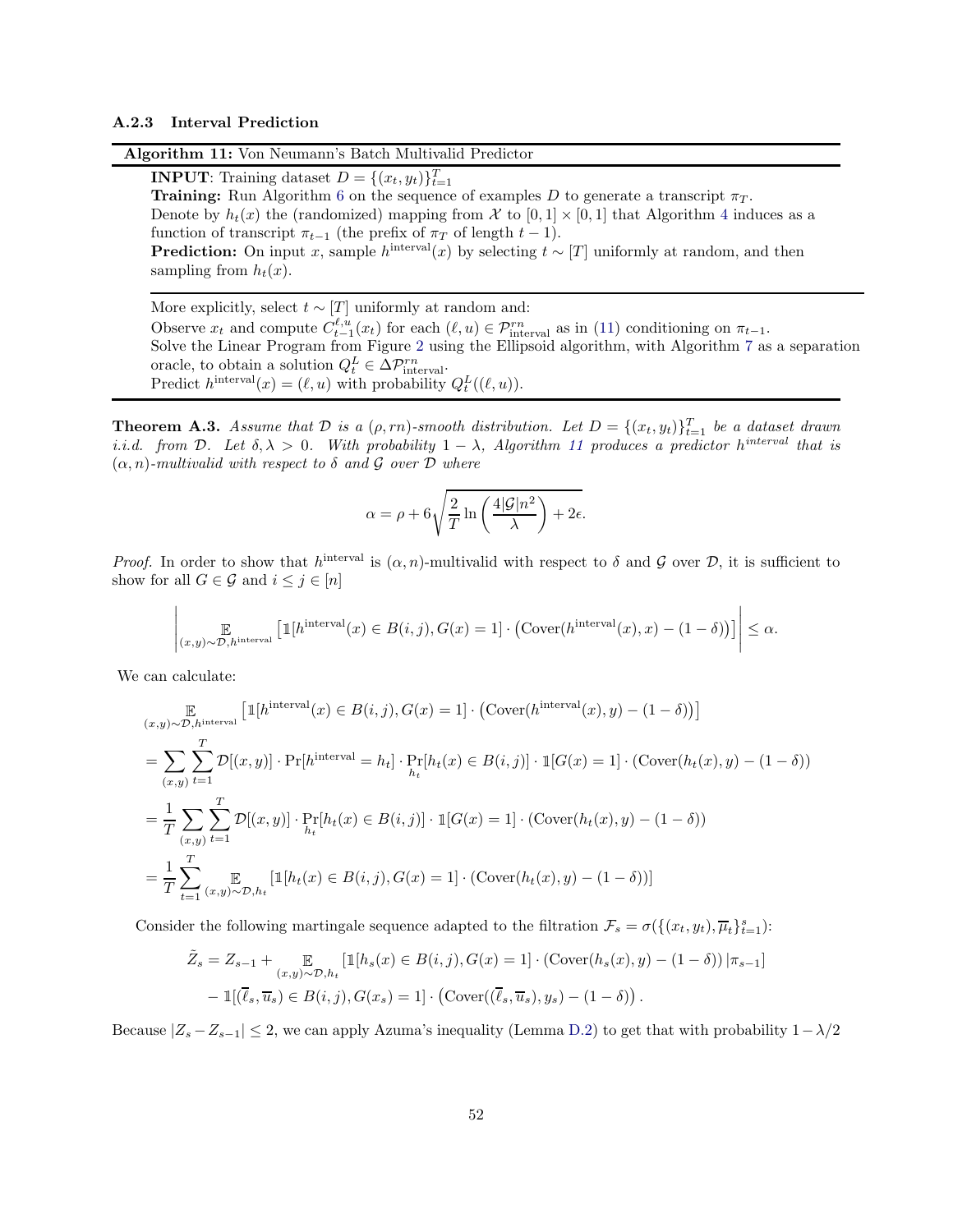over the randomness of  $\pi_T$  and D,

$$
\left| \sum_{t=1}^{T} \mathbb{E}_{(x,y)\sim\mathcal{D}, h_t} \left[ \mathbb{1}[h_t(x) \in B(i,j), G(x) = 1] \cdot (\text{Cover}(h_t(x), y) - (1 - \delta)) \right] - \sum_{t=1}^{T} \mathbb{1}[(\overline{\ell}_t, \overline{u}_t) \in B(i,j), G(x_t) = 1] \cdot (\text{Cover}((\overline{\ell}_t, \overline{u}_t), y_t) - (1 - \delta)) \right|
$$
  

$$
\leq 2\sqrt{2T \ln\left(\frac{4}{\lambda}\right)}.
$$

Note that from Theorem [5.3](#page-37-3) that with probability  $1-\lambda/2$  over the randomness of  $\pi_T$  produced in training that for all  $i \leq j \in [n], G \in \mathcal{G}$ :

$$
\left|\frac{1}{T}\sum_{t=1}^T \mathbb{1}[(\overline{\ell}_t, \overline{u}_t) \in B(i,j), G(x_t) = 1] \cdot (\text{Cover}((\overline{\ell}_t, \overline{u}_t), y_t) - (1-\delta)) \right| \le \rho + 4\sqrt{\frac{2}{T}\ln\left(\frac{4|\mathcal{G}|n^2}{\lambda}\right)} + 2\epsilon.
$$

Therefore, taking the union bound for the above Azuma's inequality over all  $i \leq j \in [n], G \in \mathcal{G}$ , we have that with probability  $1 - \lambda$ ,

$$
\left| \frac{1}{T} \sum_{t=1}^T \mathop{\mathbb{E}}_{(x,y)\sim\mathcal{D}, h_t} \left[ \mathbbm{1}[h_t(x) \in B(i,j), G(x) = 1] \cdot (\text{Cover}(h_t(x), y) - (1 - \delta)) \right] \right| \le \rho + 6\sqrt{\frac{2}{T} \ln\left(\frac{4|G|n^2}{\lambda}\right) + 2\epsilon}
$$

for every  $i \leq j \in [n], G \in \mathcal{G}$ .

# $\Box$

# <span id="page-54-0"></span>B Unboundedly Many Groups, Bounded Group Membership

In this section, we briefly sketch how we can modify our results so that we can handle the case that there are a "large number" of groups (i.e. |G| is infinite or larger than  $2^T$  — a range in which the bounds we prove in the main body are vacuous). In this scenario, we maintain the assumption that any given  $x \in \mathcal{X}$  appears in at most d groups, i.e. that  $|\mathcal{G}(x)| \leq d$  for all  $x \in \mathcal{X}$ . As we have already noted, in this scenario, our running time dependence on  $|\mathcal{G}|$  can be replaced with  $d$  — here we show that we can do the same in our convergence bounds.

The first step is to redefine our surrogate loss function L. The way it was previously defined,  $L_0$  was already a quantity at the scale of  $|\mathcal{G}|$ , and so it would be hopeless to use it for infinite collections of groups. But a small modification solves this problem:

**Definition B.1** (Surrogate loss function). Fixing a transcript  $\pi_s \in \Pi^*$  and a parameter  $\eta \in [0, \frac{1}{2}]$ , define a surrogate calibration loss function at day  $s$  as:

$$
L_s(\pi_s) = 1 + \sum_{\substack{G \in \mathcal{G}, \\ i \in [n]}} \left( \exp(\eta V_s^{G,i}) + \exp(-\eta V_s^{G,i}) - 2 \right).
$$

When the transcript  $\pi_s$  is clear from context, we will sometimes simply write  $L_s$ .

Observe that this modified function satisfies  $L_0 = 1$ , independently of the size of  $|\mathcal{G}|$ , and still allows us to tightly upper bound our calibration loss:

**Observation B.1.** For any transcript  $\pi_T$ , and any  $\eta \in [0, \frac{1}{2}]$ , we have that:

$$
\max_{G \in \mathcal{G}, i \in [n]} \left| V_T^{G,i} \right| \le \frac{1}{\eta} \ln(L_T + 2dT) \le \max_{G \in \mathcal{G}, i \in [n]} \left| V_T^{G,i} \right| + \frac{\ln(dT)}{\eta}.
$$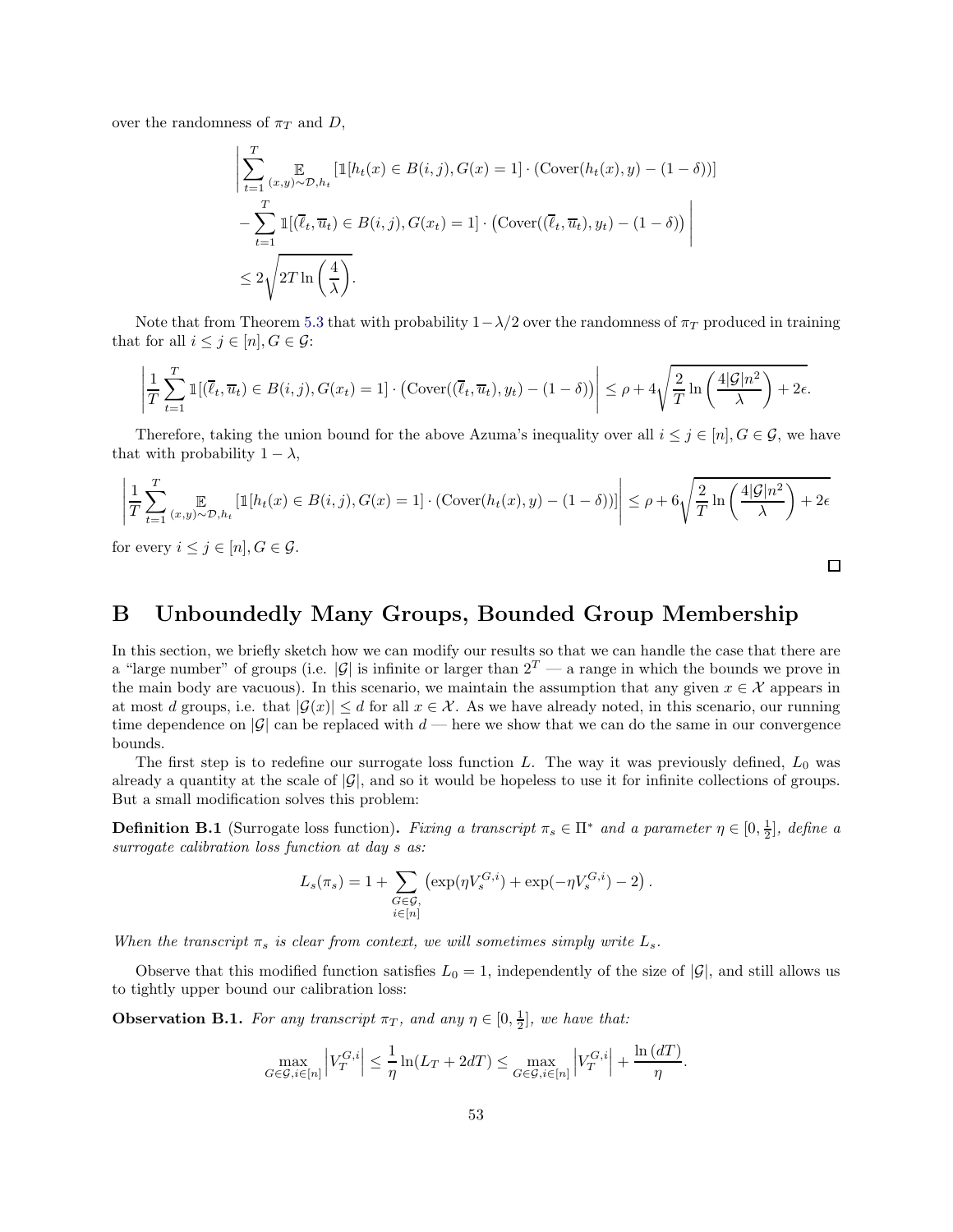This observation uses the fact that because (by assumption)  $|\mathcal{G}(x_t)| \leq d$  for all t, after T time steps, there are at most  $dT$  quantities  $V_T^{G,i}$  that are non-zero.

We can now provide a modified bound on  $\Delta_{s+1}(\pi_s, x_{s+1}, \overline{\mu}_{s+1})$ :

<span id="page-55-0"></span>**Lemma B.1.** For any transcript  $\pi_s \in \Pi^*$ , any  $x_{s+1} \in \mathcal{X}$ , and any  $\overline{\mu}_{s+1} \in \mathcal{P}_{mean}$  such that  $\overline{\mu}_{s+1} \in B(i)$  for some  $i \in [n]$ :

$$
\Delta_{s+1}(\pi_s, x_{s+1}, \overline{\mu}_{s+1}) \le \eta \left( \mathop{\mathbb{E}}_{\tilde{y}_{s+1}} [\tilde{y}_{s+1}] - \overline{\mu}_{s+1} \right) C_s^i(x_{s+1}) + 2\eta^2 L_s + 4d\eta^2,
$$

where for each  $i \in [n]$ :

$$
C_s^i(x_{s+1}) \equiv \sum_{\mathcal{G}(x_{s+1})} \exp(\eta V_s^{G,i}) - \exp(-\eta V_s^{G,i}).
$$

*Proof.* Fix any transcript  $\pi_s \in \Pi^*$  (which defines  $L_s$ ), feature vector  $x_{s+1} \in \mathcal{X}$ , and  $\overline{\mu}_{s+1}$  such that  $\overline{\mu}_{s+1} \in \mathcal{X}$  $B(i)$  for some  $i \in [n]$ . By direct calculation, we obtain:

$$
\Delta_{s+1}(\pi_s, x_{s+1}, \overline{\mu}_{s+1})
$$
\n
$$
= \mathop{\mathbb{E}}_{\tilde{y}_{s+1}} \left[ \sum_{G \in \mathcal{G}(x_{s+1})} \exp(\eta V_s^{G,i}) \left( \exp(\eta(\tilde{y}_{s+1} - \overline{\mu}_{s+1})) - 1 \right) + \exp(-\eta V_s^{G,i}) \left( \exp(-\eta(\tilde{y}_{s+1} - \overline{\mu}_{s+1})) - 1 \right) \right],
$$
\n
$$
\leq \mathop{\mathbb{E}}_{\tilde{y}_{s+1}} \left[ \sum_{G \in \mathcal{G}(x_{s+1})} \exp(\eta V_s^{G,i}) \left( \eta(\tilde{y}_{s+1} - \overline{\mu}_{s+1}) + 2\eta^2 \right) + \exp(-\eta V_s^{G,i}) \left( -\eta(\tilde{y}_{s+1} - \overline{\mu}_{s+1}) + 2\eta^2 \right) \right],
$$
\n
$$
= \eta \left( \mathop{\mathbb{E}}_{\tilde{y}_{s+1}} [\tilde{y}_{s+1}] - \overline{\mu}_{s+1} \right) \sum_{G \in \mathcal{G}(x_{s+1})} \left( \exp(\eta V_s^{G,i}) - \exp(-\eta V_s^{G,i}) \right) + 2\eta^2 \sum_{G \in \mathcal{G}(x_{s+1})} \left( \exp(\eta V_s^{G,i}) + \exp(-\eta V_s^{G,i}) \right),
$$
\n
$$
\leq \eta \left( \mathop{\mathbb{E}}_{\tilde{y}_{s+1}} [\tilde{y}_{s+1}] - \overline{\mu}_{s+1} \right) \left( \sum_{G \in \mathcal{G}(x_{s+1})} \exp(\eta V_s^{G,i}) - \exp(-\eta V_s^{G,i}) \right) + 2\eta^2 L_s + 4d\eta^2,
$$
\n
$$
= \eta \left( \mathop{\mathbb{E}}_{\tilde{y}_{s+1}} [\tilde{y}_{s+1}] - \overline{\mu}_{s+1} \right) C_s^i(x_{s+1}) + 2\eta^2 L_s + 4d\eta^2.
$$

 $\Box$ Here, the first inequality follows from the fact that for  $0 < |x| < \frac{1}{2}$ ,  $\exp(x) \leq 1 + x + 2x^2$ .

We can use this to provide a modified bound to Lemma [3.2.](#page-15-0)

<span id="page-55-1"></span>**Lemma B.2.** For any transcript  $\pi_s \in \Pi^*$ , any  $x_{s+1} \in \mathcal{X}$ , and any  $r \in \mathbb{N}$  there exists a distribution over predictions for the learner  $Q_{s+1}^L \in \Delta \mathcal{P}^{rn}$ , such that regardless of the adversary's choice of distribution of  $y_{s+1}$  over  $\Delta y$ , we have that:

$$
\mathop{\mathbb{E}}_{\overline{\mu}\sim Q_{s+1}^{L}}\left[\Delta_{s+1}(\pi_{s}, x_{s+1}, \overline{\mu})\right] \leq L_{s}\left(\frac{\eta}{rn} + 2\eta^{2}\right) + 2d.
$$

Proof. As in the proof of Lemma [3.2,](#page-15-0) we construct a zero-sum game between the learner and the adversary. Fix the transcript  $\pi_s$  and the feature vector  $x_{s+1}$ . We define the utility of this game to be the upper bound we proved on  $\Delta_{s+1}(\pi_s, x_{s+1}, \overline{\mu})$  in Lemma [B.1.](#page-55-0) For each  $\overline{\mu} \in \mathcal{P}^{rn}$  and each  $y \in [0, 1]$ , we let:

$$
u(\overline{\mu}, y) = \eta (y - \overline{\mu}) C_s^{\overline{\mu}}(x_{s+1}) + 2\eta^2 L_s + 4d\eta^2.
$$

We now establish the value of this game. Observe that for any strategy of the adversary (which fixes  $\mathbb{E}[\tilde{y}]$ , the learner can respond by playing  $\overline{\mu}^* = \operatorname{argmin}_{\overline{\mu} \in \mathcal{P}^{rn}} |\mathbb{E}[\tilde{y}] - \overline{\mu}|$ , and that because of our discretization,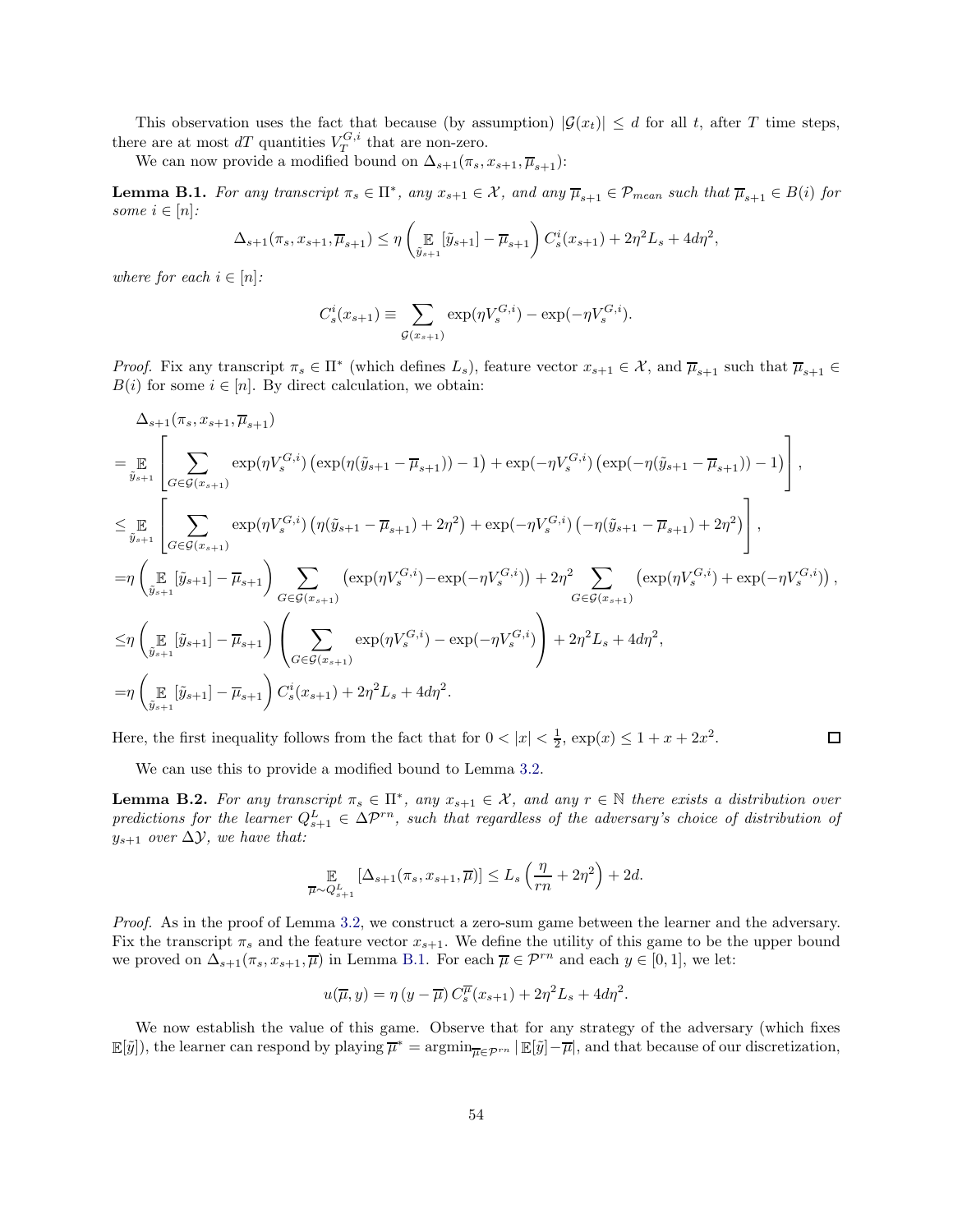$\min |\mathbb{E}[\tilde{y}] - \overline{\mu}^*| \le \frac{1}{rn}$ . Therefore, the value of the game is at most:

$$
\max_{y \in [0,1]} \min_{\overline{\mu}^* \in \mathcal{P}^{rn}} u(\overline{\mu}^*, y) \leq \max_{\overline{\mu} \in \mathcal{P}^{rn}} \frac{\eta}{rn} \left| C_s^{\overline{\mu}}(x_{s+1}) \right| + 2\eta^2 L_s + 4d\eta^2,
$$
  

$$
\leq L_s \left( \frac{\eta}{rn} + 2\eta^2 \right) + 2d.
$$

Here the latter inequality follows since  $C_s^{\overline{\mu}}(x_{s+1}) \leq L_s + 2d$  for all  $\overline{\mu} \in \mathcal{P}^{rn}$ , by observation, and then since  $\eta \in (0, \frac{1}{2})$  we have the bound. We can now apply the minimax theorem (Theorem [2.1\)](#page-11-2) to conclude that there exists a fixed distribution  $Q_{s+1}^L \in \mathcal{Q}^L$  for the learner that guarantees that simultaneously for every label  $y \in [0, 1]$  that might be chosen by the adversary:

$$
\mathbb{E}_{\overline{\mu}\sim Q_{s+1}^{L}}\left[u(\overline{\mu},y)\right]\leq L_{s}\left(\frac{\eta}{rn}+2\eta^{2}\right)+2d,
$$

as desired.

<span id="page-56-1"></span>**Corollary B.1.** For every  $r \in \mathbb{N}$ ,  $s \in [T]$ ,  $\pi_s \in \Pi^*$ , and  $x_{s+1} \in \mathcal{X}$  (which fixes  $L_s$  and  $Q_{s+1}^L$ ), and any distribution over Y:

$$
\mathop{\mathbb{E}}_{\overline{\mu}^L_{s+1}\sim Q_{s+1}}[\tilde{L}_{s+1}|\pi_s]=L_s+\mathop{\mathbb{E}}_{\overline{\mu}_{s+1}\sim Q_{s+1}^L}[\Delta_{s+1}(\pi_{s+1},x_{s+1},\overline{\mu}_{s+1})]\leq L_s\left(1+\frac{\eta}{rn}+2\eta^2\right)+2d.
$$

Lemma [B.2](#page-55-1) shows that playing the minimax strategy of this zero-sum game (Algorithm [1\)](#page-16-0) continues to provide a low value to the learner. We now show the counterpart of the first part of Theorem [3.1](#page-16-1) for these modified bounds:

<span id="page-56-2"></span>**Theorem B.1.** Consider a nonnegative random process  $\tilde{X}_t$  adapted to the filtration  $\mathcal{F}_t = \sigma(\pi_t)$ , where  $\tilde{X}_0$ is constant a.s. Suppose we have that for any period t, and any  $\pi_{t-1}$ ,  $\mathbb{E}[\tilde{X}_t | \pi_{t-1}] \leq X_{t-1}(1 + \eta c + 2\eta^2) + 2d$ for some  $\eta \in [0, \frac{1}{2}], c \in [0, 1], d > 0$ . Then we have that:

<span id="page-56-0"></span>
$$
\mathop{\mathbb{E}}_{\tilde{\pi}_T} [\tilde{X}_T] \le (X_0 + 2dT) \exp\left(T\eta c + 2T\eta^2\right). \tag{13}
$$

Proof. First, observe that:

$$
\mathbb{E}[\tilde{X}_T] = \mathbb{E}_{\tilde{\pi}_{T-1}}\left[\mathbb{E}[\tilde{X}_T|\pi_{T-1}]\right],
$$
\n
$$
\leq \mathbb{E}_{\tilde{\pi}_{T-1}}\left[\mathbb{E}[(1+\eta c+2\eta^2) X_{T-1}+2d|\pi_{T-1}]\right]
$$
\n
$$
= (1+\eta c+2\eta^2) \mathbb{E}_{\tilde{\pi}_{T-1}}\left[\tilde{X}_{T-1}\right]+2d,
$$
\n
$$
\vdots
$$
\n
$$
\leq X_0 \left(1+\eta c+2\eta^2\right)^T + 2d \sum_{t=0}^{T-1} (1+c\eta+2\eta^2)^t,
$$
\n
$$
\leq X_0 \left(1+\eta c+2\eta^2\right)^T + 2dT(1+c\eta+2\eta^2)^T,
$$
\n
$$
= (X_0+2dT) \exp\left(T\ln\left(1+\eta c+2\eta^2\right)\right),
$$
\n
$$
\leq (X_0+2dT) \exp\left(T\eta c+2T\eta^2\right),
$$

where the last inequality holds because  $\ln(1 + x) \leq x$  for any  $x > -1$ . This concludes the proof of [\(13\)](#page-56-0).  $\Box$ 

We are now ready to bound our multicalibration error. As a straightforward consequence of Corollary [B.1](#page-56-1) and Theorem [B.1,](#page-56-2) we have the following Corollary.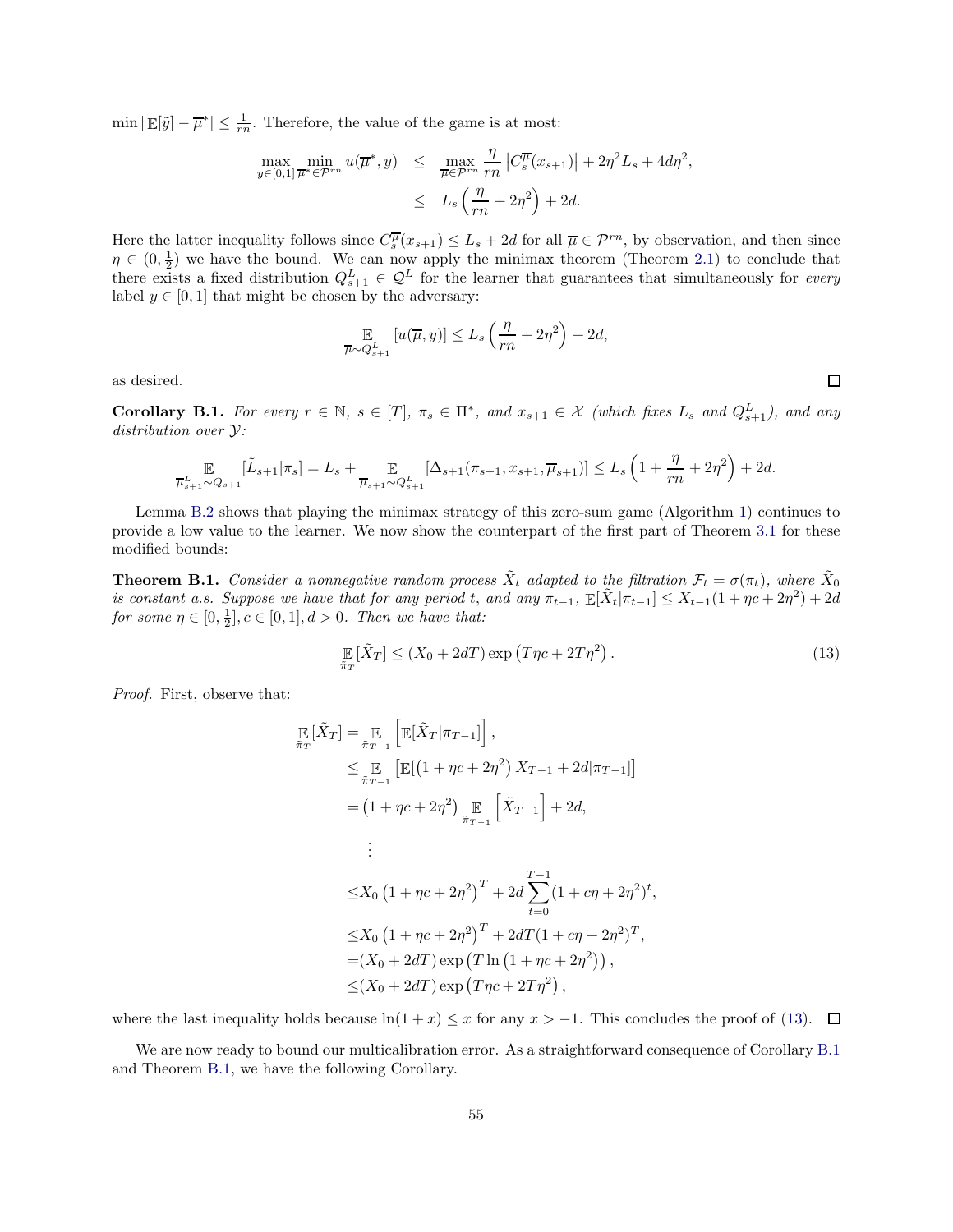<span id="page-57-0"></span>Corollary B.2. Against any adversary, Algorithm [1](#page-16-0) instantiated with discretization parameter r results in surrogate loss satisfying:

$$
\mathop{\mathbb{E}}_{\tilde{\pi}_T} [\tilde{L}_T] \le (1 + 2dT) \exp\left(\frac{T\eta}{rn} + 2T\eta^2\right).
$$

*Proof.* Note that the first part of Theorem [B.1](#page-56-2) applies to the process L with  $L_0 = 1$  and  $c = \frac{1}{rn}$ . The bound follows by plugging these values into [\(13\)](#page-56-0).  $\Box$ 

Next, we can convert this into a bound on Algorithm [1'](#page-16-0)s expected calibration error:

**Theorem B.2.** When Algorithm [1](#page-16-0) is run using n buckets for calibration, discretization  $r \in \mathbb{N}$ , and  $\eta =$  $\sqrt{\ln(1+2dT)}$  $\frac{+2a1}{2T}$ , then against any adversary, its sequence of mean predictions are  $(\alpha, n)$ -multicalibrated with respect to G, where:

$$
\mathbb{E}[\alpha] \le \frac{1}{rn} + 2\sqrt{\frac{2\ln(1+4dT)}{T}}.
$$

For  $r = \frac{\sqrt{T}}{\epsilon n \sqrt{2 \ln(1+4dT)}}$  this gives:

$$
\mathbb{E}[\alpha] \le (2 + \epsilon) \sqrt{\frac{2}{T} \ln(1 + 4dT)}.
$$

Here the expectation is taken over the randomness of the transcript  $\pi_T$ .

Proof. From Observation [3.1,](#page-13-3) it suffices to show that

$$
\frac{1}{T}\mathop{\mathbb{E}}_{\tilde{\pi}_T}\left[\max_{G\in\mathcal{G},i\in[n]}|\tilde{V}^{G,i}_T|\right] \leq \frac{1}{rn} + 2\sqrt{\frac{2\ln(1+4dT)}{T}}.
$$

We begin by computing a bound on the (exponential of) the expectation of this quantity:

$$
\exp\left(\eta \max_{\tilde{\pi}_T} \left[\max_{G,i} |\tilde{V}_T^{G,i}|\right]\right) \leq \sum_{\tilde{\pi}_T} \left[\exp\left(\eta \max_{G,i} |\tilde{V}_T^{G,i}|\right)\right],
$$
\n
$$
= \sum_{\tilde{\pi}_T} \left[\max_{G,i} \exp\left(\eta |\tilde{V}_T^{G,i}|\right)\right],
$$
\n
$$
\leq \sum_{\tilde{\pi}_T} \left[\max_{G,i} \left(\exp\left(\eta \tilde{V}_T^{G,i}\right) + \exp\left(-\eta \tilde{V}_T^{G,i}\right)\right)\right],
$$
\n
$$
\leq \sum_{\tilde{\pi}_T} \left[\sum_{G,i} \left(\exp\left(\eta \tilde{V}_T^{G,i}\right) + \exp\left(-\eta \tilde{V}_T^{G,i}\right)\right)\right],
$$
\n
$$
= \sum_{\tilde{\pi}_T} [\tilde{L}_T + 2dT],
$$
\n
$$
\leq (1 + 2dT) \exp\left(\frac{T\eta}{rn} + 2T\eta^2\right) + 2dT,
$$
\n
$$
\leq (1 + 4dT) \exp\left(\frac{T\eta}{rn} + 2T\eta^2\right).
$$

Here the first step is by Jensen's inequality and the second last one follows from Corollary [B.2.](#page-57-0) Taking the logarithm of both sides and dividing by  $\eta T$ , we have

$$
\frac{1}{T} \mathop{\mathbb{E}}_{\tilde{\pi}_T} \left[ \max_{G,i} |\tilde{V}_T^{G,i}| \right] \le \frac{\ln(1+4dT)}{\eta T} + \frac{1}{rn} + 2\eta.
$$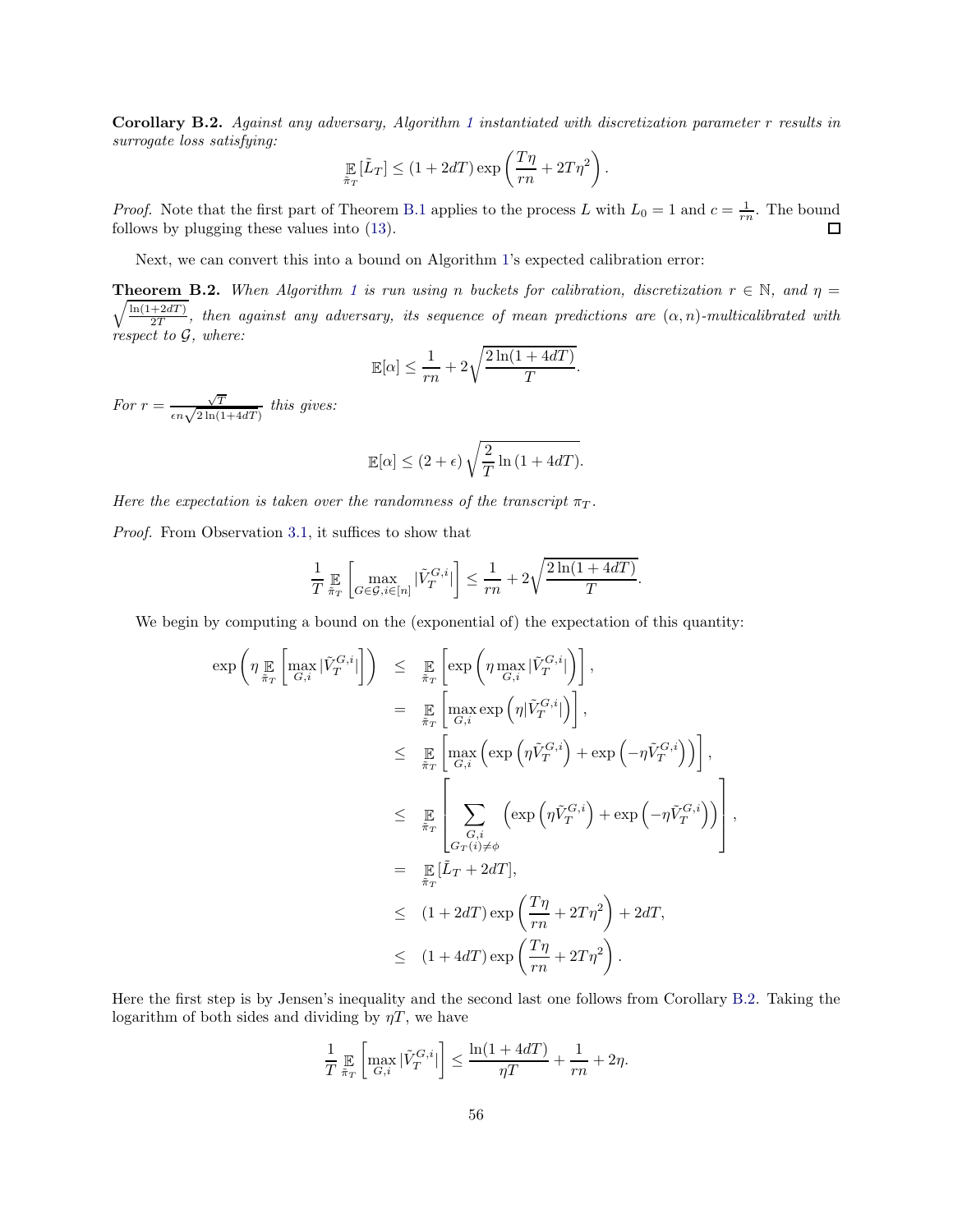Choosing  $\eta = \sqrt{\frac{\ln(1+4dT)}{2T}}$  $\frac{+4aI}{2T}$ , we thus obtain the desired inequality

$$
\frac{1}{T} \mathop{\mathbb{E}}_{\tilde{\pi}_T} \left[ \max_{G,i} |\tilde{V}_T^{G,i}| \right] \le \frac{1}{rn} + 2\sqrt{\frac{2\ln(1+4dT)}{T}}.
$$

The corresponding high-probability bounds are omitted for brevity. They have the analogous dependence on  $dT$  replacing  $|\mathcal{G}|$ . Similar bounds can be obtained for the case of moment-multicalibration and multivalid intervals with the same approach.

# <span id="page-58-0"></span>C Mean Conditioned Moment Multicalibrators Can Randomize Over Small Support

In Section [4.3,](#page-27-0) we derived a linear programming based algorithm for making mean conditioned moment multicalibrated predictors. Although we proved that we could reduce the pure strategy space of the learner from  $(r^2nn')$  to  $4nn'$ , a priori, the solutions we find via linear programming could have full support. Here we prove that this need not be the case — there always exists a basic feasible solution of the linear program that we solve that has support only over  $k + 1$  pure strategies for the learner.

**Lemma C.1.** For any game with objective function  $(7)$ , there exists a minimax strategy for the learner  $\hat{Q}^L \in \hat{Q}_{r,n,n'}^L$ , such that  $|\text{support}(\hat{Q}^L)| \leq k+1$ .

*Proof.* Suppose that  $Q^*$  is a minimax strategy for the learner.

Observe that the adversary's best response in this problem is straightforward: we have that  $\psi_{\ell} = 1$  if  $\sum_{\overline{\mu},\overline{m}^k} F_{\ell}^{\overline{\mu},\overline{m}^k} Q^*(\overline{\mu},\overline{m}^k) > 0$ , that  $\psi_{\ell} = 0$  if  $\sum_{\overline{\mu},\overline{m}^k} F_{\ell}^{\overline{\mu},\overline{m}^k} Q^*(\overline{\mu},\overline{m}^k) < 0$ , and otherwise the adversary is indifferent. Define

$$
L_{+} = \{ \ell \in [k] : \sum_{\overline{\mu}, \overline{m}^{k}} F_{\ell}^{\overline{\mu}, \overline{m}^{k}} Q^{*}(\overline{\mu}, \overline{m}^{k}) > 0 \},
$$
  

$$
L_{-} = \{ \ell \in [k] : \sum_{\overline{\mu}, \overline{m}^{k}} F_{\ell}^{\overline{\mu}, \overline{m}^{k}} Q^{*}(\overline{\mu}, \overline{m}^{k}) < 0 \},
$$
  

$$
L_{=} = \{ \ell \in [k] : \sum_{\overline{\mu}, \overline{m}^{k}} F_{\ell}^{\overline{\mu}, \overline{m}^{k}} Q^{*}(\overline{\mu}, \overline{m}^{k}) = 0 \}.
$$

Note that  $L_+ \cup L_- \cup L_- = [k]$ .

Since  $Q^*$  is a minimax strategy, it must solve the following linear program, which corresponds to minimizing the learner's objective value over all strategies Q which engender the same best response for the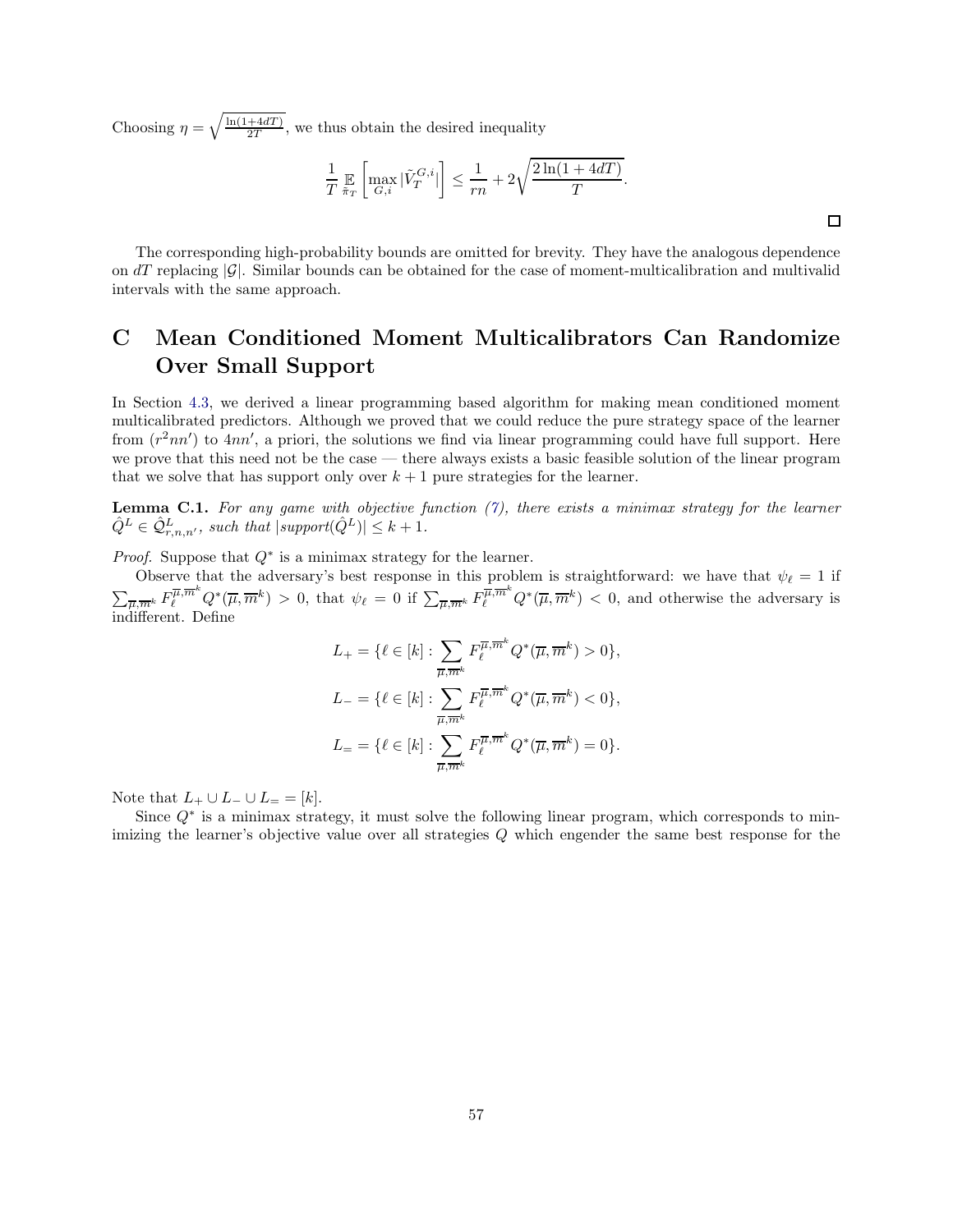adversary as  $Q^*$ :

$$
\min_{Q \in \hat{\mathcal{Q}}_{r,n,n'}^L} \sum_{\overline{\mu}, \overline{m}^k} Q(\overline{\mu}, \overline{m}^k) \left( \overline{\mu} C_s^{\overline{\mu}, \overline{m}^k} + \overline{m}^k D_s^{\overline{\mu}, \overline{m}^k} - \hat{\mu}_i^k D_s^{\overline{\mu}, \overline{m}^k} \right)
$$
\nsubject to:  
\n
$$
\forall \ell \in L_+: \sum_{\overline{\mu}, \overline{m}^k} F_\ell^{\overline{\mu}, \overline{m}^k} Q(\overline{\mu}, \overline{m}^k) \ge 0,
$$
\n
$$
\forall \ell \in L_+: \sum_{\overline{\mu}, \overline{m}^k} F_\ell^{\overline{\mu}, \overline{m}^k} Q(\overline{\mu}, \overline{m}^k) \le 0,
$$
\n
$$
\forall \ell \in L_+: \sum_{\overline{\mu}, \overline{m}^k} F_\ell^{\overline{\mu}, \overline{m}^k} Q(\overline{\mu}, \overline{m}^k) = 0,
$$
\n
$$
\sum_{\overline{\mu}, \overline{m}^k} Q(\overline{\mu}, \overline{m}^k) = 1,
$$
\n
$$
Q \ge 0.
$$

Further, any solution to this LP must also be a minimax strategy for the learner. Observe that this has  $k+1$  linear constraints. Any such linear program has a basic feasible solution: so there exists a solution  $Q<sup>L</sup>$ (viewed as a vector) with exactly the number of non-zero entries as the number of binding constraints, i.e.  $\leq k+1$ , as desired.<sup>[8](#page-59-1)</sup> This is exactly the statement of the Lemma.  $\Box$ 

# <span id="page-59-0"></span>D Proofs from Section [3](#page-12-0)

**Theorem 3.1.** Consider a nonnegative random process  $\tilde{X}_t$  adapted to the filtration  $\mathcal{F}_t = \sigma(\pi_t)$ , where  $\tilde{X}_0$ is constant a.s. Suppose we have that for any period t, and any  $\pi_{t-1}$ ,  $\mathbb{E}[\tilde{X}_t | \pi_{t-1}] \leq X_{t-1}(1 + \eta c + 2\eta^2)$  for some  $\eta \in [0, \frac{1}{2}], c \in [0, 1].$  Then we have that:

$$
\mathop{\mathbb{E}}_{\tilde{\pi}_T} [\tilde{X}_T] \le X_0 \exp\left(T\eta c + 2T\eta^2\right). \tag{3}
$$

Further, define a process  $\tilde{Z}_t$  adapted to the same filtration by  $\tilde{Z}_t = Z_{t-1} + \ln \tilde{X}_t - \mathbb{E}[\ln(\tilde{X}_t)|\pi_{t-1}]$ . Suppose that  $|Z_t - Z_{t-1}| \leq 2\eta$ , where  $Z_0 = 0$  a.s. Then, with probability  $1 - \lambda$ ,

$$
\ln(X_T(\pi_T)) \le \ln(X_0) + T\left(\eta c + 2\eta^2\right) + \eta \sqrt{8T \ln\left(\frac{1}{\lambda}\right)}.
$$
\n(4)

<span id="page-59-1"></span><sup>&</sup>lt;sup>8</sup>As an aside, we point out that this also implies the square submatrix with rows corresponding to binding constraints and corresponding to non-zero variables is of full rank. Textbook treatments that we are aware of consider either LPs with all inequality constraints or all equality constraints. So for completeness we include the following argument. Convert the LP above into a LP in standard form  $\min c^T x$  s.t.  $Ax = b, x \ge 0$  by adding/subtracting non-negative slack variables to the inequality constraints  $L_+, L_-$ . This is a system of  $k + 1$  linear equality constraints in  $4nn' + |L_-| + |L_+| + 1$  variables. We know that there exists an optimal of this LP that is a Basic feasible solution (BFS) (see e.g. Theorem 4.7 of [Vohra](#page-44-4) [\[2004](#page-44-4)]), i.e. an optimal solution with exactly  $k+1$  non-zero variable with the corresponding  $(k+1)\times(k+1)$  sub-matrix of A, denoted  $\hat{A}$ , of full rank. By observation, the number of non-zero  $Q$ 's in this BFS must equal the number of constraints that bind at equality in the original LP (any non-zero slack variable will correspond to a slack constraint in the original). The sub-matrix of  $\bar{A}$  corresponding to the non-zero Q's as columns and binding constraints of the original LP as rows must be of full rank, because these rows have all 0's in the columns corresponding to the slack variables in  $\bar{A}$ .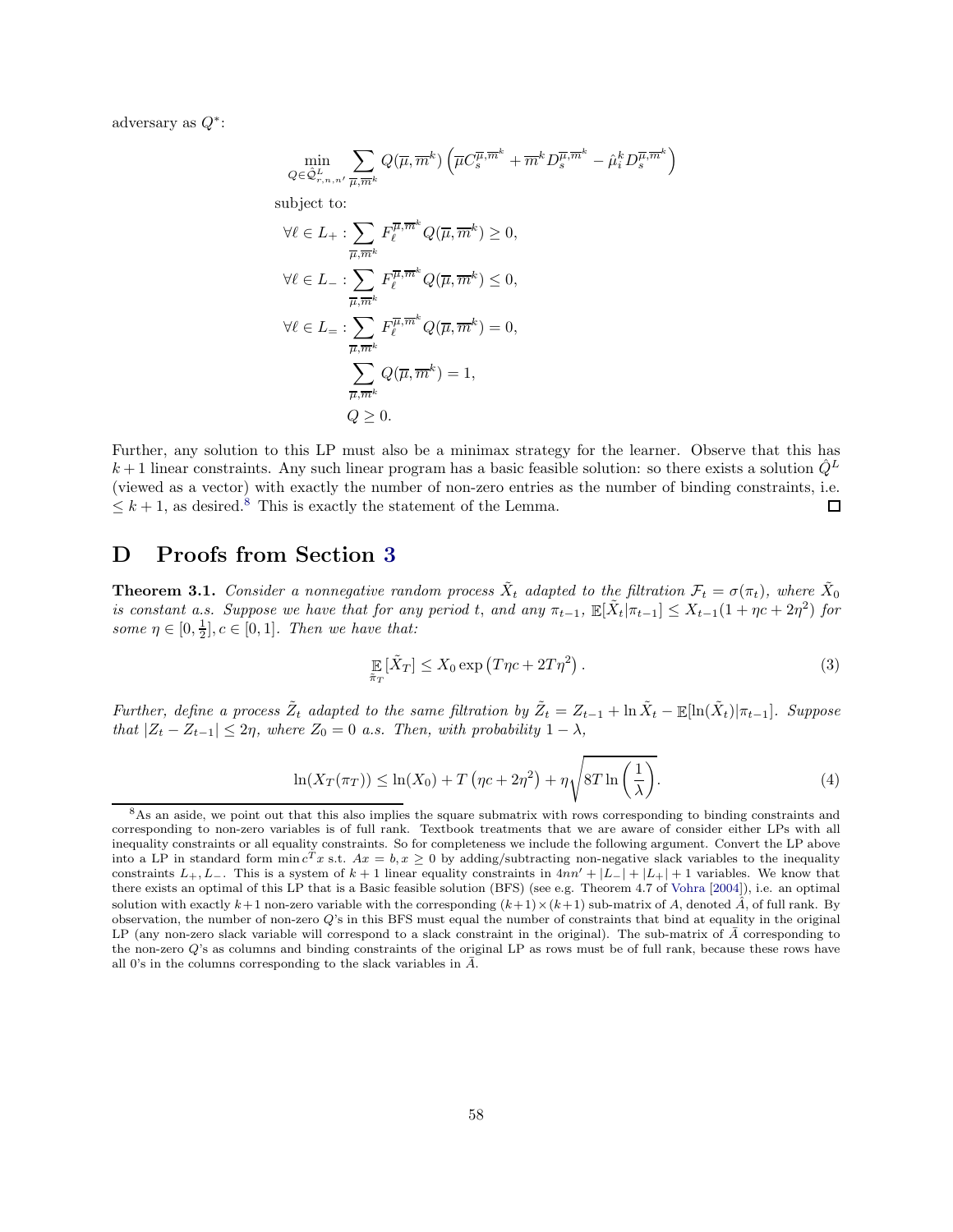Proof. First, observe that:

$$
\mathbb{E}\left[\tilde{X}_T\right] = \mathbb{E}\left[\mathbb{E}[\tilde{X}_T|\pi_{T-1}]\right],
$$
\n
$$
\leq \mathbb{E}\left[\mathbb{E}[(1 + \eta c + 2\eta^2) X_{T-1}|\pi_{T-1}]\right]
$$
\n
$$
= (1 + \eta c + 2\eta^2) \mathbb{E}\left[\tilde{X}_{T-1}\right],
$$
\n
$$
\vdots
$$
\n
$$
\leq X_0 \left(1 + \eta c + 2\eta^2\right)^T,
$$
\n
$$
= X_0 \exp\left(T \ln\left(1 + \eta c + 2\eta^2\right)\right),
$$
\n
$$
\leq X_0 \exp\left(T\eta c + 2T\eta^2\right),
$$

where the last inequality holds because  $\ln(1 + x) \leq x$  for any  $x > -1$ . This concludes the proof of [\(3\)](#page-16-2). Towards demonstrating the high-probability bound [4,](#page-16-5) we first show the following statement.

<span id="page-60-1"></span>**Lemma D.1.** For any  $\pi_T$ , we have

$$
\sum_{t=1}^{T} \left( \mathbb{E} \left[ \ln(\tilde{X}_t) \middle| \pi_{t-1} \right] - \ln(X_{t-1}(\pi_{t-1})) \right) \leq T \left( \eta c + 2\eta^2 \right)
$$

.

*Proof.* Fixing  $\pi_T$  and taking any  $t \leq T$ , we have

$$
\mathbb{E}_{\tilde{\pi}_{t}}\left[\ln(\tilde{X}_{t})|\pi_{t-1}\right] \le \ln\left(\mathbb{E}_{\tilde{\pi}_{t}}[\tilde{X}_{t}|\pi_{t-1}]\right),\tag{Jensen's inequality}
$$
\n
$$
\le \ln(X_{t-1}(\pi_{t-1})) + \ln(1 + c\eta + 2\eta^{2}),\tag{by assumption}
$$
\n
$$
\le \ln(X_{t-1}(\pi_{t-1})) + (c\eta + 2\eta^{2}).\tag{ln(1+x) \le x for any  $x > -1$ )
$$

Summing over every round  $t \in [T]$  gives us the result.

Now observe that for any  $\pi_{t-1}$ , we have  $\mathbb{E}[\tilde{Z}_t | \pi_{t-1}] = Z_{t-1}$ , so the process  $\tilde{Z}_t$  is a martingale. Further, its increments are bounded by assumption. Recall Azuma's inequality for martingales with bounded increments (see e.g. [Dubhashi and Panconesi](#page-42-15) [\[2009\]](#page-42-15)):

<span id="page-60-0"></span>**Lemma D.2** (Azuma's Inequality). For any martingale  $\{\tilde{Z}_t\}_{t=1}^T$  with  $|Z_t - Z_{t-1}| \leq c$  a.s., for all T it holds

$$
\Pr\left[\tilde{Z}_T - \tilde{Z}_0 \ge \epsilon\right] \le \exp\left(-\frac{\epsilon^2}{2c^2T}\right)
$$

.

By assumption, we may apply Azuma's inequality with  $c = 2\eta$ , and we obtain

$$
\Pr_{\tilde{\pi}_T} \left[ \sum_{t=1}^T \left( \ln(X_t(\pi_t)) - \mathop{\mathbb{E}}_{\tilde{\pi}_t} [\ln X_t(\tilde{\pi}_t) | \pi_{t-1}] \right) \ge \epsilon \right] \le \exp \left( -\frac{\epsilon^2}{8\eta^2 T} \right).
$$

So, with probability  $1 - \lambda$ , it holds that

$$
\sum_{t=1}^{T} \left( \ln(X_t(\pi_t)) - \mathbb{E}[\ln X_t(\tilde{\pi}_t) | \pi_{t-1}] \right) \leq \eta \sqrt{8T \ln\left(\frac{1}{\lambda}\right)}
$$
\n
$$
\implies \ln(X_T(\pi_T)) \leq \ln(X_0) + \left( \sum_{t=1}^{T} \mathbb{E}[\ln(X_t(\tilde{\pi}_t)) | \pi_{t-1}] - \ln(X_{t-1}(\pi_{t-1})) \right) + \eta \sqrt{8T \ln\left(\frac{1}{\lambda}\right)}
$$
\n
$$
\implies \ln(X_T(\pi_T)) \leq \ln(X_0) + T \left( \eta c + 2\eta^2 \right) + \eta \sqrt{8T \ln\left(\frac{1}{\lambda}\right)},
$$

where the last inequality follows from Lemma [D.1.](#page-60-1)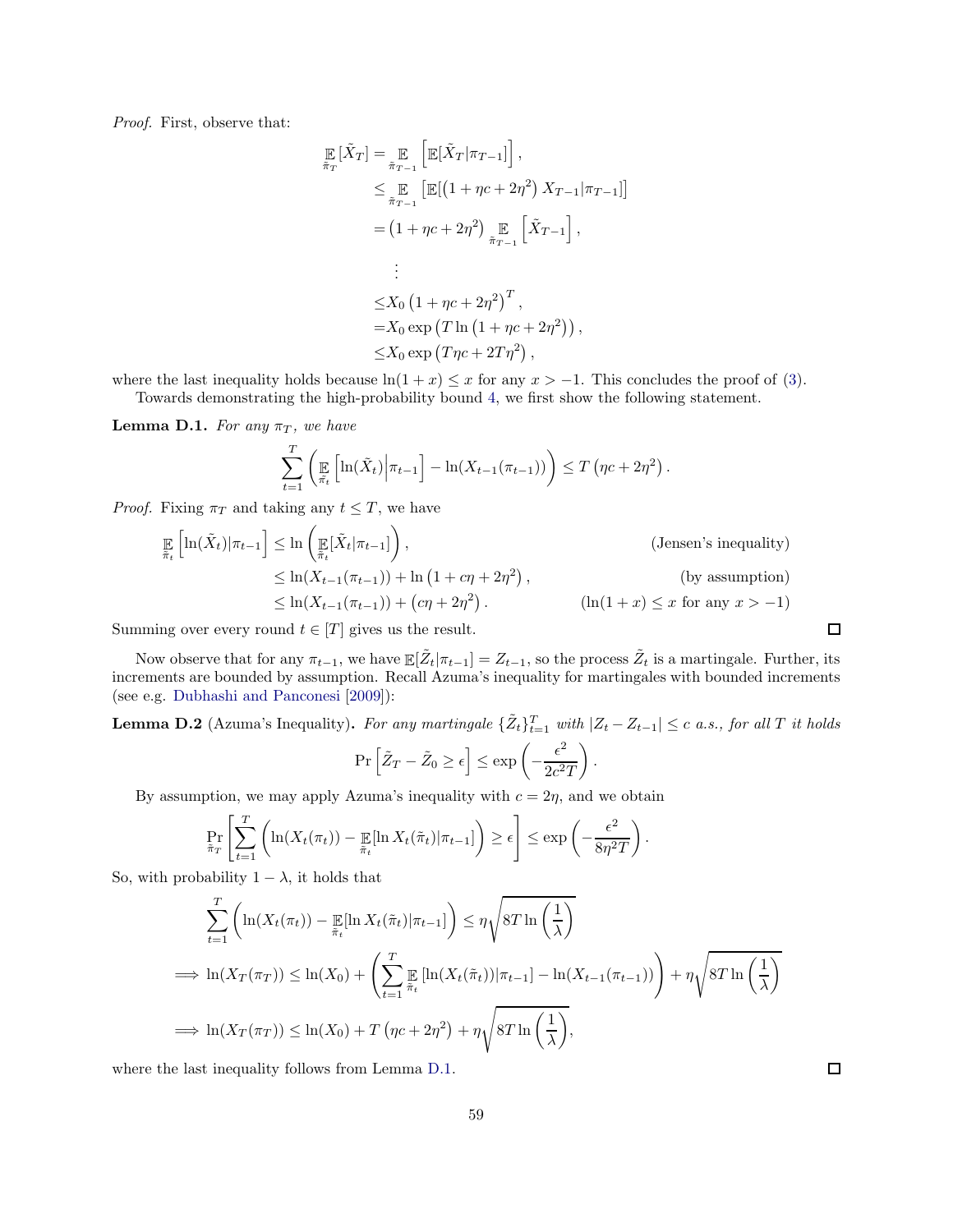**Lemma 3.3.** At any round  $t \in [T]$  and for any realized transcript  $\pi_t$ ,  $|Z_t - Z_{t-1}| \leq 2\eta$ .

Proof. Observe that

$$
|Z_t - Z_{t-1}| = |\ln(L_t(\pi_t)) - \mathbb{E}[\ln(L_t(\tilde{\pi}_t)) | \pi_{t-1}]|
$$
  
= 
$$
\left| \mathbb{E} \left[ \ln \left( \frac{L_t(\pi_t)}{L_t(\tilde{\pi}_t)} \right) \middle| \pi_{t-1} \right] \right|
$$

Note that for any  $\pi_t$ ,

$$
L_t(\pi_t) = L_{t-1}(\pi_{t-1}) + \Delta_t(\pi_{t-1}, x_t, y_t, \overline{\mu}_t)
$$

where:

$$
\Delta_t(\pi_{t-1}, x_t, y_t, \overline{\mu}_t) = \sum_{\mathcal{G}(x_t)} \exp(\eta V_{t-1}^{G, B^{-1}(\overline{\mu}_t)}) (\exp(\eta(y_t - \overline{\mu}_t)) - 1) + \exp(-\eta V_{t-1}^{G, B^{-1}(\overline{\mu}_t)}) (\exp(-\eta(y_t - \overline{\mu}_t)) - 1).
$$

Since  $y_t - \overline{\mu}_t$  must lie in [-1, 1], we have that:

$$
(\exp(-\eta) - 1)L_{t-1}(\pi_{t-1}) \le \Delta_t(\pi_{t-1}, x_t, y_t, \overline{\mu}_t) \le (\exp(\eta) - 1)L_{t-1}(\pi_{t-1})
$$

which implies:

$$
\exp(-\eta)L_{t-1}(\pi_{t-1}) \le L_t(\pi_t) \le \exp(\eta)L_{t-1}(\pi_{t-1}).
$$

Hence, for any two transcripts  $\pi_t$ ,  $\pi'_t$  which are equal over the first  $t-1$  periods, we have

$$
\left|\ln\left(\frac{L_t(\pi_t)}{L_t(\pi_t')}\right)\right| \le \ln\left(\frac{\exp(\eta)}{\exp(-\eta)}\right) = 2\eta.
$$

Therefore,  $\left| \mathbb{E}\left[ \ln \left( \frac{L_t(\pi_t)}{L_t(\tilde{\pi}_t)} \right) \right] \right|$  $\frac{L_t(\pi_t)}{L_t(\tilde{\pi}_t)}\Big|\big|\pi_{t-1}\big|\Big| \leq 2\eta$  as desired.

# <span id="page-61-0"></span>E Proofs from Section [4](#page-20-0)

**Theorem 4.1.** When Algorithm [3](#page-26-0) is run using bucketing coarseness parameters n and  $n'$ , discretization parameter  $r \in \mathbb{N}$ , and  $\eta = \sqrt{\frac{\ln(4|\mathcal{G}|n \cdot n')}{2T}} \in (0, 1/2)$ , then against any adversary, its sequence of mean-moment predictions is  $(\alpha, \beta, n, n')$ -mean-conditioned moment multicalibrated with respect to  $\mathcal{G}$ , where  $\beta = (k+1)\alpha + \frac{k}{2n}$ and:

$$
\mathbb{E}[\alpha] \le \frac{1}{rn} + \frac{1}{rn'} + 2\sqrt{\frac{2\ln(4|\mathcal{G}|n \cdot n')}{T}}.
$$

For  $r = \frac{\sqrt{T}(n+n')}{\sqrt{2\ln(4/\sigma)}}$  $\frac{\sqrt{1(n+n)}}{\varepsilon n \cdot n' \cdot \sqrt{2\ln(4|\mathcal{G}|n \cdot n')}},$  this gives:

$$
\mathbb{E}[\alpha] \le (2+\varepsilon) \sqrt{\frac{2}{T} \ln (4|\mathcal{G}|n \cdot n')}.
$$

Here the expectation is taken over the randomness of the transcript  $\pi_T$ .

Proof. From Observation [4.1,](#page-23-3) it suffices to show that:

$$
\frac{1}{T} \mathop{\mathbb{E}}_{\tilde{\pi}_T} \left[ \max_{G \in \mathcal{G}, i \in [n], j \in [n']} |\tilde{V}_T^{G,i,j}| \right] \le \frac{1}{rn} + \frac{1}{rn'} + 2\sqrt{\frac{2\ln(4|\mathcal{G}|n \cdot n')}{T}},
$$
\n
$$
\frac{1}{T} \mathop{\mathbb{E}}_{\tilde{\pi}_T} \left[ \max_{G \in \mathcal{G}, i \in [n], j \in [n']} |\tilde{M}_T^{G,i,j}| \right] \le \frac{1}{rn} + \frac{1}{rn'} + 2\sqrt{\frac{2\ln(4|\mathcal{G}|n \cdot n')}{T}}
$$

.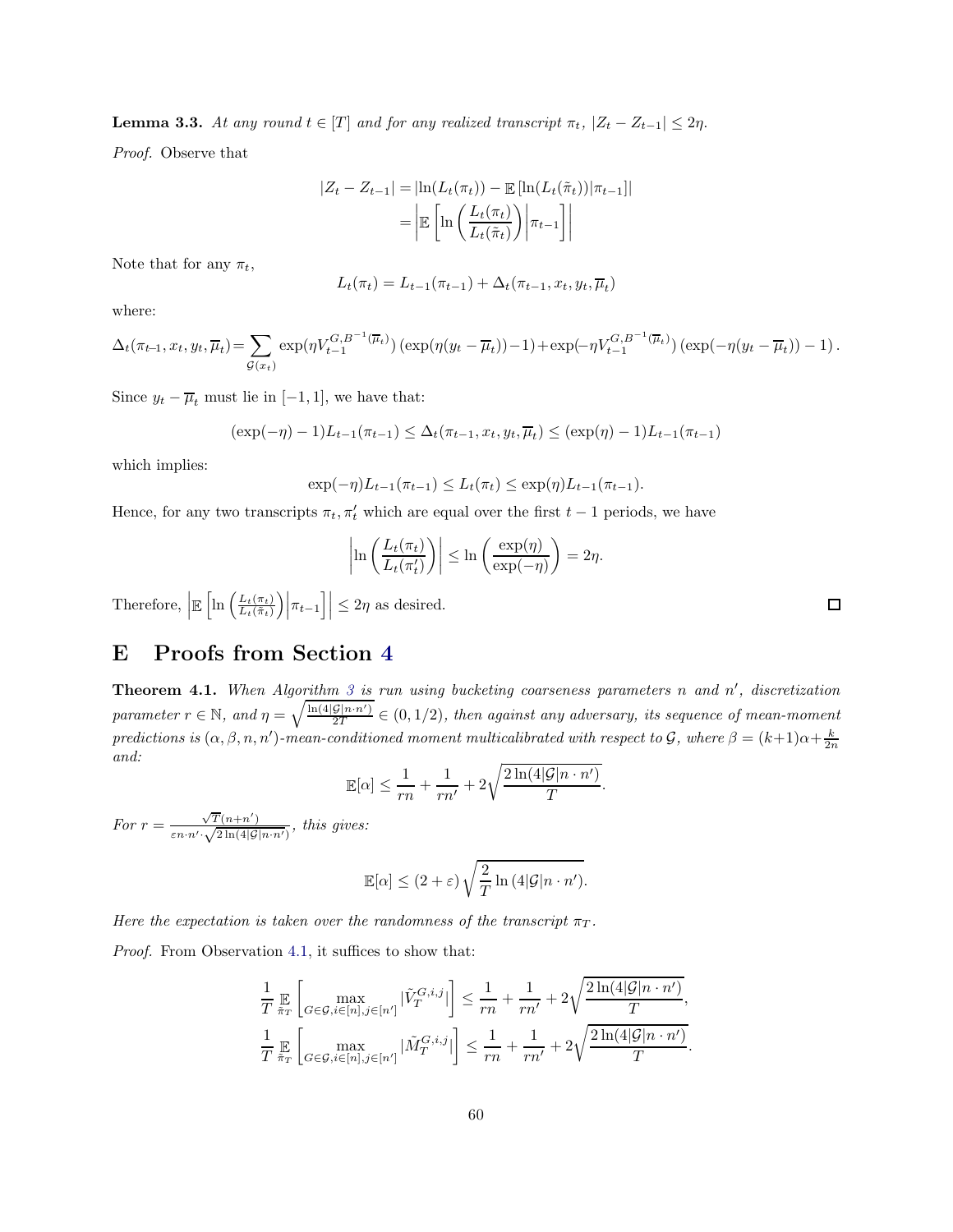We begin by computing a bound on the (exponential of) the expectation of the first quantity:

$$
\exp\left(\eta \max_{\tilde{\pi}_T} \left| \tilde{V}_T^{G,i,j} \right| \right) \leq \sum_{\tilde{\pi}_T} \left[ \exp\left(\eta \max_{G,i,j} |\tilde{V}_T^{G,i,j}| \right) \right],
$$
\n
$$
= \sum_{\tilde{\pi}_T} \left[ \max_{G,i,j} \exp\left(\eta |\tilde{V}_T^{G,i,j}| \right) \right],
$$
\n
$$
\leq \sum_{\tilde{\pi}_T} \left[ \max_{G,i,j} \left( \exp\left(\eta \tilde{V}_T^{G,i,j}\right) + \exp\left(-\eta \tilde{V}_T^{G,i,j}\right) \right) \right],
$$
\n
$$
\leq \sum_{\tilde{\pi}_T} \left[ \sum_{G,i,j} \left( \exp\left(\eta \tilde{V}_T^{G,i,j}\right) + \exp\left(-\eta \tilde{V}_T^{G,i,j}\right) + \exp\left(\eta \tilde{M}_T^{G,i,j}\right) + \exp\left(-\eta \tilde{M}_T^{G,i,j}\right) \right) \right],
$$
\n
$$
= \sum_{\tilde{\pi}_T} [\tilde{L}_T],
$$
\n
$$
\leq 4|\mathcal{G}|n \cdot n' \cdot \exp\left(\frac{T\eta}{rn} + \frac{T\eta}{rn'} + 2T\eta^2\right).
$$

Here the first inequality follows from Jensen's inequality and the last one follows from Corollary [4.2.](#page-26-3) Taking the log of both sides and dividing by  $\eta T$  we obtain

$$
\frac{1}{T}\mathop{\mathbb{E}}_{\tilde{\pi}_T}[\max_{G,i}|\tilde{V}^{G,i}_T|] \leq \frac{\ln(4|\mathcal{G}|n \cdot n')}{\eta T} + \frac{1}{rn} + \frac{1}{rn'} + 2\eta.
$$

Choosing  $\eta = \sqrt{\frac{\ln(4|\mathcal{G}|n \cdot n')}{2T}}$ , we have

$$
\frac{1}{T} \mathop{\mathbb{E}}_{\tilde{\pi}_T}[\max_{G,i} |\tilde{V}_T^{G,i}|] \le \frac{1}{rn} + \frac{1}{rn'} + 2\sqrt{\frac{2\ln(4|\mathcal{G}|n \cdot n')}{T}}.
$$

Repeating the same steps, we get an identical bound for  $\frac{1}{T} \mathbb{E}_{\tilde{\pi}_T}[\max_{G \in \mathcal{G}, i \in [n], j \in [n']}|\tilde{M}_T^{G,i,j}|]$ .

 $\Box$ 

Now, given  $\tilde{L}$ , define  $\tilde{Z}$  analogously to the second part of Theorem [3.1.](#page-16-1) Next, we can show that the increments of  $\tilde{Z}$  thus defined, at any round t, can be bounded.

<span id="page-62-0"></span>**Lemma E.1.** At any round  $t \in [T]$  and for any realized transcript  $\pi_t$ ,  $|Z_t - Z_{t-1}| \leq 2\eta$ .

Proof. Observe that

$$
|Z_t - Z_{t-1}| = |\ln(L_t(\pi_t)) - \mathbb{E}[\ln(L_t(\tilde{\pi}_t)) | \pi_{t-1}]|
$$
  
= 
$$
\left| \mathbb{E} \left[ \ln \left( \frac{L_t(\pi_t)}{L_t(\tilde{\pi}_t)} \right) \middle| \pi_{t-1} \right] \right|
$$

Note that for any  $\pi_t$ ,

$$
L_t(\pi_t) = L_{t-1}(\pi_{t-1}) + \Delta_t(\pi_{t-1}, x_t, y_t, \overline{\mu}_t, \overline{m}_t^k)
$$

where:

$$
\Delta_t(\pi_{t-1}, x_t, y_t, \overline{\mu}_t, \overline{m}_t^k)
$$
\n
$$
= \sum_{\mathcal{G}(x_t)} \exp(\eta V_{t-1}^{G, B^{-1}(\overline{\mu}_t), B^{-1}(\overline{m}_t^k)}) (\exp(\eta(y_t - \overline{\mu}_t)) - 1) + \exp(-\eta V_{t-1}^{G, B^{-1}(\overline{\mu}_t), B^{-1}(\overline{m}_t^k)}) (\exp(-\eta(y_t - \overline{\mu}_t)) - 1),
$$
\n
$$
+ \sum_{\mathcal{G}(x_t)} \exp(\eta M_{t-1}^{G, B^{-1}(\overline{\mu}_t), B^{-1}(\overline{m}_t^k)}) (\exp(\eta((y_t - \hat{\mu}_{\overline{\mu}_t})^k - \overline{m}_t^k)) - 1)
$$
\n
$$
+ \exp(-\eta M_{t-1}^{G, B^{-1}(\overline{\mu}_t), B^{-1}(\overline{m}_t^k)}) (\exp(-\eta((y_t - \hat{\mu}_{\overline{\mu}_t})^k - \overline{m}_t^k)) - 1).
$$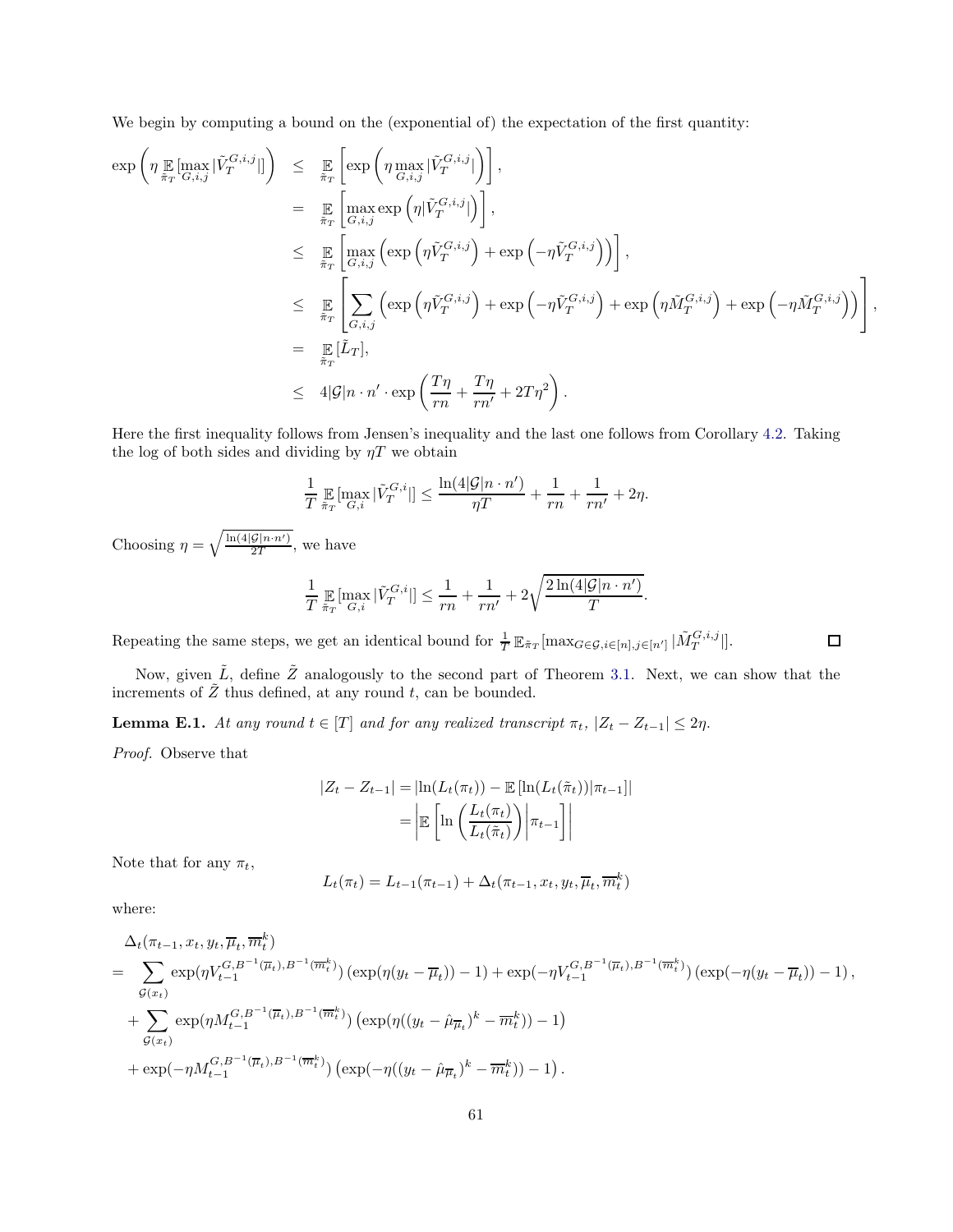Since  $(y_t - \overline{\mu}_t)$  and  $((y_t - \hat{\mu}_{\overline{\mu}_t})^k - \overline{m}_t^k)$  must lie in [-1, 1], we have that:

$$
(\exp(-\eta) - 1)L_{t-1}(\pi_{t-1}) \le \Delta_t(\pi_{t-1}, x_t, y_t, \overline{\mu}_t, \overline{m}_t^k) \le (\exp(\eta) - 1)L_{t-1}(\pi_{t-1})
$$

which implies:

$$
\exp(-\eta)L_{t-1}(\pi_{t-1}) \le L_t(\pi_t) \le \exp(\eta)L_{t-1}(\pi_{t-1}).
$$

Therefore, for any two  $\pi_t, \pi'_t$  such that the corresponding transcripts for the first  $t-1$  periods is the same, we have

$$
\left|\ln\left(\frac{L_t(\pi_t)}{L_t(\pi_t')}\right)\right| \le \ln\left(\frac{\exp(\eta)}{\exp(-\eta)}\right) = 2\eta.
$$

Therefore we have  $\left| \mathbb{E}\left[ \ln \left( \frac{L_t(\pi_t)}{L_t(\tilde{\pi}_t)} \right) \right. \right.$  $\frac{L_t(\pi_t)}{L_t(\tilde{\pi}_t)}\Big|\Big|\pi_{t-1}\Big|\Big| \leq 2\eta$  as desired.

**Theorem 4.2.** When Algorithm [3](#page-26-0) is run using bucketing coarseness parameters n and  $n'$ , discretization  $r \in \mathbb{N}$  and  $\eta = \sqrt{\frac{\ln(4|\mathcal{G}|n \cdot n')}{2T}} \in (0, 1/2)$ , then against any adversary, with probability  $1-\lambda$  over the randomness of the transcript, its sequence of predictions is  $(\alpha, \beta, n, n')$ -mean-conditioned moment multicalibrated with respect to  $\mathcal G$  for  $\beta = (k+1)\alpha + \frac{k}{2n}$  and:

$$
\alpha \le \frac{1}{rn} + \frac{1}{rn'} + 4\sqrt{\frac{2}{T} \ln\left(\frac{4|\mathcal{G}|n \cdot n'}{\lambda}\right)}.
$$

For  $r = \frac{\sqrt{T(n+n')}}{\sqrt{2(1-x^2)}}$  $\frac{\sqrt{1(n+n)}}{\epsilon n \cdot n' \sqrt{2\ln(4|\mathcal{G}|n \cdot n'/\lambda)}},$  this gives:

$$
\alpha \le (4+\epsilon)\sqrt{\frac{2}{T}\ln\left(\frac{4|\mathcal{G}|n\cdot n'}{\lambda}\right)}.
$$

*Proof.* By Lemma [E.1,](#page-62-0) the second part of Theorem [3.1](#page-16-1) applies, and plugging in  $L_0 = 4|\mathcal{G}|n \cdot n'$  and  $c =$  $\frac{1}{rn} + \frac{1}{rn'}$ , we have that, with probability  $(1 - \lambda)$  over the randomness of the transcript:

$$
\ln(L_T(\pi_T)) \leq \ln(4|\mathcal{G}|n \cdot n) + T\left(\frac{\eta}{rn} + \frac{\eta}{rn'} + 2\eta^2\right) + \eta \sqrt{8T \ln\left(\frac{1}{\lambda}\right)}.
$$

Now, note that

$$
\exp\left(\eta \max_{G,i,j} |V_T^{G,i,j}|\right) = \max_{G,i,j} \exp\left(\eta |V_T^{G,i,j}|\right),
$$
  
\n
$$
\leq \max_{G,i,j} \left(\exp\left(\eta V_T^{G,i,j}\right) + \exp\left(-\eta V_T^{G,i,j}\right)\right),
$$
  
\n
$$
\leq \sum_{G,i,j} \left(\exp\left(\eta V_T^{G,i,j}\right) + \exp\left(-\eta V_T^{G,i,j}\right) + \exp\left(\eta M_T^{G,i,j}\right) + \exp\left(-\eta M_T^{G,i,j}\right)\right),
$$
  
\n
$$
= L_T(\pi_T).
$$

By an analogous argument we have that  $\exp\left(\eta \max_{G,i,j}|M_T^{G,i,j}|\right) \leq L_T(\pi_T)$ . Taking log on both sides and dividing both sides by  $\eta T$ , we get

$$
\frac{1}{T} \max_{G,i} |V_T^{G,i,j}| \le \frac{1}{\eta T} \ln(L_T(\pi_T)) \le \frac{\ln(4|\mathcal{G}|n \cdot n')}{\eta T} + \frac{1}{rn} + \frac{1}{rn'} + 2\eta + \sqrt{\frac{8\ln(\frac{1}{\lambda})}{T}}.
$$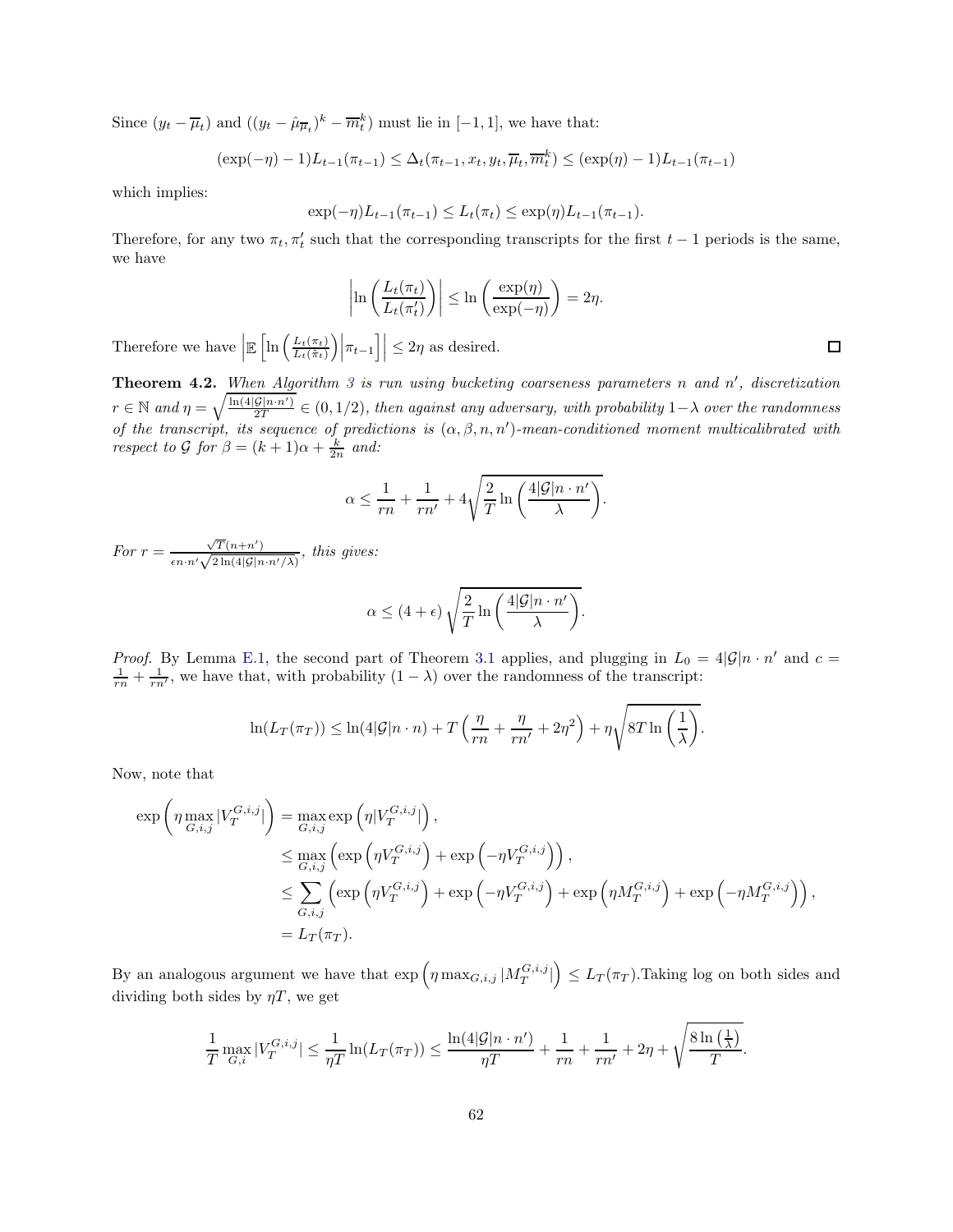Choosing  $\eta = \sqrt{\frac{\ln(4|\mathcal{G}|n \cdot n')}{2T}}$ , we obtain:

$$
\frac{1}{T} \max_{G,i,j} |V_T^{G,i,j}| \le \frac{1}{rn} + \frac{1}{rn'} + 2\sqrt{\frac{2\ln(4|\mathcal{G}|n \cdot n')}{T}} + \sqrt{\frac{8\ln\left(\frac{1}{\lambda}\right)}{T}}
$$
\n
$$
\le \frac{1}{rn} + \frac{1}{rn'} + 4\sqrt{\frac{2}{T} \ln\left(\frac{4|\mathcal{G}|n \cdot n'}{\lambda}\right)},
$$

and, by an analogous argument,

$$
\frac{1}{T} \max_{G,i,j} |M_T^{G,i,j}| \le \frac{1}{rn} + \frac{1}{rn'} + 4\sqrt{\frac{2}{T} \ln\left(\frac{4|\mathcal{G}|n \cdot n'}{\lambda}\right)},
$$

as desired.

**Lemma 4.5.** Consider a linear program of the following form, with variables  $x \in \mathbb{R}^m$ ,  $\gamma \in \mathbb{R}$  for some m:

Minimize  $\gamma$ , subject to:  $Ax \leq \gamma \mathbf{1}^m$ ,  $x \cdot \mathbf{1}^m = 1$ ,  $x \geq 0$ .

Here,  $\mathbf{1}^m \in \mathbb{R}^m$  is the all-ones vector, and  $A = (a_{ji})$  is a finite matrix with real entries.

Take any  $\epsilon > 0$ . Modify the above linear program by replacing matrix A with matrix  $\dot{A} = (\tilde{a}_{ii})$ , where each  $\tilde{a}_{ji}$  is a rational number within  $\pm \frac{\epsilon}{2}$  from  $a_{ji}$ , obtained by truncating  $a_{ji}$  to  $O(\log \frac{1}{\epsilon})$  bits of precision. Then, any optimal solution  $(x^{*,r}, \gamma^{*,r})$  of the resulting rational linear program is an  $\epsilon$ -approximately optimal feasible solution of the original linear program.

*Proof.* Let  $(x^*, \gamma^*)$  be the optimal solution of the original LP. Consider the constraint of the original (resp. rational) LP associated with any row j of matrix A (resp.  $\tilde{A}$ ). This constraint is written as  $\sum_i a_{ji} x_i \leq \gamma$  in the original LP, and  $\sum_i \tilde{a}_{ji} x_i \leq \gamma$  in the rational LP. Here and below, i ranges over [m]. Now, we have that

$$
\sum_{i} \tilde{a}_{ji} x_i^* \le \sum_{i} \left( a_{ji} + \frac{\epsilon}{2} \right) x_i^* = \sum_{i} a_{ji} x_i^* + \frac{\epsilon}{2} \sum_{i} x_i^* \le \gamma^* + \frac{\epsilon}{2} \sum_{i} x_i^* = \gamma^* + \frac{\epsilon}{2}.
$$

Since this holds for any row j of the matrix, then setting  $x = x^*$  achieves value at most  $\gamma^* + \frac{\epsilon}{2}$  with respect to the rational LP.

Conversely, consider an optimal solution  $(x^{*,r}, \gamma^{*,r})$  of the rational LP — by the above, we immediately have  $\gamma^{*,r} \leq \gamma^* + \frac{\epsilon}{2}$ . We claim it achieves value at most  $\gamma^* + \epsilon$  with respect to the original LP. Indeed, for any matrix row  $j$ ,

$$
\sum_{i} a_{ji} x_i^{*,r} \le \sum_{i} \left( \tilde{a}_{ji} + \frac{\epsilon}{2} \right) x_i^{*,r} = \sum_{i} \tilde{a}_{ji} x_i^{*,r} + \frac{\epsilon}{2} \sum_{i} x_i^{*,r} = \sum_{i} \tilde{a}_{ji} x_i^{*,r} + \frac{\epsilon}{2} \le \gamma^{*,r} + \frac{\epsilon}{2} \le \left( \gamma^* + \frac{\epsilon}{2} \right) + \frac{\epsilon}{2} = \gamma^* + \epsilon.
$$

Therefore, by solving the rational LP, we obtain an  $\epsilon$ -approximate solution to the original LP, as desired.  $\Box$ 

**Lemma [4](#page-29-1).6.** Algorithm 4 achieves the multivalidity guarantees specified in Theorem [4.3.](#page-29-2)

*Proof.* We briefly argue that the additive  $\epsilon$ -approximation to the (shifted and rescaled) value of the game results in the claimed dependence of the multivalidity guarantees on  $\epsilon$ . When the learner achieves an  $\epsilon$ approximation to the value of the game at each round, the statement of Corollary [4.1](#page-25-0) becomes:

$$
\mathop{\mathbb{E}}_{Q_{s+1}^{L}}\left[\tilde{L}_{s+1}|\pi_{s}\right] \leq L_{s}\left(1+\frac{\eta}{rn}+\frac{\eta}{rn'}+2\eta^{2}\right)+\eta\epsilon \leq L_{s}\left(1+\frac{\eta}{rn}+\frac{\eta}{rn'}+2\eta^{2}\right)+\epsilon.
$$

Indeed, recall that the linear program that we solve at each round solves for the value of the game that has been shifted by  $2\eta^2 L_s$  and divided by  $\eta$ . For the second inequality, recall that  $\eta < 1$ .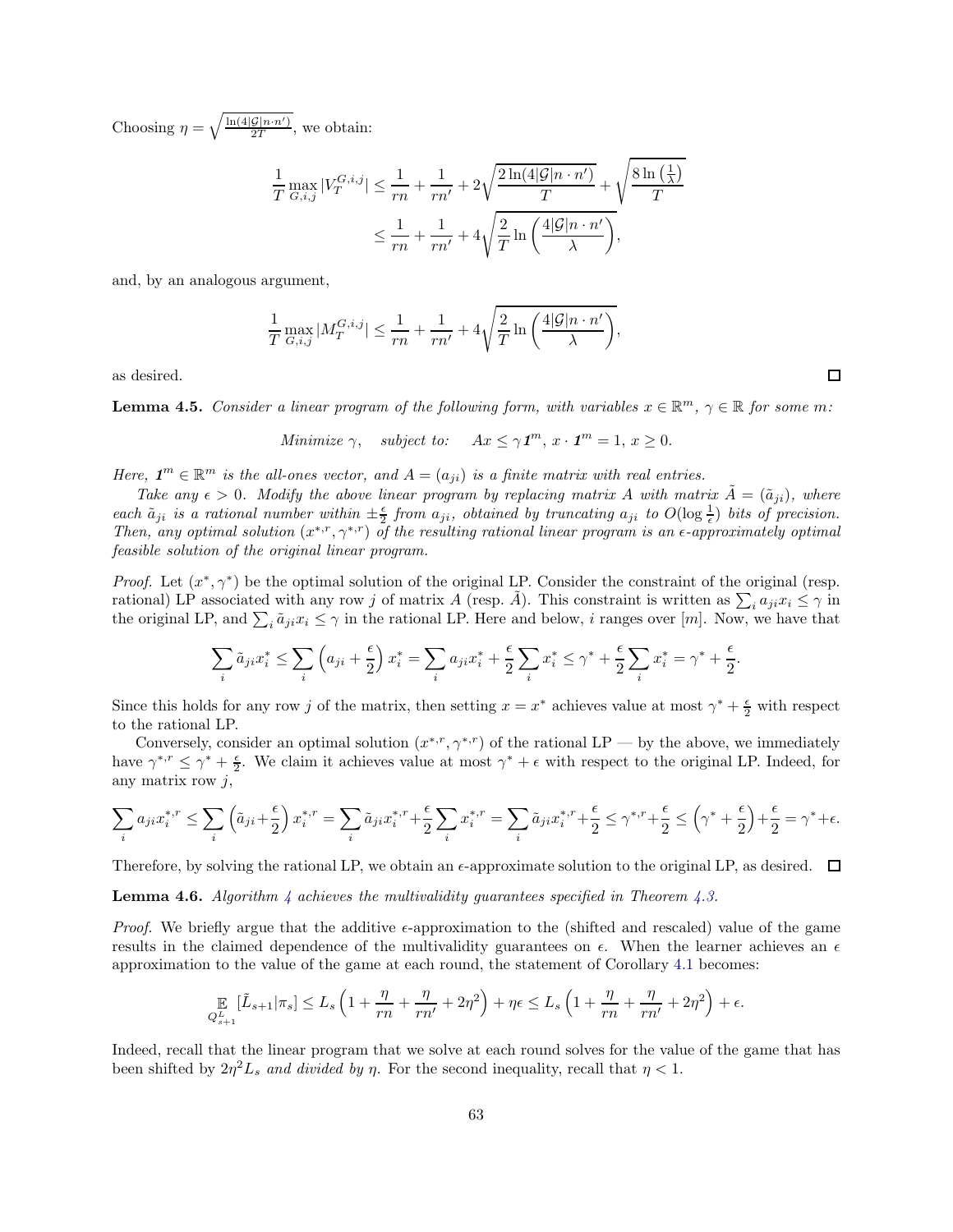Now, using the telescoping argument from the first part of the proof of Theorem [3.1,](#page-16-1) we obtain

$$
\exp\left(\eta \max_{\tilde{\pi}_T} \left[\max_{G,(i,j)} |\tilde{V}_T^{G,(i,j)}|\right]\right) \le 4|\mathcal{G}|n \cdot n' \left((1 + \frac{\eta}{rn} + \frac{\eta}{rn'} + 2\eta^2)\right)^T + \epsilon \sum_{t=0}^{T-1} \left(1 + \frac{\eta}{rn} + \frac{\eta}{rn'} + 2\eta^2\right)^t,
$$
  

$$
\le 4|\mathcal{G}|n \cdot n' \left((1 + \frac{\eta}{rn} + \frac{\eta}{rn'} + 2\eta^2)\right)^T + \epsilon T \left(1 + \frac{\eta}{rn} + \frac{\eta}{rn'} + 2\eta^2\right)^T,
$$
  

$$
= (4|\mathcal{G}|n \cdot n' + \epsilon T) \exp\left(T\ln\left(1 + \frac{\eta}{rn} + \frac{\eta}{rn'} + 2\eta^2\right)\right),
$$
  

$$
\le (4|\mathcal{G}|n \cdot n' + \epsilon T) \exp\left(\frac{T\eta}{rn} + \frac{T\eta}{rn'} + 2T\eta^2\right),
$$

Taking logs and dividing by  $\eta T$ , we get

$$
\frac{1}{T}\mathop{\mathbb{E}}_{\tilde{\pi}_T}[\max_{G,(i,j)}|\tilde{V}_T^{G,(i,j)}|] \le \frac{\ln(4|\mathcal{G}|n \cdot n' + \epsilon T)}{\eta T} + \frac{1}{rn} + \frac{1}{rn'} + 2\eta.
$$

Setting the two terms involving  $\eta$  equal, we have:

$$
\eta = \sqrt{\frac{\ln(4|\mathcal{G}|n \cdot n' + \epsilon T)}{2T}}.
$$

For this choice of  $\eta$ , we obtain the following *in-expectation* multivalidity guarantee (and the same guarantee for the  $M$ 's):

$$
\frac{1}{T}\mathop{\mathbb{E}}_{\tilde{\pi}_T}[\max_{G,(i,j)}|\tilde{V}^{G,(i,j)}_T|] \leq \frac{1}{rn} + \frac{1}{rn'} + 2\sqrt{\frac{2\ln(4|\mathcal{G}|n \cdot n' + \epsilon T)}{T}}.
$$

Now, setting  $\epsilon = \frac{\epsilon'}{T}$  $\frac{\epsilon}{T}$  for any desired  $\epsilon' > 0$ , we obtain the guarantee (and same for the M's) that

$$
\frac{1}{T} \mathop{\mathbb{E}}_{\tilde{\pi}_T} [\max_{G,(i,j)} |\tilde{V}_T^{G,(i,j)}|] \le \frac{1}{rn} + \frac{1}{rn'} + 2\sqrt{\frac{2\ln(4|\mathcal{G}|n \cdot n' + \epsilon')}{T}} \quad \text{if we set } \eta = \sqrt{\frac{\ln(4|\mathcal{G}|n \cdot n' + \epsilon')}{2T}},
$$

and the resulting runtime will be polynomial in T and  $\log \frac{1}{\epsilon}$  and thus polynomial in T and  $\log \frac{1}{\epsilon'}$ .

Now, we show the *high-probability* multivalidity guarantee. In the proof of Theorem [3.1,](#page-16-1) the statement of Lemma [D.1](#page-60-1) changes to:

**Lemma E.2.** For any  $\pi_T$ , we have

$$
\sum_{t=1}^T \left( \mathbb{E}_{\tilde{\pi_t}} \left[ \ln(\tilde{X}_t) \middle| \pi_{t-1} \right] - \ln(X_{t-1}(\pi_{t-1})) \right) \le T \left( \eta c + 2\eta^2 + \epsilon \right).
$$

*Proof.* Fixing  $\pi_T$  and taking any  $t \leq T$ , we have

$$
\mathbb{E}_{\tilde{\pi}_{t}}\left[\ln(\tilde{X}_{t})|\pi_{t-1}\right] \leq \ln\left(\mathbb{E}[\tilde{X}_{t}|\pi_{t-1}]\right),
$$
\n
$$
\leq \ln\left(X_{t-1}(\pi_{t-1})\cdot\left(1+ c\eta + 2\eta^{2}\right) + \epsilon\right),
$$
\n
$$
\leq \ln\left(X_{t-1}(\pi_{t-1})\cdot\left(1 + c\eta + 2\eta^{2}\right)\right) + \frac{\epsilon}{X_{t-1}(\pi_{t-1})\cdot\left(1 + c\eta + 2\eta^{2}\right)},
$$
\n(since we computed an  $\epsilon$ -approximation)\n
$$
\leq \ln(X_{t-1}(\pi_{t-1})) + \ln\left(1 + c\eta + 2\eta^{2}\right) + \epsilon,
$$
\n(since the loss satisfies  $X_{t-1}(\pi_{t-1}) \geq 1$ )\n
$$
\leq \ln(X_{t-1}(\pi_{t-1})) + (c\eta + 2\eta^{2} + \epsilon).
$$
\n(since the loss satisfies  $X_{t-1}(\pi_{t-1}) \geq 1$ )\n
$$
(\ln(1+x) \leq x \text{ for any } x > -1)
$$

 $\Box$ 

Summing over every round  $t \in [T]$  gives us the result.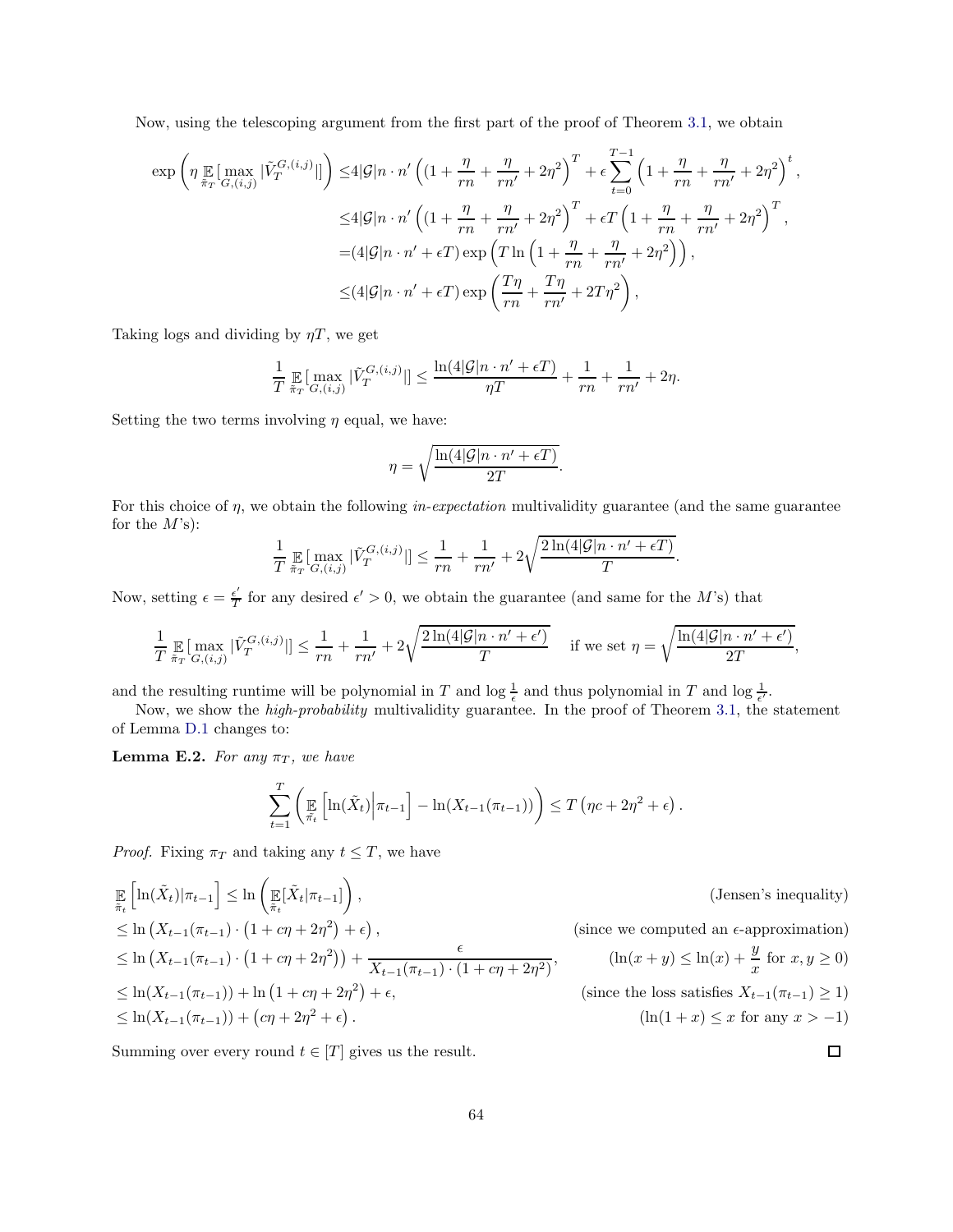Thus, the statement of the second part of Theorem [3.1](#page-16-1) becomes that with probability  $1 - \lambda$ ,

$$
\ln(X_T(\pi_T)) \leq \ln(X_0) + T\left(\eta c + 2\eta^2 + \epsilon\right) + \eta \sqrt{8T \ln\left(\frac{1}{\lambda}\right)}.
$$

Now, applying it to the setting at hand, we obtain:

$$
\ln(L_T(\pi_T)) \leq \ln(4|\mathcal{G}|n \cdot n') + T\left(\eta\left(\frac{1}{rn} + \frac{1}{rn'}\right) + 2\eta^2 + \epsilon\right) + \eta\sqrt{8T\ln\left(\frac{1}{\lambda}\right)}.
$$

Thus, taking log on both sides and dividing both sides by  $\eta T$ , we get

$$
\frac{1}{T}\max_{G,i,j}|V_T^{G,(i,j)}| \leq \frac{1}{\eta T}\ln(L_T(\pi_T)) \leq \frac{\ln(4|\mathcal{G}|n \cdot n')}{\eta T} + \frac{1}{rn} + \frac{1}{rn'} + 2\eta + \frac{\epsilon}{\eta} + \sqrt{\frac{8\ln\left(\frac{1}{\lambda}\right)}{T}}.
$$

Choosing  $\eta = \sqrt{\frac{\ln(4|\mathcal{G}|n \cdot n') + \epsilon T}{2T}}$ , we obtain (and the same holds for the M's):

$$
\frac{1}{T} \max_{G,i,j} |V_T^{G,i,j}| \le \frac{1}{rn} + \frac{1}{rn'} + 2\sqrt{\frac{2(\ln(4|\mathcal{G}|n \cdot n') + \epsilon T)}{T}} + \sqrt{\frac{8\ln(\frac{1}{\lambda})}{T}}
$$
\n
$$
\le \frac{1}{rn} + \frac{1}{rn'} + 4\sqrt{\frac{2}{T} \ln\left(\frac{4|\mathcal{G}|n \cdot n'}{\lambda}\right) + 2\epsilon},
$$

<span id="page-66-0"></span>as desired.

# F Proofs from Section [5](#page-32-0)

**Lemma 5.1.** For every transcript  $\pi_s \in \Pi^*$ , every  $x_{s+1} \in \mathcal{X}$ , and every  $(\ell_{s+1}, \overline{u}_{s+1}) \in B_n(i,j)$  we have that:

$$
\Delta_{s+1}(\pi_s, x_{s+1}, (\overline{\ell}_{s+1}, \overline{u}_{s+1})) \leq \left(\eta(\mathop{\mathbb{E}}_{\tilde{y}_{s+1}}[v_\delta((\overline{\ell}_{s+1}, \overline{u}_{s+1}), \tilde{y}_{s+1})])\right) C_s^{i,j}(x_{s+1}) + 2\eta^2 L_s,
$$

where for each  $i \leq j \in [n]$ , we have defined

$$
C_s^{i,j}(x_{s+1}) \equiv \sum_{\mathcal{G}(x_{s+1})} \exp(\eta V_s^{\mathcal{G},(i,j)}) - \exp(-\eta V_s^{\mathcal{G},(i,j)}).
$$

When  $x_{s+1}$  is clear from context, for notational economy, we will elide it and simply write  $C_s^{i,j}$ .

Proof. We calculate:

$$
\Delta_{s+1}(\pi_s, x_{s+1}, (\overline{\ell}_{s+1}, \overline{u}_{s+1}))
$$
\n
$$
= \mathop{\mathbb{E}}_{\tilde{y}_{s+1}} \Bigg[ \sum_{\mathcal{G}(x_{s+1})} \exp(\eta V_s^{G,(i,j)}) \left( \exp(\eta v_{\delta}((\overline{\ell}_{s+1}, \overline{u}_{s+1}), \tilde{y}_{s+1})) - 1) + \exp(-\eta V_s^{G,(i,j)}) \left( \exp(-\eta v_{\delta}((\overline{\ell}_{s+1}, \overline{u}_{s+1}), \tilde{y}_{s+1}) - 1) \right) \Bigg]
$$
\n
$$
\leq \mathop{\mathbb{E}}_{\tilde{y}_{s+1}} \Bigg[ \sum_{\mathcal{G}(x_{s+1})} \exp(\eta V_s^{G,(i,j)}) \left( \eta v_{\delta}((\overline{\ell}_{s+1}, \overline{u}_{s+1}), \tilde{y}_{s+1}) + 2\eta^2 \right) + \exp(-\eta V_s^{G,(i,j)}) \left( -\eta v_{\delta}((\overline{\ell}_{s+1}, \overline{u}_{s+1}), \tilde{y}_{s+1}) + 2\eta^2 \right) \Bigg]
$$
\n
$$
= \eta(\mathop{\mathbb{E}}_{\tilde{y}_{s+1}} \left[ v_{\delta}((\overline{\ell}_{s+1}, \overline{u}_{s+1}), \tilde{y}_{s+1})] \right) C_s^{i,j} + 2\eta^2 \sum_{\mathcal{G}(x_{s+1})} \exp(\eta V_s^{G,(i,j)}) + \exp(-\eta V_s^{G,(i,j)})
$$
\n
$$
\leq \eta(\mathop{\mathbb{E}}_{\tilde{y}_{s+1}} \left[ v_{\delta}((\overline{\ell}_{s+1}, \overline{u}_{s+1}), \tilde{y}_{s+1})] \right) C_s^{i,j} + 2\eta^2 L_s,
$$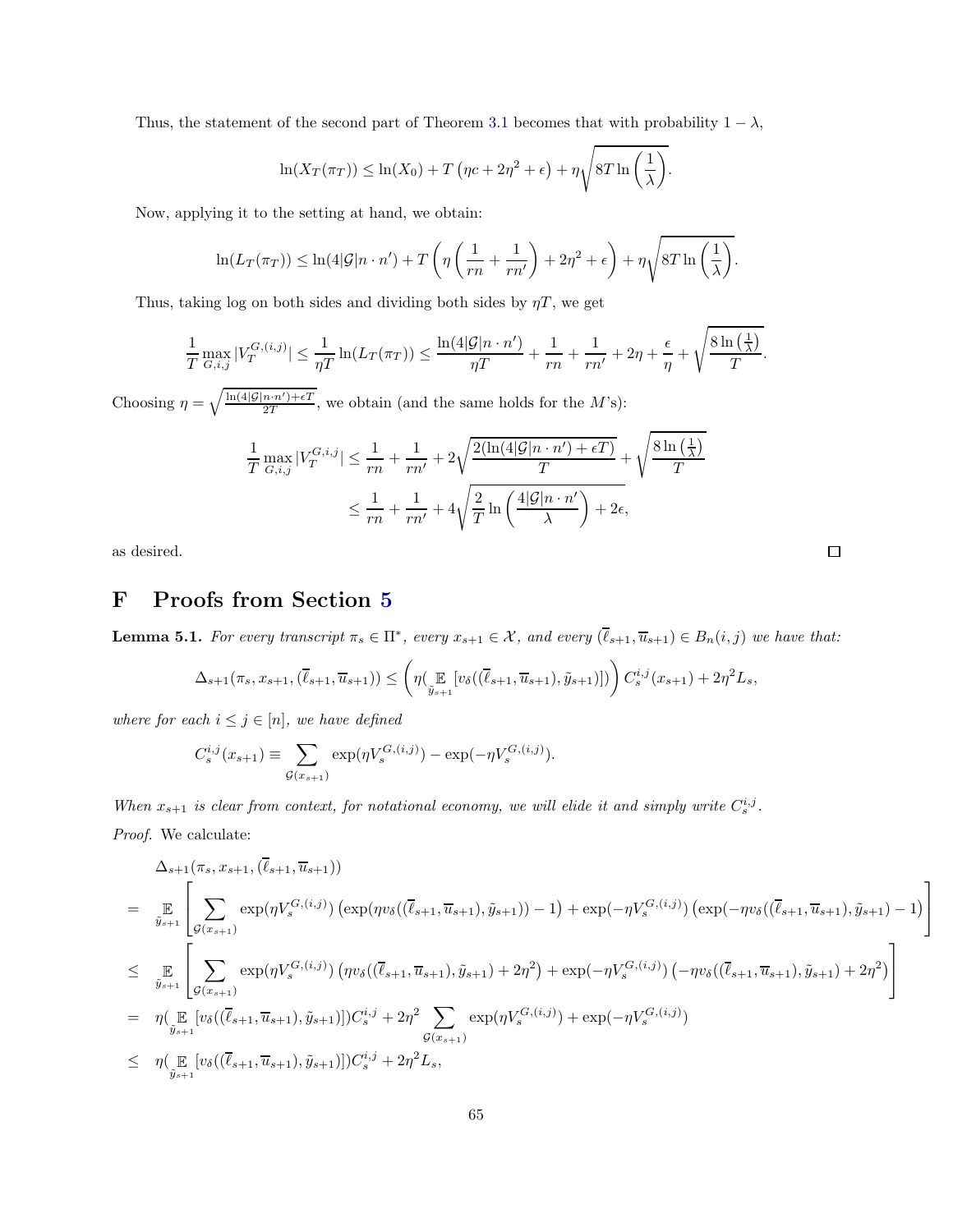as desired. Here the first inequality follows from the fact that for  $0 < |x| < \frac{1}{2}$ ,  $\exp(x) \leq 1 + x + 2x^2$ , the following equality from organizing terms and the final inequality by noting that  $\sum_{\mathcal{G}(x_{s+1})} \exp(\eta V_s^{G,(i,j)})$  +  $\exp(-\eta V_s^{G,(i,j)}) \leq L_s$  by definition of L.  $\Box$ 

**Theorem [5](#page-36-1).1.** When Algorithm 5 is run using n buckets, discretization parameter r and  $\eta = \sqrt{\frac{\ln(2|\mathcal{G}|n^2)}{2T}} \in$  $(0, 1/2)$ , then against any adversary constrained to playing  $(\rho, rn)$ -smooth distributions, its sequence of interval predictions is  $\alpha$ -multivalid with respect to G in expectation over the randomness of the transcript  $\pi_T$ , where:

$$
\mathbb{E}[\alpha] \le \rho + 2\sqrt{\frac{2\ln(2|\mathcal{G}|n^2)}{T}}.
$$

*Proof.* From Observation [5.1,](#page-33-3) it suffices to show that  $\frac{1}{T} \mathbb{E}_{\pi_T}[\max |V_T^{G,(i,j)}|]$  $T^{(i,j)}$   $\leq \alpha$ .

We begin by computing a bound on the (exponential of) the expectation of this quantity:

$$
\exp\left(\eta \max_{\tilde{\pi}_T} \left[\max_{G,(i,j)} |\tilde{V}_T^{G,(i,j)}|\right]\right) \leq \sum_{\tilde{\pi}_T} \left[\exp\left(\eta \max_{G,(i,j)} |\tilde{V}_T^{G,(i,j)}|\right)\right]
$$
\n
$$
= \sum_{\tilde{\pi}_T} \left[\max_{G,(i,j)} \exp\left(\eta |\tilde{V}_T^{G,(i,j)}|\right)\right]
$$
\n
$$
\leq \sum_{\tilde{\pi}_T} \left[\max_{G,(i,j)} \left(\exp\left(\eta \tilde{V}_T^{G,(i,j)}\right) + \exp\left(-\eta V_T^{G,(i,j)}\right)\right)\right]
$$
\n
$$
\leq \sum_{\tilde{\pi}_T} \left[\sum_{G,(i,j)} \left(\exp\left(\eta \tilde{V}_T^{G,(i,j)}\right) + \exp\left(-\eta \tilde{V}_T^{G,(i,j)}\right)\right)\right]
$$
\n
$$
= \sum_{\tilde{\pi}_T} [\tilde{L}_T(\tilde{\pi}_T)]
$$
\n
$$
\leq 2|\mathcal{G}|n^2 \exp\left(T\eta\rho + 2T\eta^2\right).
$$

Here the first inequality follows from Jensen's inequality and the last one follows from Lemma [5.4.](#page-36-4) Taking the log of both sides and dividing by  $\eta T$  we obtain:

$$
\frac{1}{T} \mathop{\mathbb{E}}_{\tilde{\pi}_T} \left[ \max_{G,(i,j)} |\tilde{V}_T^{G,(i,j)}| \right] \le \frac{\ln(2|\mathcal{G}|n^2)}{\eta T} + \rho + 2\eta.
$$

Choosing  $\eta = \sqrt{\frac{\ln(2|\mathcal{G}|n^2)}{2T}}$  we obtain:

$$
\frac{1}{T}\mathop{\mathbb{E}}_{\tilde{\pi}_T}[\max_{G,(i,j)}|\tilde{V}^{G,(i,j)}_T|] \leq \rho + 2\sqrt{\frac{2\ln(2|\mathcal{G}|n^2)}{T}}
$$

,

as desired.

Now, given  $\tilde{L}$ , define  $\tilde{Z}$  analogously to the second part of Theorem [3.1.](#page-16-1) Next, we can show that the increments of  $\tilde{Z}$  thusly defined, at any round t, can be bounded.

<span id="page-67-0"></span>**Lemma F.1.** At any round  $t \in [T]$  and for any realized transcript  $\pi_t$ ,  $|Z_t - Z_{t-1}| \leq 2\eta$ .

Proof. Observe that

$$
|Z_t - Z_{t-1}| = |\ln(L_t(\pi_t)) - \mathbb{E}[\ln(L_t(\tilde{\pi}_t))|\pi_{t-1}]|
$$

$$
= \left| \mathbb{E}\left[\ln\left(\frac{L_t(\pi_t)}{L_t(\tilde{\pi}_t)}\right)\middle|\pi_{t-1}\right] \right|
$$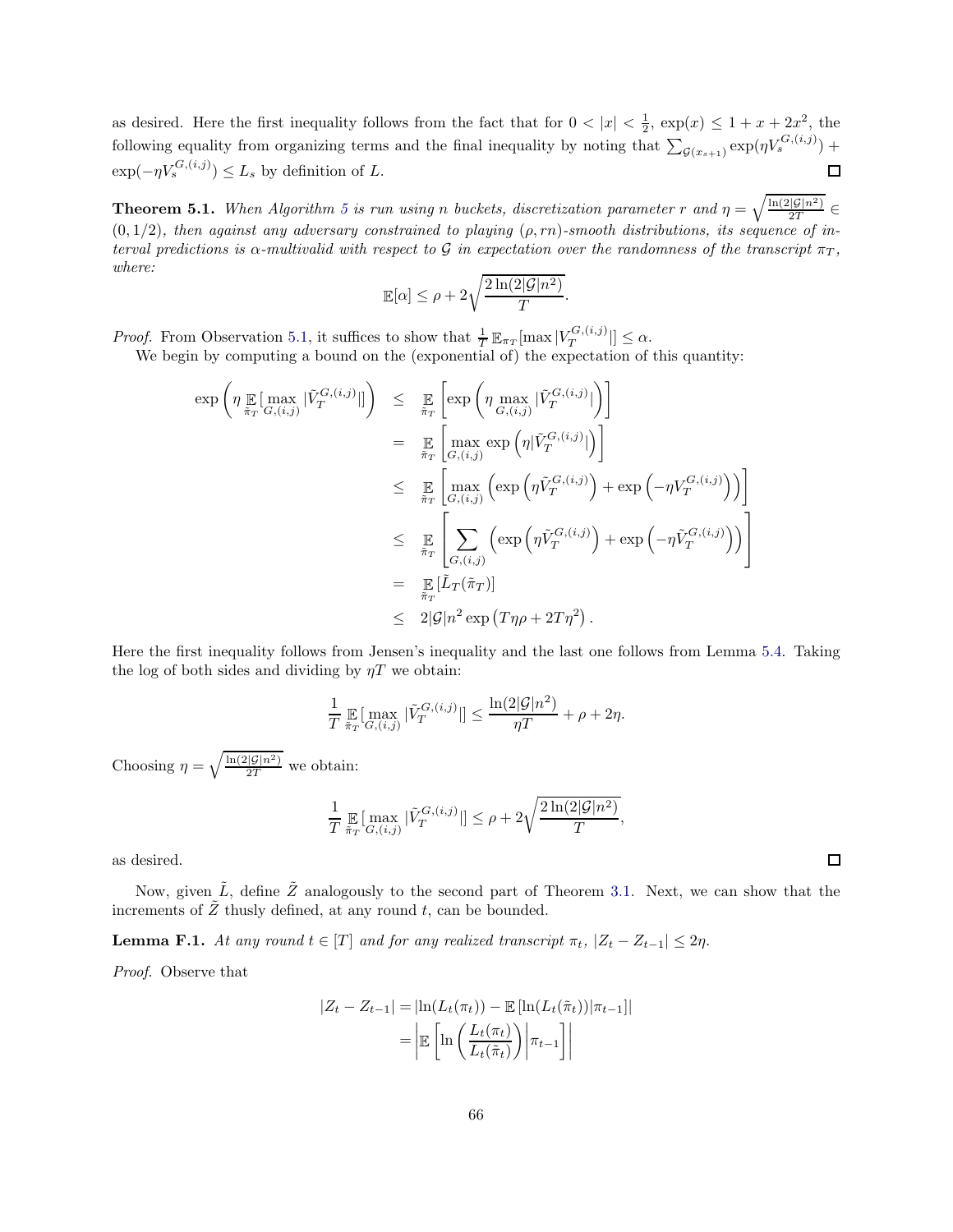Note that for any  $\pi_t$ ,

$$
L_t(\pi_t) = L_{t-1}(\pi_{t-1}) + \Delta_t(\pi_{t-1}, x_t, y_t, (\ell_t, \mu_t))
$$

where:

$$
\Delta_t(\pi_{t-1}, x_t, y_t, (\ell_t, u_t))
$$
\n
$$
= \sum_{\mathcal{G}(x_t)} \exp(\eta V_{t-1}^{G, B_n^{-1}(\ell_t, u_t)}) (\exp(\eta v_{\delta}((\ell_t, u_t), y_t)) - 1) + \exp(-\eta V_{t-1}^{G, B_n^{-1}(\ell_t, u_t)}) (\exp(-\eta v_{\delta}((\ell_t, u_t), y_t) - 1)).
$$

Since  $v_{\delta}((\ell_t, u_t), y_t)$  must lie in [−1, 1] (actually [−(1 − δ), δ]), we have that:

$$
(\exp(-\eta) - 1)L_{t-1}(\pi_{t-1}) \le \Delta_t(\pi_{t-1}, x_t, y_t, (\ell_t, u_t)) \le (\exp(\eta) - 1)L_{t-1}(\pi_{t-1})
$$

which implies:

$$
\exp(-\eta)L_{t-1}(\pi_{t-1}) \le L_t(\pi_t) \le \exp(\eta)L_{t-1}(\pi_{t-1}).
$$

Therefore, for any two  $\pi_t$ ,  $\pi'_t$  such that the corresponding transcripts for the first  $t-1$  periods are the same, we have

$$
\left|\ln\left(\frac{L_t(\pi_t)}{L_t(\pi_t')}\right)\right| \le \ln\left(\frac{\exp(\eta)}{\exp(-\eta)}\right) = 2\eta.
$$

Therefore we have  $\left| \mathbb{E}\left[ \ln \left( \frac{L_t(\pi_t)}{L_t(\tilde{\pi}_t)} \right) \right] \right|$  $\frac{L_t(\pi_t)}{L_t(\tilde{\pi}_t)}\Big|\Big|\pi_{t-1}\Big|\Big| \leq 2\eta$  as desired.

**Theorem [5](#page-36-1).2.** When Algorithm 5 is run using n buckets, discretization parameter r and  $\eta = \sqrt{\frac{\ln(2|\mathcal{G}|n^2)}{2T}}$  $(0, 1/2)$ , then against any adversary who is constrained to playing  $(\rho, rn)$ -smooth distributions, its sequence of interval predictions is  $\alpha$ -multivalid with respect to G with probability  $1 - \lambda$  over the randomness of the transcript  $\pi_T$ :

$$
\alpha \le \rho + 4\sqrt{\frac{2}{T} \ln \left( \frac{2|\mathcal{G}|n^2}{\lambda} \right)}.
$$

*Proof.* By Lemma [F.1,](#page-67-0) the second part of Theorem [3.1](#page-16-1) applies, and plugging in  $L_0 = 2|\mathcal{G}|n^2$  and  $c = \rho$ , we have that, with probability  $(1 - \lambda)$  over the randomness of the transcript:

$$
\ln(L_T(\pi_T)) \leq \ln(2|\mathcal{G}|n^2) + T(\eta \rho + 2\eta^2) + \eta \sqrt{8T \ln\left(\frac{1}{\lambda}\right)}.
$$

Now, note that

$$
\exp\left(\eta \max_{G,i,j} |V_T^{G,(i,j)}|\right) = \max_{G,i,j} \exp\left(\eta |V_T^{G,(i,j)}|\right),
$$
  
\n
$$
\leq \max_{G,i,j} \left(\exp\left(\eta V_T^{G,(i,j)}\right) + \exp\left(-\eta V_T^{G,(i,j)}\right)\right),
$$
  
\n
$$
\leq \sum_{G,i,j} \left(\exp\left(\eta V_T^{G,(i,j)}\right) + \exp\left(-\eta V_T^{G,(i,j)}\right)\right),
$$
  
\n
$$
= L_T(\pi_T).
$$

Taking log on both sides and dividing both sides by  $\eta T$ , we get

$$
\frac{1}{T} \max_{G,i,j} |V_T^{G,(i,j)}| \le \frac{1}{\eta T} \ln(L_T(\pi_T)) \le \frac{\ln(2|\mathcal{G}|n^2)}{\eta T} + \rho + 2\eta + \sqrt{\frac{8\ln(\frac{1}{\lambda})}{T}}.
$$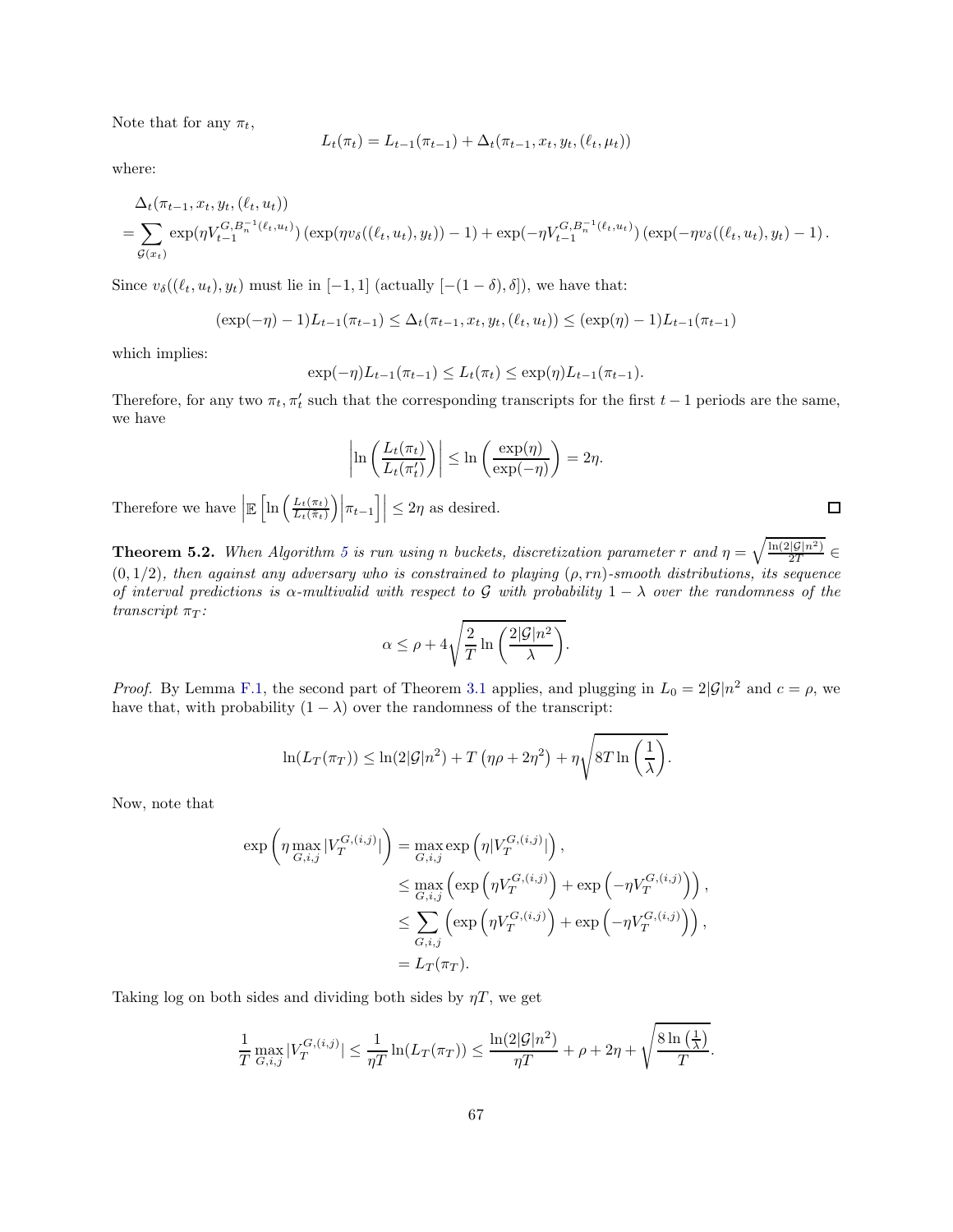Choosing  $\eta = \sqrt{\frac{\ln(2|\mathcal{G}|n^2)}{2T}}$ , we obtain

$$
\frac{1}{T} \max_{G,i,j} |V_T^{G,i,j}| \le \rho + 2\sqrt{\frac{2\ln(2|\mathcal{G}|n^2)}{T}} + \sqrt{\frac{8\ln\left(\frac{1}{\lambda}\right)}{T}}
$$
\n
$$
\le \rho + 4\sqrt{\frac{2}{T} \ln\left(\frac{2|\mathcal{G}|n^2}{\lambda}\right)},
$$

as desired.

#### **Lemma 5.7.** Algorithm [6](#page-37-1) achieves the multivalidity quarantees stated in Theorem [5.3.](#page-37-3)

*Proof.* We briefly argue that the additive  $\epsilon$ -approximation to the (shifted and rescaled) value of the game results in the claimed dependence of the multivalidity guarantees on  $\epsilon$ . When the learner achieves an  $\epsilon$ approximation to the value of the game at each round, the statement of Corollary [5.1](#page-35-1) becomes:

$$
\mathop{\mathbb{E}}_{(\ell,u)\sim Q_{s+1}^L} [\tilde{L}_{s+1}|\pi_s] \leq L_s \left(1 + \eta \rho + 2\eta^2\right) + \eta \epsilon \leq L_s \left(1 + \eta \rho + 2\eta^2\right) + \epsilon.
$$

Indeed, recall that the linear program that we solve at each round solves for the value of the game that has been shifted by  $2\eta^2 L_s$  and divided by  $\eta$ . For the second inequality, recall that  $\eta < 1$ .

Now, using the telescoping argument from the first part of the proof of Theorem [3.1,](#page-16-1) we obtain

$$
\exp\left(\eta \mathop{\mathbb{E}}_{\tilde{\pi}_T}[\max_{G,(i,j)} |\tilde{V}_T^{G,(i,j)}|] \right) \leq 2|\mathcal{G}|n^2 \left(1 + \eta \rho + 2\eta^2\right)^T + \epsilon \sum_{t=0}^{T-1} (1 + \eta \rho + 2\eta^2)^t,
$$
  

$$
\leq 2|\mathcal{G}|n^2 \left(1 + \eta \rho + 2\eta^2\right)^T + \epsilon T (1 + \eta \rho + 2\eta^2)^T,
$$
  

$$
= (2|\mathcal{G}|n^2 + \epsilon T) \exp\left(T \ln\left(1 + \eta \rho + 2\eta^2\right)\right),
$$
  

$$
\leq (2|\mathcal{G}|n^2 + \epsilon T) \exp\left(T\eta \rho + 2T\eta^2\right),
$$

Taking logs and dividing by  $\eta T$ , we get

$$
\frac{1}{T}\mathop{\mathbb{E}}_{\tilde{\pi}_T}[\max_{G,(i,j)}|\tilde{V}^{G,(i,j)}_T|] \leq \frac{\ln(2|\mathcal{G}|n^2+\epsilon T)}{\eta T} + \rho + 2\eta.
$$

Setting the two terms involving  $\eta$  equal, we have:

$$
\eta = \sqrt{\frac{\ln(2|\mathcal{G}|n^2 + \epsilon T)}{2T}}.
$$

For this choice of  $\eta$ , we obtain the following *in-expectation* multivalidity guarantee:

$$
\frac{1}{T} \mathop{\mathbb{E}}_{\tilde{\pi}_T}[\max_{G,(i,j)} |\tilde{V}_T^{G,(i,j)}|] \le \rho + 2\sqrt{\frac{2\ln(2|\mathcal{G}|n^2 + \epsilon T)}{T}}.
$$

Now, setting  $\epsilon = \frac{\epsilon'}{T}$  $\frac{\epsilon}{T}$  for any desired  $\epsilon' > 0$ , we obtain the guarantee that

$$
\frac{1}{T} \mathop{\mathbb{E}}_{\tilde{\pi}_T}[\max_{G,(i,j)} |\tilde{V}_T^{G,(i,j)}|] \le \rho + 2\sqrt{\frac{2\ln(2|\mathcal{G}|n^2 + \epsilon')}{T}} \quad \text{if we set } \eta = \sqrt{\frac{\ln(2|\mathcal{G}|n^2 + \epsilon')}{2T}},
$$

and the resulting runtime will be polynomial in T and  $\log \frac{1}{\epsilon}$  and thus polynomial in T and  $\log \frac{1}{\epsilon'}$ .

Now, we show the *high-probability* multivalidity guarantee. In the proof of Theorem [3.1,](#page-16-1) the statement of Lemma [D.1](#page-60-1) changes to: